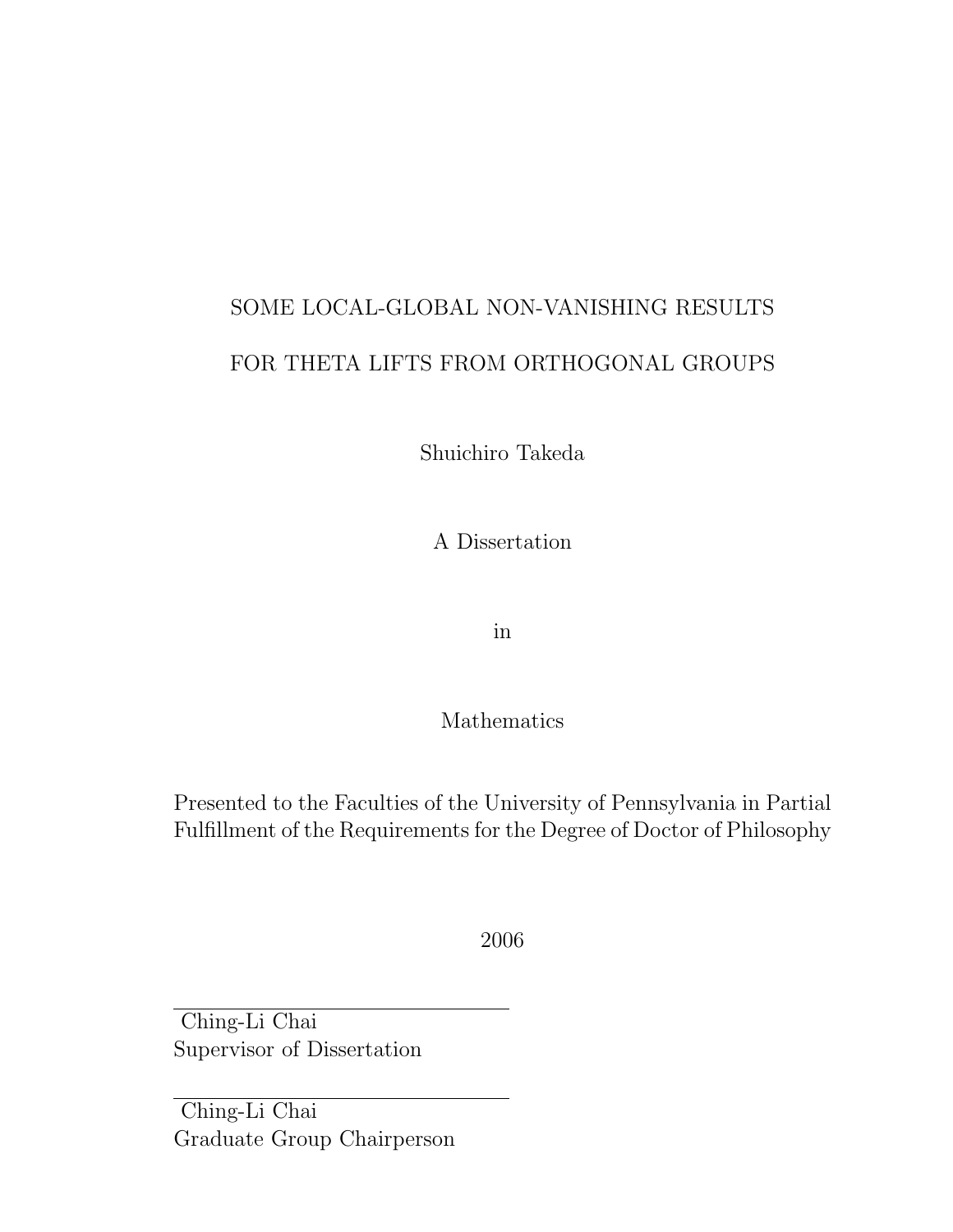To Hideki Takeda (1945-1994)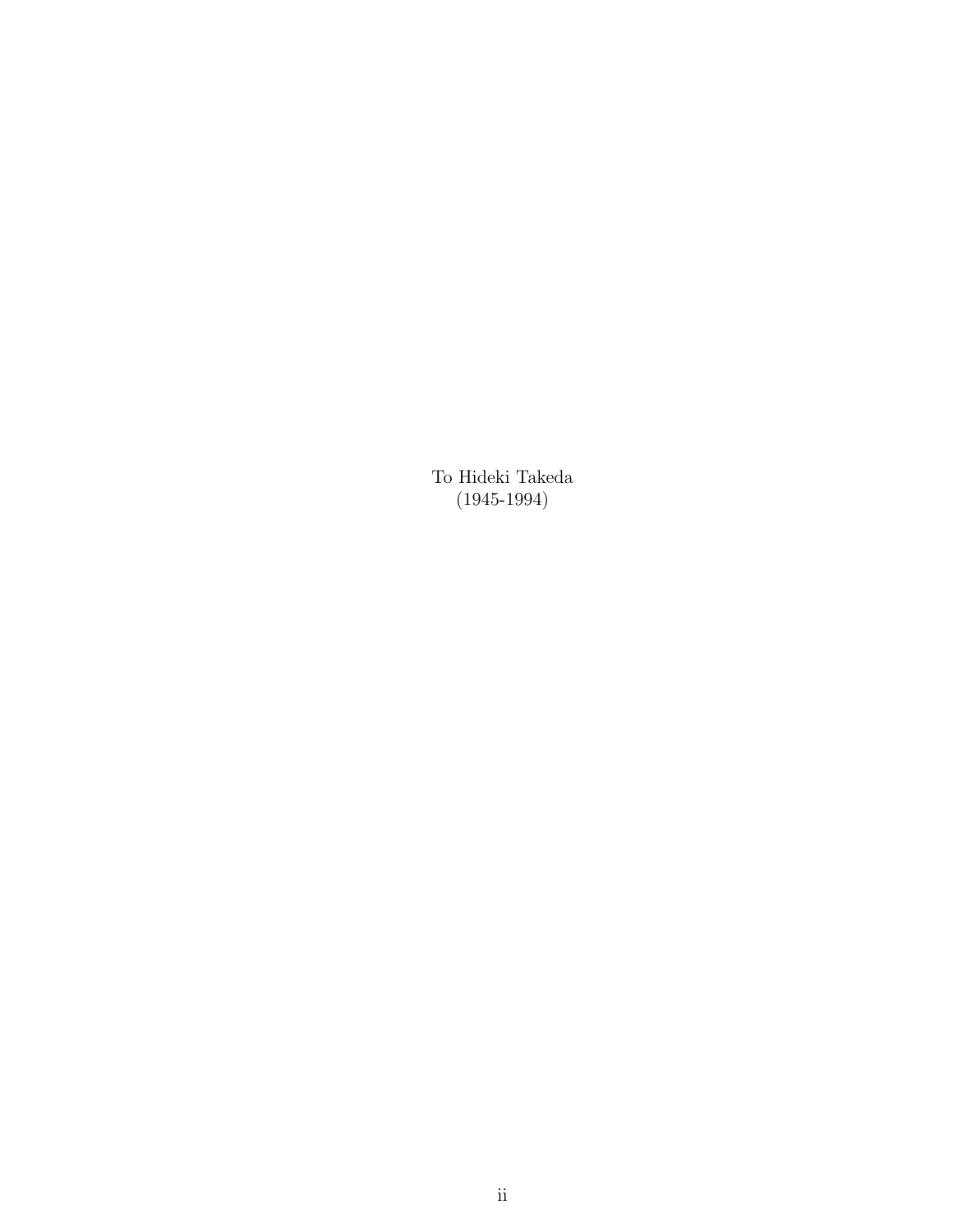## Acknowledgments

I would like to thank my advisor Ching-Li Chai for helpful advice. I would also like to thank Brooks Roberts for reading the first draft and giving various suggestions, and Hervé Jacquet and Stephen Kudla for answering several questions.

Many thanks are to all the people in the department, especially Ted Chinburg, Florian Pop, Steve Shatz, and David Harbater for their mathematical help and encouragement, James Tripp, Jimmy Dillies, Enka Lakuriqi, Albert Insogna, Mahir Can, and Dong Uk Lee for making my life as a graduate student a lot fun, and Paula Airey for creating a great atmosphere in the department.

Special thanks are to Kimball Martin who let me know about the theorem in Appendix B, and to people in the math department of SFSU without whom I wouldn't have got into mathematics.

Finally, I would like to say that all I have achieved would have been impossible without the great influence I received from my father Hideki Takeda.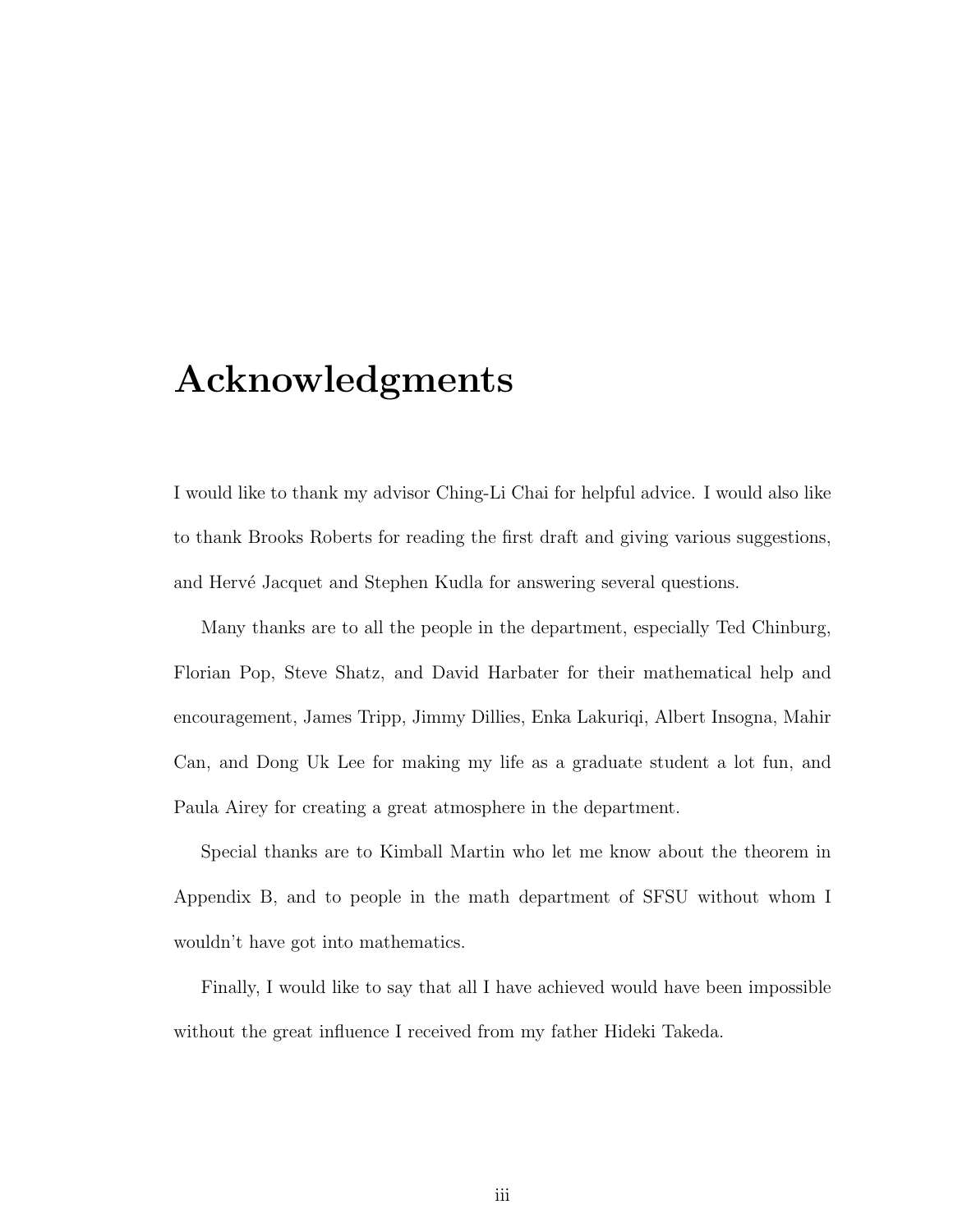#### ABSTRACT

#### SOME LOCAL-GLOBAL NON-VANISHING RESULTS FOR THETA LIFTS FROM ORTHOGONAL GROUPS

Shuichiro Takeda

Ching-Li Chai, Advisor

We, firstly, improve a theorem of B. Roberts which characterizes non-vanishing of a global theta lift from  $O(X)$  to  $Sp(n)$  in terms of non-vanishing of local theta lifts. In particular, we will remove all the archimedean conditions imposed upon his theorem. Secondly, we will apply our theorem to theta lifting of low rank similitude groups as Roberts did so. Namely we characterize the non-vanishing condition of a global theta lift from  $GO(4)$  to  $GSp(2)$  in our improved setting. Also we consider non-vanishing conditions of a global theta lift from  $GO(4)$  to  $GSp(1)$  and explicitly compute the lift when it exists.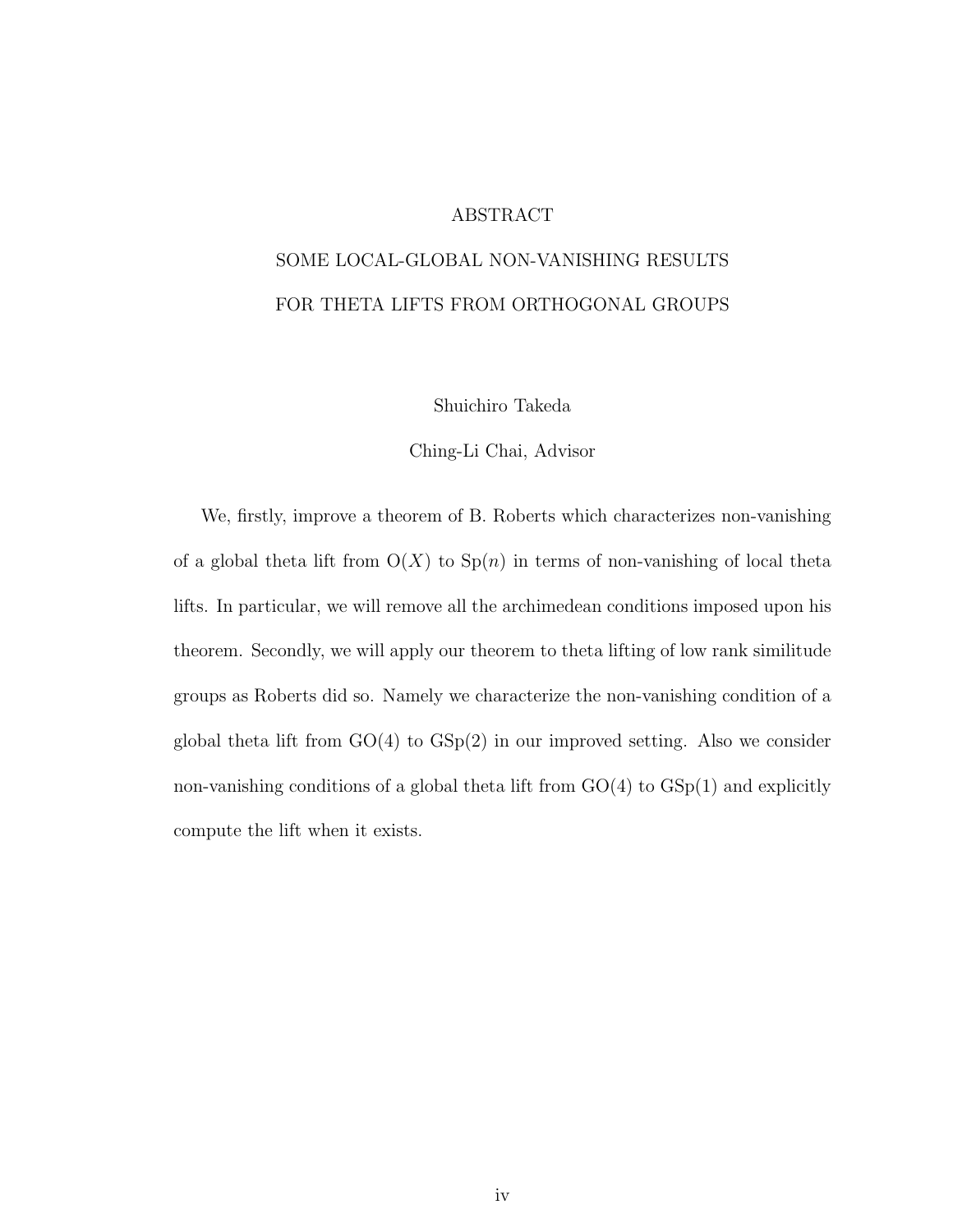# **Contents**

| 1        |     | Introduction                                                                                                                      | $\mathbf 1$    |
|----------|-----|-----------------------------------------------------------------------------------------------------------------------------------|----------------|
| $\bf{2}$ |     | <b>Notations</b>                                                                                                                  | $\overline{4}$ |
| 3        |     | Theta lifting for isometry groups                                                                                                 | 6              |
|          | 3.1 |                                                                                                                                   | 6              |
|          | 3.2 |                                                                                                                                   | 9              |
|          | 3.3 | Some technical lemmas on zeta integrals $\hfill\ldots$ $\hfill\ldots$ $\hfill\ldots$ $\hfill\ldots$ $\hfill\ldots$ $\hfill\ldots$ | 11             |
| 4        |     | Theta lifting for similitude groups                                                                                               | 20             |
| 5        |     | Local parameters of unramified theta lifts                                                                                        | 25             |
|          | 5.1 |                                                                                                                                   | 25             |
|          | 5.2 | Computation of local parameters $\ldots \ldots \ldots \ldots \ldots \ldots$                                                       | 27             |
|          | 5.3 |                                                                                                                                   | 34             |
| 6        |     | Proof of Theorem 1.0.2                                                                                                            | 36             |
|          | 6.1 |                                                                                                                                   | 36             |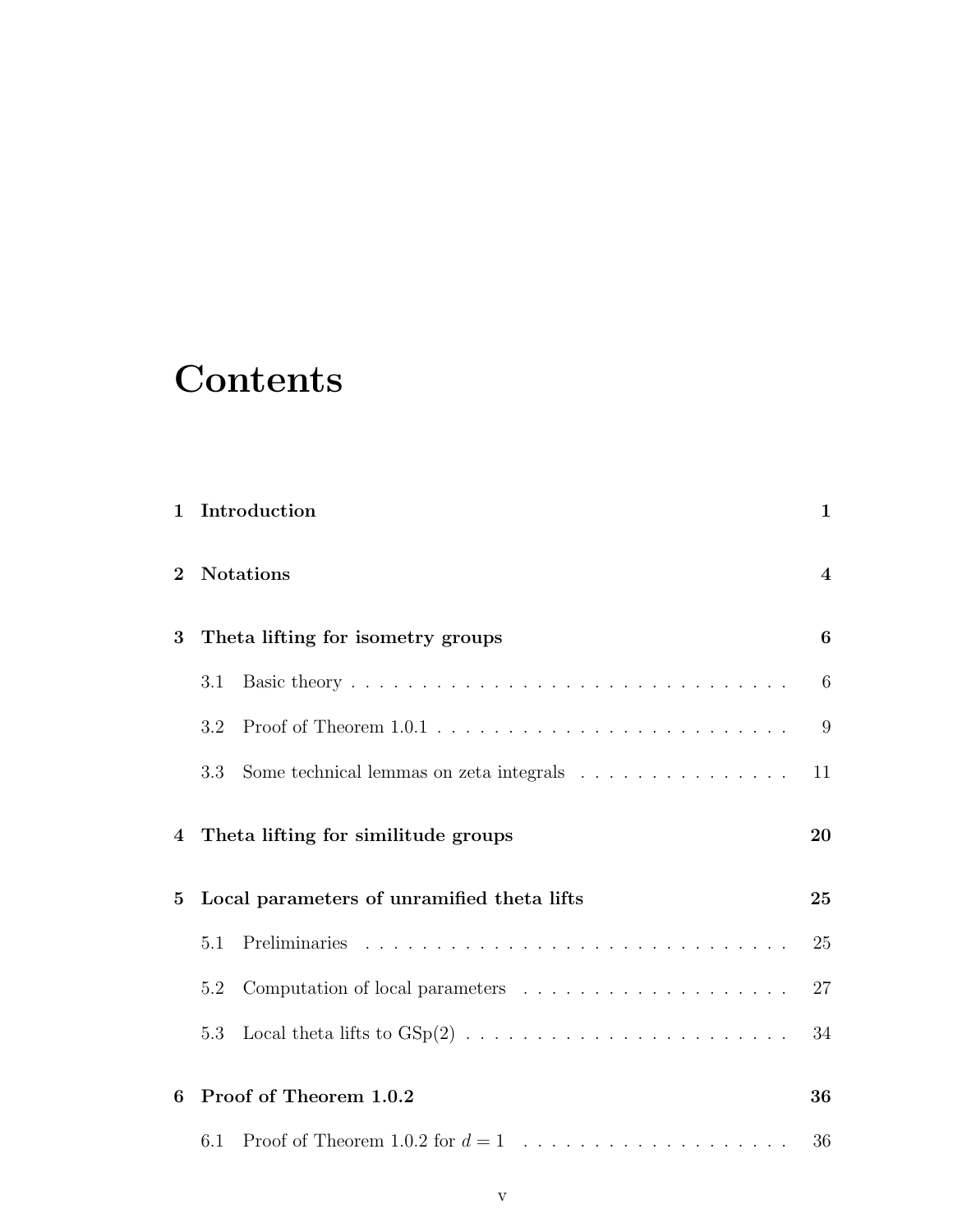|          | 6.2 | Proof of Theorem 1.0.2 for $d \neq 1$                                                      | 38     |
|----------|-----|--------------------------------------------------------------------------------------------|--------|
| 7        |     | Proof of Theorem 1.0.3                                                                     | 41     |
|          | 7.1 |                                                                                            | 41     |
|          | 7.2 | Proof of Theorem 1.0.3 for $d \neq 1$                                                      | 42     |
|          | 7.3 |                                                                                            | 45     |
|          |     | A From $\mathbf{GSO}(X)$ to $\mathbf{GO}(X)$                                               | 47     |
|          |     |                                                                                            | 47     |
|          |     |                                                                                            | 48     |
|          |     |                                                                                            | $50\,$ |
| $\bf{B}$ |     | Generic transfer from $GL(4)$ to $GSp(2)$                                                  | 52     |
|          | B.1 | Exterior square L-functions $\ldots \ldots \ldots \ldots \ldots \ldots \ldots$             | 53     |
|          | B.2 |                                                                                            | $54\,$ |
|          | B.3 | Global theta lifts from $GSO(X, \mathbb{A}_F)$ to $GSp(2, \mathbb{A}_F) \dots \dots \dots$ | 56     |
|          |     | B.4 Local theta lift from $GSO(X)$ to $GSp(2)$                                             | $58\,$ |
|          | B.5 |                                                                                            | 62     |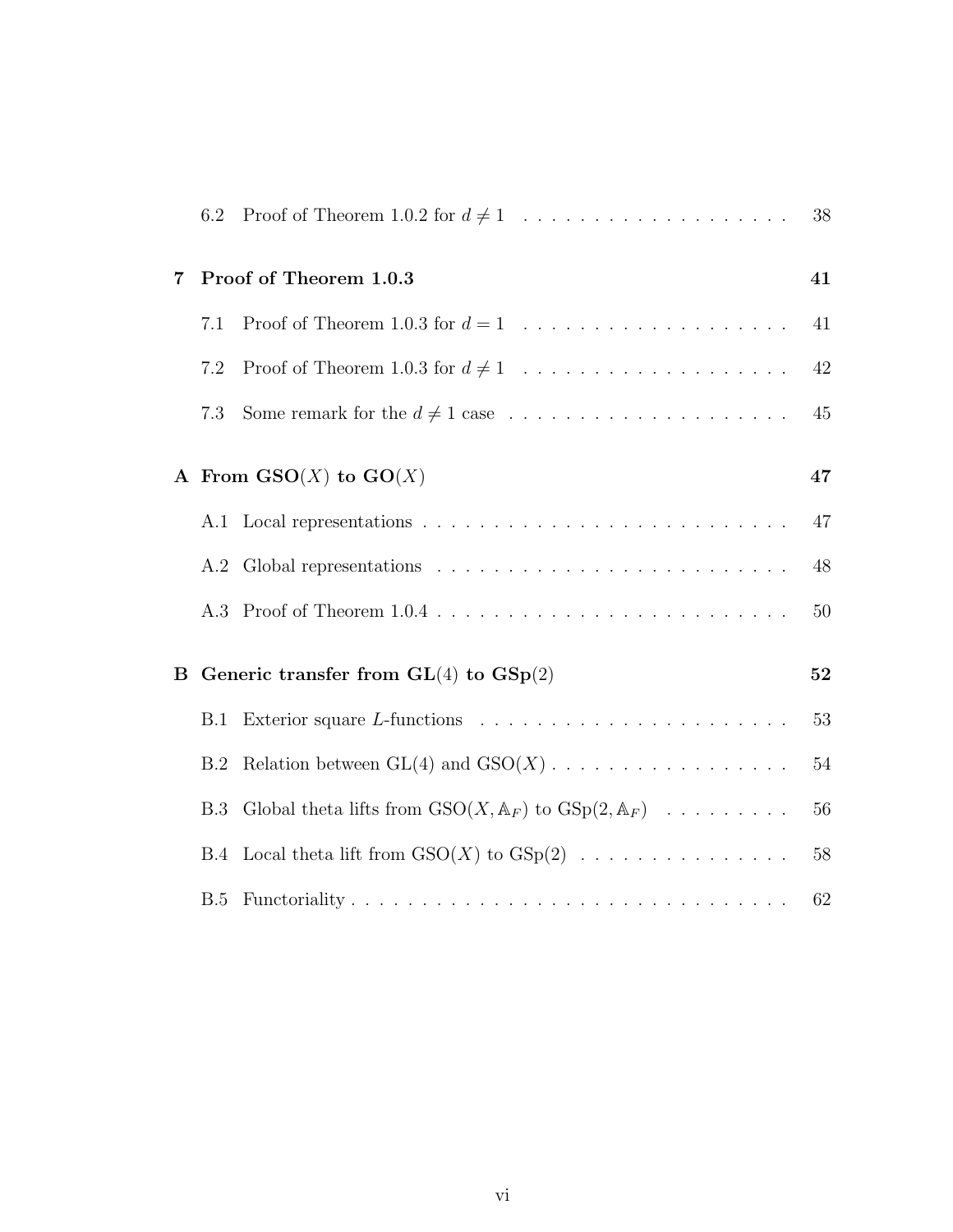## Chapter 1

### Introduction

Let X be a symmetric bilinear space over a global field  $F$  of characteristic not equal to 2 of an even dimension m, and  $\sigma$  a cuspidal automorphic representation of  $O(X, \mathbb{A}_F)$  whose space of representation is  $V_{\sigma}$ . Then we consider the theta lift  $\Theta_n(V_{\sigma})$  of  $V_{\sigma}$  to  $\text{Sp}(n, \mathbb{A}_F)$  for  $n = \frac{m}{2}$  $\frac{m}{2}$ . As is always the case for the theory of theta correspondence, one of the major questions is to show that the lift  $\Theta_n(V_{\sigma})$  does not vanish. B. Roberts characterizes the global non-vanishing of the theta lift in terms of the local counterpart  $\theta_n(\sigma_v)$ . To be more precise, in [Rb4], Roberts proves that for  $m \leq \frac{n}{2}$  $\frac{n}{2}$  the theta lift does not vanish if and only if the local theta lift of each local component  $\sigma_v$  does not vanish under various technical assumptions. In particular he assumes that the signature of  $O(X)$  at each real place is of the form  $(2p, 2q)$ . In this paper, first we will completely remove all the archimedean assumptions imposed upon his theorem. To be presice, we prove

**Theorem 1.0.1.** Let F be any global field with char  $F \neq 2$ , and  $\sigma \cong \otimes \sigma_v$  a cuspidal automorphic representation of  $O(X, A_F)$  with even dim  $X = m$ . Also let  $S_f$  be the finite set of finite places v such that either  $\sigma_v$  is ramified, v|2, or v is ramified in the quadratic extension  $F(\sqrt{d})$  of F, where d is the discriminant of X. Assume:

- 1. The (incomplete) standard L-function  $L^S(s, \sigma)$  of  $\sigma$  does not vanish at  $s \in$  $\{1, 2, \ldots, \frac{m}{2}\}$  $\frac{m}{2}$ . (A pole is permitted).
- 2.  $\sigma_v$  is tempered for all  $v \in S_f$ .
- 3. The local theta lift  $\theta_{\frac{m}{2}}(\sigma_v)$  to  $Sp(\frac{m}{2})$  $\frac{m}{2}, F_v$ ) exists for all places v.

Then the global theta lift  $\Theta_{\frac{m}{2}}(V_{\sigma})$  to  $Sp(\frac{m}{2})$  $(\frac{n}{2}, \mathbb{A}_F)$  does not vanish.

Here the temperedness assumption for  $v/2$  is due to the lack of Howe duality principle for even residual characteristic, and thus quite crucial. The other two are due to the lack of the corresponding result of [Rb2] for the non-tempered case. In [Rb4], he assumes that  $\pi_v$  is tempered for all non-archimedean places but we replace the temperedness condition by the L-function condition. (This is not an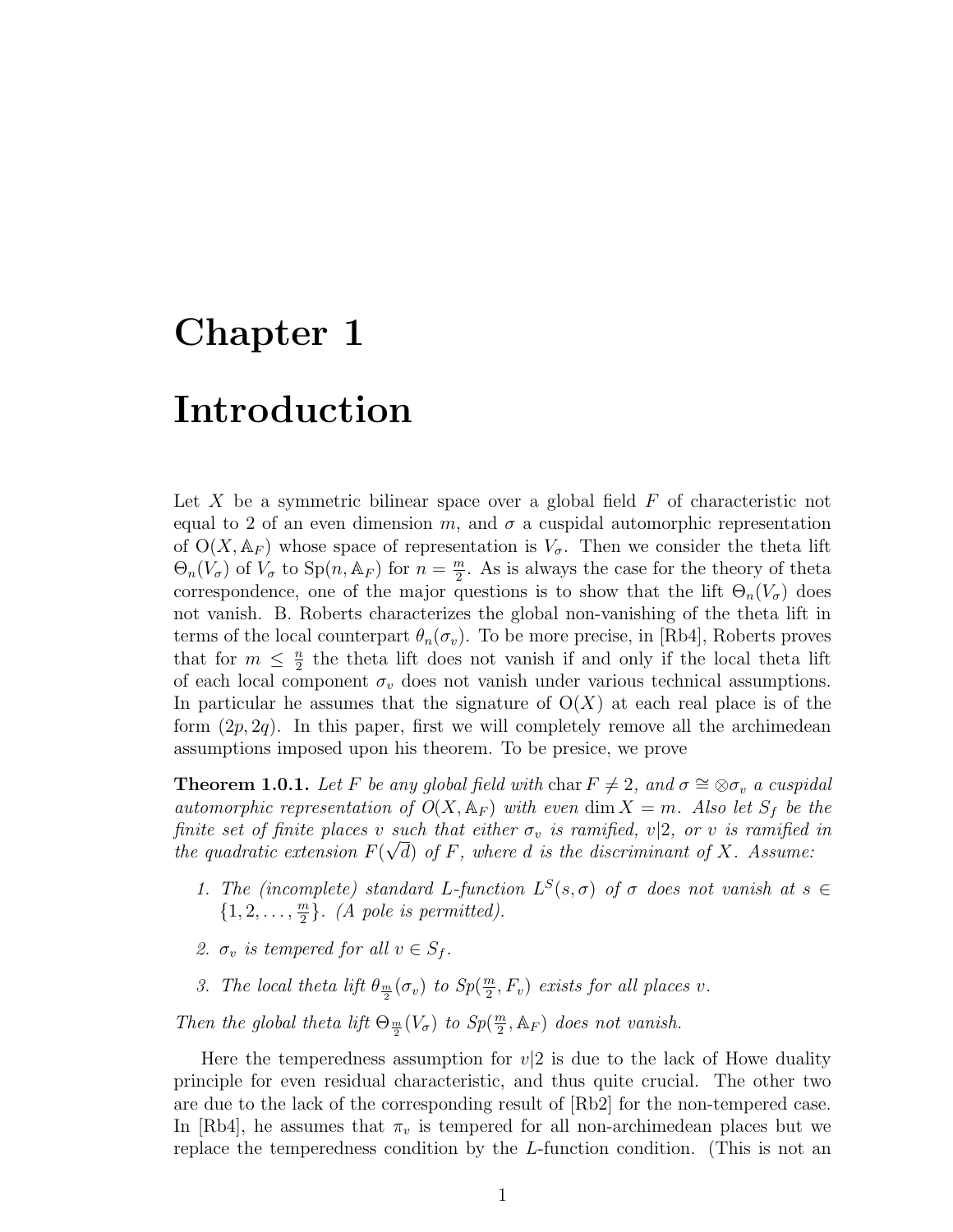improvement of his theorem, but just another way of stating the theorem, although this makes a slight difference when we apply it to the similitude case.) Also in [Rb4] he *did not* assume  $\pi_v$  is tempered for archimedean v, but in [Rb5, p.301] he himself pointed out that this is a mistake and it must be assumed to be tempered. But in this paper, we will show that, after all,  $\pi_v$  does not have to be tempered for archimedean v.

Next we apply this theorem, as Roberts did, to theta lifting for groups of similitudes. Then we prove the following, which is an improvement of one of the main theorems of [Rb5].

**Theorem 1.0.2.** Let X be a symmetric bilinear space of dim  $X = 4$  over F and  $\sigma$ a cuspidal automorphic representation of  $GO(X, \mathbb{A}_F)$ . Assume that  $\sigma_v$  is tempered for all  $v \in S_f$ , where  $S_f$  is defined in the same way as in Theorem 1.0.1. Then the global theta lift  $\Theta_2(V_{\sigma})$  to  $GSp(2, \mathbb{A}_F)$  does not vanish if and only if the local theta lift  $\theta_2(\sigma_v)$  to  $GSp(2, F_v)$  does not vanish for all places v.

Notice that the group GO(X) is disconnected and written as  $GO(X) \cong GSO(X) \rtimes$  $\{1, t\}$  for some  $t \in GO(X)$  with  $t^2 = 1$  which acts on  $GSO(X)$  by conjugation. Each cuspidal automorphic representation  $\sigma$  of  $GO(X, \mathbb{A}_F)$  is "extended from" a cuspidal automorphic representation  $\pi$  of the identity component  $GSO(X, \mathbb{A}_F)$  in the sense explained in Appendix A. Let d be the discriminant of X. Roberts in [Rb5] has shown that for the purpose of similitude theta lifting, we may assume:

- 1. If  $d = 1$ , then a cuspidal automorphic representation  $\pi$  of  $GSO(X, \mathbb{A})$  with central character  $\chi$  is identified with a cuspidal automorphic representation  $\tau_1 \otimes \tau_2$  of  $D^{\times}(\mathbb{A}_F) \times D^{\times}(\mathbb{A}_F)$ , where D is a quaternion algebra over F, and the central characters of  $\tau_1$  and  $\tau_2$  are both  $\chi$ . In this case, we write  $\pi = \pi(\tau_1, \tau_2)$ .
- 2. If  $d \neq 1$ , then a cuspidal automorphic representation  $\tau$  of  $GSO(X, A)$  with central character  $\chi$  is identified with a cuspidal automorphic representation  $\tau$  of  $B_E^{\times}(\mathbb{A}_F)$ , where B is a quaternion algebra over the quadratic extension  $E = F(\sqrt{d})$  of F, and the central character of  $\tau$  is of the form  $\chi \circ N_F^E$ . In this case, we write  $\pi = \pi(\chi, \tau)$ .

Note that for  $\tau_1 \otimes \tau_2$  and  $\tau$ , there are Jacquet-Langlands lifts  $\tau_1^{JL} \otimes \tau_2^{JL}$  and  $\tau^{\text{JL}}$  to  $GL(2, \mathbb{A}_F) \times GL(2, \mathbb{A}_F)$  and  $GL(2, \mathbb{A}_E)$ , respectively. Also for each  $\pi$  we can consider the conjugate  $\pi^c$  of  $\pi$ , whose space  $V_{\pi^c}$  of representation is of the form  $\{f \circ c : f \in V_\pi\}$  where  $f \circ c(g) = f(tgt)$ . If  $\pi = \pi(\tau_1, \tau_2)$ , then  $\pi^c = \pi(\tau_2, \tau_1)$ , and if  $\pi = \pi(\chi, \tau)$ , then  $\pi^c = \pi(\chi, \tau^c)$  where  $\tau^c$  is the Galois conjugate of  $\tau$ . We will prove

**Theorem 1.0.3.** Assume that the global theta lift  $\Theta_2(V_\sigma)$  to  $GSp(2, \mathbb{A}_F)$  does not vanish. Then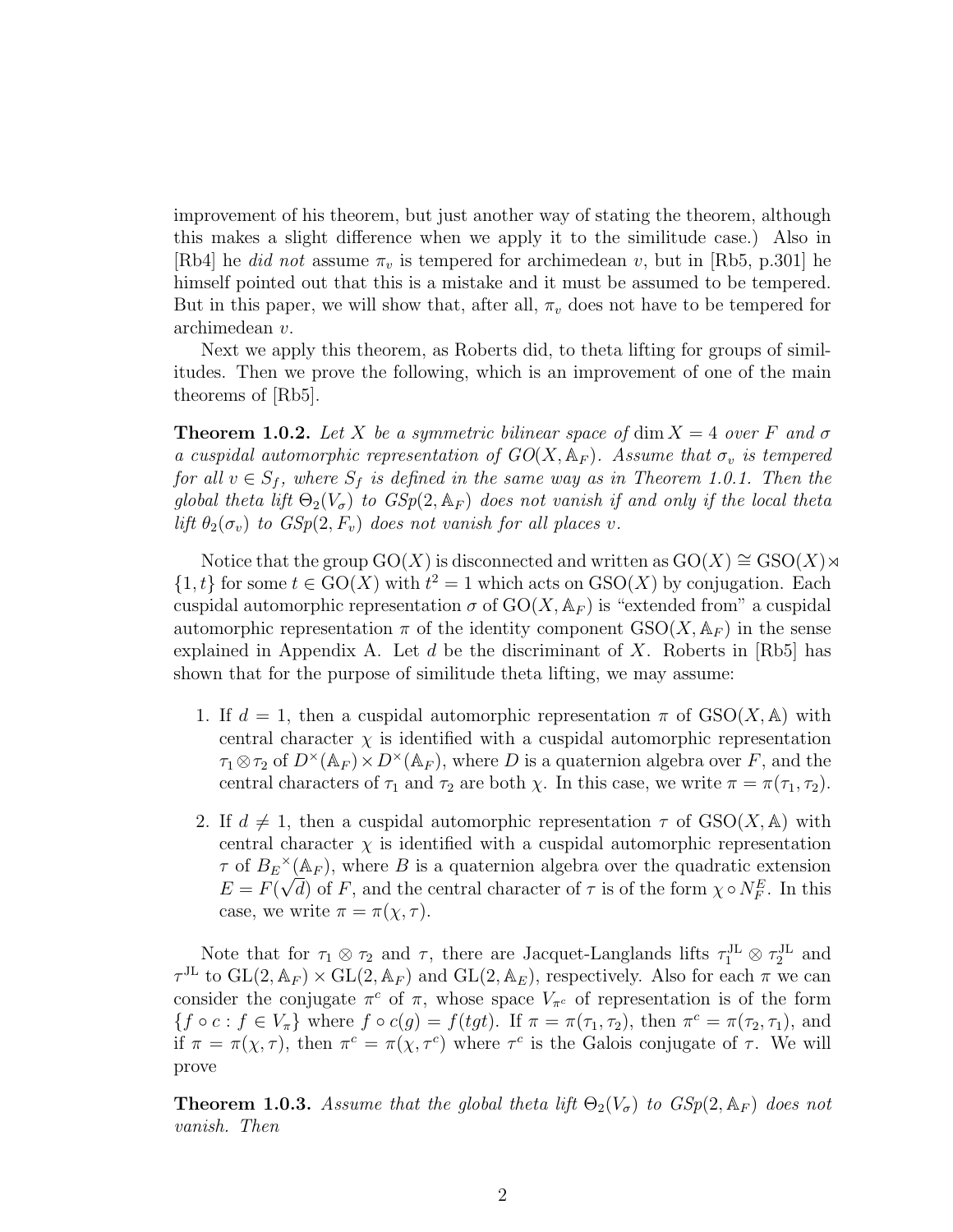- 1. If  $d = 1$  and  $\sigma$  is extended from  $\pi = \pi(\tau_1, \tau_2)$ , then the theta lift  $\Theta_1(V_{\sigma})$  to  $GSp(1, \mathbb{A}_F)$  does not vanish if and only if  $\tau_1 = \tau_2$ . Moreover, if this is the case,  $\Theta_1(V_{\sigma})$  is the space of an irreducible cuspidal representation  $\Pi$  such that  $\Pi^{\vee} = \tau_1^{\text{JL}} = \tau_2^{\text{JL}}.$
- 2. If  $d \neq 1$  and  $\sigma$  is extended from  $\pi = \pi(\chi, \tau)$ , then the theta lift  $\Theta_1(V_{\sigma})$  to  $GSp(1, \mathbb{A}_F)$  does not vanish if and only if  $\tau^{JL}$  is the base change lift of a cuspidal automorphic representation  $\tau_0$  of  $GL(2, \mathbb{A}_F)$  whose central character is  $\chi_{E/F} \chi$ , where  $\chi_{E/F}$  is the quadratic character for  $E/F$ . Moreover, if this is the case,  $\Theta_1(V_{\sigma})$  is the space of an irreducible cuspidal representation  $\Pi$  such that  $\Pi^{\vee} = \tau_0$ .

In light of those two theorems, one interesting thing to investigate is, of course, when a given  $\pi$  can be extended to  $\sigma$  so that  $\Theta_2(V_\sigma) \neq 0$ . For certain cases, it can be shown that the answer is "always". Namely,

#### Theorem 1.0.4.

- 1. Assume  $\pi$  is generic. Then  $\pi$  can be extended to  $\sigma$  so that  $\Theta_2(V_{\sigma})\neq 0$  (without any temperedness assumption).
- 2. Assume  $\pi$  is such that  $\pi^c \not\cong \pi$  (but not necessarily generic). If  $\pi$  satisfies the temperedness assumption as in Theorem 1.0.2, then  $\pi$  can be extended to  $\sigma$  so that  $\Theta_2(V_\sigma) \neq 0$

We do not claim any originality for  $(1)$  of this theorem. For it almost directly follows from a theorem of Howe and Piatetski-Shapiro proven in [H-PS], although they do not explicitly state it in this way. Also (2) follows from Theorem 1.0.2 together with a theorem of Roberts in [Rb5], and he states its tempered version by using his notion of "global L-packets".

This paper is organized as follows. We first set up our notations in Section 2. In Section 3, after reviewing basics of both global and local theta lifting of groups of isometries, we give a proof of Theorem 1.0.1. In Section 4, we review basics of both global and local theta lifting of groups of similitudes. In Section 5, we will explicitly compute the unramified local theta lift from  $GO(4)$  to  $GSp(1)$ . Then finally, in Section 6 and 7, we will give the proofs of Theorem 1.0.2 and 1.0.3, respectively. In Appendix A, we describe the relation between automorphic representations of  $GSO(X, \mathbb{A}_F)$  and those of  $GO(X, \mathbb{A}_F)$ , and give the proof of Theorem 1.0.4.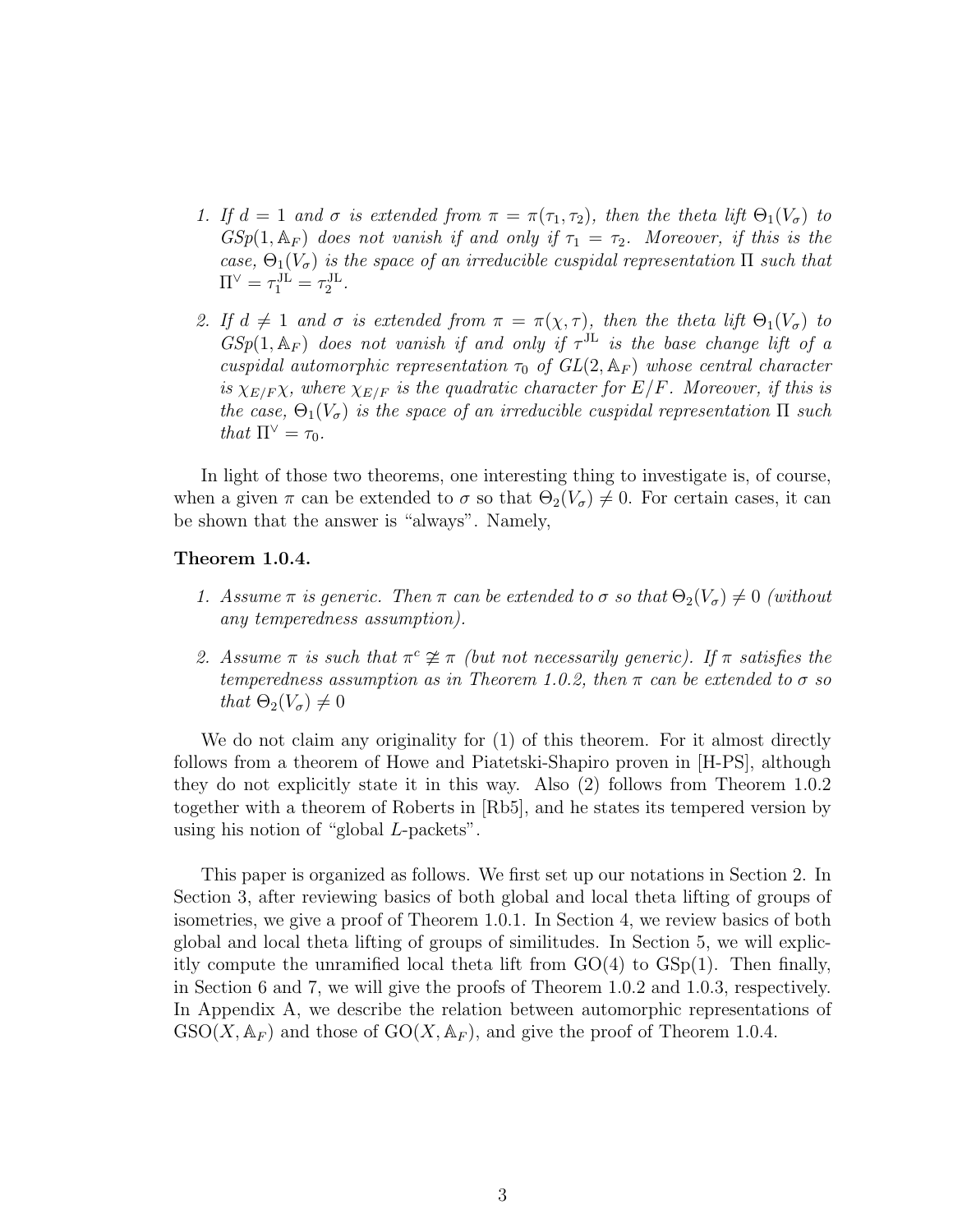## Chapter 2

#### Notations

In this paper, F is a local or global field of char  $F \neq 2$ . If E is a quadratic extension of F, then we denote by  $N_F^E$  the norm map and by  $\chi_{E/F}$  the quadratic character obtained by local or global class field theory. If  $F$  is a global field, we let  $r_1$  and  $2r_2$  be the number of real and complex embeddings of F as usual, and agree that  $r_1 = r_2 = 0$  if F is a function field. Also in this case, we let  $S_{\infty}$  be the set of all archimedean places, and so  $|S_{\infty}| = r_1 + r_2$ .

We work with smooth representations instead of K-finite ones. Namely if G is a reductive group over a global filed  $F$ , then by a (cuspidal) automorphic form we mean a smooth (cuspidal) automorphic form on  $G(\mathbb{A}_F)$  in the sense of  $|Co2\rangle$ , Definition 2.3]. A cuspidal automorphic form is occasionally called a cusp form. By a (cuspidal) automorphic representation we mean an irreducible representation of the group  $G(\mathbb{A}_F)$  which is realized as a subspace of smooth (cuspidal) automorphic forms on which  $G(\mathbb{A}_F)$  acts by right translation. (See Lecture 2 and 3 of [Co2] for more details about smooth automorphic forms and representations, especially differences between smooth ones and the usual K-finite ones.) If  $\pi$  is an automorphic representation, we denote the tensor product decomposition simply by  $\otimes \pi_v$ , and write  $\pi \cong \otimes \pi_v$ , where each  $\pi_v$  is a smooth representation of the group  $G(F_v)$  for all places v, *i.e.* even if v is archimedean,  $\pi_v$  is a smooth representation of the whole group  $G(F_v)$  rather than a Harish-Chandra module.

If  $\pi$  is a representation of a group, a Harish-Chandra module, or an automorphic representation, then we will denote the space of  $\pi$  by  $V_{\pi}$ . If  $\pi$  is a representation of a real Lie group then we will denote the space of smooth vectors in  $V_{\pi}$  by  $V_{\pi}^{\infty}$  and the space of K-finite vectors by  ${}^K V_\pi$ . If  $\pi$  is an admissible representation of a real Lie group, then we denote the underlying Harish-Chandra module by  $\pi^{\text{H}}$ , and thus we have  $V_{\pi^{\rm H}} = K V_{\pi}$ . If F is a local field, we denote by  $\text{Irr}(G(F))$  the collection of equivalence classes of irreducible smooth admissible representations of  $G(F)$ . For each  $\pi \in \text{Irr}(G(F))$ , we denote the contragredient by  $\pi^{\vee}$ . So  $V_{\pi^{\vee}}$  is the space of smooth linear functionals on  $V_{\pi}$ . For each  $v \in V_{\pi}$ ,  $w \in V_{\pi}$ , the map  $f_{v,w} : G(F) \to$ C given by  $f_{v,w}(g) = \langle \pi(g)v, w \rangle$  is called a matrix coefficient of  $\pi$ , and by a coefficient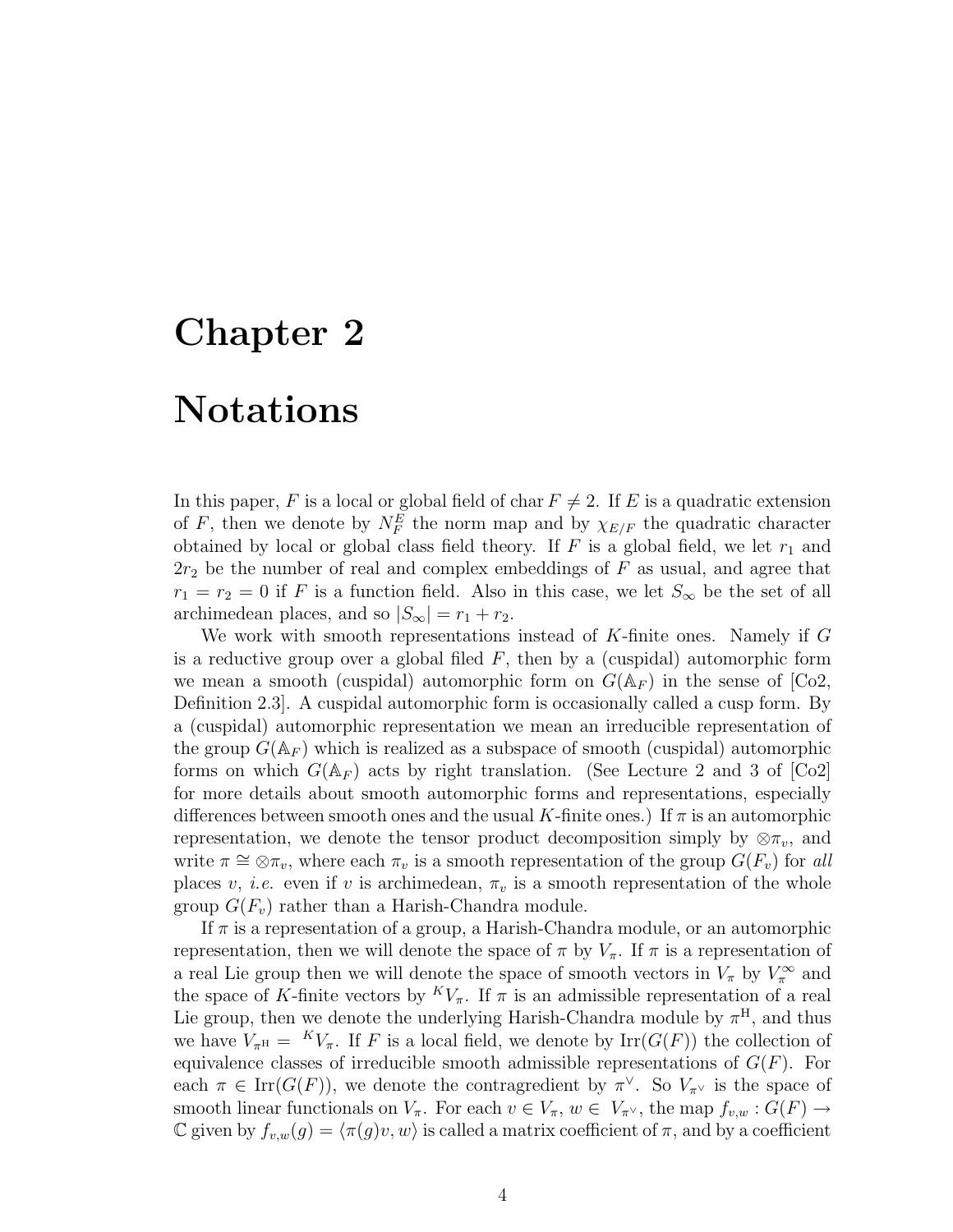of  $\pi$  we mean a finite linear combination of matrix coefficients of  $\pi$ . If  $\pi$  is a Harish-Chandra module, we denote by  $\pi^{\text{CW}}$  the Casselman-Wallach canonical completion of  $\pi$ . Thus  ${}^K V_{\pi}$ cw =  $V_{\pi}$ . (For the Casselman-Wallach canonical completion, see  $[C<sub>s</sub>]$ .)

For a finite dimensional vector space X over a global field F, we denote  $X \otimes_F F_v$ by  $X(F_v)$  for each place v and  $X \otimes_F \mathbb{A}_F$  by  $X(\mathbb{A}_F)$ . For a natural number n,  $S(X(F_v)^n)$  denotes the space of Schwartz-Bruhat functions, namely the space of compactly supported smooth functions on  $X(F_v)^n$  if v is finite, and the space of smooth rapidly decreasing functions on  $X(F_v)^n$  if v is infinite. Then we define  $\otimes^{\prime} \mathcal{S}(X(F_v)^n)$  to be the restricted direct product over all places with respect to the characteristic function of  $\mathcal{O}_v x_1 + \cdots + \mathcal{O}_v x_m$  for v finite, where  $\mathcal{O}_v$  is the ring of integers of  $F_v$  and  $x_1, \ldots, x_m$  is a fixed basis of  $X(F_v)$ . We set  $\mathcal{S}(X(\mathbb{A}_F)^n)$  :=  $\otimes^{\prime} \mathcal{S}(X(F_v)^n)$ .

The group  $GSp(n)$  is the algebraic group of symplectic similitudes of rank n over a field F. We realize this group as the group of  $2n \times 2n$  matrices given by

$$
GSp(n) = \{ g \in GL(2n) : \, ^t gJg = \nu(g)J \}, \, J = \begin{pmatrix} 0 & I_n \\ -I_n & 0 \end{pmatrix},
$$

where  $I_n$  is the  $n \times n$  identity matrix, and  $\nu : GSp(n) \to \mathbb{G}_m$  is a character, which is called the multiplier character. Then the kernel of  $\nu$  is denoted by  $\text{Sp}(n)$ . When we need to make clear that we are working with  $F$  rational points of the algebraic group, we write  $Sp(n, F)$  or  $GSp(n, F)$ , but when there is no danger of confusion, we simply write  $\mathrm{Sp}(n)$  or  $\mathrm{GSp}(n)$ .

Let X be an even dimensional symmetric bilinear space defined over a field  $F$ of dimension m equipped with a symmetric bilinear form  $($ ,  $)$ . Then we denote by  $GO(X)$  the group of symmetric similitudes, *i.e.* 

$$
GO(X) = \{ h \in GL(X) : (hx, hy) = \nu(h)(x, y) \text{for all } x, y \in X \},
$$

where  $\nu: GO(X) \to \mathbb{G}_m$  is a character, which is again called the multiplier character. The kernel of  $\nu$  is denoted by  $O(X)$ . Also there is a map

$$
GO(X) \to \{\pm 1\}, \quad h \mapsto \frac{\det(h)}{\nu(h)^{m/2}}.
$$

We denote the kernel of this map by  $GSO(X)$ , and denote  $GSO(X) \cap O(X)$  by  $SO(X)$ . Just at the symplectic case, we also write  $GO(X, F)$ ,  $O(X, F)$ , etc when it is necessary to do so. If X is defined over a local or global field F of char  $F \neq 2$ , then we denote by disc $X \in F^{\times}/F^{\times^2}$  the discriminant of X when X is viewed as a quadratic form. Also in this case we let  $\chi_X : F^{\times} \to {\pm 1}$  be the quadratic character of X, namely  $\chi_X(a) = (a, (-1)^{\frac{m(m-1)}{2}} \text{disc} X)_F$  for  $a \in F^\times$ , where  $( , )_F$  is the Hilbert symbol of F. Thus if  $\text{disc} X \neq 1$  and  $E = F(\sqrt{\text{disc} X})$ , then  $\chi_X = \chi_{E/F}$ .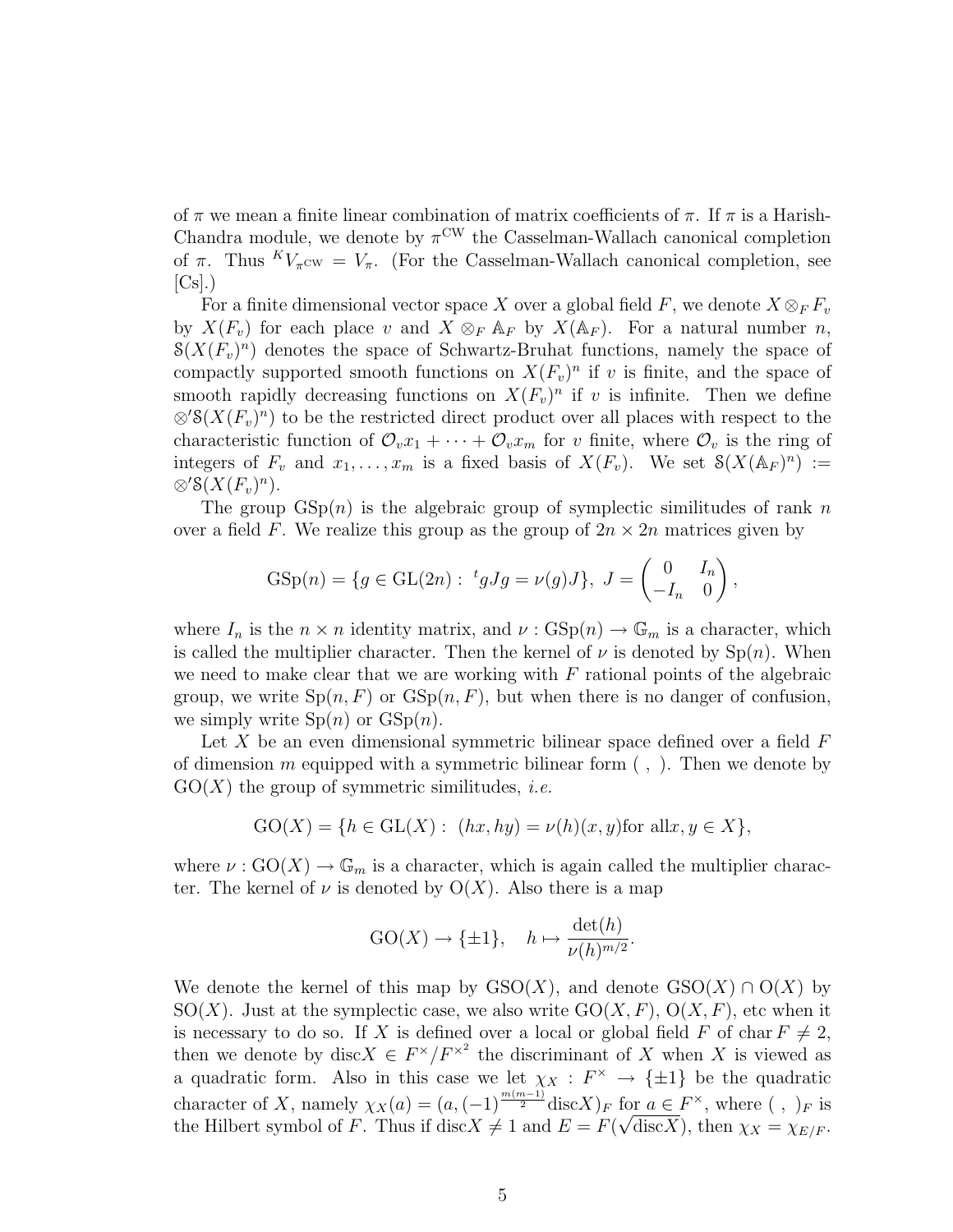### Chapter 3

### Theta lifting for isometry groups

In this chapter, we will first review the theory of both local and global theta lifting, and then give a proof of Theorem 1.0.1, which is, as we mentioned in Introduction, an improvement of the main theorem of [Rb4].

#### 3.1 Basic theory

First let us consider local theta lifting. (A good reference for local theta lifting for isometry groups is [Kd3].) Let F be a local field of char  $F \neq 2$ . We do not assume that  $F$  is non-archimedean. Also let W be a symplectic space over  $F$  with a complete polarization  $\mathbb{W}_1 \oplus \mathbb{W}_2$ . Then by choosing a basis of W respect to this polarization in such a way that the group Sp(W) is realized as a matrix group as in the notation section, we can see that  $Sp(W)$  is generated by the elements of the following forms:

$$
\begin{pmatrix} A & 0 \ 0 & t A^{-1} \end{pmatrix}, \begin{pmatrix} 1 & B \ 0 & 1 \end{pmatrix}, \begin{pmatrix} 0 & 1 \ -1 & 0 \end{pmatrix},
$$

where  $A \in GL(W_1)$  and  $B = {}^tB$ .

Let  $\mathcal{S}(\mathbb{W}_1)$  be the space of Schwartz-Bruhat functions as defined in the notation section. Fix an additive character  $\varphi$  of F. Then define an action r of Sp(W) on  $S(\mathbb{W}_1)$  by

$$
r \begin{pmatrix} A & 0 \\ 0 & {}^t A^{-1} \end{pmatrix} f(x) = |\det A|^{1/2} f({}^t A x)
$$

$$
r \begin{pmatrix} 1 & B \\ 0 & 1 \end{pmatrix} f(x) = \varphi(\frac{{}^t x B x}{2}) f(x)
$$

$$
r \begin{pmatrix} 0 & 1 \\ -1 & 0 \end{pmatrix} f(x) = \gamma \hat{f}(x),
$$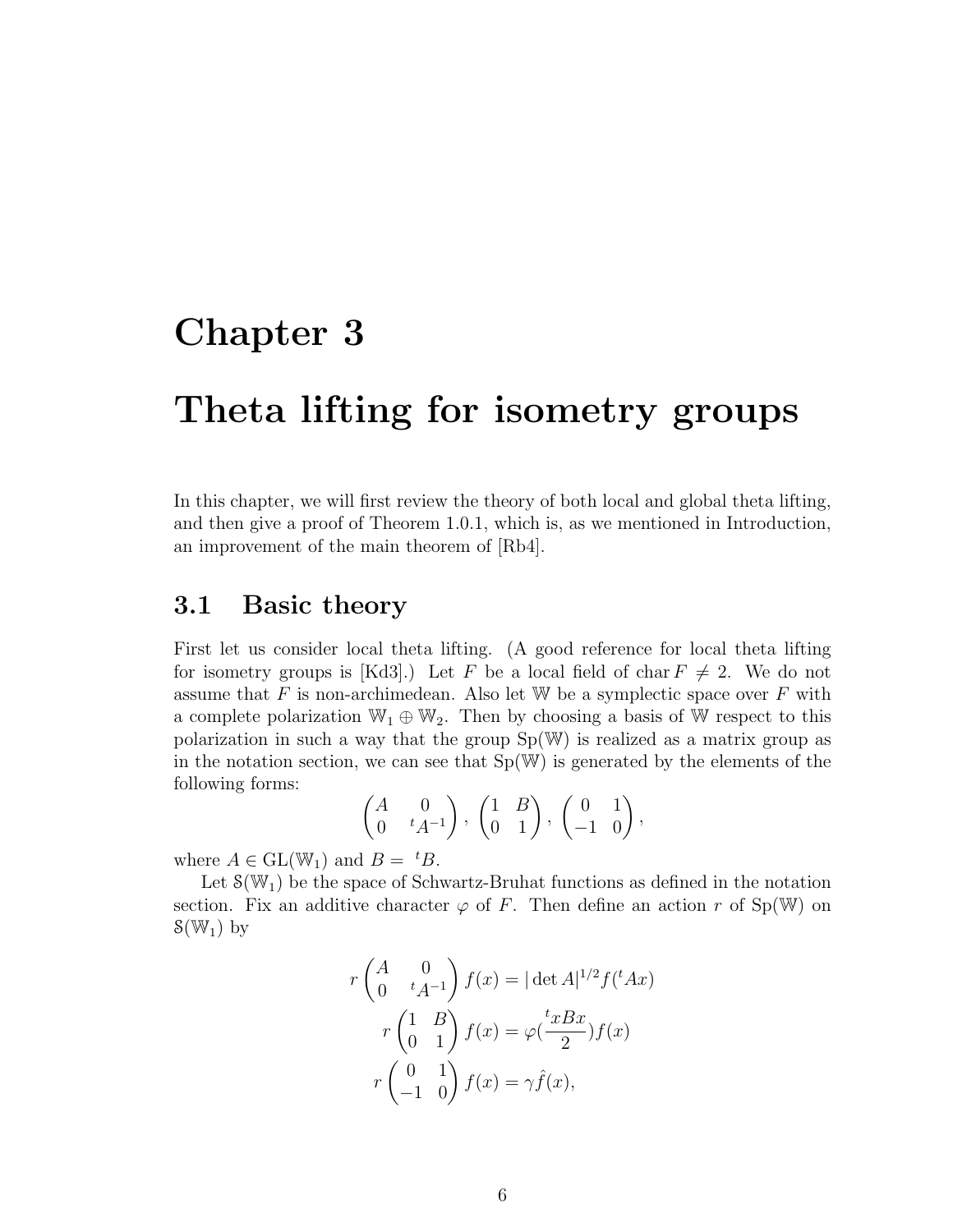where  $\gamma$  is an 8-root of unity and  $\hat{f}$  is the Fourier transform defined by

$$
\hat{f}(x) = \int_{\mathbb{W}_1} f(y) \varphi({}^t xy) dy
$$

with the Haar measure dy being chosen so that  $\hat{f}(x) = f(-x)$ . (Here we identify  $\mathbb{W}_1$  with  $F^N$  for N the dimension of  $\mathbb{W}_1$  and view  $x, y \in \mathbb{W}_1$  as a  $1 \times N$  matrix.)

This action r does not give rise to a representation of  $Sp(W)$ . Rather it is a projective representation. Thus there exists a 2-cocycle  $c : Sp(W) \times Sp(W) \to \mathbb{C}$  so that

$$
r(g_1)r(g_2) = c(g_1, g_2)r(g_1g_2)
$$

for  $g_1, g_2 \in Sp(W)$ . This cocycle can be explicitly computed. (See [Ra], in particular Theorem 4.1 there.)

Now assume X is a symmetric bilinear space over  $F$  of dimension m equipped with a symmetric bilinear form  $($ ,  $)$ , and W a symplectic space over F of dimension 2n equipped with a symplectic bilinear form  $\langle , \rangle$ . Set W =  $X \otimes W$ . Then W can be made into a symplectic space with a symplectic form  $\langle \langle , \rangle \rangle$  given by

$$
\langle\langle x\otimes w, x'\otimes w'\rangle\rangle = (x, x')\langle w, w'\rangle.
$$

Notice that if  $W = W_1 \oplus W_2$  is a complete polarization of W, then  $X \otimes W_1 \oplus W \otimes W_2$ is a complete polarization of W. We choose a basis of W respect to this polarization in such a way that the group  $Sp(W)$  is realized as a matrix group as in the notation section, and then denote  $\text{Sp}(W)$  by  $\text{Sp}(n)$ . Then for  $X \otimes W_1$  we write  $X^n$ , or when we want to make clear the field F, we write  $X(F)^n$ .

We have the obvious homomorphism

$$
\iota: \mathrm{Sp}(n) \times \mathrm{O}(X) \to \mathrm{Sp}(\mathbb{W}).
$$

It can be shown that, since we assume  $m = \dim X$  is even, the cocycle c is trivial on  $\iota(\text{Sp}(n) \times \text{O}(X))$ , *i.e.*  $c(g_1, g_2) = 1$  for  $g_1, g_2 \in \iota(\text{Sp}(n) \times \text{O}(X))$ . (For this splitting issue, a detail discussion is found in [Kd2].) Hence, via  $\iota$ , the projective representation r gives rise to a representation of  $Sp(n) \times O(X)$  on the Schwartz-Bruhat space  $\mathcal{S}(X(F)^n)$ . We call this representation the Weil representation for the pair  $(O(X), Sp(n))$  and denote it by  $\omega_{n,X}$  or simply by  $\omega$  when X and n are clear from the context.

If F is archimedean, then the Weil representation  $\omega_{n,X}$  on  $\mathcal{S}(X(F)^n)$  is a smooth Fréchet representation of the group  $Sp(n) \times O(X)$  of moderate growth in the sense of [Cs]. (This is because  $\mathcal{S}(X(F)^n)$  is the space of smooth vectors of the unitary representation of  $\text{Sp}(n) \times \text{O}(X)$  on the Hilbert space  $L^2(X(F)^n)$ .) So in particular  $(\omega^{\mathrm{H}})^{\mathrm{CW}} = \omega.$ 

Now assume F is non-archimedean. Let  $\sigma \in \text{Irr}(\text{O}(X))$  and  $\Pi \in \text{Irr}(\text{Sp}(n)).$ We say that  $\sigma$  and  $\Pi$  correspond, or  $\sigma$  corresponds to  $\Pi$  if there is a non-zero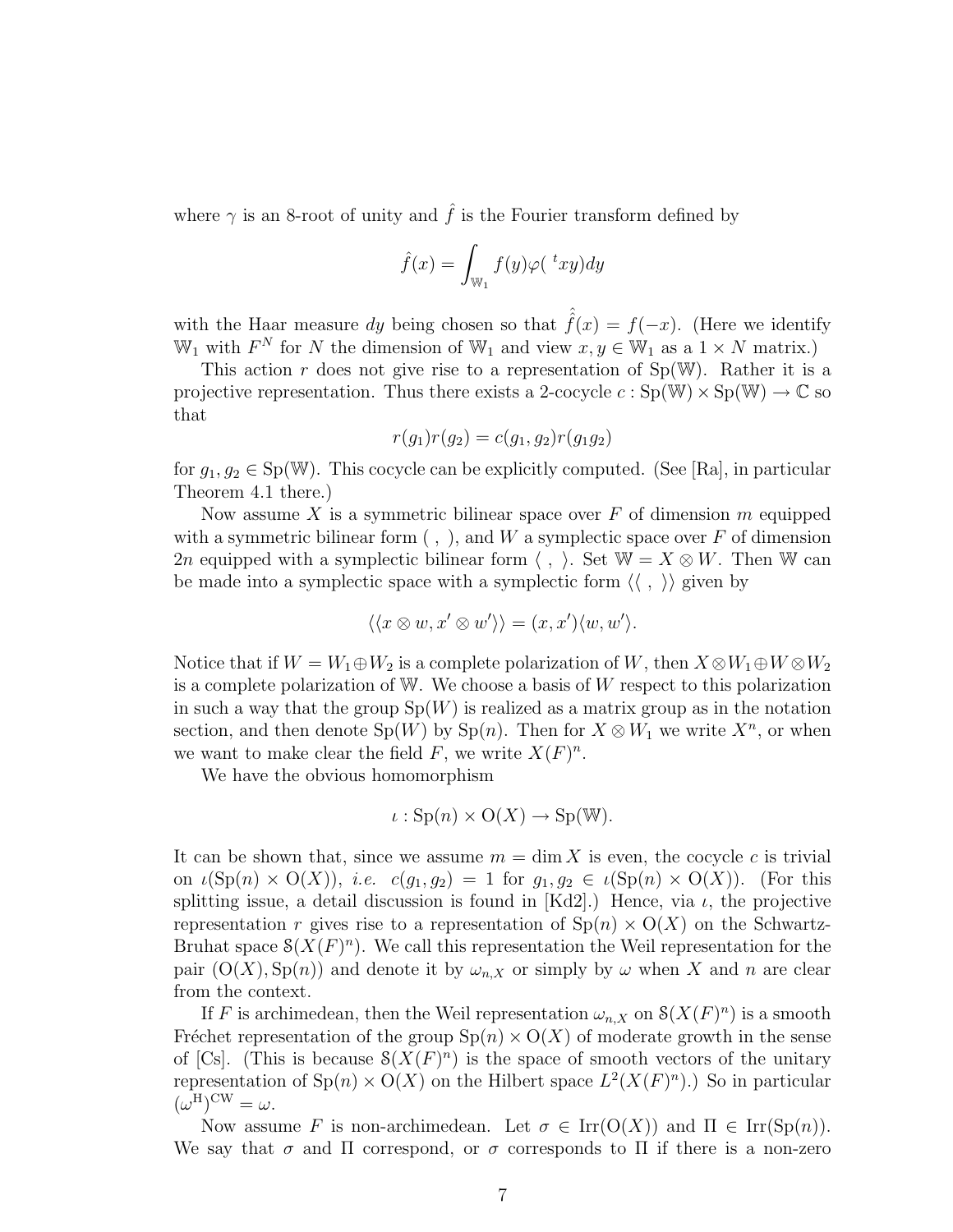$\text{Sp}(n) \times \text{O}(X)$  homomorphism from  $\omega_{n,X}$  to  $\Pi \otimes \sigma$ , *i.e.*  $\text{Hom}_{\text{Sp}(n) \times \text{O}(X)}(\omega_{n,X}, \Pi \otimes$  $\sigma$ )  $\neq$  0. If the residue characteristic of F is odd, it is known that the relation  $\text{Hom}_{\text{Sp}(n)\times \text{O}(X)}(\omega_{n,X},\Pi\otimes\sigma)\neq 0$  defines a graph of bijection between subsets of  $\text{Irr}(\text{Sp}(n))$  and  $\text{Irr}(\text{O}(X))$  (the Howe duality principle), and in particular if  $\sigma$  corresponds to Π, then such Π is unique. In this case we write  $\Pi = \theta_n(\sigma)$  and call it the local theta lift of  $\sigma$ . If  $\sigma$  does not correspond to any  $\Pi \in \text{Irr}(\text{Sp}(n))$ , then we say that the theta lift of  $\sigma$  vanishes and write  $\theta_n(\sigma) = 0$ . If the residue characteristic of F is even, then in general it is not known if the same holds. However, in  $[Rb2]$ Roberts has shown, among other things, that if  $\sigma$  is tempered and corresponds to  $\Pi \in \text{Irr}(\text{Sp}(n))$  for  $n = \frac{m}{2}$  $\frac{m}{2}$ , then  $\Pi$  is unique regardless of the residue characteristic of F. So in this case, we denote  $\Pi$  by  $\theta_n(\sigma)$  even if the residue characteristic of F is even.

Next assume F is archimedean. Let  $\sigma \in \text{Irr}(\text{O}(X))$  and  $\Pi \in \text{Irr}(\text{Sp}(n))$ . We say that  $\sigma$  and  $\Pi$  correspond, or  $\sigma$  corresponds to  $\Pi$  if there is a non-zero homomorphism of Harish-Chandra modules from  $(\omega_{n,X})^{\text{H}}$  to  $(\Pi \otimes \sigma)^{\text{H}} = \Pi^{\text{H}} \otimes \sigma^{\text{H}}$ , *i.e.* Hom $((\omega_{n,X})^{\text{H}},(\Pi\otimes\sigma)^{\text{H}})\neq 0$ , where Hom means the set of homomorphisms of Harish-Chandra modules. It is known that the relation  $Hom((\omega_{X,n})^H, (\Pi \otimes \sigma)^H) \neq 0$ defines a graph of bijection between subsets of  $\mathrm{Irr}(\mathrm{Sp}(n))$  and  $\mathrm{Irr}(\mathrm{O}(X))$  up to infinitesimal equivalence (the Howe duality principle), and in particular if  $\sigma$  corresponds to Π, then such Π is unique up to infinitesimal equivalence, namely  $\Pi^H$  is unique, although  $\Pi$  might not be unique. In this case we write  $(\Pi^H)^{\text{CW}} = \theta_n(\sigma)$ , where  $(\Pi^H)^{\text{CW}}$  is the Casselman-Wallach canonical completion of  $\Pi^H$  as in the notation section, and we call it the local theta lift of  $\sigma$ . If  $\sigma$  does not correspond to any  $\Pi \in \text{Irr}(\text{Sp}(n))$ , then we say that the theta lift of  $\sigma$  vanishes and write  $\theta_n(\sigma) = 0$ . Notice that if  $\sigma$  and  $\Pi$  correspond, we have non-zero homomorphism  $(\omega_{n,X})^H \to \Pi^H \otimes \sigma^H$  of Harish-Chandra modules, which gives rise to a non-zero homomorphism  $\omega_{n,X} \to (\Pi^H)^{\text{CW}} \otimes (\sigma^H)^{\text{CW}}$  by [Cs, Corollary 10.5]. (Here notice that  $((\omega_{n,X})^{\text{H}})^{\text{CW}} = \omega_{n,X}$  by our choice of  $\omega_{n,X}$  as a smooth representation.) Therefore, if we let  $CW(O(X))$  and  $CW(Sp(n))$  be the classes of isomorphism classes of Casselman-Wallach canonical completions of irreducible Harish-Chandra modules of  $O(X)$  and  $Sp(n)$ , respectively, then the relation  $Hom_{Sp(X)\times O(n)}(\omega_{n,X}, \Pi \otimes \sigma) \neq 0$ defines the graph of a bijection between subsets of  $CW(O(X))$  and  $CW(Sp(n)),$ where  $\text{Hom}_{\text{Sp}(X)\times \text{O}(n)}$  is taken in the category of smooth representations, and if  $\sigma \in CW(O(X))$  and  $\Pi \in CW(Sp(n))$  correspond, then  $\Pi = \theta_n(\sigma)$ .

Now we will review the basic theory of global theta lifting. Good references for global theta lifting are  $[H-PS]$  and  $[Pr]$ . Assume F is a global field of characteristic not 2. Exactly in the same way as the local case, we define the Weil representation  $\omega = \omega_{n,X}$  of the group  $\text{Sp}(n, \mathbb{A}_F) \times \text{O}(X, \mathbb{A}_F)$  on  $\mathcal{S}(X(\mathbb{A}_F)^n)$ .

For each  $(g, h) \in \mathrm{Sp}(n, \mathbb{A}_F) \times \mathrm{O}(X, \mathbb{A}_F)$  and  $\varphi \in \mathcal{S}(X(\mathbb{A}_F)^n)$ , we define the theta kernel by

$$
\theta(g, h; \varphi) = \sum_{x \in X(F)^n} \omega(g, h)\varphi(x).
$$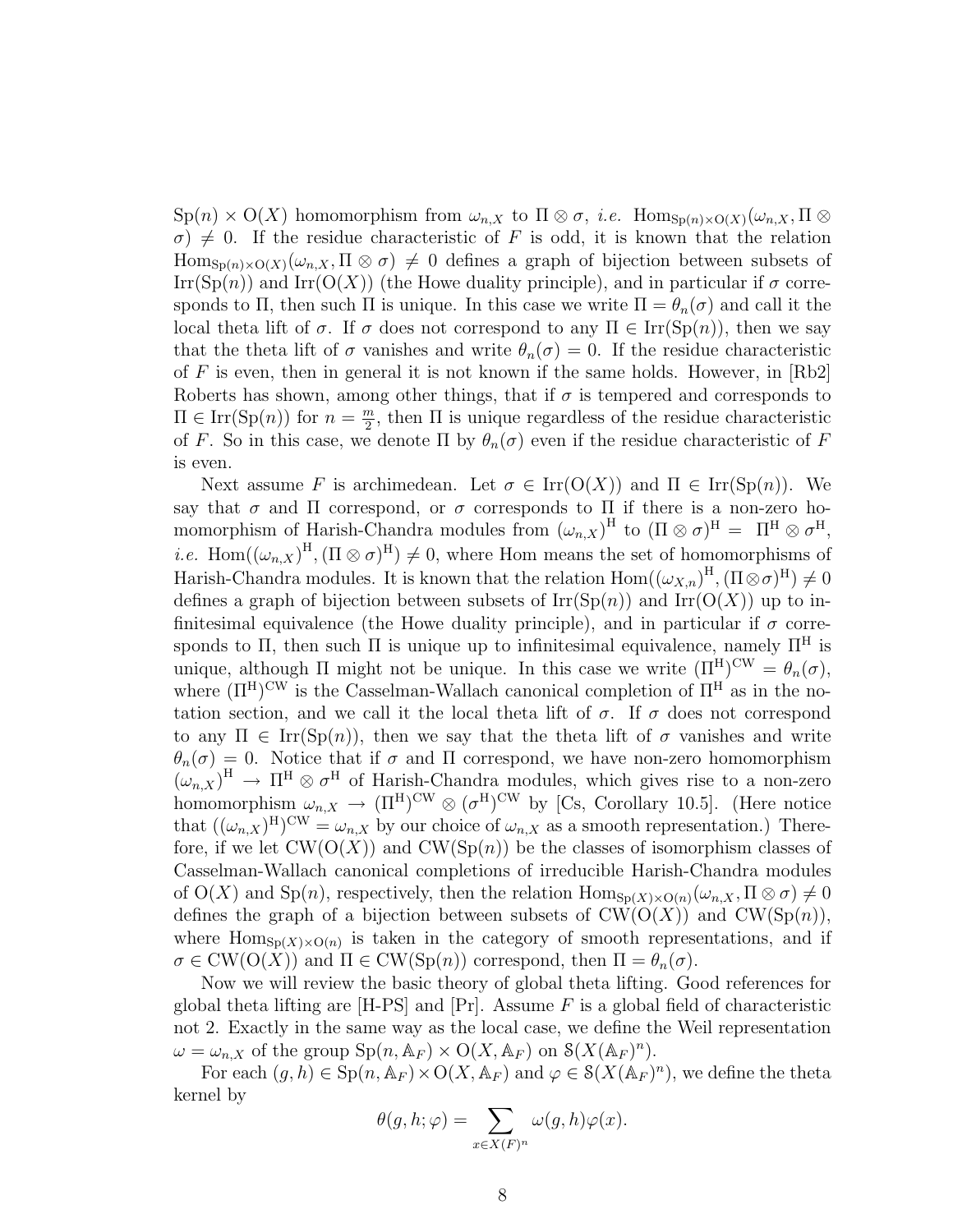This sum is absolutely convergent. Now let  $\sigma$  be a cuspidal automorphic representation of  $O(X, A_F)$  with central character  $\chi$ . Then for each cuspidal automorphic form  $f \in V_{\sigma}$ , consider the function  $\theta(f; \varphi)$  on  $\text{Sp}(n, \mathbb{A}_F)$  defined by

$$
\theta(f; \varphi)(g) = \int_{O(X,F) \backslash O(X, \mathbb{A}_F)} \theta(g, h; \varphi) f(h) dh
$$

for each  $g \in \mathrm{Sp}(n, \mathbb{A}_F)$ . It can be shown that this integral is absolutely convergent, and indeed it is an automorphic form on  $Sp(n, A_F)$ . Also it is easy to see that the central character of  $\theta(f;\varphi)$  is  $\chi^{-1}\chi_{X}^{n}$ , where  $\chi_{X}$  is the quadratic character corresponding to X. Further consider the space  $\Theta_n(V_\sigma) = \{ \theta(f; \varphi) : f \in V_\sigma, \varphi \in$  $S(X(\mathbb{A}_F)^n)$ . Then the group  $Sp(n, \mathbb{A}_F)$  acts on this space by right translation and this space is closed under this action. If  $\Theta_n(V_\sigma)$  consists of non-zero cusp forms, then it is shown by Moeglin [Mo] that it is irreducible under this action and thus is a space of a cuspidal automorphic representation. In this case, we denote this cuspidal automorphic representation by  $\Theta_n(\sigma)$ . (Thus  $V_{\Theta_n(\sigma)} = \Theta_n(V_{\sigma})$ .) Moreover if we write  $\sigma \cong \otimes \sigma_v$  and  $\Theta_n(\sigma) \cong \otimes \Pi_v$ , then it can be shown that  $\sigma_v^{\vee}$  corresponds to  $\Pi_v$  and in particular  $\Pi_v \cong \theta_n(\sigma_v^{\vee}) \cong \theta_v(\sigma_v)^{\vee}$  for all  $v \nmid 2$ .

The main difficulty in the theory of global theta lifting is to show that the space  $\Theta_n(V_\sigma)$  is non-zero. Indeed this is the major problem we will take up in this paper. To prove our non-vanishing result, we need the following well-known theorem due to S. Rallis [R].

**Proposition 3.1.1.** Let  $\sigma$  be a cuspidal representation of  $O(X, \mathbb{A}_F)$ , then the theta lift  $\Theta_n(V_{\sigma})$  to  $Sp(n, \mathbb{A}_F)$  is non-zero for some  $n \leq m$ . Moreover, if  $n_0$  is the smallest integer such that  $\Theta_{n_0}(V_\sigma) \neq 0$ , then  $\Theta_{n_0}(V_\sigma)$  consists of cups forms and  $\Theta_n(V_\sigma) \neq 0$ for all  $n \geq n_0$ .

#### 3.2 Proof of Theorem 1.0.1

Now we give a proof of Theorem 1.0.1. The proof is essentially the ingenious argument of [Rb4], which has its origin in [B-S]. The basic idea is quite simple and clever, which can be described as follows: For the sake of obtaining a contradiction, assume  $\Theta_n(V_\sigma) = 0$ . Then by Proposition 3.1.1, the theta lift  $\Theta_k(V_\sigma)$  is non-zero cuspidal for some k with  $\frac{m}{2} = n < k \leq m$ . We can compute the (incomplete) standard L-function  $L^{S}(s, \pi^{\vee}, \chi_X)$  of the contragredient of this putative lift  $\pi = \Theta_k(\sigma)$ twisted by  $\chi_X$  in two different ways, one by using the functoriality of unramified theta lift, and the other by the zeta integral for symplectic group developed in [PS-R]. Then by looking at the order of vanishing of  $L^S(s, \pi^\vee, \chi_X)$  at  $s = k - n$ , we will derive a contradiction. Before giving the proof, we need the following lemma, which is one of the main technical ingredients for our proof.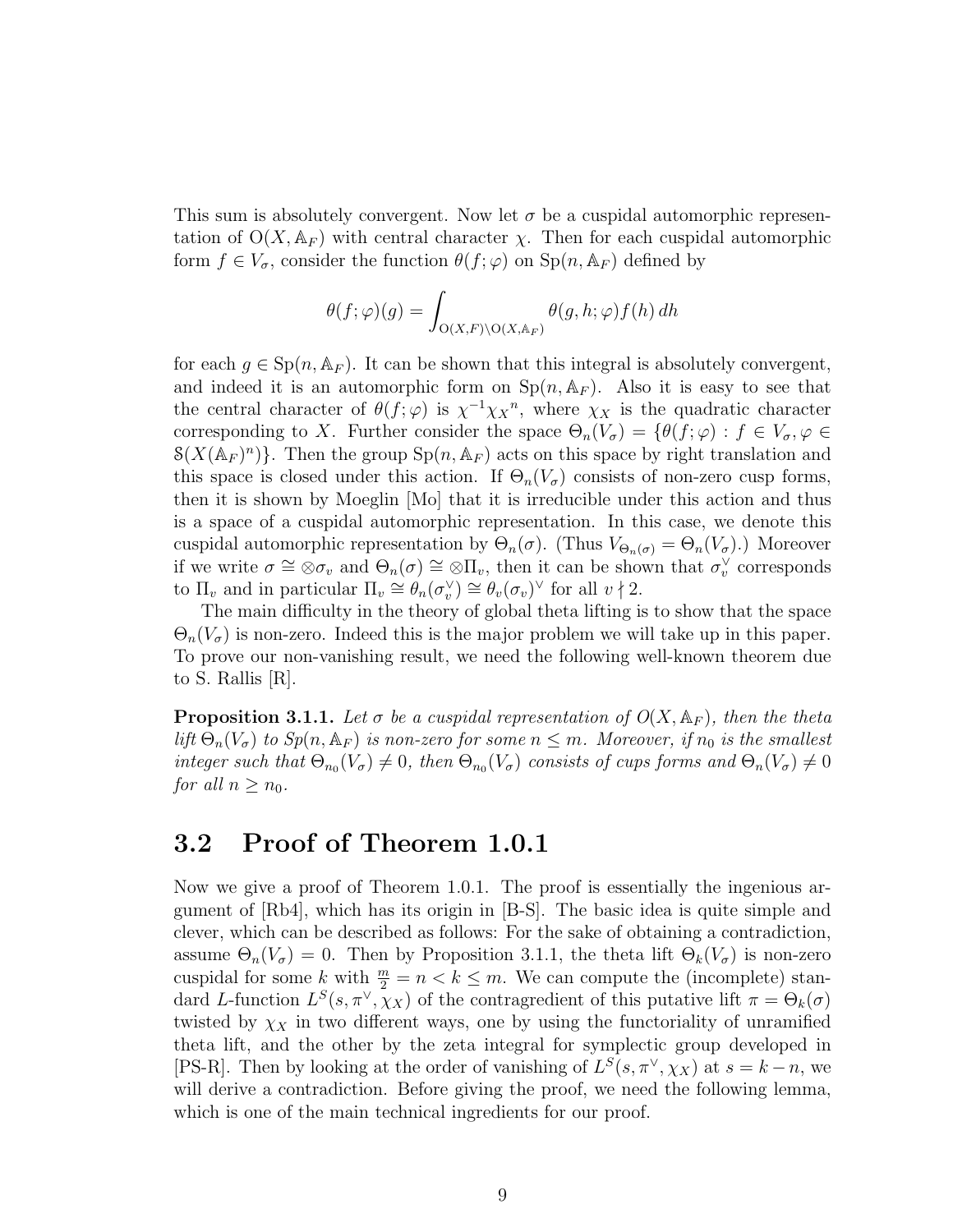**Lemma 3.2.1.** Let  $\sigma \cong \otimes \sigma_v$  be as in Theorem 1.0.1. For each  $k > n = \frac{m}{2}$  $\frac{n}{2}$  and for  $v \in S$ , the local zeta integral of the local theta lift  $\theta_k(\sigma_v)$  of  $\sigma_v$  to  $Sp(k, F_v)$  can be chosen so that it has a pole at  $s = k - \frac{m}{2}$  $\frac{m}{2}$ . To be precise, there exist a matrix coefficient  $f_v$  of  $\theta_k(\sigma_v)$  and a standard K-finite  $\chi_{Vv}$ -section  $\Phi_v$  for  $Sp(k, F_v)$  such that the local zeta integral  $Z(s-\frac{1}{2})$  $(\frac{1}{2}, f_v, \Phi_v)$  has a pole at  $s = k - \frac{m}{2}$ 2

*Proof (Sketch).* The proof is essentially given in [Rb4], although, for the archimedean case, we need to prove some technical lemmas to improve the theorem of [Rb4]. Those lemmas are proven in the next subsection.

The idea of the proof is conceptually quite simple, though technically and computationally somehow complicated. The idea is roughly the following. If  $\theta_n(\sigma_v)$ exists, then for  $k > n$ ,  $\theta_k(\sigma_v)$  is the unique quotient of  $\text{Ind}_{P}^{\text{Sp}(k)}(\sigma_1 \otimes \sigma_2)$  where P is the parabolic subgroup whose Levi factor is isomorphic to  $GL(1) \times Sp(k-1)$ ,  $\sigma_1 = \chi_{Xv}$  ·  $|^{k-n}$  and  $\sigma_2$  is an irreducible admissible representation of Sp(k – 1). Moreover, this unique quotient is isomorphic to the image of an intertwining integral. (For the archimedean case, see Proposition 3.3.2 and Lemma 3.3.5 below.) Then Roberts in [Rb4] has shown that the local zeta integral  $Z(s-\frac{1}{2})$  $\frac{1}{2}$ ,  $f_v$ ,  $\Phi_v$ ) can be factored in terms of the local zeta integrals of  $\sigma_1$  and  $\sigma_2$ . That is, we have

$$
Z(s-1/2, f_v, \Phi_v) = Z(s-1/2, f_1 \otimes \delta^{-1/2}, \Phi_1)Z(s-1/2, f_2, \Phi_2)
$$

where  $Z(s, f_1 \otimes \delta^{-1/2}, \Phi_1)$  is the local zeta integral for GL(1) as defined in, say, [Rb4, Section 4,  $f_1$  and  $f_2$  are some matrix coefficients of  $\sigma_1$  and  $\sigma_2$ , respectively, and  $\Phi_1$ and  $\Phi_2$  are suitably chosen sections for GL(1) and Sp( $k-1$ ), respectively. Moreover those sections  $\Phi_1$  and  $\Phi_2$  can be chosen in such a way that  $Z(s-1/2, f_1, \Phi_1)$  has a simple pole at  $s = k - n$  and  $Z(s - 1/2, f_2, \Phi_2) = 1$ . Thus the local zeta integral  $Z(s-1/2, f_v, \Phi_v)$  has a pole at  $s = k - n$ . (However, the real story is not that simple for the archimedean case, and for this, Roberts introduces a certain auxiliary zeta integral and uses a density argument. See [Rb4] for detail.)  $\Box$ 

Once this lemma is obtained, we are ready to prove Theorem 1.0.1.

*Proof of Theorem 1.0.1.* Let  $S = S_{\infty} \cup S_f$ . For  $v \notin S$ , the functoriality of the theta correspondence at the unramified places gives the (standard) local L-factor of the local lift  $\theta_k(\sigma_v)$ . (See [Kd-R2, Corollary 7.1.4].) Then by taking the product over all  $v \notin S$ , we obtain

$$
L^{S}(s, \pi^{\vee}, \chi_{X})
$$
  
=  $\zeta_{F}^{S}(s)L^{S}(s, |\cdot|^{k-n})L^{S}(s, |\cdot|^{-(k-n)})L^{S}(s, |\cdot|^{k-n-1})L^{S}(s, |\cdot|^{-(k-n-1)})$   
......  $L^{S}(s, |\cdot|)L^{S}(s, |\cdot|^{-1})L^{S}(s, \sigma),$ 

where  $\zeta_F^S(s)$  is the incomplete Dedekind zeta function over F and the  $L^S(s, \cdot)$ 's are the incomplete abelian L-functions as in Tate's thesis. Now at  $s = k - n$ ,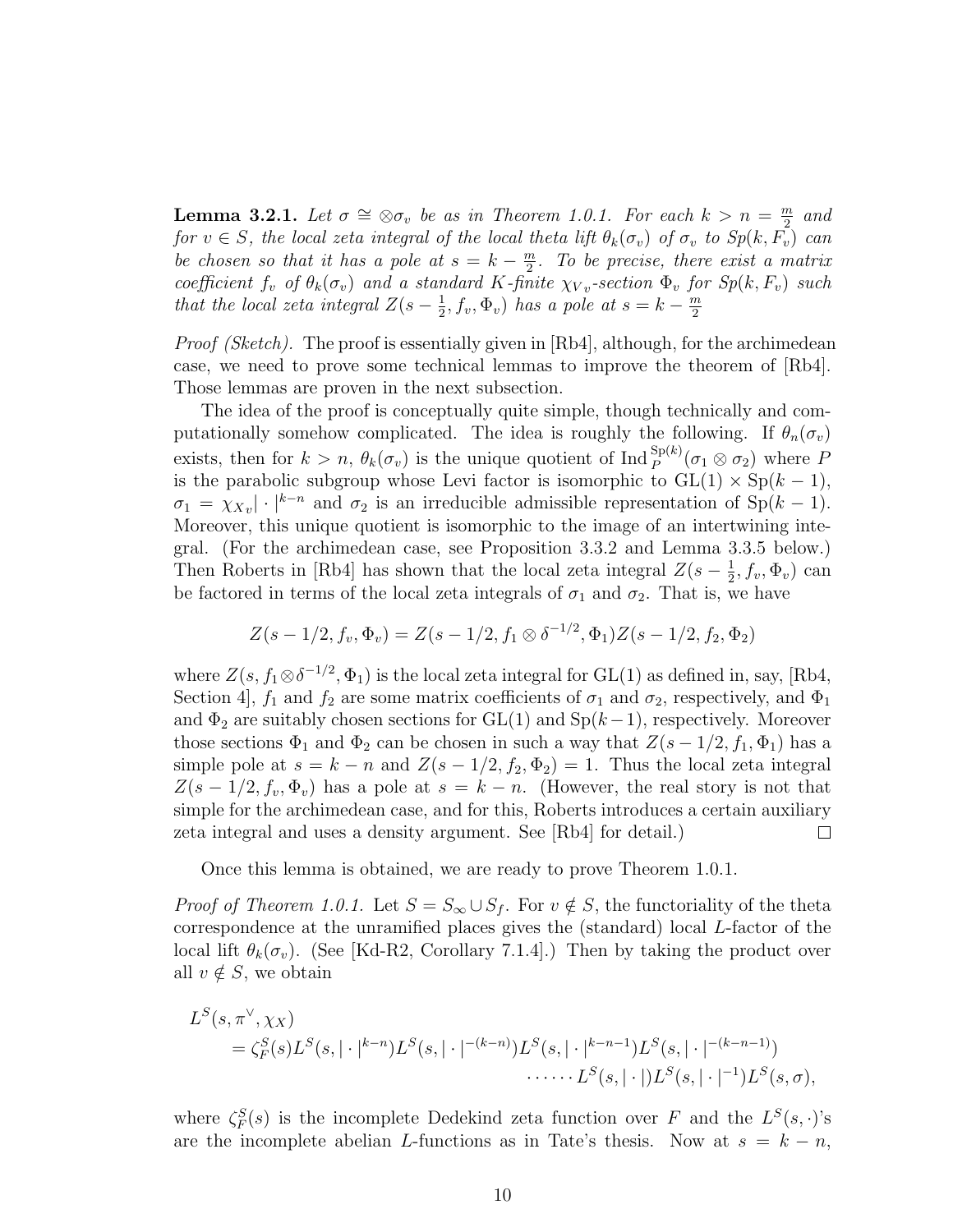$L^{S}(s, \pi^{\vee}, \chi_{X})$  has a zero of order at most  $|S_f| + r_1 + r_2 - 2$ , provided  $L^{S}(s, \sigma)$  has no zero at  $s = k - n$  as we have been assuming. This is because, at  $s = k - n$ ,  $L^{S}(s, |\cdot|^{-(k-n)})$  has a zero of order  $|S_f| + r_1 + r_2 - 1$  and  $L^{S}(s, |\cdot|^{-(k-n-1)})$  has a simple pole and no other factor other than  $L^S(s, \sigma)$  has a pole or a zero. (Note that for  $L^{S}(s, |\cdot|^{-(k-n)})$  the order of the zero can be computed by considering the well-known fact that the zeta function  $\zeta_F(s-(k-n))=L^{S_{\infty}}(s,|\cdot|^{-(k-n)})$  has a zero of order  $r_1 + r_2 - 1$  at  $s = k - n$  and each local factor  $L_v(s, |\cdot|^{-(k-n)})$  has a simple pole at  $s = k - n$ .)

On the other hand, we can compute the (incomplete) standard L-function  $L^{S}(s, \pi^{\vee}, \chi_{X})$  of the contragredient of the putative lift  $\pi = \Theta_{k}(\sigma)$  by using the zeta integral for  $Sp(k)$ . Namely we have

$$
L^{S}(s, \pi^{\vee}, \chi_{X}) = \frac{Z^{*}(s - \frac{1}{2}, f, \Phi)}{\prod_{v \in S} Z(s - \frac{1}{2}, f_{v}, \Phi_{v})},
$$

where  $Z^*(s-\frac{1}{2})$  $(\frac{1}{2}, f, \Phi)$  is the normalized zeta integral for a matrix coefficient  $f = \otimes_v f_v$ of  $\pi^{\vee}$  and a standard  $\chi_X$ -section  $\Phi = \otimes_v \Phi_v$ , and  $Z(s - \frac{1}{2})$  $(\frac{1}{2}, f_v, \Phi_v)$  is the local zeta integral. Then at  $s = k - n$ , the L-function  $L^{S}(s, \pi^{\vee}, \chi_{X})$  computed in this way has a zero of order at least  $|S| - 1$  because, first of all, a pole of  $Z^*(s - \frac{1}{2})$  $(\frac{1}{2}, f, \Phi)$  is at most simple, and  $Z(s-\frac{1}{2})$  $(\frac{1}{2}, f_v, \Phi_v)$  can be chosen to have a pole at  $s = k - n$  due to Lemma 3.2.1.

Therefore the first way of computing  $L^S(s, \pi^{\vee}, \chi_X)$  shows that it has a zero of order at most  $|S_f| + r_1 + r_2 - 2$  at  $s = k - n$  and the second one shows it is at least  $|S| - 1 = |S_f| + r_1 + r_2 - 1$ , which is a contradiction. This completes the proof of Theorem 1.0.1.  $\Box$ 

**Remark 3.2.2.** That the poles of  $Z^*(s-\frac{1}{2})$  $(\frac{1}{2}, f, \Phi)$  are at most simple is a direct consequence of the fact that the (normalized) Eisenstein series  $E^*(g, s, \Phi)$  defining the zeta integral has at most simple poles. The proof for the simplicity of poles of the Eisenstein series is proven by Ikeda [Ik] in full generality. (See Proposition 1.6 and 1.7 of [Ik], and also see Theorem 1.1 and (7.2.19) of [Kd-R2], though the base field is assumed to be totally real in [Kd-R2].)

#### 3.3 Some technical lemmas on zeta integrals

What forced Roberts to impose the conditions on the infinite places in his theorem in [Rb4] is the unavailability of Lemma 3.2.1 for  $\chi_{Xv}$  nontrivial and v real, and for v complex. In this subsection, we give proofs of several technical lemmas that allow us to prove Lemma 3.2.1 in full generality for the archimedean case. So we assume  $F = \mathbb{R}$  or  $\mathbb{C}$ . There are basically two technical ingredients we need. The first one is the theory of the zeta integral for symplectic group at the archimedean place developed in [Kd-R1]. There, it is assumed that  $F = \mathbb{R}$  and the character for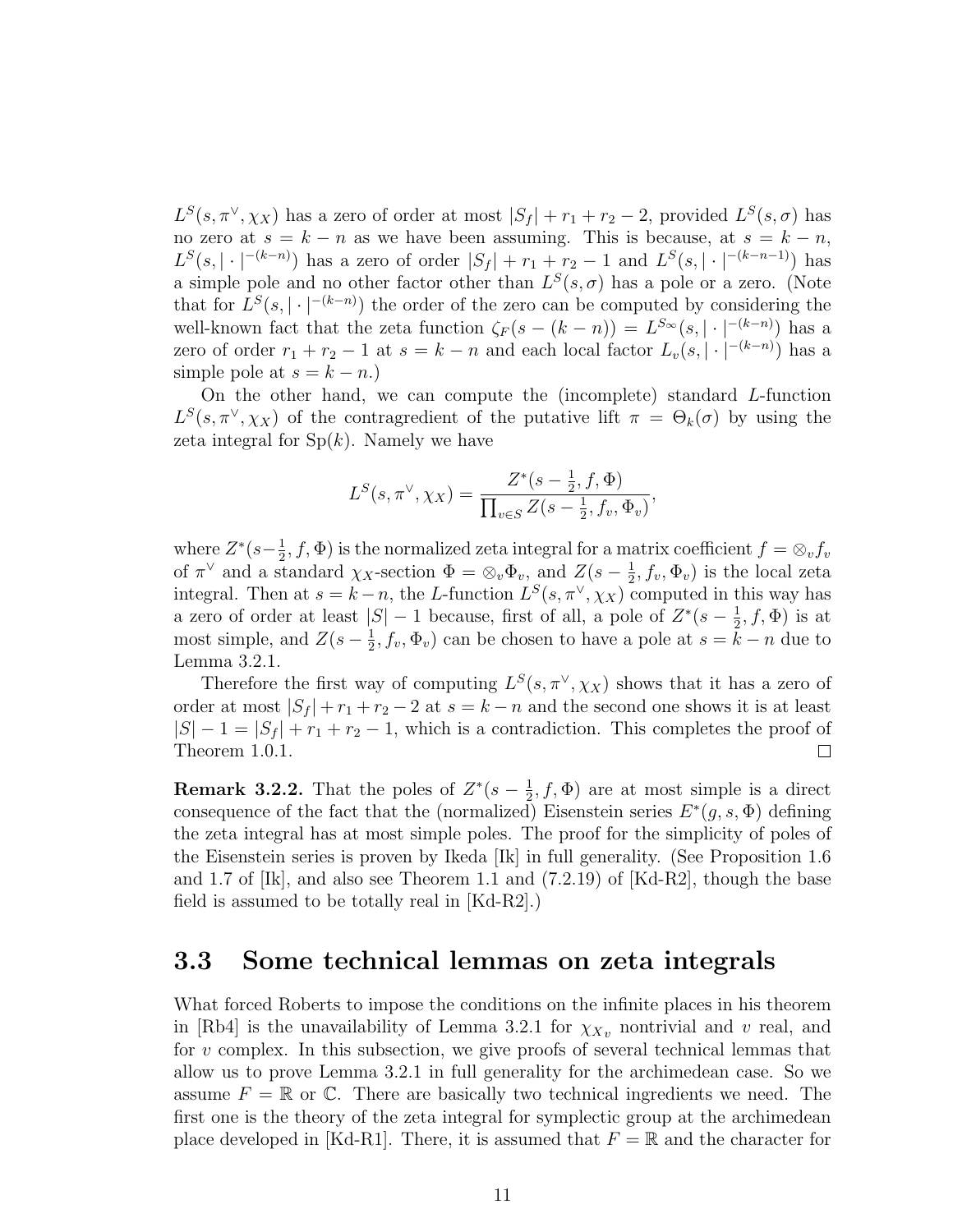the zeta integral (which corresponds to our  $\chi_{Xv}$ ) is trivial. The results in [Kd-R1] are used in two places in Roberts' argument in crucial ways. (See Lemma 7.5 and Theorem 7.8 of  $[Rb4]$ .) So we need to extent the results of  $[Kd-R1]$  to the full generality. Although, as mentioned in [Kd-R1], there is no doubt that all the arguments there work for  $F = \mathbb{C}$ , it seems that the extension to the case with the non-trivial character (*i.e.* the sign character) is not completely immediate. Thus first we extend the results of [Kd-R1]. Namely,

**Proposition 3.3.1.** All the results in  $[Kd-R1]$  hold even with the presence of the sign character.

Proof. In this proof, all the notations as well as the numberings of propositions, lemmas, etc are as in [Kd-R1]. First as in the trivial character case, the line bundle  $E_{s+\rho} = P\setminus (G \times \mathbb{C})$  (see (3.3.1) of p.105) where  $p \cdot (g, v) = (pg, \chi(a(g))|a(g)|^{s+\rho}v)$ is trivialized by the nowhere vanishing section  $g \mapsto (g, \chi(a(g))|a(g)|^{s+\rho})$ . So each section  $\Phi(q, s)$  is identified with a smooth function on  $\Omega$  via

$$
\Phi(g, s) \mapsto \chi(a(g))|a(g)|^{-s-\rho}\Phi(g, s).
$$

For each  $\Phi$ , let us write  $\tilde{\Phi}$  for the corresponding smooth function in  $C^{\infty}(\Omega)$ , *i.e.*  $\tilde{\Phi}(g,s) = \chi(a(g))|a(g)|^{s+\rho} \Phi(g,s)$ . Then as in p.98, the restriction of  $\tilde{\Phi}|_{K_G}$  to  $K_G$ is left invariant under  $P \cap K_G$  and so we may view  $\Phi|_{K_G}$  as a smooth function on  $\Omega \cong (P \cap K_G) \backslash K_G.$ 

Now we first have to prove Proposition 3.1.1, which characterizes convergence of the integral in terms of the order of non-vanishing on the negligible set. Clearly all the computations until Lemma 3.1.3 (p.101) remain to be true for our case. What needs to be modified is the equation (3.1.14) in p.101. First notice that  $|\Phi(k, s)| = |\widetilde{\Phi}(k, s)|$  for all  $k \in K_G$ . Thus the equation (3.1.14) becomes

$$
\int_K \int_K \int_{A^+} |\widetilde{\Phi}(k(a)i(k_1,k_2),s)| \mu(a)^{-\sigma-\rho_n} \delta(a) da \ dk_1 \ dk_2.
$$

Lemma 3.1.3 itself has nothing to do with the presence of the sign character. The equation (3.1.16) must be modified as

$$
f(u) = \widetilde{\Phi}(\phi(u)i(k_1, k_2), s)
$$

as a function on  $[0,1]^n$ . Then everything else works identically with the trivial character case. This proves Proposition 3.1.1 and Corollary 3.1.5.

Now that both Proposition 3.1.1 and Corollary 3.1.5 have been proven, Theorem 3.2.2. in p.104 can be proven if we prove Proposition 3.2.1. But the proof for Proposition 3.2.1. works for our case because of the trivialization of the line bundle  $\Box$  $E_{s+\rho}$ .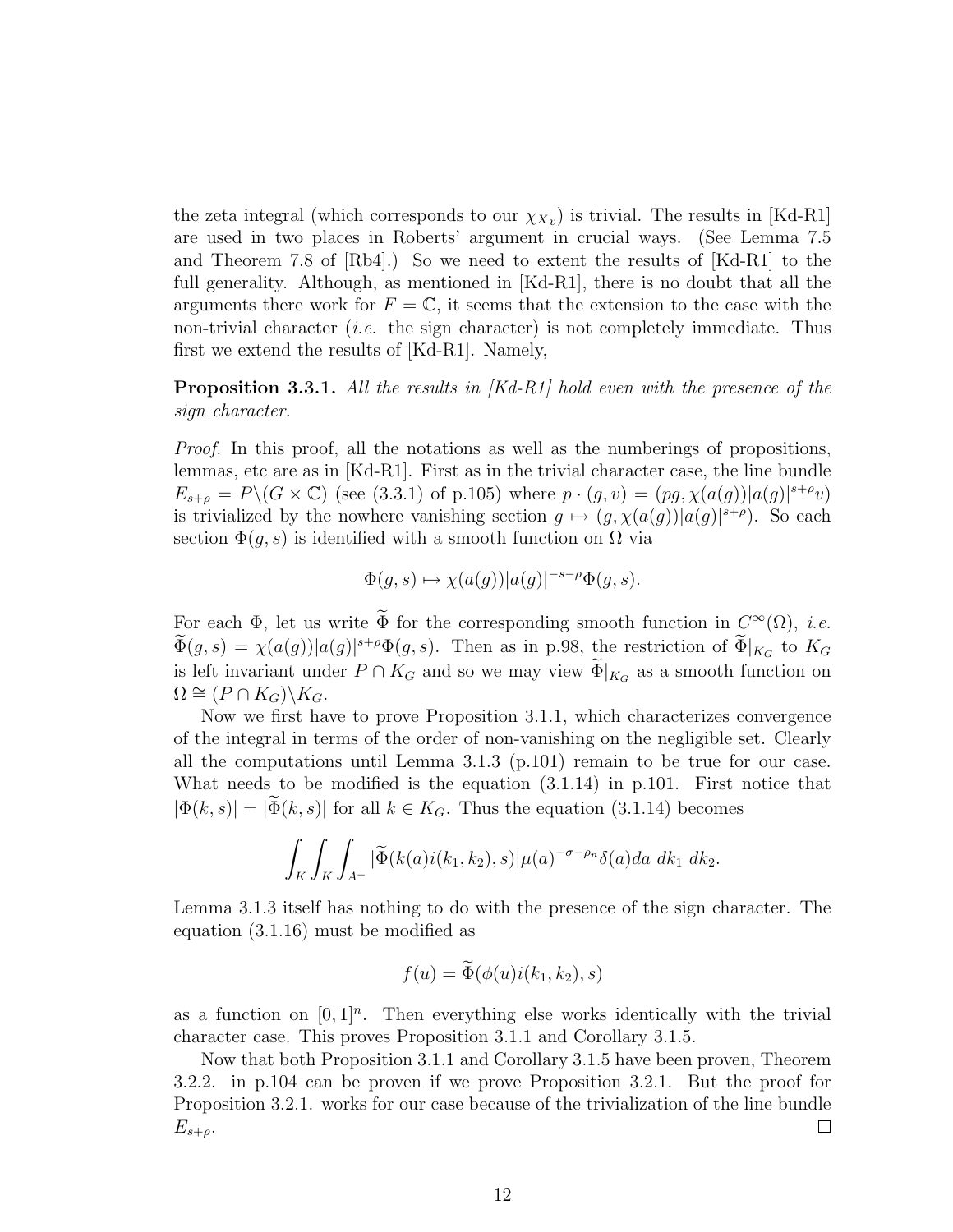The second ingredient we need in order to remove the archimedean conditions on the result of [Rb4] and thus to obtain Lemma 3.2.1 is the description of a coefficient of the local lift  $\theta_k(\sigma)$  for  $\sigma \in \text{Irr}(\mathcal{O}(X,F))$  with  $\theta_n(\sigma) \neq 0$ . Namely, we need to express a coefficient of  $\theta_k(\sigma)$  in terms of its Langlands data. (See the remark preceding Theorem 7.7 of [Rb4].)

For this, we need to introduce some notations. Let  $P_{n_1...n_t} = M_{n_1...n_t}U_{n_1...n_t}$ be a parabolic subgroup of  $Sp(n, F)$  whose Levi factor  $M_{n_1...n_t}$  is isomorphic to  $GL(n_1)\times\cdots\times GL(n_t)\times Sp(n-(n_1+\cdots+n_t)).$  (Here we do not assume that  $P_{n_1...n_t}$ ) is the standard choice of the parabolic, and so it could be any parabolic subgroup with this Levi factor.) Also  $\overline{P}_{n_1...n_t} = {}^{t}P_{n_1...n_t}$  and  $\overline{U}_{n_1...n_t} = {}^{t}U_{n_1...n_t}$ . Assume that  $\pi$  is an irreducible admissible representation of  $\text{Sp}(n)$  which is infinitesimally equivalent to the Langlands quotient of  $\text{Ind}_{P_{n_1...n_t}}^{Sp(n)}(\tau_1 \otimes \cdots \otimes \tau_t \otimes \tau_{t+1}),$  where each  $\tau_i$  is an essentially tempered representation of  $GL(n_i)$  for  $1 \leq i \leq t$  and  $\tau_{t+1}$  is a tempered representation of  $\text{Sp}(n-(n_1+\cdots+n_t))$ . Thus  $\pi^H$  is isomorphic to the image of the integral operator  $I: \text{Ind}_{P_{n_1...n_t}}^{Sp(n)}(\tau_1 \otimes \cdots \otimes \tau_{t+1}) \to \text{Ind}_{\overline{P}_{n_1...n_t}}^{Sp(n)}(\tau_1 \otimes \cdots \otimes \tau_{t+1})$ given by

$$
I(f)(g) = \int_{\overline{U}_{n_1...n_t}} f(\overline{u}g) \ d\overline{u},
$$

for K-finite  $f \in \text{Ind}_{P_{n_1...n_t}}^{Sp(n)}(\tau_1 \otimes \cdots \otimes \tau_{t+1})$ . (Namely we assume that  $\tau_1 \otimes \cdots \otimes \tau_{t+1}$ satisfies the convergent condition as in, say, [Kn, Theorem 7.24], with respect to this choice of parabolic subgroup.) Also let  $\sigma_1 = \tau_1$  and  $\sigma_2$  the irreducible admissible representation of  $Sp(n - n_1)$  that is infinitesimally equivalent to the Langlands quotient of Ind  ${}_{P_{n_2...n_t}}^{\text{Sp}(n-n_1)}(\tau_2 \otimes \cdots \otimes \tau_{t+1}),$  where  $P_{n_2...n_t} = M_{n_2...n_t} U_{n_2...n_t}$  is a parabolic subgroup of  $Sp(n - n_1, F)$  with the Levi factor  $M_{n_2...n_t}$  isomorphic to  $GL(n_2) \times \cdots \times$  $GL(n_t) \times Sp(n-(n_1+\cdots+n_t))$ . (Here we view  $P_{n_2...n_t}$  as a subgroup of  $P_{n_1...n_t}$  in the obvious way. Also it is easy to see that the representation  $\tau_2 \otimes \cdots \otimes \tau_{t+1}$  does indeed satisfy the convergent condition with respect to this parabolic.) We also let  $P_{n_1}$  be the parabolic subgroup of  $\text{Sp}(n) = M_{n_1} U_{n_1}$  with the Levi factor  $M_{n_1}$  isomorphic to  $GL(n_1) \times Sp(n - n_1)$  and the unipotent radical  $U_{n_1}$  contained in  $U_{n_1...n_t}$  so that  $P_{n_1} \supset P_{n_1...n_t}$  and  $U_{n_1...n_t} = U_{n_2...n_t}U_{n_1}$  by viewing  $U_{n_2...n_t}$  as a subgroup of  $U_{n_1...n_t}$ in the obvious way. Then we can describe a K-finite coefficient of  $\pi$  as follows.

**Proposition 3.3.2.** By keeping the above notations, let  $H : Sp(n) \times Sp(n) \to \mathbb{C}$  be a function satisfying the following properties:

- $H(u_1mg_1, \bar{u_2}mg_2) = H(g_1, g_2)$  for  $u_1 \in U_{n_1}, \bar{u_2} \in \bar{U}_{n_1}, m \in M_{n_1}$ ;
- For any  $g_1, g_2 \in Sp(n)$  the function  $m \mapsto H(mg_1, g_2)$  is a coefficient for  $\sigma\otimes \delta_{P_{\text{max}}}^{1/2}$  $\frac{1}{2}$  ;  $P_{n_1}$
- H is  $C^{\infty}$  and  $K \times K$ -finite on the right,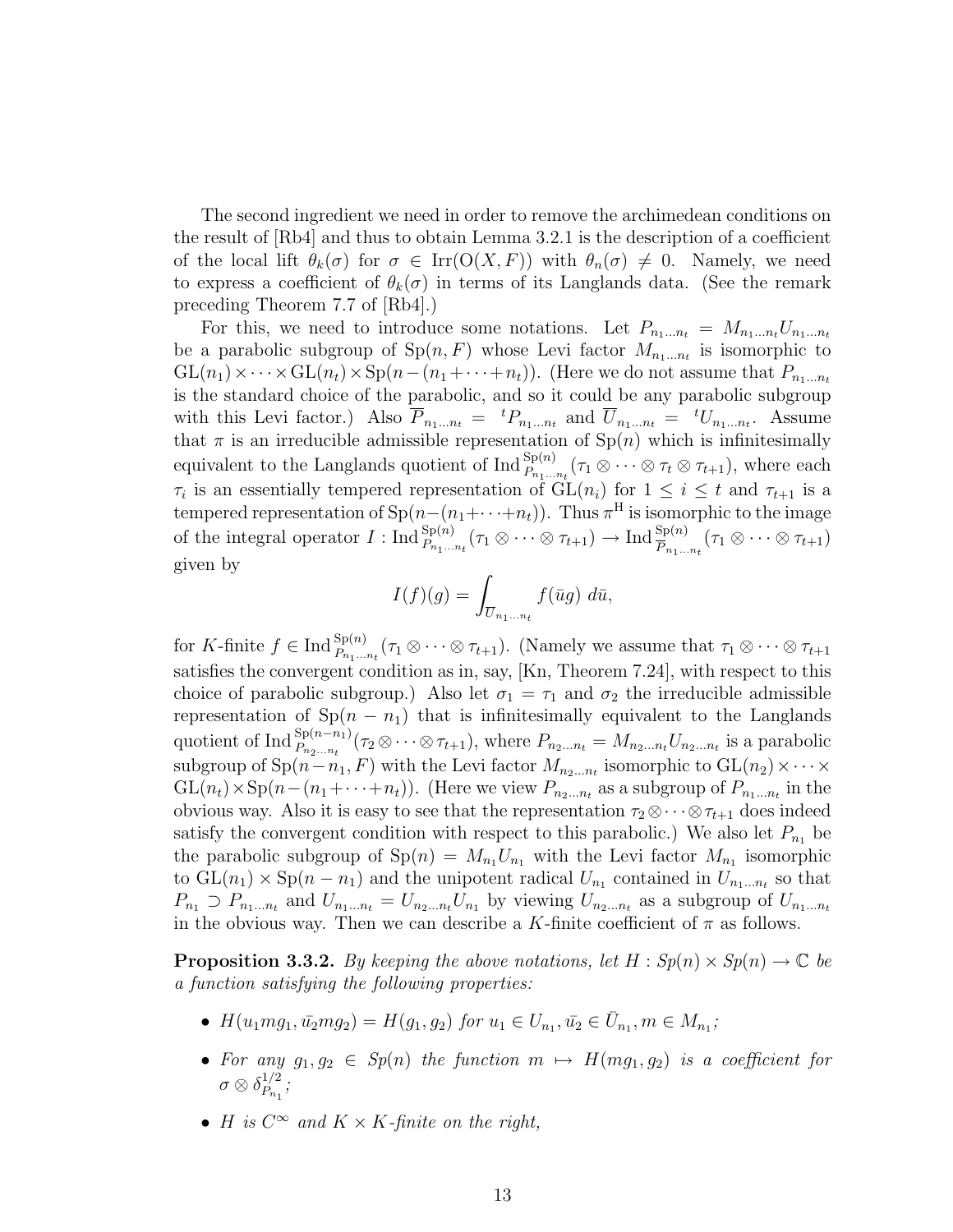where  $\sigma = \sigma_1 \otimes \sigma_2$ ,  $\delta_{P_{n_1}}$  is the module of  $P_{n_1}$ , and K is the standard maximal compact subgroup of  $Sp(n)$ . Then the function f defined by

$$
f(g) = \int_{M_{n_1} \backslash G} H(hg, h)dh = \int_{\overline{U}_{n_1} \times K} H(\overline{u}kg, k)dkd\overline{u}
$$

is absolutely convergent and a K-finite coefficient of  $\pi$ .

This proposition is essentially due to Jacquet, and the  $GL(n)$  version is stated in (5.5) of [J1] without a proof. Since no proof is given there, we will provide a detail proof here using  $Sp(n)$  as our group. (The proof also works for the non-archimedean case.) We need two lemmas to prove this proposition. The first one is

**Lemma 3.3.3.** By keeping the above notations and assumptions,  $\pi$  is infinitesimally equivalent to the quotient of  $\text{Ind}_{P_{n_1}}^{Sp(n)}(\sigma_1 \otimes \sigma_2)$  whose underlying Harish-Chandra module is identified with the image of the absolutely convergent intertwining integral  $J: \text{Ind}_{P_{n_1}}^{Sp(n)}(\sigma_1 \otimes \sigma_2) \to \text{Ind}_{\overline{P}_{n_1}}^{Sp(n)}(\sigma_1 \otimes \sigma_2)$  given by

$$
J(f)(g) = \int_{\overline{U}_{n_1}} f(\overline{u}g) \ d\overline{u},
$$

i.e. the image of I described above is isomorphic to that of J as Harish-Chandra modules.

Proof. First let us write

$$
P_1 = P_{n_1...n_t}, \t P_2 = P_{n_1}, \t P_3 = P_{n_2...n_t}
$$
  

$$
U_1 = U_{n_1...n_t}, \t U_2 = U_{n_1}, \t U_3 = U_{n_2...n_t}.
$$

First note that, by induction in stages, we have the isomorphism

$$
\operatorname{Ind}_{P_1}^{Sp(n)}(\tau_1 \otimes \tau_2 \otimes \cdots \otimes \tau_{t+1}) \stackrel{\sim}{\to} \operatorname{Ind}_{P_2}^{Sp(n)} \operatorname{Ind}_{GL(n_1) \times P_3}^{GL(n_1) \times Sp(n-n_1)}(\tau_1 \otimes \tau_2 \otimes \cdots \otimes \tau_{t+1})
$$

$$
f \mapsto \bar{f},
$$

where  $\bar{f}(g)(h) = f(hg)$  for  $g \in \text{Sp}(n)$  and  $f \in \text{GL}(n_1) \times \text{Sp}(n - n_1)$ . Also since σ is the Langlands quotient of Ind  ${}_{P_3}^{Sp(n-n_1)}(τ_2 ⊗ ⋯ ⊗ τ_{t+1}),$  we have the surjective  $GL(n_1) \times Sp(n - n_1)$  homomorphism

$$
I_1: \operatorname{Ind}_{\operatorname{GL}(n_1)\times P_3}^{\operatorname{GL}(n_1)\times \operatorname{Sp}(n-n_1)}(\tau_1\otimes \tau_2\otimes\cdots\otimes \tau_{t+1})\to \sigma_1\otimes \sigma_2\subset \operatorname{Ind}_{\operatorname{GL}(n_1)\times \overline{P}_3}^{\operatorname{GL}(n_1)\times \operatorname{Sp}(n-n_1)}(\sigma_1\otimes \sigma_2),
$$

in which, for each K-finite  $F \in \text{Ind}_{\text{GL}(n_1)\times P_3}^{\text{GL}(n_1)\times \text{Sp}(n-n_1)}(\tau_1 \otimes \tau_2 \otimes \cdots \otimes \tau_{t+1}), I_1(F)$  is given by

$$
I_1(F)(h) = \int_{\bar{U}_3} F(\bar{u}_3 h) d\bar{u}_3,
$$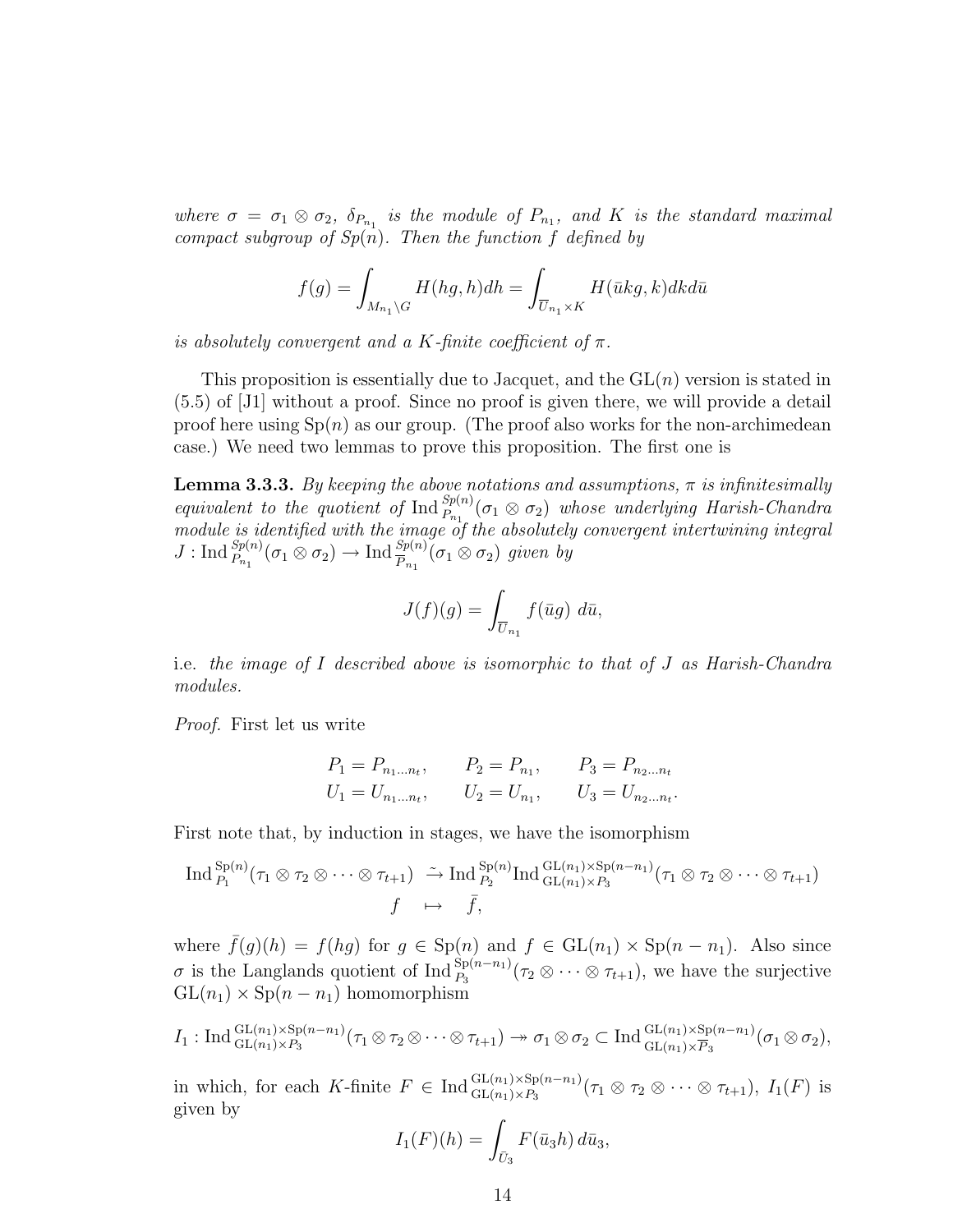for  $h \in GL(n_1) \times Sp(n - n_1)$ . (Recall  $\sigma_1 = \tau_1$ .) Then  $I_1$  induces the  $Sp(n)$  homomorphism

$$
\varphi: \text{Ind}_{P_2}^{\text{Sp}(n)} \text{Ind}_{\text{GL}(n_1)\times P_3}^{\text{GL}(n_1)\times \text{Sp}(n-n_1)}(\tau_1 \otimes \cdots \otimes \tau_{t+1})
$$

$$
\to \text{Ind}_{P_2}^{\text{Sp}(n)}(\sigma_1 \otimes \sigma_2) \subset \text{Ind}_{P_2}^{\text{Sp}(n)} \text{Ind}_{\text{GL}(n_1)\times \overline{P}_3}^{\text{GL}(n_1)\times \text{Sp}(n-n_1)}(\tau_1 \otimes \cdots \otimes \tau_{t+1})
$$

given by  $\varphi(\bar{f})(g) = I_1(\bar{f}(g))$  for  $\bar{f} \in \text{Ind}_{P_2}^{\text{Sp}(n)} \text{Ind}_{\text{GL}(n_1) \times P_3}^{\text{GL}(n_1) \times \text{Sp}(n-n_1)}(\tau_1 \otimes \cdots \otimes \tau_{t+1})$  and  $g \in \text{Sp}(n)$ . Notice that  $\varphi$  is surjective due to the exactness of Ind.

Now for each K-finite  $\varphi(\bar{f}) \in \text{Ind}_{P_2}^{\text{Sp}(n)}(\sigma_1 \otimes \sigma_2)$ , define  $J(\varphi(\bar{f})) \in \text{Ind}_{\overline{P_2}}^{\text{Sp}(n)}(\sigma_1 \otimes \sigma_2)$  $\sigma_2 \subset \text{Ind}_{\overline{P}_2}^{\text{Sp}(n)} \text{Ind}_{\text{GL}(n_1)\times \overline{P}_3}^{\text{GL}(n_1)\times \text{Sp}(n-n_1)}(\tau_1 \otimes \cdots \otimes \tau_{t+1})$  by

$$
J(\varphi(\bar f))(g) = \int_{\overline{U}_2} \varphi(\bar f)(\bar u_2 g) d\bar u_2,
$$

for  $g \in \text{Sp}(n)$ . We need to show the convergence of this integral. Since Ind  $\frac{\text{Sp}(n)}{P_0}(\sigma_1 \otimes$  $\sigma_2$ )  $\subset$  Ind  ${}_{\text{GL}(n_1)\times \text{Sp}(n-n_1)}^{GL(n_1)\times \text{Sp}(n-n_1)}(\tau_1 \otimes \cdots \otimes \tau_{t+1}),$  it suffices to show the convergence of  $J(\varphi(\bar{f}))(g)(h)$  for each  $h \in GL(n_1) \times Sp(n - n_1)$ . But

$$
J(\varphi(\bar{f}))(g)(h) = \int_{\overline{U}_2} \varphi(\bar{f})(\bar{u}_2 g)(h) d\bar{u}_2
$$
  
\n
$$
= \int_{\overline{U}_2} I_1(\bar{f}(\bar{u}_2 g))(h) d\bar{u}_2
$$
  
\n
$$
= \int_{\overline{U}_2} \int_{\overline{U}_3} \bar{f}(\bar{u}_2 g)(\bar{u}_3 h) d\bar{u}_3 d\bar{u}_2
$$
  
\n
$$
= \int_{\overline{U}_2} \int_{\overline{U}_3} f(\bar{u}_3 h \bar{u}_2 g) d\bar{u}_3 d\bar{u}_2
$$
  
\n
$$
= \text{(constant)} \int_{\overline{U}_2} \int_{\overline{U}_3} f(\bar{u}_3 \bar{u}_2 h g) d\bar{u}_3 d\bar{u}_2
$$
  
\n
$$
= \text{(constant)} \int_{\overline{U}_1} f(\bar{u}_1 h g) d\bar{u}_1,
$$

where to obtain the fifth equality we used  $h\bar{u}_2 = h\bar{u}_2h^{-1}h$  and the invariance (up to constant) of the measure  $d\bar{u}_2$  by the conjugation by h, and to obtain the last equality we used  $\overline{U}_1 = \overline{U}_3 \overline{U}_2$ . Thus the integral operator J converges for all Kfinite  $\varphi(\bar{f})$ , because  $\int_{\overline{U}_1} f(\bar{u}_1 h g) d\bar{u}_1$  converges for all K-finite f. Moreover via the isomorphism

$$
\operatorname{Ind}^{\operatorname{Sp}(n)}_{\overline{P}_2}\operatorname{Ind}^{\operatorname{GL}(n_1)\times\operatorname{Sp}(n-n_1)}_{\operatorname{GL}(n_1)\times\overline{P}_3}(\tau_1\otimes\cdots\otimes\tau_{t+1})\to\operatorname{Ind}^{\operatorname{Sp}(n)}_{\overline{P}_1}(\tau_1\otimes\cdots\otimes\tau_{t+1}),
$$

we can see that the image of J indeed coincides with that of I for all K-finite vectors. Thus the proposition follows.  $\Box$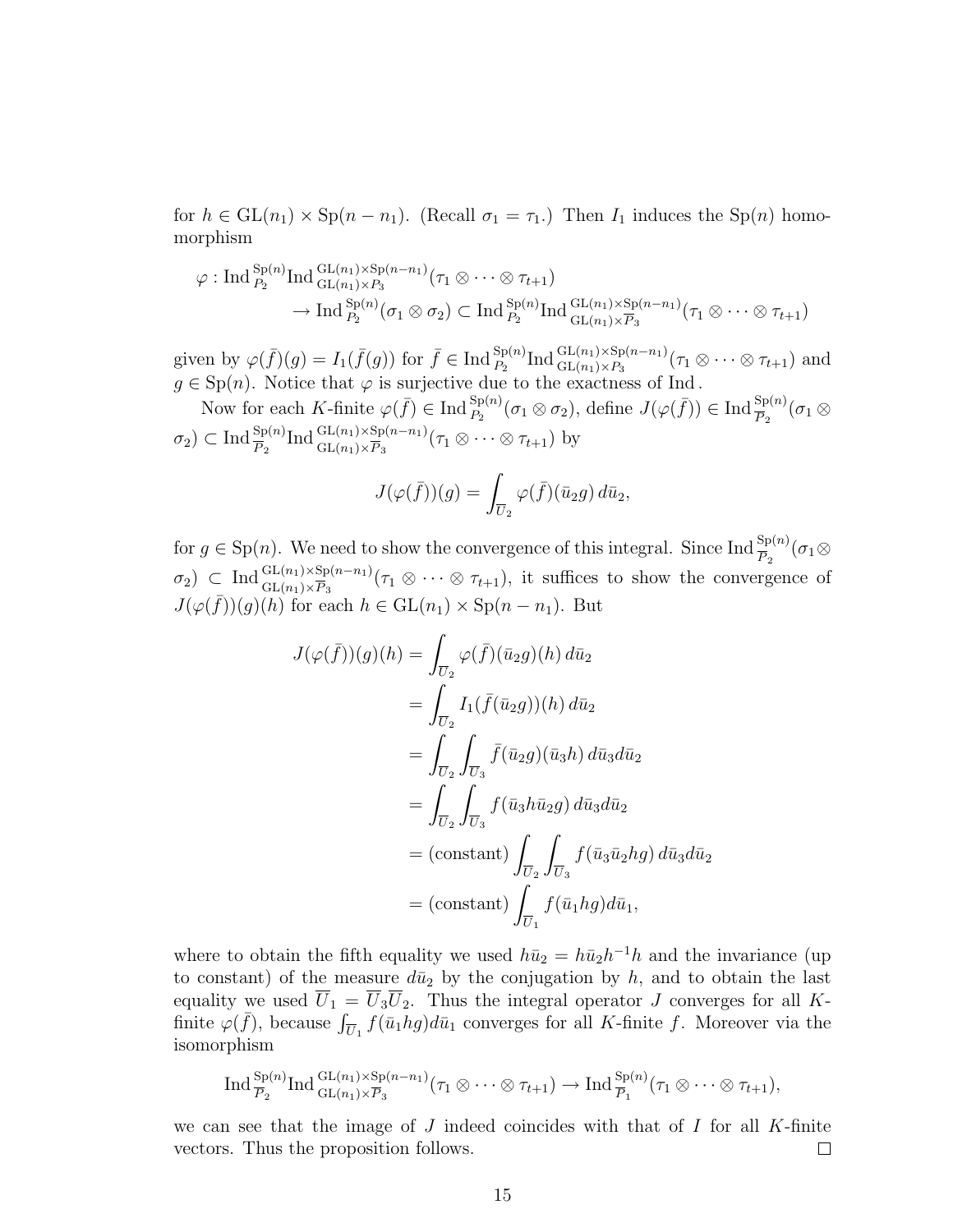The second lemma we need is the following. (For this lemma, the author would like to thank H. Jacquet, who kindly showed a variant of the proof via a private correspondence.)

**Lemma 3.3.4.** Let  $H$  be as in Proposition 3.3.2. Then  $H$  is of the form

$$
H(g_1,g_2)=\sum_i\langle f_i(g_1),f'_i(g_2)\rangle,
$$

for some  $f_i \in \text{Ind}_{P_{n_1}}^G(\sigma)$  and  $f'_i \in \text{Ind}_{P_{n_1}}^G(\sigma^{\vee})$ , both of which are K-finite.

*Proof.* Let us simply write  $M = M_{n_1}$ ,  $P = P_{n_1}$ ,  $\overline{P} = \overline{P}_{n_1}$ ,  $U = U_{n_1}$ , and  $\overline{U} = \overline{U}_{n_1}$ , and also write  $\tau = \sigma \otimes \delta_P^{1/2}$  $P_P^{1/2}$ . Let M be the space of coefficients of  $\tau$ . Then the group  $M \times M$  acts on M by

$$
(m_1, m_2) \cdot \varphi(m) = \varphi(m_2^{-1}mm_1), \text{ for } m \in M, (m_1, m_2) \in M \times M.
$$

Notice that  $V_\tau \otimes V_{\tau} \cong \mathcal{M}$  as vector spaces via  $(v, w) \mapsto f_{v,w}$ . (Here  $f_{v,w}$  is as in the notation section.) So via this isomorphism,  $M \times M$  acts on  $V_\tau \otimes V_{\tau}$ . Moreover it is easy to see that the representation obtained by this action of  $M \times M$  on  $V_\tau \otimes V_{\tau} \vee$ is isomorphic to  $\tau|_M \otimes \tau^{\vee}|_M$  as a smooth admissible representation.

Now define a function  $F: K \times K \to \mathcal{M}$  by

$$
F(k_1, k_2)(m) = H(mk_1, k_2).
$$

Then via the isomorphism  $V_\tau \otimes V_{\tau} \cong \mathcal{M}$ , we have

$$
F \in \text{Ind}_{(K \cap M) \times (K \cap M)}^{K \times K} (\tau_0 \otimes \tau_0^{\vee}),
$$

where  $\tau_0 = \tau |_{K \cap M}$  and  $\tau_0^{\vee} = \tau^{\vee} |_{K \cap M}$ . This can be seen as follows. First notice that for all  $g_1, g_2 \in \text{Sp}(n)$  and  $m \in M$ , we have  $H(mg_1, g_2) = H(m^{-1}mg_1, m^{-1}g_2) =$  $H(g_1, m^{-1}g_2)$ . Then if we write  $H(mk_1, k_2) = \sum_i \langle \tau(m)v_i, w_i \rangle$ , we have, for  $m_1, m_2 \in$  $M \cap K$ ,

$$
F(m_1k_1, m_2k_2)(m) = H(mm_1k_1, m_2k_2)
$$
  
=  $H(m_2^{-1}mm_1k_1, k_2)$   
=  $\sum_i \langle \tau(m_2^{-1}mm_1)v_i, w_i \rangle$   
=  $(m_1, m_2) \cdot F(k_1, k_2)(m),$ 

and so  $F(m_1k_1, m_2k_2) = (m_1, m_2) \cdot F(k_1, k_2)$ .

Now notice that

$$
\operatorname{Ind}_{(K\cap M)\times (K\cap M)}^{K\times K}(\tau_0\otimes \tau_0^{\vee})\cong \operatorname{Ind}_{K\cap M}^K\tau_0\otimes \operatorname{Ind}_{K\cap M}^K\tau_0^{\vee}.
$$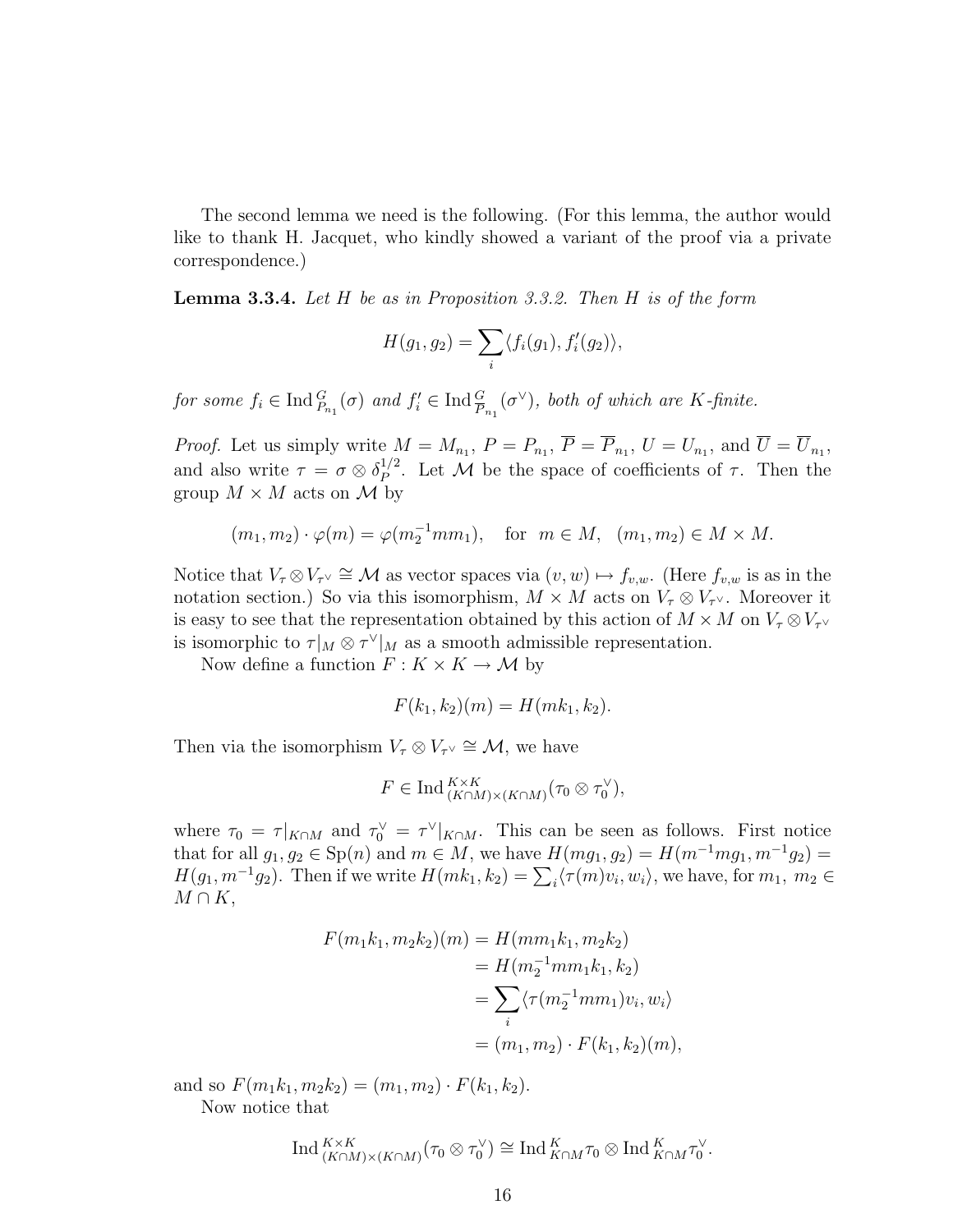Thus we have

$$
F(k_1,k_2)=\sum_i f_i(k_1)\otimes \tilde{f}_i(k_2),
$$

for some  $f_i \in \text{Ind}_{K \cap M}^K \tau_0$  and  $f'_i \in \text{Ind}_{K \cap M}^K \tau_0^{\vee}$ . By viewing  $f_i(k_1) \otimes f'_i(k_2) \in V_{\tau} \otimes V_{\tau}$ as an element in  $M$  by the isomorphism defined above, we have

$$
F(k_1, k_2)(m) = H(mk_1, k_2) = \sum_i \langle \tau(m) f_i(k_1), f'_i(k_2) \rangle.
$$

Since H is  $K \times K$ -finite on the right, we see that  $f_i$ 's and  $f_i$ 's are K-finite on the right. Now we can extend the domain of  $f_i$ 's and  $f_i$ 's from K to the all of  $\text{Sp}(n)$  by

$$
f_i(u_1m_1k_1) = \tau(m_1)f_i(k_1)
$$
  

$$
f'_i(\bar{u}_2m_2k_2) = \tau^{\vee}(m_2)\tilde{f}_i(k_2),
$$

for  $u_1 \in U$ ,  $\bar{u}_1 \in \overline{U}$  and  $m_1, m_2 \in M$ . Those are well defined and indeed  $f_i \in$ Ind  ${}_{P}^{G}(\sigma)$  and  $f'_{i} \in \text{Ind}_{P} {}_{P}^{G}(\sigma^{\vee})$ , because  $\tau = \sigma \otimes \delta_{P}^{1/2}$  $\frac{1}{p}^{\prime 2}$  and  $\tau^{\vee} = \sigma^{\vee} \otimes \delta_{\overline{P}}^{1/2}$  $\frac{1}{P}^2$ , and also they are K-finite.  $\Box$ 

Now we are ready to prove Proposition 3.3.2.

*Proof of Proposition 3.3.2.* Let us simply write  $G = \text{Sp}(n)$ ,  $P_{n_1} = P$ ,  $U_{n_1} = U$ ,  $\overline{U}_{n_1} =$  $\overline{U}$ , and  $M_{n_1} = M$ . Let us also write  $\eta = \text{Ind}_{P}^{G}(\sigma)$  and  $\eta' = \text{Ind}_{\overline{P}}^{G}(\sigma^{\vee})$ , where  $\sigma^{\vee}$  is extended from M to  $\overline{P}$  by letting  $\overline{U}$  act trivially. Let J and J' be the intertwining operators for  $\eta$  and  $\eta'$ , respectively, as defined in Lemma 3.3.3. Then  $\pi \cong \eta/\ker J$ and  $\pi^{\vee} \cong \eta' / \ker J'$ , where ker J and ker J' are characterized by the property that, for all K-finite  $f \in \text{ker } J$  and  $f' \in \text{ker } J'$ ,

$$
J(f)(g) = \int_{\overline{U}} \langle f(\overline{u}g), \tilde{v} \rangle \, d\overline{u} = 0 \quad \text{for all} \quad \tilde{v} \in \sigma^{\vee}, \quad \text{and}
$$

$$
J'(f')(g) = \int_{U} \langle v, f'(ug) \rangle \, du = 0 \quad \text{for all} \quad v \in \sigma.
$$

Then if we write  $\bar{f}$  and  $\bar{f}'$  for the images in  $\eta$ /ker J and  $\eta'$ /ker J', respectively, then the canonical pairing of  $\pi$  and  $\pi^{\vee}$  is given by

$$
\langle \bar{f}, \bar{f}' \rangle = \int_{M \setminus G} \langle f(h), f'(h) \rangle \, dh,
$$

for  $f, f'$  K-finite. This can be proven as follows. First of all, clearly the function  $g \mapsto \langle f(g), f'(g) \rangle$  is M-invariant, and so the integral makes sense. Second of all, this integral absolutely converges, because

$$
\int_{M\backslash G} \langle f(h), f'(h) \rangle \, dh = \int_{\overline{P}\backslash G} \int_{\overline{U}} \langle f(\overline{u}k), f'(\overline{u}k) \rangle \, d\overline{u} dk
$$
\n
$$
= \int_{K} \int_{\overline{U}} \langle f(\overline{u}k), f'(k) \rangle \, d\overline{u} dk,
$$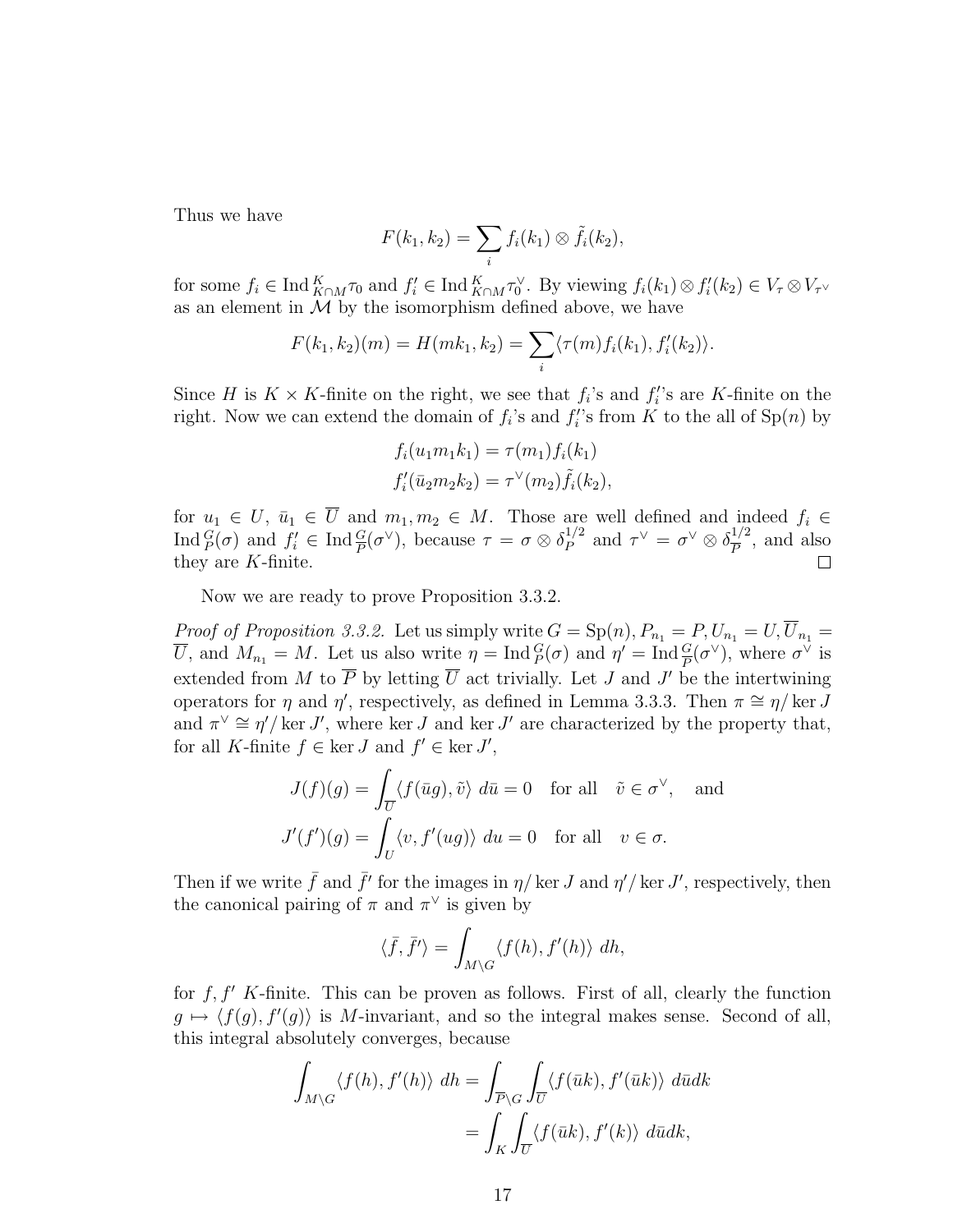where the integral  $\int_{\overline{U}} \langle f(\overline{u}k), f'(k) \rangle d\overline{u}$  converges absolutely by Lemma 3.3.3. And finally, the characterizing property of ker  $J$  and ker  $J'$  guarantees that the integral is independent of the choice of the representatives of  $\bar{f}$  and  $\bar{f}'$ . Therefore a coefficient of  $\pi$  is a finite  $\mathbb C$  linear combination of functions of the form

$$
g \mapsto \langle \pi(g)\overline{f}, \overline{f'}\rangle = \int_{M\setminus G} \langle f(hg), f'(h)\rangle \, dh = \int_K \int_{\overline{U}} \langle f(\overline{u}kg), f'(k)\rangle \, d\overline{u} dk,
$$

where  $f \in \eta$  and  $f' \in \eta'$  are K-finite.

Now if  $H$  is a function satisfying all the three properties, then by Lemma 3.3.4 we have

$$
H(g_1, g_2) = \sum_i \langle f_i(g_1), f'_i(g_2) \rangle
$$

for some  $f_i \in \eta$ 's and  $f'_i \in \eta$ ''s, all of which are K-finite. Thus the proposition follows.  $\Box$ 

To obtain Lemma 3.2.1, we need to combine Proposition 3.3.2 with the following.

**Lemma 3.3.5.** Assume that  $\sigma$  is an irreducible admissible representation of  $O(X, F)$ such that  $\theta_n(\sigma)$  exists for  $n=\frac{1}{2}$  $\frac{1}{2}$  dim X. Then for  $k > n$ ,  $\theta_k(\sigma)$  is infinitesimally equivalent to the Langlands quotient of  $\text{Ind}_{P_{n_1...n_t}}^{Sp(n)}(\tau_1\otimes\cdots\otimes\tau_t\otimes\tau)$  for some parabolic  $P_{n_1...n_t}$  with  $n_1 = 1$  and  $\tau_1 = \chi_X |\cdot|^{k-n}$ .

*Proof.* For  $F = \mathbb{R}$ , this is just (a part of) Theorem 6.2(1) of [P]. The case for  $F = \mathbb{C}$  is identical to the proof of [P, Theorem 6.2] by using Induction Principle and computation of LKT. (See [A].)  $\Box$ 

Now all the necessary ingredients to remove the archimedean conditions on the result of Roberts [Rb4] for the case  $F = \mathbb{R}$  are given, and thus Lemma 3.2.1 for  $F = \mathbb{C}$  can be proven by exactly the same computation as in [Rb4].

Finally to apply his argument to the  $F = \mathbb{C}$  case, we need the following.

**Lemma 3.3.6.** Assume  $F = \mathbb{C}$ . The local zeta integral  $Z(s - 1/2, f_1 \otimes \delta_P^{-1/2})$  $P^{-1/2}, \Phi_1)$ as in Proposition 8.7 of  $(Rb4)$  has a simple pole at  $k - n$  for suitably chosen  $f_1$  and  $\Phi_1$ . (See [Rb4] for the notations.)

*Proof.* Let  $\phi_1 \in C_c^{\infty}(\mathbb{C}^{\times})$  have support in the ball  $B = B(1, \epsilon) \subset \mathbb{C}$  of radius  $\epsilon < 1$ and center 1, and  $\phi_1(1) = 0$ . Let  $\Phi_1$  be the section obtained from  $\phi_1$ . (See the proof of Proposition 8.7 of  $[Rb4]$  for the detail.) As in the real case  $[Rb4]$ , for sufficiently large  $\Re(s)$ ,

$$
Z(s-1/2, f_1 \otimes \delta_P^{-1/2}, \Phi_1) = \int_{\mathbb{C}^\times} |z-1|_{\mathbb{C}}^{-s} \phi_1'(\frac{z}{z-1}) \delta(z) |z|_{\mathbb{C}}^{-1} dz,
$$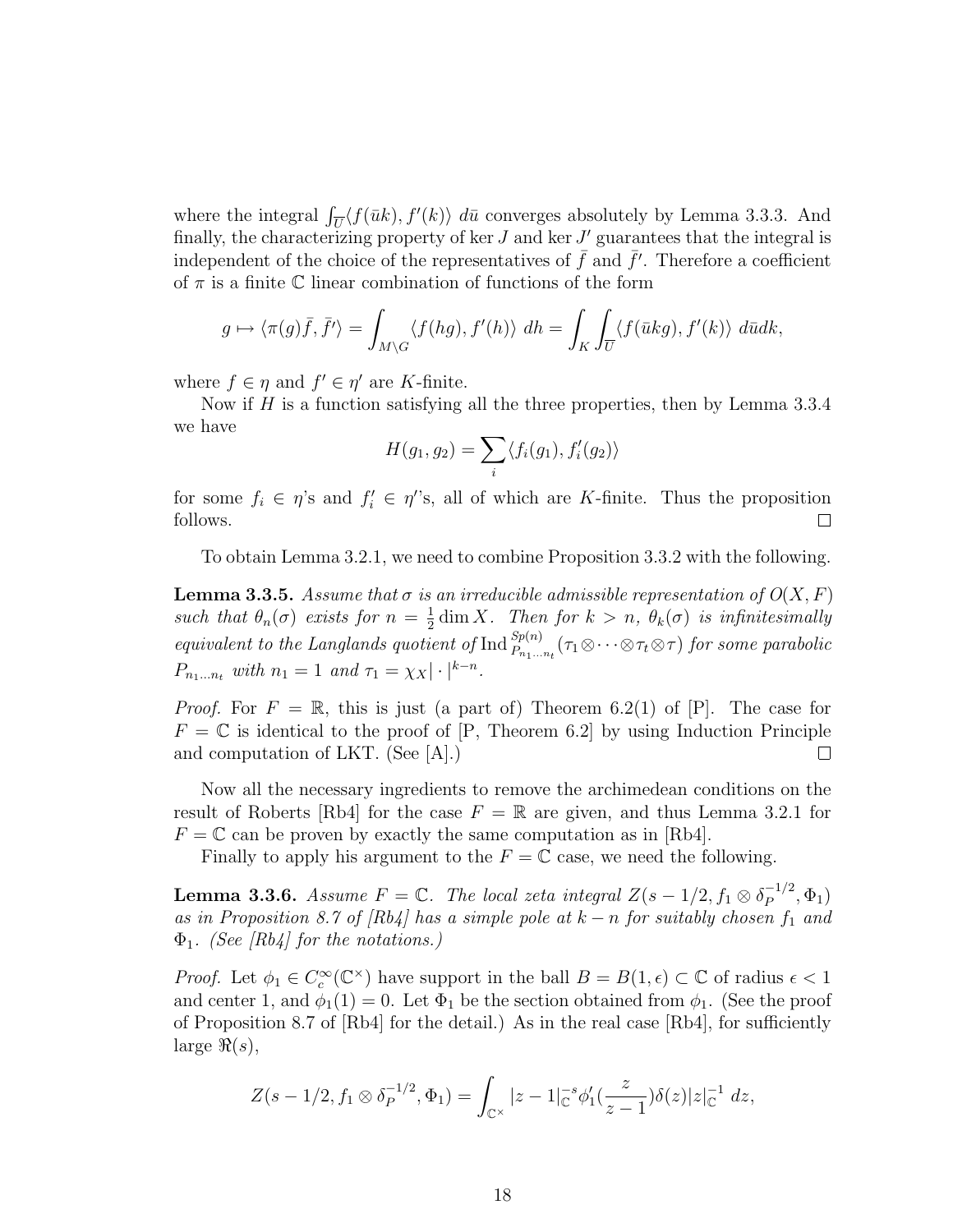where  $\phi'_1 = |\cdot|_{\mathbb{C}}^{-n}$  and  $\delta = |\cdot|_{\mathbb{C}}^{k-n}$ . Let  $z \in \mathbb{C}^\times$ ,  $z \neq 1$ . Then  $z/(z-1) \in B$  if and only if  $|z-1| > \frac{1}{\epsilon}$  $\frac{1}{\epsilon}$ . (Here note that |z| is the usual complex norm, and  $|z|_{\mathbb{C}} = z\overline{z} = |z|^2$ .) Then by letting  $w = 1/(z - 1)$ , we have

$$
Z(s - 1/2, f_1 \otimes \delta_P^{-1/2}, \Phi_1) = \int_{0 < |w| < \epsilon} |w|_{\mathbb{C}}^{s-2} \phi_1'(1+w) \left| \frac{w+1}{w} \right|_{\mathbb{C}}^{k-n} \left| \frac{w+1}{w} \right|_{\mathbb{C}}^{-1} dw
$$
  
= 
$$
\int_{0 < |w| < \epsilon} |w|_{\mathbb{C}}^{s-(k-n)-1} \phi_1''(1+w) dw,
$$

where  $\phi''_1 = |\cdot|_{\mathbb{C}}^{k-n-1} \phi'_1$ . Now by letting  $w = re^{i\theta}$ , we have  $dw = 2r dr d\theta$  and

$$
\int_{0<|w|<\epsilon} |w|^{s-(k-n)-1} \phi_1''(1+w) \ dw = \int_{0< r<\epsilon} \int_{0\le \theta \le 2\pi} r^{2(s-(k-n))-1} \phi_1''(1+re^{i\theta}) \ 2r dr d\theta
$$

$$
= \int_0^{\epsilon} g(r)r^{2(s-(k-n))-1} dr,
$$

where  $g(r) = 2 \int_0^{2\pi} \phi_1''(1 + re^{i\theta})$ . The function g is smooth, has a compact support, and  $g(0) \neq 0$ . By Lemma 8.6 of [Rb4], there exists an entire function  $\tilde{g}$  on  $\mathbb C$  such that

$$
\int_0^{\epsilon} g(r)r^{2(s-(k-n))-1}dr = \tilde{g}(s)\Gamma(2(s-(k-n))).
$$

 $\Box$ 

Thus the lemma follows.

This lemma is the complex analogue of Proposition 8.7 of [Rb4]. The rest of the proof of Lemma 3.2.1 is identical to the real case.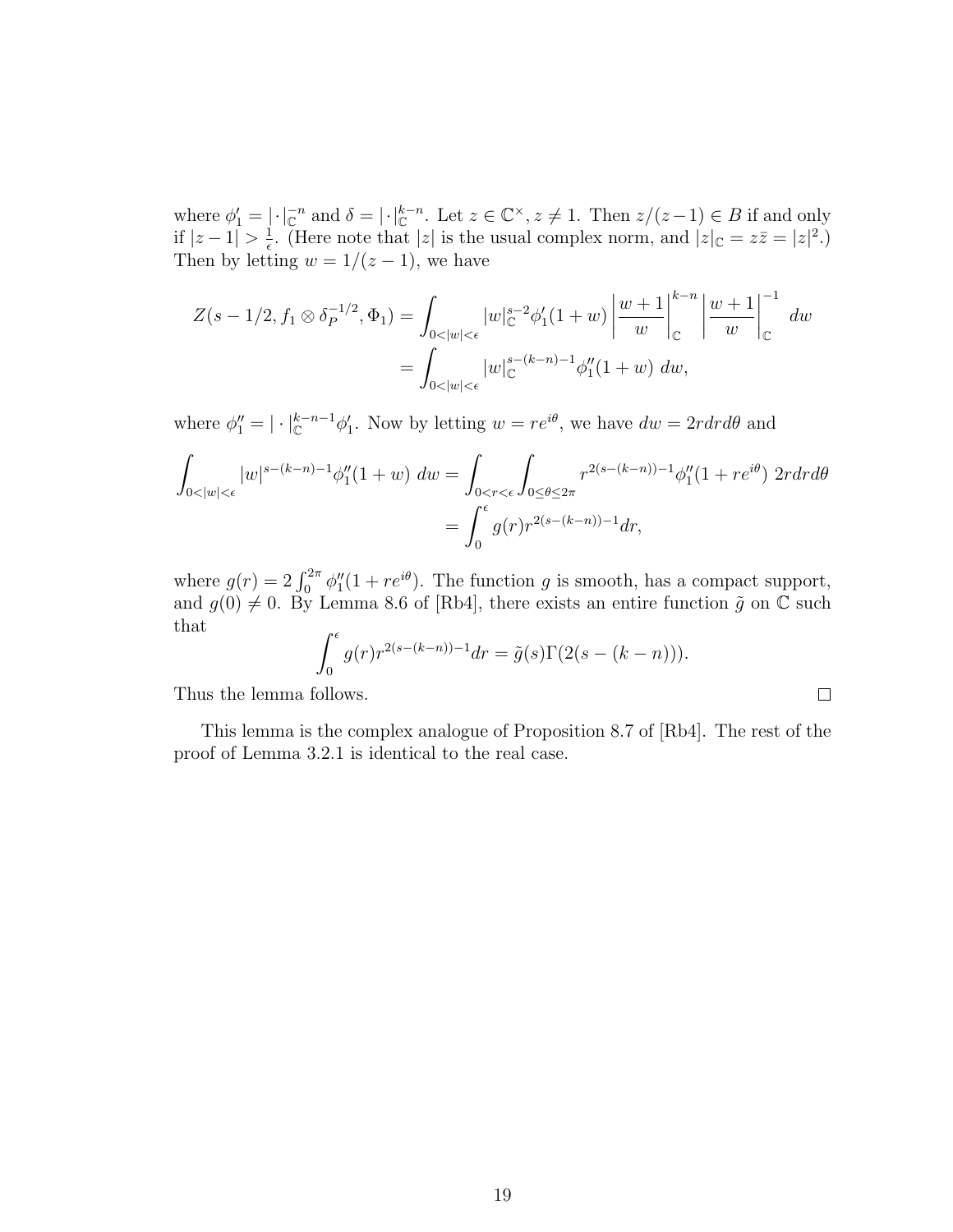### Chapter 4

### Theta lifting for similitude groups

In this chapter, we will first review the theory of both local and global theta lifting for groups of similitudes, and then discuss some relations between the two. Main references for similitude theta lifting are [Rb5], and [H-K].

Let us keep the notations of the previous section. The theory of the Weil representation and the theta lifting can be extended to the pair  $(GSp(n), GO(X))$  in the following way. First let  $\nu$  denote the multiplier characters of  $GO(X)$  and  $GSp(n)$ . (We use the same letter  $\nu$  because there will not be any danger of confusion.) Now consider

$$
R = \{(g, h) \in \text{GSp}(n) \times \text{GO}(X) : \nu(g)\nu(h) = 1\}.
$$

Clearly  $\text{Sp}(n) \times \text{O}(X) \subset R$ . We have the obvious homomorphism

$$
\iota: R \to \mathrm{Sp}(\mathbb{W}),
$$

whose restriction to  $\text{Sp}(n) \times \text{O}(X)$  is the  $\iota$  defined in the previous section.

First assume F is non-archimedean. Just as in the isometry case, if  $m = \dim X$ is even, when restricted to the group  $\iota(R)$ , the projective representation of Sp(W) on the space  $\mathcal{S}(\mathbb{W}_1)$  can be shown to be a representation, *i.e.* the cocycle c can be shown to be trivial, and thus gives rise to a representation of  $R$  on the space  $\mathcal{S}(\mathbb{W}_1)$ . We call it the extended Weil representation of R, and denote it by  $\omega_{n,X}$  or simply  $\omega$ . (We use the same symbol  $\omega_{n,X}$  or  $\omega$  as the isometry case, but this will not cause any confusion.) Clearly, the restriction of the extended Weil representation to  $\text{Sp}(n) \times \text{O}(X)$  is the Weil representation defined in the previous section.

Let  $\sigma \in \text{Irr}(\text{GO}(X))$  and  $\Pi \in \text{Irr}(\text{GSp}(n))$ . We say that  $\sigma$  and  $\Pi$  correspond, or σ corresponds to Π if there is a non-zero R homomorphism from  $ω_{n,X}$  to  $\Pi \otimes σ$ , *i.e.*  $\text{Hom}_R(\omega_{n,X}, \Pi \otimes \sigma) \neq 0.$  Let  $\text{GSp}(n)^{+} = \{g \in \text{GSp}(n) : \nu(g) \in \nu(\text{GO}(X))\}.$  If the residue characteristic of F is odd, it is known that the relation  $\text{Hom}_R(\omega_{n,X}, \Pi \otimes \sigma) \neq$ 0 defines a graph of bijection between subsets of  $\mathrm{Irr}(\mathrm{GSp}(n)^+)$  and  $\mathrm{Irr}(\mathrm{GO}(X))$  (the Howe duality principle). (This follows from Theorem 4.4 of [Rb1] together with the multiplicity one theorem of [Ad-Pr, Theorem 1.4].) Unlike the isometry case, it is still unknown if the group  $\text{Irr}(\text{GSp}(n)^+)$  can be replaced by  $\text{GSp}(n)$  even for the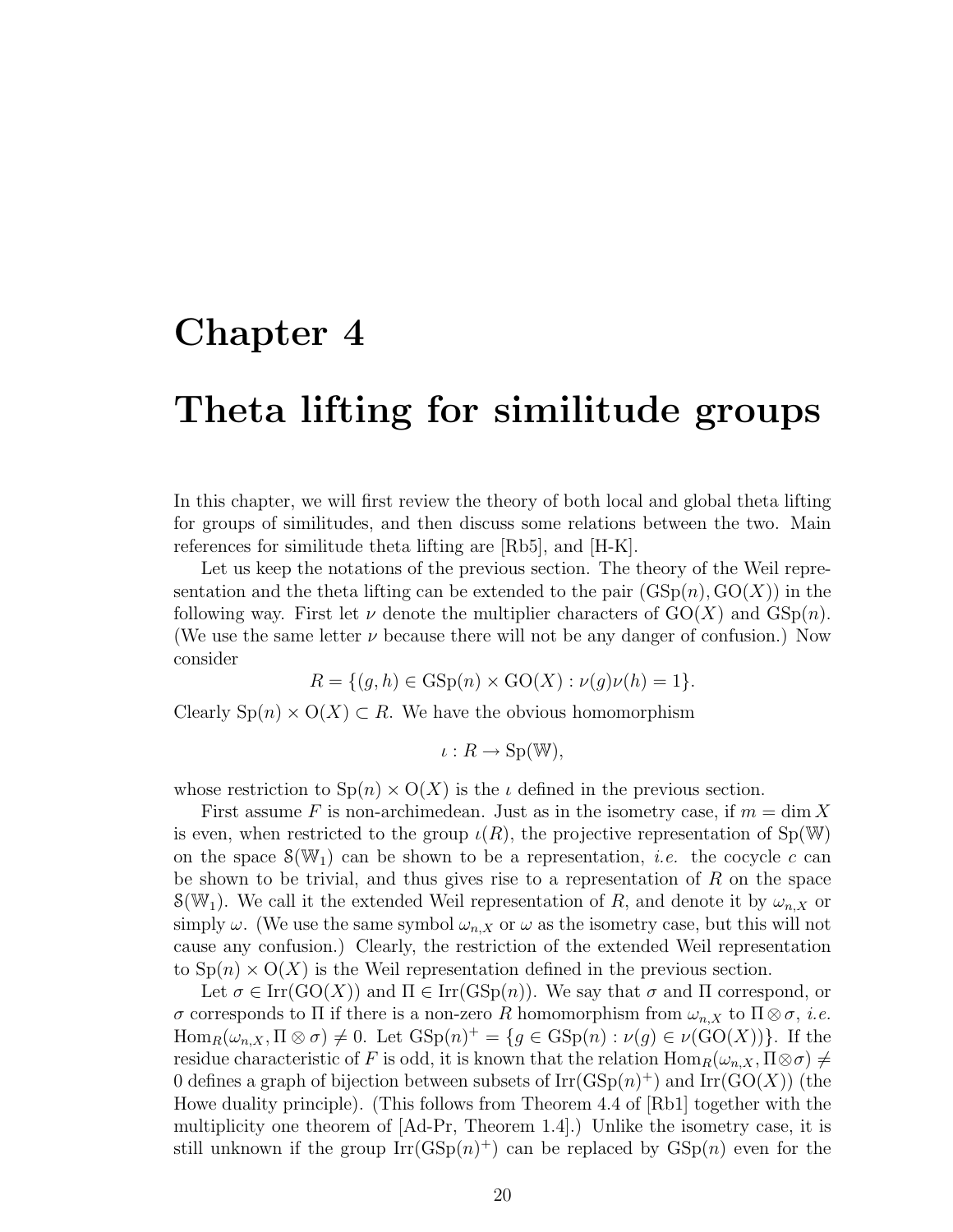odd residual characteristic case, although it is known to be true for certain cases. (See Theorem 1.8 of [Rb5].) For our purpose, however, the following is enough.

**Lemma 4.0.7.** Let  $X$  be a four dimensional quadratic form over a non-archimedean local field F of char  $F \neq 2$ . First assume the residual characteristic of F is odd. Then if  $\sigma \in \text{Irr}(GO(X))$  corresponds to  $\Pi \in \text{Irr}(GSp(2))$ , then  $\Pi$  is unique. Next assume the residual characteristic is even. Then the same holds as long as  $\sigma$  is tempered, and in this case  $\Pi$  is also tempered.

Proof. This just a part of Theorem 1.8 of in [Rb5], the proof of which is also valid even if char  $F > 2$ .  $\Box$ 

Thus for the odd residual case, if  $\sigma \in \text{Irr}(\text{GO}(X))$  corresponds to  $\Pi \in \text{Irr}(\text{GSp}(2)),$ we denote  $\Pi$  by  $\theta_2(\sigma)$ , and for the even residual case, if  $\sigma$  is tempered and corresponds to Π, then we denote Π by  $\theta_2(\sigma)$ .

Next assume  $F$  is archimedean. Then just as in the archimedean case, the extended Weil representation  $\omega_{n,X}$  on  $\mathcal{S}(X(F)^n)$  is defined, which is a smooth Fréchet representation of the group R of moderate growth in the sense of  $[C_s]$ . So in particular  $(\omega^H)^{\text{CW}} = \omega$ . Then let  $\sigma \in \text{Irr}(\text{GO}(X))$  and  $\Pi \in \text{Irr}(\text{GSp}(n))$ . We say that  $\sigma$  and  $\Pi$  correspond, or  $\sigma$  corresponds to  $\Pi$  if there is a non-zero homomorphism of Harish-Chandra modules from  $(\omega_{n,X})^{\text{H}}$  to  $((\Pi \otimes \sigma)|_R)^{\text{H}}$ , *i.e.*  $Hom((\omega_{n,X})^{\text{H}},((\Pi \otimes \sigma)|_R)^{\text{H}}) \neq 0$ , where Hom means the set of homomorphisms of Harish-Chandra modules for smooth representations of R. Just as in the nonarchimedean case, although the Howe duality for similitude groups is not known in full generality, we only need the following for our purposes.

**Lemma 4.0.8.** Let X be a four dimensional quadratic form over  $F = \mathbb{R}$  or  $\mathbb{C}$ . Then if  $\sigma \in \text{Irr}(GO(X))$  corresponds to  $\Pi \in \text{Irr}(GSp(2))$ , then  $\Pi$  is unique up to infinitesimal equivalence.

Proof. This is again essentially a part of Theorem 1.8 of in [Rb5]. In [Rb5], the signature of X is assumed to be of the form  $(p, q)$  with both p and q even, but this assumption is unnecessary. Also if  $F = \mathbb{C}$ , this is obvious because in this case we have  $GSp(n)^{+} = GSp(n)$ .  $\Box$ 

Thus just as we did for the isometry case, if  $\sigma \in \text{Irr}(\text{GO}(X))$  corresponds to  $\Pi \in \text{Irr}(\text{GSp}(2)),$  we write  $(\Pi^H)^{\text{CW}} = \theta_n(\sigma)$ , where  $(\Pi^H)^{\text{CW}}$  is the Casselman-Wallach canonical completion of  $\Pi^H$  as in the notation section, and we call it the local theta lift of  $\sigma$ . If  $\sigma$  does not correspond to any  $\Pi \in \text{Irr}(\text{Sp}(n))$ , then we say that the theta lift of  $\sigma$  vanishes and write  $\theta_n(\sigma) = 0$ . Again just for the isometry case, if  $\sigma$  and  $\Pi$  correspond, we have a non-zero homomorphism  $(\omega_{n,X})^{\text{H}} \to \Pi^{\text{H}} \otimes \sigma^{\text{H}}$  of Harish-Chandra modules, which gives rise to a non-zero R homomorphism  $\omega_{n,X} \rightarrow$  $(\Pi^H)^{\text{CW}} \otimes (\sigma^H)^{\text{CW}}$  of smooth representations by [Cs, Corollary 10.5]. (Here notice that  $((\omega_{n,X})^{\text{H}})^{\text{CW}} = \omega_{n,X}$  by our choice of  $\omega_{n,X}$  as a smooth representation.)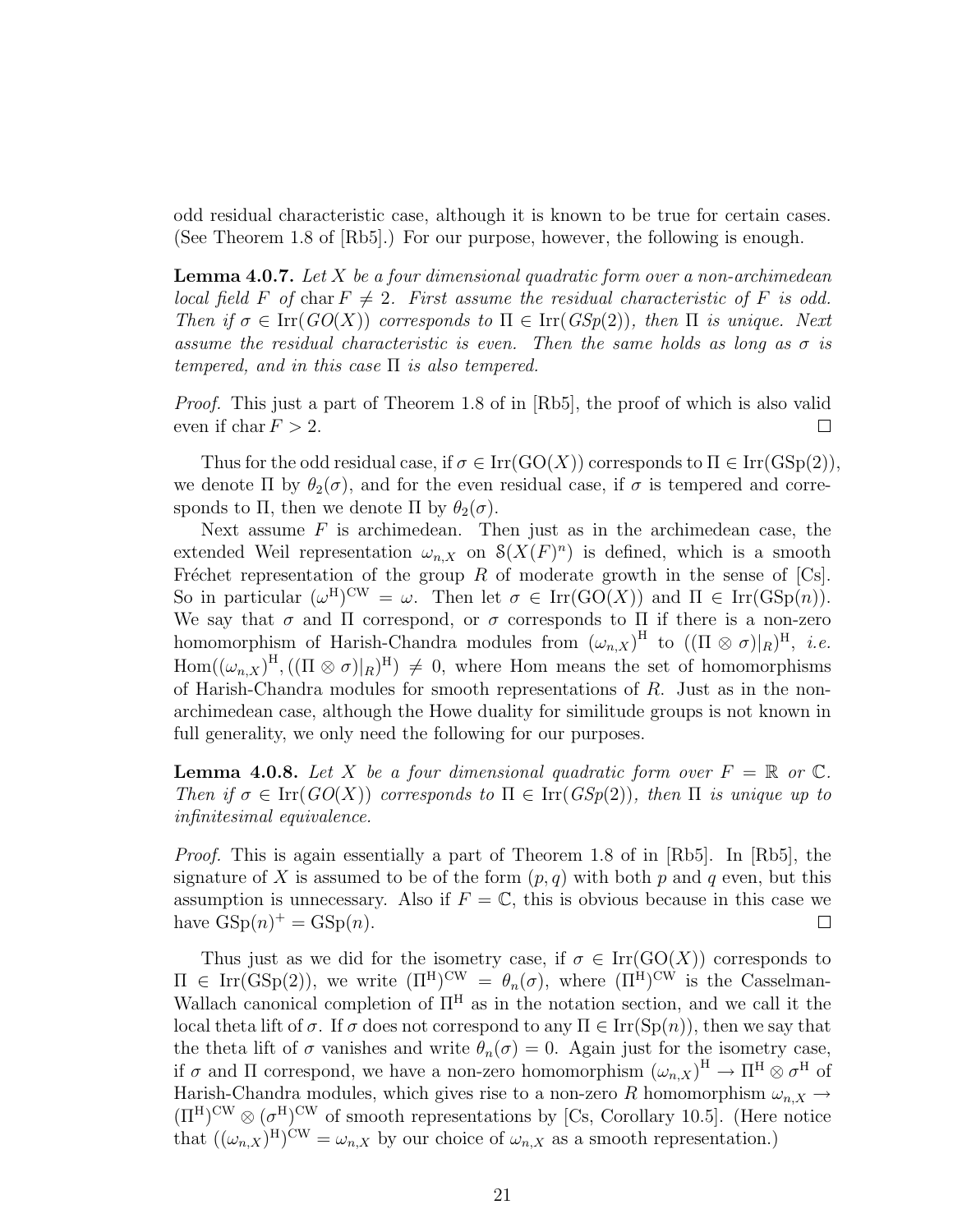The extended Weil representation for the global case is also defined in the same way. Namely,  $R(\mathbb{A}_F)$  acts on the space  $\mathcal{S}(X(\mathbb{A}_F)^n)$  in such a way that the restriction of this action to  $O(X, \mathbb{A}_F) \times Sp(n, \mathbb{A}_F)$  is the Weil representation discussed above. (See [Rb5], and [H-K] for the detail.) We also call this representation of  $R(\mathbb{A}_F)$  the extended Weil representation of  $R(\mathbb{A}_F)$ , which we also denote by  $\omega_{n,X}$  or simply by ω.

Now we develop the theory of global theta lifting for similitude groups. First, define the theta kernel by

$$
\theta(g, h; \varphi) = \sum_{x \in X(F)^n} \omega(g, h)\varphi(x),
$$

for  $(g, h) \in R(\mathbb{A})$  and  $\varphi \in \mathcal{S}(X(\mathbb{A}_F)^n)$ . Then for each automorphic representation  $\sigma$  of  $GO(X, \mathbb{A}_F)$  with central character  $\chi$  and for  $f \in V_{\sigma}$ , consider the integral

$$
\theta(f; \varphi)(g) = \int_{\mathcal{O}(X,F) \backslash \mathcal{O}(X, \mathbb{A}_F)} \theta(g, h_1 h; \varphi) f(h_1 h) dh_1
$$

where  $h \in GO(X, \mathbb{A}_F)$  is any element such that  $\nu(g)\nu(h) = 1$ . For a suitable choice of the Haar measure  $dh_1$  as in [H-K], it can be shown that this integral is absolutely convergent. Also the invariance property of the measure guarantees that this integral is independent of the choice of h. Now set  $GSp(n, A_F)^+ = \{g \in$  $GSp(n, \mathbb{A}_F) : \nu(g) \in \nu(GO(X, \mathbb{A}))$ . Then  $\theta(f; \varphi)$  is a function on  $GSp(n, \mathbb{A}_F)^+$ which is left  $GSp(n, F)^+$  invariant, *i.e.* it is a function on  $GSp(n, F)^+ \backslash GSp(n, \mathbb{A}_F)^+$ . We can extend this function to an automorphic form on  $GSp(n, A_F)$  by insisting that it is left  $GSp(n, F)$  invariant and zero outside  $GSp(n, F)GSp(n, A_F)^+$ . We denote this automorphic form also by  $\theta(f; \varphi)$ , whose central character is  $\chi^{-1} \chi_V^n$ . Then just as in the isometry case, we denote by  $\Theta_n(V_{\sigma})$  the space generated by the automorphic forms  $\theta(f;\varphi)$  for all  $f \in V_{\sigma}$  and all  $\varphi \in \mathcal{S}(V(\mathbb{A}_F)^n)$ . Again  $GSp(n, \mathbb{A}_F)$  acts on  $\Theta_n(V_\sigma)$  by right translation, and if  $\Theta_n(V_\sigma)$  is in the space of nonzero cusp forms, then its irreducible constituent provides a cuspidal automorphic representation of  $GSp(n, A_F)$ . Let us denote this constituent by Π. If we write  $\sigma \cong \otimes \sigma_v$  and  $\Pi \cong \otimes \Pi_v$ , then each  $\sigma_v^{\vee}$  corresponds to  $\Pi_v$ . In particular, if dim  $X = 4$ and  $n = 2$ , by Lemma 4.0.7 and 4.0.8, we can write  $\Pi \cong \otimes \theta_2(\sigma_v^{\vee}) \cong \otimes \theta_2(\sigma_v^{\vee})$ , assuming  $\sigma_v$  is tempered for  $v/2$ .

To consider the non-vanishing problem for our similitude case, we first consider the restriction to the isometry case. If f is an automorphic form on  $GO(X, \mathbb{A}_F)$ , then clearly  $f|_{O(X, \mathbb{A}_F)}$  is an automorphic form on  $O(X, \mathbb{A}_F)$ . The same thing can be said to automorphic forms on  $GSp(n, A)$ . If V is a space of automorphic forms on  $\mathrm{GSp}(n,\mathbb{A}_F)$ , then we let  $V|_{\mathrm{Sp}(n)} = \{f|_{\mathrm{Sp}(n,\mathbb{A}_F)} : f \in V\}$ . Then we have

**Lemma 4.0.9.** Let  $\sigma$  be an automorphic representation of  $GO(X, \mathbb{A}_F)$ . Then

1.  $\theta_n(f;\varphi)|_{Sp(n,\mathbb{A}_k)} = \theta_n(f|_{O(X,\mathbb{A}_F)};\varphi)$ , where  $\theta_n(f|_{O(X,\mathbb{A}_F)};\varphi)$  is the isometry theta lift of  $f|_{O(X, \mathbb{A}_F)}$ .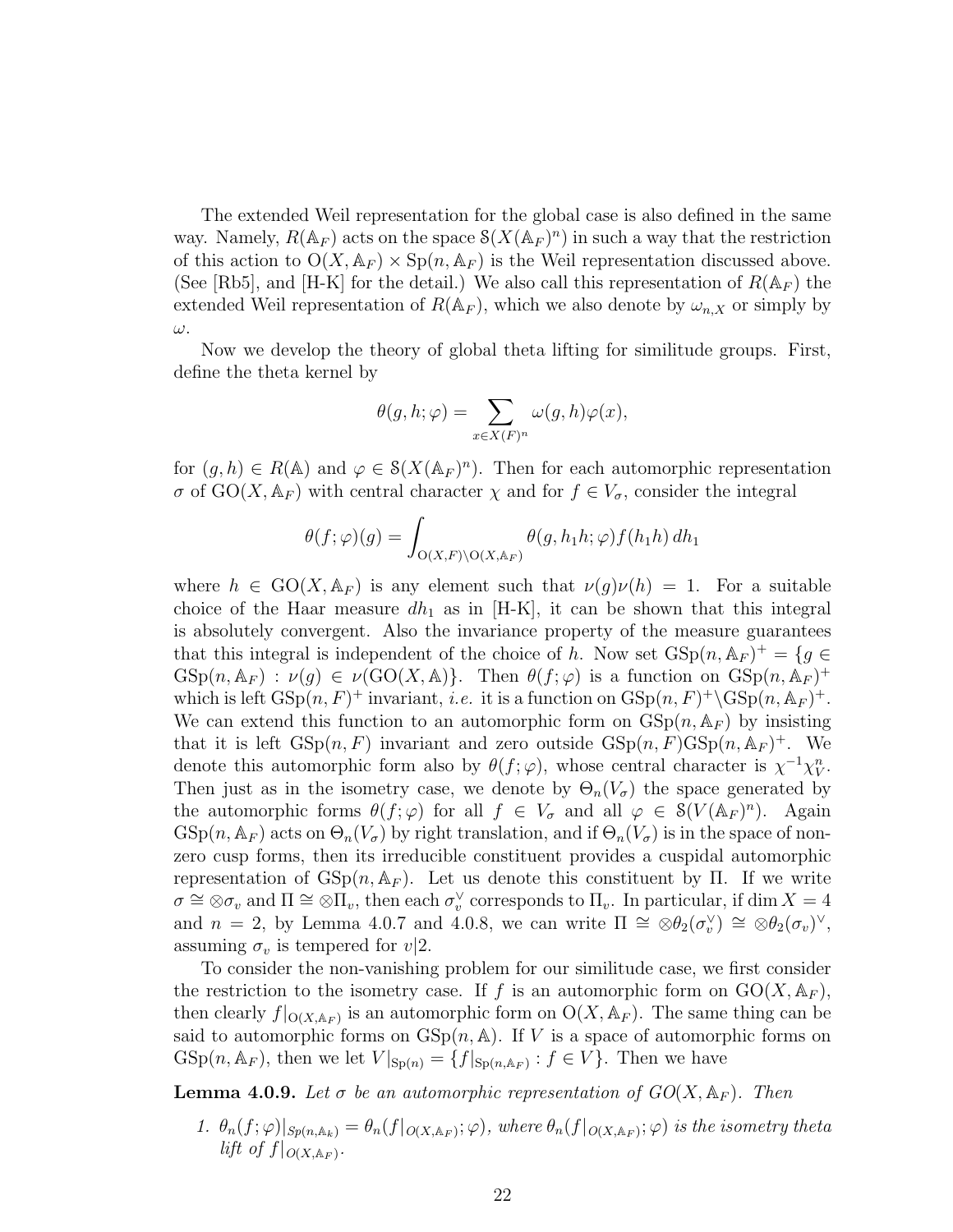- 2.  $\Theta(V_{\sigma}) \neq 0$  if and only if  $\Theta(V_{\sigma})|_{Sp(n)} \neq 0$ .
- 3.  $\Theta(V_{\sigma})$  is in the space of cusp forms if and only if  $\Theta(V_{\sigma})|_{Sp(n)}$  is.

*Proof.* (1). Consider, for each  $g \in \text{Sp}(n, \mathbb{A}_F)$ ,

$$
\theta_n(f; \varphi)|_{\text{Sp}(n, \mathbb{A}_k)}(g) = \int_{\mathcal{O}(X, F) \backslash \mathcal{O}(X, \mathbb{A}_F)} \theta(g, h; \varphi) f(h) dh
$$
  
= 
$$
\int_{\mathcal{O}(X, F) \backslash \mathcal{O}(X, \mathbb{A}_F)} \theta(g, h; \varphi) f|_{\mathcal{O}(X, \mathbb{A}_F)}(h) dh
$$
  
= 
$$
\theta_n(f|_{\mathcal{O}(X, \mathbb{A}_F)}; \varphi).
$$

(2). Assume  $\Theta(V_{\sigma}) \neq 0$ . Then for some  $f \in V_{\sigma}$ ,  $g \in \text{GSp}(n, \mathbb{A}_F)$ , and  $\varphi \in$  $\mathcal{S}(X(\mathbb{A}_F)^n)$ , we have  $\theta_n(f;\varphi)(g) \neq 0$ . By definition of  $\theta_n(f;\varphi)$ , we may assume  $g \in \text{GSp}(n, \mathbb{A}_F)^+$ . Let

$$
g_1 = g \begin{pmatrix} I_n & 0 \\ 0 & \nu(g)^{-1} I_n \end{pmatrix},
$$

so that  $g_1 \in \mathrm{Sp}(n, \mathbb{A}_F)$ . Then for an  $h \in \mathrm{GO}(X, \mathbb{A}_F)$  with  $\nu(g)\nu(h) = 1$ , we have

$$
\theta(f; \varphi)(g) = \int_{\mathcal{O}(X,F) \backslash \mathcal{O}(X,\mathbb{A}_F)} \theta(g, h_1 h; \varphi) f(h_1 h) dh_1
$$
  
\n
$$
= \int_{\mathcal{O}(X,F) \backslash \mathcal{O}(X,\mathbb{A}_F)} \left( \sum_{x \in X(F)^n} \omega(g, h_1 h) \varphi(x) \right) f(h_1 h) dh_1
$$
  
\n
$$
= \int_{\mathcal{O}(X,F) \backslash \mathcal{O}(X,\mathbb{A}_F)} \left( \sum_{x \in X(F)^n} |\nu(g)|^{\frac{mn}{2}} \omega(g_1, 1) \varphi(x \circ h^{-1} h_1^{-1}) \right) f(h_1 h) dh_1
$$
  
\n
$$
= |\nu(g)|^{\frac{mn}{2}} \int_{\mathcal{O}(X,F) \backslash \mathcal{O}(X,\mathbb{A}_F)} \left( \sum_{x \in X(F)^n} \omega(g_1, 1) \varphi'(x \circ h_1^{-1}) \right) (h \cdot f)(h_1) dh_1
$$
  
\n
$$
= |\nu(g)|^{\frac{mn}{2}} \int_{\mathcal{O}(X,F) \backslash \mathcal{O}(X,\mathbb{A}_F)} \left( \sum_{x \in X(F)^n} \omega(g_1, h_1) \varphi'(x) \right) f'(h_1) dh_1
$$
  
\n
$$
= |\nu(g)|^{\frac{mn}{2}} \theta_n(f'|_{\mathcal{O}(X,\mathbb{A}_F)}; \varphi')(g_1)
$$

where  $\varphi' \in \mathcal{S}(X(\mathbb{A}_F)^n)$  is given by  $\varphi'(x) = \varphi(x \circ h^{-1})$  and  $f' = h \cdot f \in V_\sigma$ . (For the action of  $\omega(g, h_1h)$ , see, for example, p.261 of [Rb5] together with Remark 4.0.10 below.) Now  $\theta_n(f' |_{O(X, \mathbb{A}_F)}; \varphi') = \theta_n(f'; \varphi') |_{\text{Sp}(n, \mathbb{A}_F)} \in \Theta(V_\sigma) |_{\text{Sp}(n)}$ . This proves the only if part.

Conversely, if  $\Theta(V_{\sigma})|_{\text{Sp}(n)} \neq 0$ , then for some  $f \in V_{\sigma}$ ,  $g \in \text{Sp}(n, \mathbb{A}_F)$ , and  $\varphi \in \mathcal{S}(X(\mathbb{A}_F)^n)$ , we have  $\widehat{\theta}_n(f;\varphi)|_{\text{Sp}(n,\mathbb{A}_k)}(g) \neq 0$ . But clearly  $\theta_n(f;\varphi)|_{\text{Sp}(n,\mathbb{A}_k)}(g) =$  $\theta_n(f;\varphi)(g)$ . This completes the proof.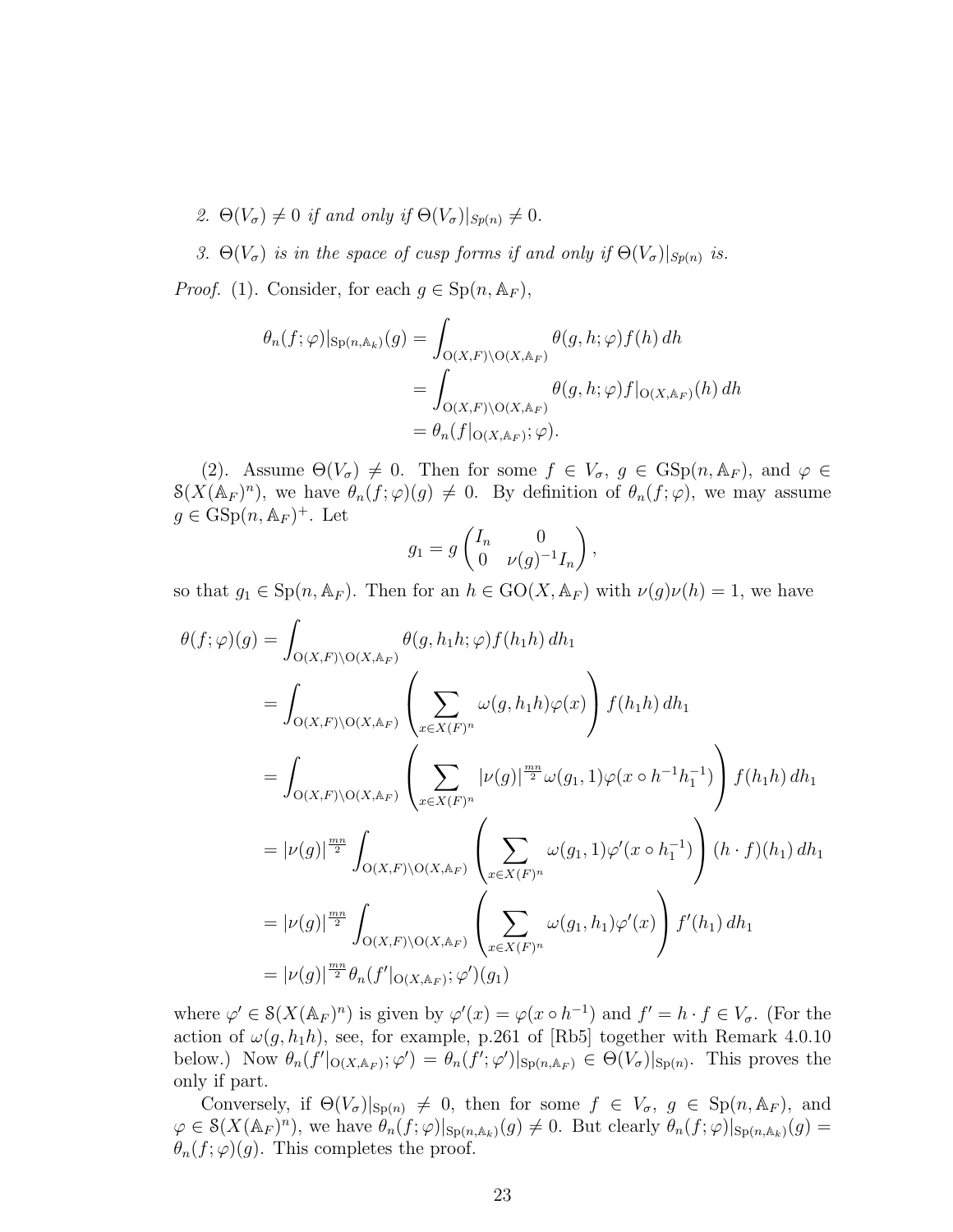(3). First notice that  $GSp(n) \cong Sp(n) \rtimes \mathbb{G}_m$  and under the obvious inclusion  $\text{Sp}(n) \hookrightarrow \text{GSp}(n) \cong \text{Sp}(n) \rtimes \mathbb{G}_m$  given by  $h \mapsto (h, 1)$ , if  $P \subset \text{Sp}(n)$  is a parabolic subgroup, then  $P \rtimes \mathbb{G}_m$  is a parabolic subgroup of  $GSp(n)$ , and every parabolic subgroup of  $GSp(n)$  is of this form. Then if  $N_P \subset P$  is the unipotent radical of P, then  $N_P$  is also the unipotent radical of  $P \rtimes \mathbb{G}_m$ .

Now assume  $\Theta(V_{\sigma})$  is in the space of cusp forms. So for each  $f \in \Theta(V_{\sigma})$  and each  $N_P$ , we have  $\int_{N_P(\mathbb{A}_F)} f(ng) dn = 0$  for all  $g \in \text{GSp}(n, \mathbb{A}_F)$ . Thus  $\int_{N_P(\mathbb{A}_F)} f(nh) dn =$ 0 for all  $h \in \mathrm{Sp}(n,\mathbb{A}_F)$ . So  $f|_{\mathrm{Sp}(n,\mathbb{A}_F)}$  is a cusp form, *i.e.*  $\Theta(V_{\sigma})|_{\mathrm{Sp}(n)}$  is in the space of cusp forms.

Conversely, assume  $\Theta(V_{\sigma})|_{\text{Sp}(n)}$  is in the space of cusp forms. Then for each  $f \in$  $\Theta(V_{\sigma})$  and each  $N_P$ , we have  $\int_{N_P(\mathbb{A}_F)} f(nh) dn = 0$  for all  $h \in \mathrm{Sp}(n, \mathbb{A}_F)$ . Now for each  $g \in \text{GSp}(n, \mathbb{A}_F)$ , we have to show  $\int_{N_P(\mathbb{A}_F)} f(ng) dn = 0$ . Let  $g_1 \in \text{Sp}(n, \mathbb{A}_F)$  be as in (2), and  $f' = (g_1^{-1}g) \cdot f$ . Then  $f'|_{Sp(n, A_F)} \in \Theta(V_\sigma)|_{Sp(n)}$ . So  $\int_{N_P(A_F)} f'(ng_1) dn =$ 0. But  $\int_{N_P(\mathbb{A}_F)} f'(ng_1) dn = \int_{N_P(\mathbb{A}_F)} f(ng_1g_1^{-1}g) dn = \int_{N_P(\mathbb{A}_F)} f(ng) dn$ . This completes the proof.  $\Box$ 

Remark 4.0.10. we should mention a certain conventional discrepancy found in the literature. In [Rb1] and [H-K], the extended Weil representation is defined for the group

$$
R' = \{ (g, h) \in \text{GSp}(n) \times \text{GO}(V) : \nu(g) = \nu(h) \}.
$$

On the other hand in  $[HST]$  it is defined for our group R. Let us denote the extended Weil representations of R' by  $\omega'$ . By direct computation, it can be shown that  $\omega'$  is obtained from  $\omega$  via the isomorphism  $R' \to R$  given by  $(g,h) \mapsto (\nu(g)^{-1}g,h)$ . Then for the local case if  $\sigma \in \text{Irr}(\text{GO}(X))$  corresponds to  $\Pi \in \text{Irr}(\text{GSp}(n))$  via  $\omega$ , then π corresponds to  $\tilde{\Pi}$  via  $\omega'$  where  $\tilde{\Pi}$  is defined by  $\tilde{\Pi}(g) = \chi(\nu(g))^{-1} \Pi(g)$  for  $\chi$  the central character of Π.

The choice of R seems to be completely conventional, but the reader should be aware that it also affects the global theta lift. Indeed if we use  $R'$ , then for the integral  $\theta(f;\varphi)(g) = \int_{O(X,F)\backslash O(X,\mathbb{A}_F)} \theta(g,h_1h;\varphi) f(h_1h) dh_1$ , we have to choose h to be such that  $\nu(g) = \nu(h)$ . (Note that the integral in p.389 of [HST] is not quite correct.) Accordingly, the central character of  $\theta(f; \varphi)$  is  $\chi \chi_V^n$ , which is proved in [H-K, Lemma 5.1.9].

We should also mention the following, whose proof is left to the reader.

**Lemma 4.0.11.** Let  $\sigma$  be an automorphic representation of  $GO(X, \mathbb{A}_F)$ , and  $\sigma_1$  an irreducible constituent of  $\{f|_{O(X, A_F)} : f \in V_{\sigma}\}\$ as an automorphic representation of  $O(X, \mathbb{A}_F)$ . If we write  $\sigma \cong \otimes \sigma_v$  and  $\sigma_1 \cong \otimes \sigma_{1v}$ , then each  $\sigma_{1v}$  is an irreducible constituent of the restriction  $\sigma_v|_{O(X,F_v)}$  of  $\sigma_v$  to  $O(X,F_v)$ .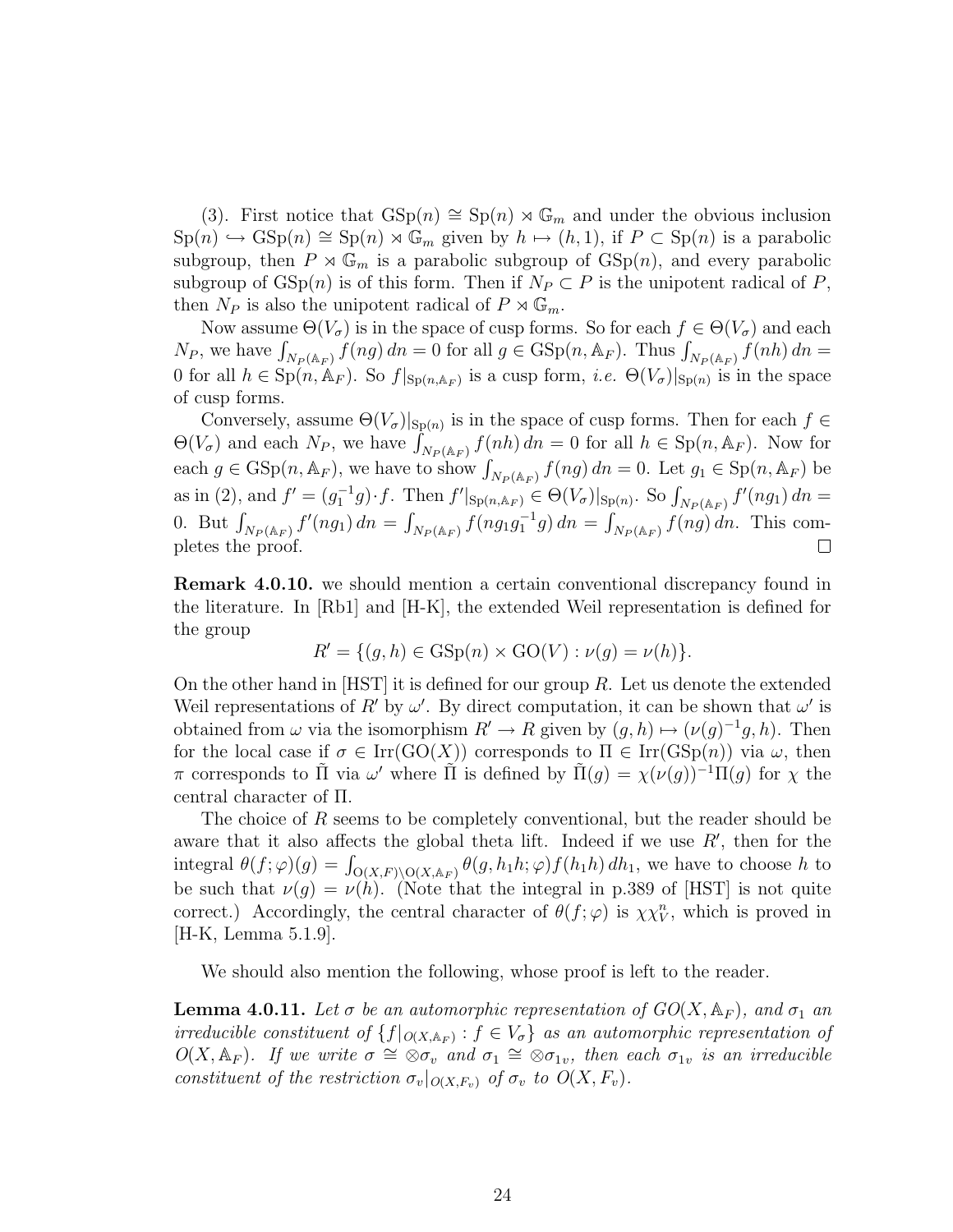#### Chapter 5

# Local parameters of unramified theta lifts

After some preliminaries, we will explicitly compute the local parameters of the unramified theta lifts from  $GO(4)$  to  $GSp(1)(= GL(2)).$ 

In this chapter, the groups  $GO(X, F_v), GSp(n, F_v)$ , etc are all denoted simply by  $GO(X)$ ,  $GSp(n)$ , etc, and we put  $F = F_v$ . Moreover we assume that v is finite. Also "Ind " always means unnormalized induction, and whenever we use normalized induction, we use the notation "n-Ind". Thus, for example, if  $\tau$  is the principal series representation of  $G = GL(2)$  induced from the standard parabolic P by the two unramified characters  $\eta$  and  $\eta'$ , we have  $\tau \cong \text{n-Ind}_{P}^G(\eta \otimes \eta') = \text{Ind}_{P}^G(\tilde{\eta} \otimes \tilde{\eta}')$ , where  $\tilde{\eta} = |\cdot|^{1/2}\eta$  and  $\tilde{\eta}' = |\cdot|^{-1/2}\eta'$ . Also we agree that all the representations have unitary central characters. So for n-Ind  $_P^G(\eta \otimes \eta')$ ,  $\eta$  and  $\eta'$  are either both unitary or otherwise of the form  $\eta = \eta_0 |\cdot|^s$  and  $\eta' = \eta_0 |\cdot|^{-s}$  where  $\eta_0$  is unitary and  $-\frac{1}{2} < s < \frac{1}{2}$ .

#### 5.1 Preliminaries

For our computation of the local parameters, we need the Jacquet module of the Weil representation, which is done in [HST], which, in turn, comes from [Kd1]. We will repeat the essential point, partly because [HST] contains some unclarities. For this, let us decompose X as  $X = Y_r \oplus W \oplus Y_r^*$ , where  $Y_r$  is a totally isotropic space and  $Y_r^*$  is its complement so that  $Y_r \oplus Y_r^*$  is r copies of the hyperbolic plane. We denote the standard basis of  $Y_r$  by  $\{f_1, f_2, \ldots, f_r\}$ , and write  $l = \dim W$  so that  $m = 2r + l$ . Now let  $Q_r$  be the parabolic subgroup of  $GO(X)$  preserving the flag  $\langle f_1 \rangle \subset \langle f_1, f_2 \rangle \subset \cdots \subset \langle f_1, f_2, \ldots, f_r \rangle$  so that its Levi factor is isomorphic to  $GO(W) \times \mathbb{G}_m^r$ . Let Q be the parabolic subgroup preserving the flag  $\langle f_1, f_2, \ldots, f_r \rangle$ , so that its Levi factor is isomorphic to  $GO(W) \times GL(r)$ . Further let  $S_Q = R \cap$  $(\text{GSp}(n) \times Q)$  be the parabolic subgroup of R whose Levi factor  $M_Q$  is isomorphic to  $R_{n,W} \times GL(r)$ , where  $R_{n,W}$  is defined in the same way as R, but with respect to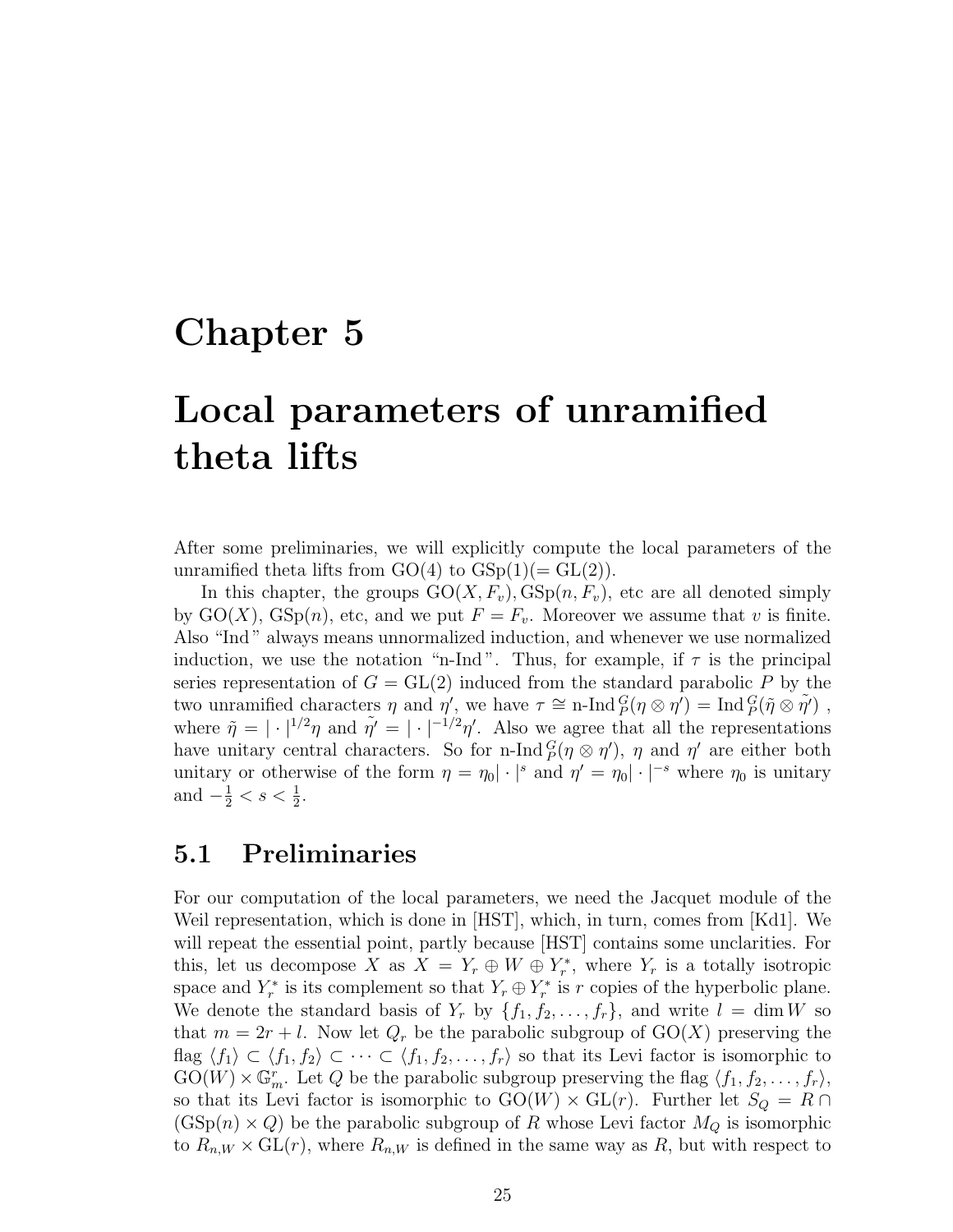$GSp(n)$  and  $GO(W)$ . We denote by  $N_Q$  its unipotent radical. Also let  $S_{Q_r}$  be the parabolic subgroup of  $M_Q$  whose Levi factor  $M_{Q_r}$  is isomorphic to  $R_{n,W}\times\mathbb{G}_m^r$ , *i.e.*  $S_{Q_r} = M_Q \cap (\text{GSp}(n) \times Q_r)$ . We denote by  $N_{Q_r}$  its unipotent radical. Now let  $P_i$ be the standard parabolic subgroup of  $GSp(n)$  whose Levi factor is isomorphic to  $\mathbb{G}_m^i \times \text{GSp}(n-i)$ . Then we define  $S_{P_i,Q_r}$  to be the parabolic subgroup of  $M_{Q_r}$  whose Levi factor  $M_{P_i,Q_r}$  is isomorphic to  $\mathbb{G}_m^i \times R_{n-i,W} \times \mathbb{G}_m^r$ , *i.e.*  $S_{P_i,Q_r} = M_{Q_r} \cap (P_i \times Q_r)$ . We write a typical element in  $M_{P_i,Q_r}$  by  $(\alpha_1, \dots, \alpha_i, (g,h), \beta_1, \dots, \beta_r)$ . Notice we have the inclusions  $S_{P_i,Q_r} \subset M_{Q_r} \subset S_{Q_r} \subset M_Q$ . Also we can set  $P_0 = \text{GSp}(n)$ and so  $S_{P_0,Q_r} = M_{P_0,Q_r} = M_{Q_r}$ . Now the unnormalized Jacquet module of  $\omega_{n,X}$  is computed as follows, which is nothing but Lemma 4 of [HST] with the notations adjusted to ours.

**Proposition 5.1.1.** The unnormalized Jacquet module  $J = J(\omega_{n,X})_{N_Q}$  of  $\omega_{n,X}$  with respect to  $N_Q$  has a filtration

$$
0 = J^{(s+1)} \subset J^{(s)} \subset \cdots \subset J^{(1)} \subset J^{(0)} = J
$$

of  $M_Q$ -modules, where  $s = \min\{n, r\}$ . Let  $I^{(i)} = J^{(i)}/J^{(i+1)}$ . Then the unnormalized Jacquet module  $I_{N_c}^{(i)}$  $N_{Q_r}$  of  $I^{(i)}$  with respect to  $N_{Q_r}$ , which is an  $M_{Q_r}$ -module, is given by

$$
I_{N_{Q_r}}^{(i)} = \text{Ind}_{S_{P_i,Q_r}}^{M_{Q_r}} \sigma_{i,r},
$$

where  $\sigma_{i,r}$  is given by the representation of  $M_{P_i,Q_r}$  which is of the form

$$
(\alpha_1, \cdots, \alpha_i, (g, h), \beta_1, \ldots, \beta_r) \mapsto |\nu(g)|^{nr/2 - ni - li/4} |\alpha|^{n + l/2} (\alpha, (-1)^{l/2} D_W) |\beta|^n
$$

$$
\cdot \prod_{j=1}^i \mu_{r-i+j} (\alpha_{i-j+1}^{-1} \beta_{r-i+j} \nu(g)) \omega_{n-i,W}(g, h)
$$

for some characters  $\mu_{r-i+j}$ , where  $\alpha = \alpha_1 \cdots \alpha_i$ ,  $\beta = \beta_1 \cdots \beta_{r-i}$ ,  $D_W = \text{disc}W$  and  $(,)$  is the Hilbert symbol.

**Remark 5.1.2.** In the above notations, if one of  $n - i$  and W is zero,  $\omega_{n-i,W}$  is taken to be the trivial representation. If  $n - i$  is zero, we write a typical element in  $M_{P_i,Q_r}$  by  $(\alpha_1,\dots,\alpha_i,(h),\beta_1,\dots,\beta_r)$  where  $h\in\mathrm{GO}(W)$ , and we have to replace  $\nu(g)$  by  $\nu(h)^{-1}$  in the above formula. If W is zero, we write a typical element in  $M_{P_i,Q_r}$  by  $(\alpha_1,\dots,\alpha_i,(g),\beta_1,\dots,\beta_r)$ , where  $g \in \text{GSp}(n-i)$ , and g acts as in the above formula. If both  $n-i$  and W are zero, we have  $M_{P_i,Q_r} \cong \mathbb{G}_m^i \times \mathbb{G}_m \times \mathbb{G}_m^r$  and write a typical element by  $(\alpha_1, \dots, \alpha_i, (\lambda), \beta_1, \dots, \beta_r)$  if, for the natural projection  $\iota: M_{P_i,Q_r} \to P_i, \nu(\iota(\alpha_1, \dots, \alpha_i,(\lambda), \beta_1, \dots, \beta_r)) = \lambda$ , and we have to replace  $\nu(g)$ by  $\lambda$ .

Remark 5.1.3. Although this is a small point, the reader should notice that the choice of the parabolic  $R_{P_i,Q}$  in [HST] is not quite correct and should be replaced by our  $S_{P_i,Q_r}$ . Also in [HST] there is a misprint for the index of  $\alpha$  inside  $\nu_{r-i+j}$ .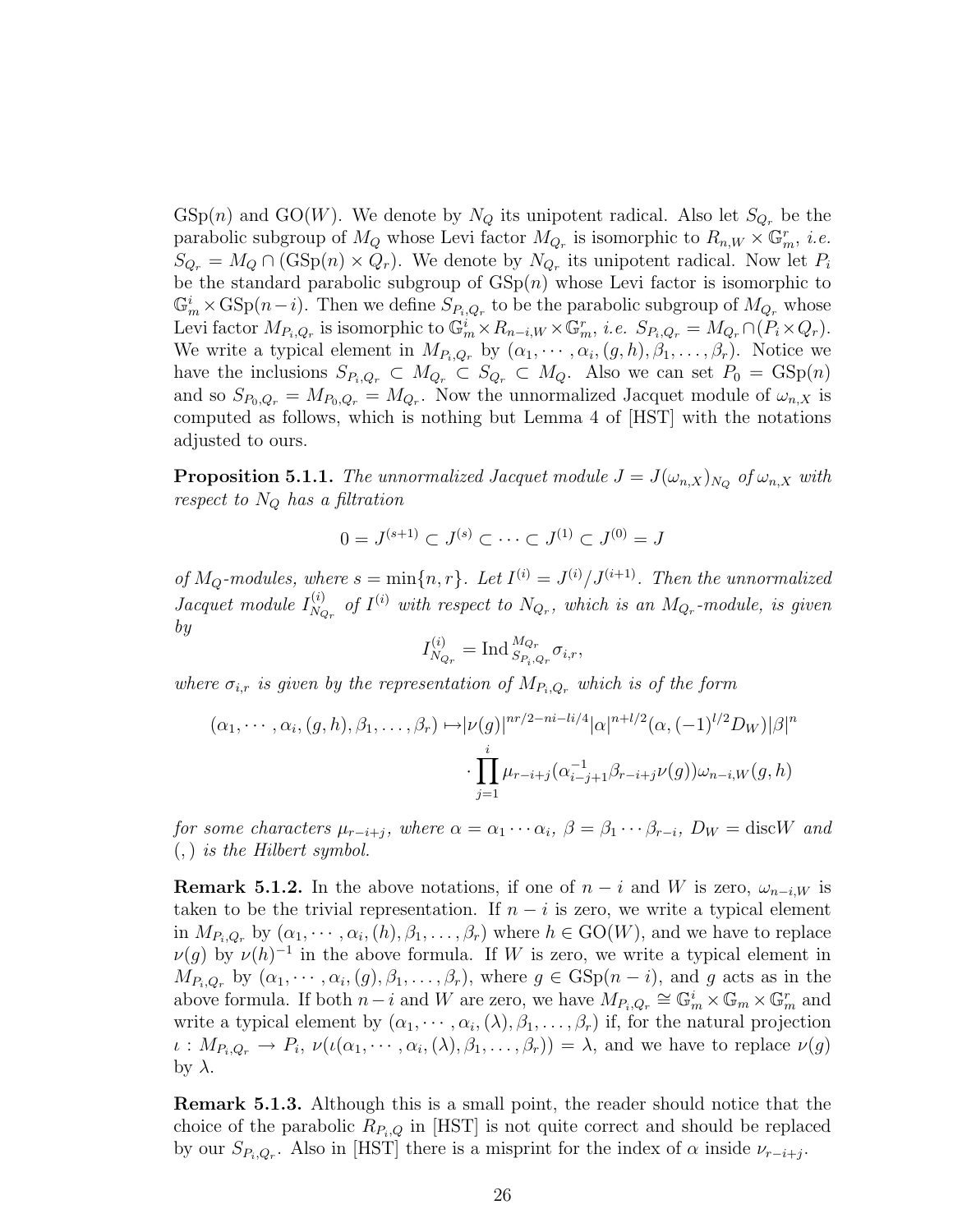The following lemma will be necessary later.

**Lemma 5.1.4.** Keeping the above notations, let  $\mu$  and  $\delta$  be admissible representations of  $Q_r$  and  $P_i$ , respectively. Then the natural map  $\text{Ind}_{P_i \times Q_r}^{GSp(n) \times GO(V)}(\delta \otimes \mu) \to$  $\operatorname{Ind}_{R\cap (P_i\times Q_r)}^R (\delta\otimes\mu)$  is an injective R-homomorphism.

*Proof.* Let  $F \in \text{Ind}_{P_i \times Q_r}^{\text{GSp}(n) \times \text{GO}(V)}(\delta \otimes \mu)$  and  $\overline{F}$  its image under the natural map, namely  $\bar{F} = F|_{R}$ . Assume  $\bar{F} = 0$ . Then for each  $(g, h) \in \text{GSp}(n) \times \text{GO}(V)$ , let's define

$$
u = u(g, h) = \begin{pmatrix} I_n & O \\ O & \nu(g)\nu(h)I_n \end{pmatrix} \in \text{GSp}(n),
$$

where  $I_n$  is the  $n \times n$  identity matrix. Then  $(u, 1) \in P_i \times Q_r$ ,  $\nu(u) = \nu(g)\nu(h)$ , and  $(u^{-1}g, h) \in R$ . So we have

$$
F(g, h) = F(uu^{-1}g, h) = (\delta \otimes \mu)(u, 1)F(u^{-1}g, h) = (\delta \otimes \mu)(u, 1)\overline{F}(u^{-1}g, h) = 0.
$$

Thus the map is injective.

#### 5.2 Computation of local parameters

We will compute the local parameters of unramified theta lifts from  $GO(X)$  to  $\text{GSp}(1)(=\text{GL}(2)).$  Let  $d = \text{disc}X$ ,  $E = F(\sqrt{d})$ , and  $\sigma \in \text{Irr}(\text{GO}(X))$  be an unramified representation of  $GO(X)$ . Then [Rb3] tells us that we may assume the following.

- 1. If  $d = 1$ , then  $X = M_{2 \times 2}(F)$ , the space of  $2 \times 2$  matrices over F with the quadratic form given by  $-\det$ , and  $GO(X) = GSO(X) \rtimes \{1, t\}$  where t acts on X as matrix transpose, *i.e.*  $t \cdot x = x^t$ .
- 2. If  $d \neq 1$ , then  $X = \{x \in M_{2 \times 2}(E) | x^t = x\}$  is the space of Hermitian matrices over E with the quadratic form given by  $-\det$ , and  $GO(X) = GSO(X) \rtimes \{1, t\}$ where t acts on X as matrix transpose, *i.e.*  $t \cdot x = x^t$ .

First consider the case  $d = 1$ . Then we have

$$
0 \longrightarrow F^{\times} \longrightarrow GL(2) \times GL(2) \stackrel{\rho}{\longrightarrow} GSO(X) \longrightarrow 0,
$$

where the map  $\rho$  is given  $\rho(g_1, g_2)(x) = g_1 x g_2^t$  for  $x \in X$  and  $(g_1, g_2) \in GL(2) \times GL(2)$ with  $g_2^t$  the matrix transpose of  $g_2$ . By this exact sequence, there is a natural bijection between  $\mathrm{Irr}(\mathrm{GSO}(X))$  and the set of irreducible admissible representations  $\tau_1 \otimes \tau_2$  of  $GL(2) \times GL(2)$  such that  $\tau_1$  and  $\tau_2$  have the same central character. Namely if  $\pi \in \text{Irr}(\text{GSO}(V))$ , then we can define the corresponding  $\tau_1 \otimes \tau_2$  by taking  $V_{\tau_1 \otimes \tau_2}$ to be  $V_{\pi}$ , and defining the action by  $(\tau_1 \otimes \tau_2)(g_1, g_2) = \pi(\rho(g_1, g_2))$ , and conversely, if  $\tau_1 \otimes \tau_2$  is an irreducible admissible representation with  $\tau_1$  and  $\tau_2$  having the same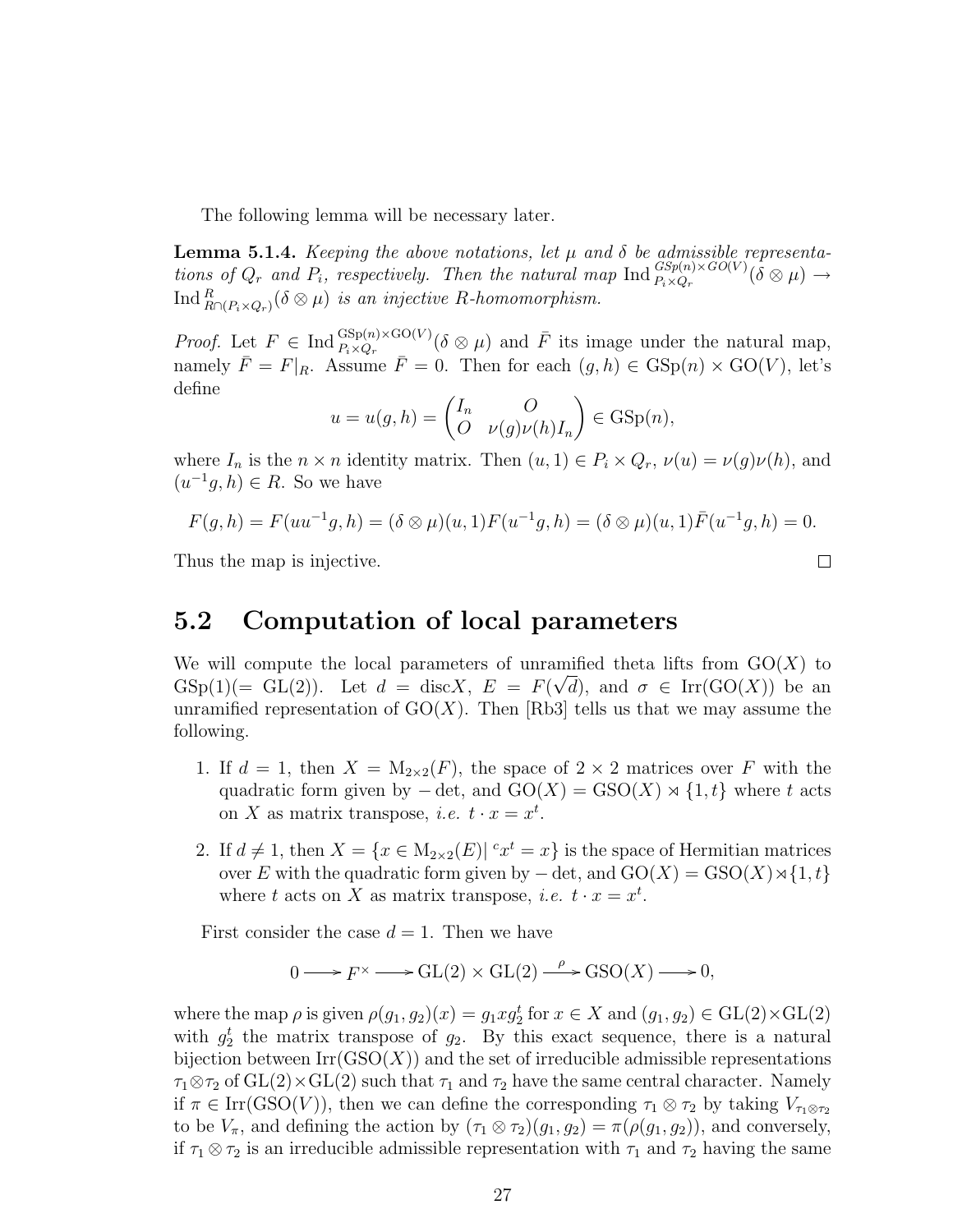central character, we can define the corresponding representation  $\pi$  of  $GSO(V)$ again by taking  $V_{\pi} = V_{\tau_1 \otimes \tau_2}$ , and defining the action by  $\pi(g) = (\tau_1 \otimes \tau_2)(g_1, g_2)$  for some  $\rho(g_1, g_2) = g$ . This is indeed well-defined due to the condition on the central character. So if  $\pi$  corresponds to  $\tau_1 \otimes \tau_2$ , we write  $\pi = \pi(\tau_1, \tau_2)$ .

Hence if  $\sigma \in \text{Irr}(\text{GO}(X))$ , then either  $\sigma|_{\text{GSO}(X)} \cong \pi(\tau_1, \tau_2)$  for some  $\tau_1$  and  $\tau_2$ with  $\tau_1 \cong \tau_2$  or  $\sigma|_{\text{GSO}(X)} \cong \pi(\tau_1, \tau_2) \oplus \pi(\tau_2, \tau_1)$  for some  $\tau_1$  and  $\tau_2$  with  $\tau_1 \ncong \tau_2$ . By using the notations of Appendix A, the former is always written as  $\sigma = (\pi, +)$  and the latter is either  $\sigma = (\pi, +)$  or  $\sigma = (\pi, -)$ . If  $\pi$  is unramified, so is  $\sigma = (\pi, +)$  but not  $\sigma = (\pi, -)$ 

Then we have the following. (Note that the following proposition is known to be true not only for unramified  $\sigma$  but for any  $\sigma$ . But we will give our proof to illustrate our method.)

**Proposition 5.2.1.** If  $\sigma$  is unramified, i.e.  $\sigma = (\pi, +)$  for some unramified  $\pi =$  $\pi(\tau_1, \tau_2)$  and corresponds to  $\Pi \in \text{Irr}(GSp(1))$ , then  $\tau_1 \cong \tau_2 \cong \Pi$ . In particular, such Π is unique.

*Proof.* Assume  $\sigma$  corresponds to  $\Pi$ . Since  $\tau_i$  is unramified, we can write  $\tau_i$ n-Ind  $(\eta_i \otimes \eta'_i)$  for unramified characters  $\eta_i$  and  $\eta'_i$ , or by using unnormalized induction,  $\tau_i = \text{Ind}_P^{\text{GL}(2)}(\tilde{\eta}_i \otimes \tilde{\eta}_i'),$  where  $\tilde{\eta}_i = |\cdot|^{1/2} \eta_i$  and  $\tilde{\eta}_i' = |\cdot|^{-1/2} \eta_i'.$  Then  $\pi = \pi(\tau_1, \tau_2) = \text{Ind}_{Q_2}^{\text{GSO}(X)}(\mu)$ , where  $Q_2$  is the parabolic preserving the flag

$$
0 \subset \langle \begin{pmatrix} 0 & 1 \\ 0 & 0 \end{pmatrix} \rangle \subset \langle \begin{pmatrix} 0 & 1 \\ 0 & 0 \end{pmatrix}, \begin{pmatrix} 1 & 0 \\ 0 & 0 \end{pmatrix} \rangle \subset V,
$$

and  $\mu$  is defined by

$$
\mu(\begin{pmatrix} \beta_1 & * & * & * \\ 0 & \beta_2 & * & * \\ 0 & 0 & \lambda \beta_1^{-1} & * \\ 0 & 0 & 0 & \lambda \beta_2^{-1} \end{pmatrix}) = \tilde{\eta_1}'(\lambda)(\tilde{\eta_2}/\tilde{\eta_1}')(\beta_1)(\tilde{\eta_2}'/\tilde{\eta_1}')(\beta_2),
$$

where the matrix representation of each element in  $GO(X)$  is with respect the ordered basis

$$
\begin{pmatrix} 0 & 1 \ 0 & 0 \end{pmatrix}, \begin{pmatrix} 1 & 0 \ 0 & 0 \end{pmatrix}, \begin{pmatrix} 0 & 0 \ 2 & 0 \end{pmatrix}, \begin{pmatrix} 0 & 0 \ 0 & -2 \end{pmatrix}.
$$

(See p.299 in [Rb5] for the proof, although his conventions are slightly different from ours. Also notice that  $Q_2 \subset \text{GSO}(X)$  and so  $\text{Ind}_{Q_2}^{\text{GSO}(X)}(\mu)$  makes sense.)

Now if  $\tau_1 \ncong \tau_2$ , then  $\sigma = \text{Ind}_{GSO(X)}^{GO(X)}\pi$ . If  $\tau_1 \cong \tau_2$ , then  $V_{\sigma} = V_{\pi}$ . In this case, we have the inclusion  $\sigma \hookrightarrow \text{Ind}_{\text{GSO}(X)}^{\text{GO}(X)} \pi (\cong \text{Ind}_{Q_2}^{\text{GO}(X)} \mu)$  of  $\text{GO}(X)$ -modules. So in either case, if  $\Pi$  corresponds to  $\sigma$ , we have a non-zero R-homomorphism

$$
\omega_{1,X} \longrightarrow \Pi \otimes \text{Ind}_{Q_2}^{\text{GO}(X)} \mu = \text{Ind}_{\text{GSp}(1)\times Q_2}^{\text{GSp}(1)\times \text{GO}(X)} \Pi \otimes \mu.
$$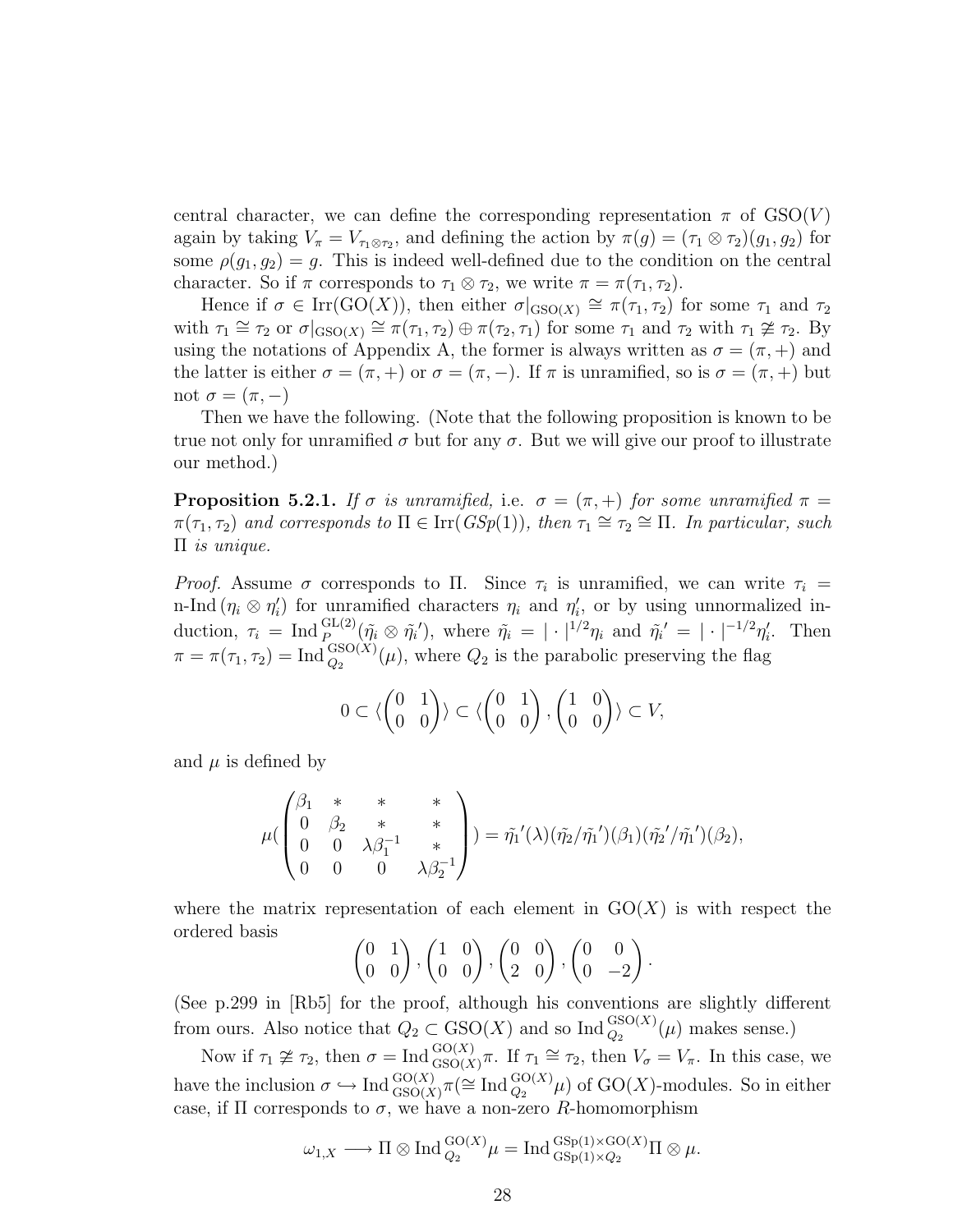Moreover by Lemma 5.1.4 we have a non-zero  $R$ -homomorphism

$$
\omega_{1,X} \longrightarrow \text{Ind}_{R\cap (GSp(1)\times Q_2)}^R \Pi \otimes \mu.
$$

Notice that, by induction in stages,

$$
\operatorname{Ind}^R_{R\cap (GSp(1)\times Q_2)}\Pi\otimes \mu\cong \operatorname{Ind}^R_{S_Q}\operatorname{Ind}^{M_Q}_{S_{Q_2}}\Pi\otimes \mu,
$$

where Q is the parabolic preserving the flag  $\langle \begin{pmatrix} 0 & 1 \\ 0 & 0 \end{pmatrix}, \begin{pmatrix} 1 & 0 \\ 0 & 0 \end{pmatrix} \rangle$ , and the notations are as in Proposition 5.1.1.

Hence if we take the Jacquet module of  $\omega_{1,X}$  with respect to  $N_Q$ , the Frobenius reciprocity together with Proposition 5.1.1 gives  $M_Q$ -homomorphisms

$$
0\subset J^{(1)}\subset J^{(0)}\xrightarrow{\qquad\varphi\qquad\qquad \operatorname{Ind}_{S_{Q_2}}^{M_Q}\Pi\otimes\mu,
$$

where  $\varphi$  is non-zero. Suppose ker  $\varphi \supseteq J^{(1)}$ . Then there is a non-zero  $M_Q$ -homomorphism

$$
I^{(0)} = J^{(0)}/J^{(1)} \longrightarrow \text{Ind}_{S_{Q_2}}^{M_Q} \Pi \otimes \mu.
$$

So if we take the Jacquet module of  $I^{(0)}$  with respect to  $N_{Q_2}$ , the Frobenius reciprocity together with Proposition 5.1.1 gives  $M_{Q_2}$ -homomorphisms

$$
\operatorname{Ind}_{S_{P_0,Q_2}}^{M_{Q_2}} \sigma_{0,2} \cong \sigma_{0,2} \longrightarrow \Pi \otimes \mu,
$$

where  $\sigma_{0,2}$  is as in Proposition 5.1.1. Then on  $\sigma_{0,2}$ , the element of the form  $((1), \beta_1, \beta_2) \in M_{Q_2}$  acts by the character

$$
((1), \beta_1, \beta_2) \mapsto |\beta_1||\beta_2|.
$$

On the other hand, it acts on  $\Pi \otimes \mu$  by the character

$$
((1),\beta_1,\beta_2)\mapsto (\tilde{\eta_2}/\tilde{\eta_1}')(\beta_1)(\tilde{\eta_2}'/\tilde{\eta_1}')(\beta_2)=(|\cdot|\eta_2/\eta_1')(\beta_1)(\eta_2'/\eta_1')(\beta_2).
$$

Those two characters must be the same. Thus we must have  $\eta_2 = \eta'_1$  and  $\eta'_2 = |\cdot|\eta'_1$ , which implies  $\eta_2' = |\cdot|\eta_2$ . But this is a contradiction, since  $\tau_2$  is unramified, and so  $\eta'_2 \neq |\cdot|\eta_2$ . Therefore we have ker  $\varphi \not\supseteq J^{(1)}$ .

Then by restricting  $\varphi$  to  $J^{(1)}$ , we have a non-zero  $M_Q$ -homomorphism

$$
J^{(1)}(=I^{(1)}) \xrightarrow{\varphi'} \text{Ind}_{S_{Q_2}}^{M_Q} \Pi \otimes \mu.
$$

Then if we take the Jacquet module of  $I^{(1)}$  with respect to  $N_{Q_2}$ , the Frobenius reciprocity together with Proposition 5.1.1 gives a non-zero  $M_{Q_2}$ -homomorphism

$$
\operatorname{Ind}_{S_{P_1,Q_2}}^{M_{Q_2}} \sigma_{1,2} \longrightarrow \Pi \otimes \mu.
$$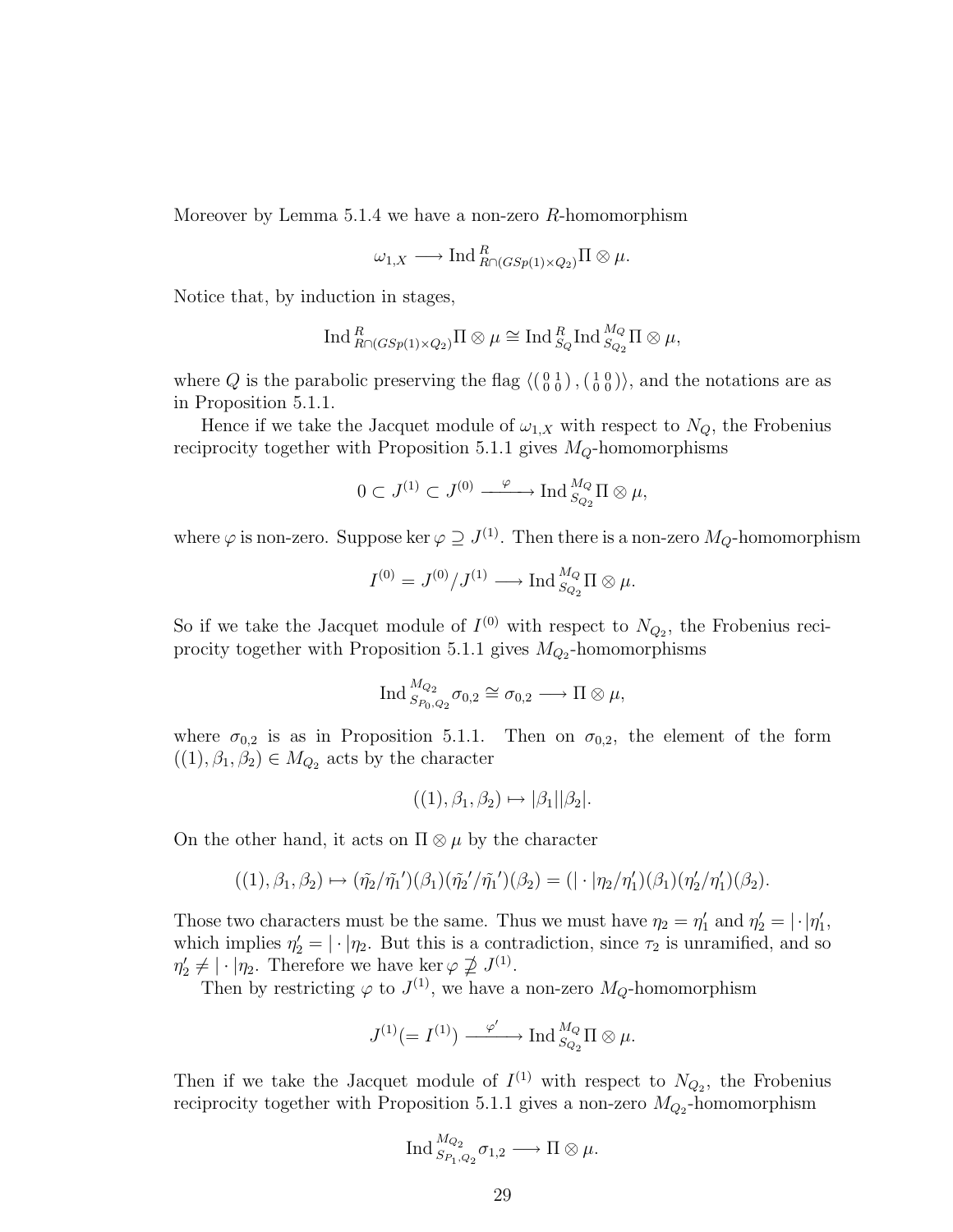Then on Ind  $_{S_{P_1,Q_2}}^{M_{Q_2}}\sigma_{1,2}$ , the element of the form  $((1),\beta_1,\beta_2) \in M_{Q_2}$  acts by the character

$$
((1), \beta_1, \beta_2) \mapsto |\beta_1|\mu_2(\beta_2)
$$

for some character  $\mu_2$ , and on  $\Pi \otimes \mu$  as before. Then by comparing the two characters, we have  $(\eta_2/\eta_1')|\cdot| = |\cdot|$  and  $\mu_2 = \eta_2'/\eta_1'$ . Notice that we also have  $\eta_1\eta_1' = \eta_2\eta_2'$ , since the central characters of  $\tau_1$  and  $\tau_2$  are the same. From those, it follows that  $\eta_1 = \eta_2'$  and  $\eta_1' = \eta_2$ . Thus  $\tau_1 \cong \tau_2$ . Also notice that  $\mu_2 = \eta_1/\eta_1'.$ 

Next we will compute the local parameters of  $\Pi$ . First note that  $M_{Q_2} \cong \text{GSp}(1) \times$  $\mathbb{G}_m^2$ . Then by restricting  $\varphi'$  to the elements of the form  $((g), 1, 1)$ , we have a non-zero GSp(1)-homomorphism

$$
\operatorname{Ind}_{P_1}^{\operatorname{GSp}(1)} \sigma'_{1,2} \longrightarrow \Pi \otimes |\cdot|^{1/2} \eta'^{-1}_1,
$$

where  $\sigma'_{1,2}$  is the character on  $P_1$  given by

$$
\sigma'_{1,2}(\begin{pmatrix} \alpha_1 & * \\ 0 & \lambda/\alpha_1 \end{pmatrix}) = (|\cdot|/\mu_2)(\alpha_1)\mu_2(\lambda) = (|\cdot|\eta'_1/\eta_1)(\alpha_1)(\eta_1/\eta'_1)(\lambda).
$$

Here notice that the element  $((g), 1, 1)$  acts not only on  $\Pi$  but also on  $\mu$  via  $\nu(g)^{-1} (= \det(g)^{-1}),$  and thus we have  $\Pi \otimes |\cdot|^{1/2} \eta_1'^{-1}$ . Also notice that  $\text{Ind}_{P_1}^{GSp(1)} \sigma_{1,2} =$ Ind  $_P^{\text{GL}(2)}(|\cdot| \otimes (\eta_1/\eta_1'))$ , where P is the standard parabolic of GL(2). This is irreducible. Since Π is also irreducible, we have

$$
\operatorname{Ind}_{P}^{\operatorname{GL}(2)}(|\cdot| \otimes (\eta_1/\eta'_1)) \cong \Pi \otimes |\cdot|^{1/2}\eta'^{-1}_1,
$$

i.e.

$$
\operatorname{Ind}_{P}^{\operatorname{GL}(2)}(|\cdot| \otimes (\eta_1/\eta_1')) \otimes |\cdot|^{-1/2}\eta_1' \cong \Pi.
$$

So we have

$$
\Pi \cong \text{Ind}_{P}^{\text{GL}(2)}(|\cdot|^{1/2}\eta_1' \otimes |\cdot|^{-1/2}\eta_1) \cong \text{n-Ind}_{P}^{\text{GL}(2)}(\eta_1' \otimes \eta_1) \cong \tau_1 \cong \tau_2.
$$

 $\Box$ 

Next we consider the case  $d \neq 1$ . In this case, we have

$$
0 \longrightarrow E^{\times} \longrightarrow F^{\times} \times GL(2, E) \xrightarrow{\rho} GSO(X) \longrightarrow 0.
$$

The map  $\rho$  is given by  $\rho(t,g)x = t^{-1}gx^{c}g^{t}$  for  $x \in X$ , where <sup>c</sup> denotes the Galois conjugation for the quadratic extension  $E/F$  and  $t$  denotes matrix transpose, and the first inclusion is given by  $a \mapsto (N_F^E(a), a)$ . Just as the  $d = 1$  case, this exact sequence gives a natural bijection between the set of irreducible admissible representations  $\pi$  of  $GSO(X)$  whose central character is  $\chi$  and the set of irreducible admissible representations  $\tau$  of  $GL(2, E)$  whose central character is of the form  $\chi \circ N$ . (From now on, in this section, we agree that  $N = N_F^E$ .) If  $\pi$  with central character  $\chi$  corresponds to  $\tau$ , we write  $\pi = \pi(\chi, \tau)$ . Also just as the  $d = 1$  case, each  $\sigma \in \text{Irr}(\text{GO}(X))$  is written as  $\sigma = (\pi, +)$  or  $\sigma = (\pi, -)$ .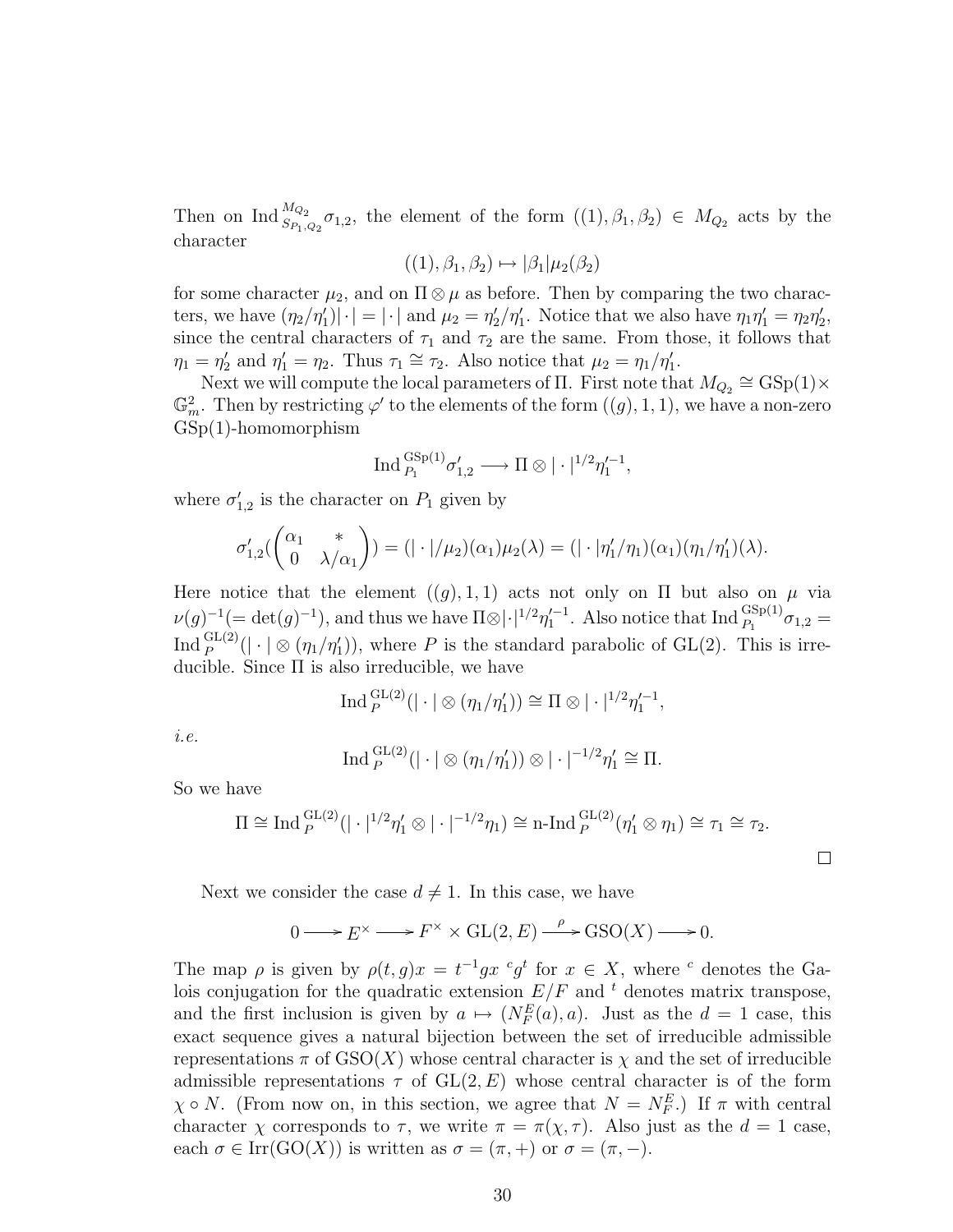**Remark 5.2.2.** Assume the extension  $E/F$  is unramified. Then it is easy to see that any unramified character  $\eta$  on  $E^{\times}$  is Galois invariant and written as  $\eta$  =  $\chi \circ N$  for some unramified character  $\chi$  on  $F^{\times}$ . Accordingly if  $\tau = \text{n-Ind}(\eta, \eta')$  is unramified, then  $\eta = \chi_1 \circ N$  and  $\eta' = \chi_2 \circ N$  for unramified characters  $\chi_1$  and  $\chi_2$ on  $F^{\times}$ . Hence  $\tau$  is always Galois invariant, *i.e.*  $\tau \cong \tau^{c}$ , where  $\tau^{c}$  is defined by  $\tau^c(g) = \tau^c(g)$ . Also the central character of  $\tau$  is  $\chi_1 \chi_2 \circ N$ .

Analogously to the  $d = 1$  case, we have

**Proposition 5.2.3.** Assume the extension  $E/F$  is unramified, and  $\sigma \in \text{Irr}(GO(X))$ is unramified, i.e.  $\sigma = (\pi, +)$  for some unramified  $\pi = \pi(\chi, \tau)$ . (So by Remark 5.2.2)  $\pi = \pi^c$ .) If  $\sigma$  corresponds to  $\Pi \in \text{Irr}(GSp(1))$  and  $\Pi$  is unramified, then  $\tau$  is the base change lift of  $\Pi$ . Moreover the central character of  $\Pi$  is  $\chi_{E/F} \chi$ , where  $\chi_{E/F}$  is the quadratic character corresponding to  $E/F$ .

*Proof.* Assume  $\sigma$  corresponds to unramified Π. Since  $\tau$  is unramified, we can write  $\tau = \text{n-Ind}_{P}^{\text{GL}(2,E)}(\eta \otimes \eta')$  for unramified characters  $\eta$  and  $\eta'$  on  $E^{\times}$ , or by using unnormalized induction,  $\tau = \text{Ind}_{P}^{\text{GL}(2,E)}(\tilde{\eta} \otimes \tilde{\eta}')$ , where  $\tilde{\eta} = |\cdot|_{E}^{1/2} \eta$  and  $\tilde{\eta}' = |\cdot|_{E}^{-1/2} \eta'$ . (Here note that  $|\cdot|_E = |\cdot| \circ N$ .) By Remark 5.2.2,  $\eta = \chi_1 \circ N$  and  $\eta' = \chi_2 \circ N$ for unramified characters  $\chi_1$  and  $\chi_2$  on  $F^{\times}$  with  $\chi_1\chi_2 = \chi$ . Then  $\pi = \pi(\chi, \tau)$  $\text{Ind}_Q^{\text{GSO}(X)}(\mu)$ , where Q is the parabolic preserving the flag

$$
\langle \begin{pmatrix} 0 & \sqrt{d} \\ 0 & 0 \end{pmatrix} \rangle,
$$

and  $\mu$  is defined by

$$
\mu(\begin{pmatrix} \beta_1 & * & * & * \\ 0 & a & b & d & * \\ 0 & b & a & * \\ 0 & 0 & 0 & \lambda \beta_1^{-1} \end{pmatrix}) = (\tilde{\eta}'/\chi)(\lambda \beta_1^{-1})\tilde{\eta}(a+b\sqrt{d}) = (|\cdot|\chi_1/\chi_2)(\beta_1)(|\cdot|^{-1/2}\chi_2)(\lambda),
$$

where the matrix representation of each element of  $GO(X)$  is with respect to the ordered basis

$$
\begin{pmatrix} 0 & \sqrt{d} \\ 0 & 0 \end{pmatrix}, \begin{pmatrix} 1 & 0 \\ 0 & 1 \end{pmatrix}, \begin{pmatrix} \sqrt{d} & 0 \\ 0 & -\sqrt{d} \end{pmatrix}, \begin{pmatrix} 0 & 0 \\ (2/d)\sqrt{d} & 0 \end{pmatrix}
$$

.

(Here we view  $\tilde{\eta}'$  as a character on  $F^{\times}$  via  $F^{\times} \hookrightarrow E^{\times}$ . See also p.279-278 in [Rb5].) The second equality can be seen as follows. First notice that the middle block

$$
h = \begin{pmatrix} a & b & d \\ b & a \end{pmatrix}
$$

is identified with  $E^{\times}$  by  $h \leftrightarrow a+b$ √ d. In particular the Levi factor of  $Q$  is isomorphic to  $GO(W) \times \mathbb{G}_m$  where W is the quadratic space E equipped with the quadratic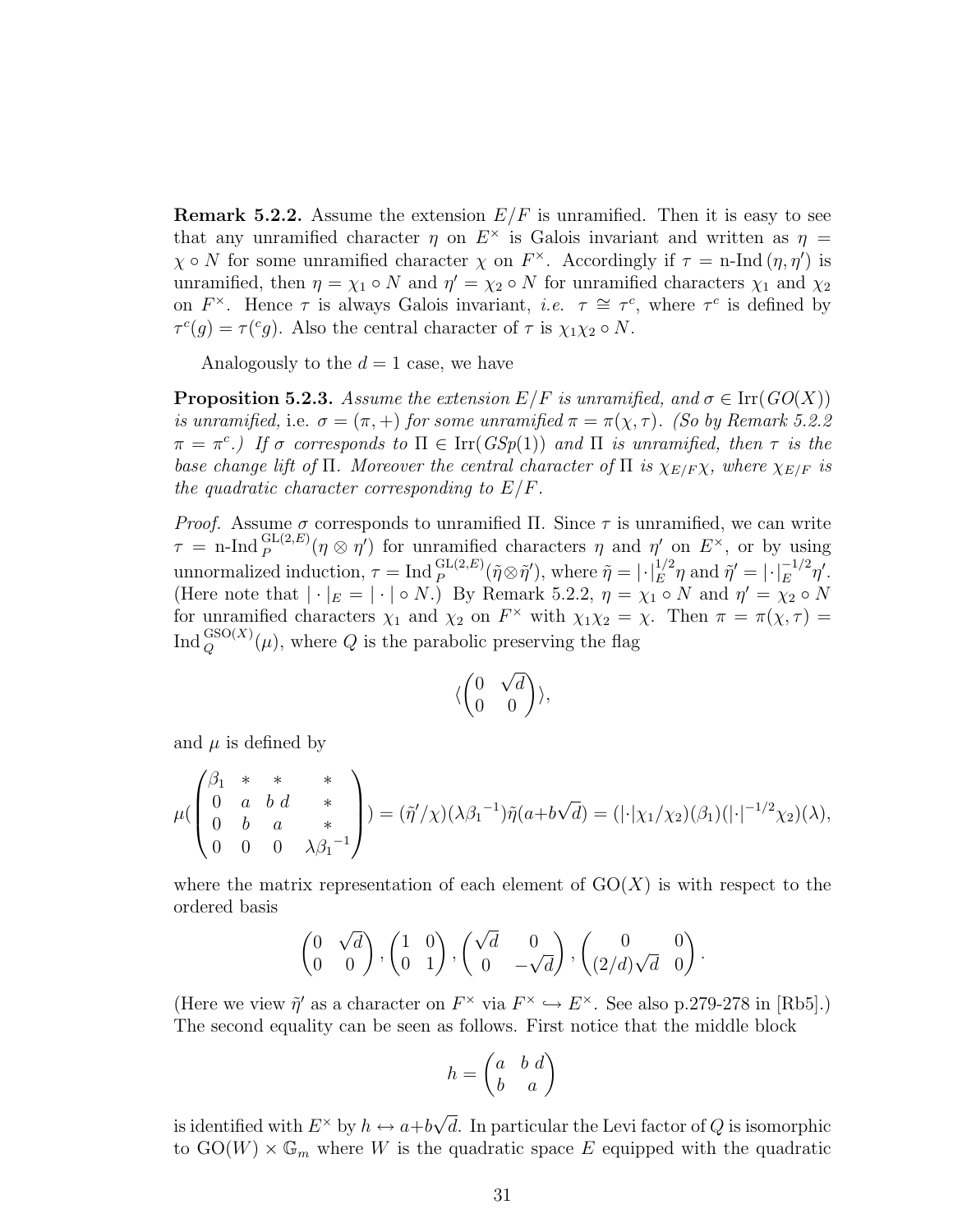form  $-N$ . Thus  $\lambda = -N(h)$  and so  $\tilde{\eta}(a+b)$  $\sqrt{d}$ ) =  $(|\cdot|_E^{1/2}\eta)(h) = (|\cdot|^{1/2}\chi_1)(N(h)) =$  $(|\cdot|^{1/2}\chi_1)(\lambda).$ 

Now if  $\Pi$  corresponds to  $\sigma$ , just as in the  $d = 1$  case, we have a non-zero R-homomorphism

$$
\omega_{1,X} \longrightarrow \text{Ind}_{R\cap(\text{GSp}(1)\times Q)}^R\Pi \otimes \mu.
$$

Then if we take the Jacquet module of  $\omega_{1,X}$  with respect to  $N_Q$ , the Frobenius reciprocity together with Proposition 5.1.1 gives  $M_Q$ -homomorphisms

$$
0\subset J^{(1)}\subset J^{(0)}\xrightarrow{\varphi} \Pi\otimes\mu.
$$

(Here  $\Pi$  is actually  $\Pi|_{\text{GSp}(1)^+}$ , where  $\text{GSp}(1)^+ = \{g \in \text{GSp}(1) : \nu(g) \in \nu(\text{GO}(X))\}.$ ) Suppose ker  $\varphi \supseteq J^{(1)}$ . Then there is a non-zero  $M_Q$ -homomorphism

$$
I^{(0)} = J^{(0)}/J^{(1)} \longrightarrow \Pi \otimes \mu.
$$

In light of Proposition 5.1.1 together with  $M_{Q_1} = M_Q$ , we can see that the element of the form  $((1,1), \beta_1) \in M_Q$  acts on  $I^{(0)}$  by the character

$$
((1,1),\beta_1)\mapsto |\beta_1|.
$$

On the other hand, it acts on  $\Pi \otimes \mu$  by the character

$$
((1,1),\beta_1) \mapsto (\tilde{\eta}'/\chi)(\beta_1^{-1}) = (\chi/((\cdot | \eta'))(\beta_1).
$$

Those two characters must be the same. So we must have  $|\cdot| = \chi/(|\cdot|\eta')$ , *i.e.*  $\chi = |\cdot|^2 \eta'$ . But this is a contradiction, since  $\chi$  is unitary and  $\eta'$  is either unitary or of the form  $\eta_0 |\cdot |_E^s = \eta_0 |\cdot|^{2s}$  for a unitary  $\eta_0$  and  $-\frac{1}{2} < s < \frac{1}{2}$ . Therefore we have ker  $\varphi \not\supseteq J^{(1)}$ .

Then by restricting  $\varphi$  to  $J^{(1)}$ , Proposition 5.1.1 together with  $M_{Q_1} = M_Q$  gives a non-zero  $M_Q$ -homomorphism

$$
J^{(1)}(=I^{(1)})=\operatorname{Ind}_{S_{P_1,Q}}^{M_Q}\sigma_{1,1}\xrightarrow{\varphi'}\Pi\otimes\mu.
$$

By considering the action of the elements of the form  $(1,(1),\beta_1)$  on  $\text{Ind}_{S_{P_1,Q}}^{M_Q}\sigma_{1,1}$  and  $\Pi \otimes \mu$ , we see that

$$
\mu_1 = \chi/\tilde{\eta}' = |\cdot|\chi_1/\chi_2,
$$

where  $\mu_1$  is as in Proposition 5.1.1.

Assume  $\Pi = \text{Ind}_{P_1}^{\text{GSp}(1)} \delta$  for the character  $\delta$  on  $P_1$  given by

$$
\delta(\begin{pmatrix} \beta_1 & * \\ 0 & \lambda \beta_1^{-1} \end{pmatrix}) = \delta_1(\beta_1) \delta_2(\lambda).
$$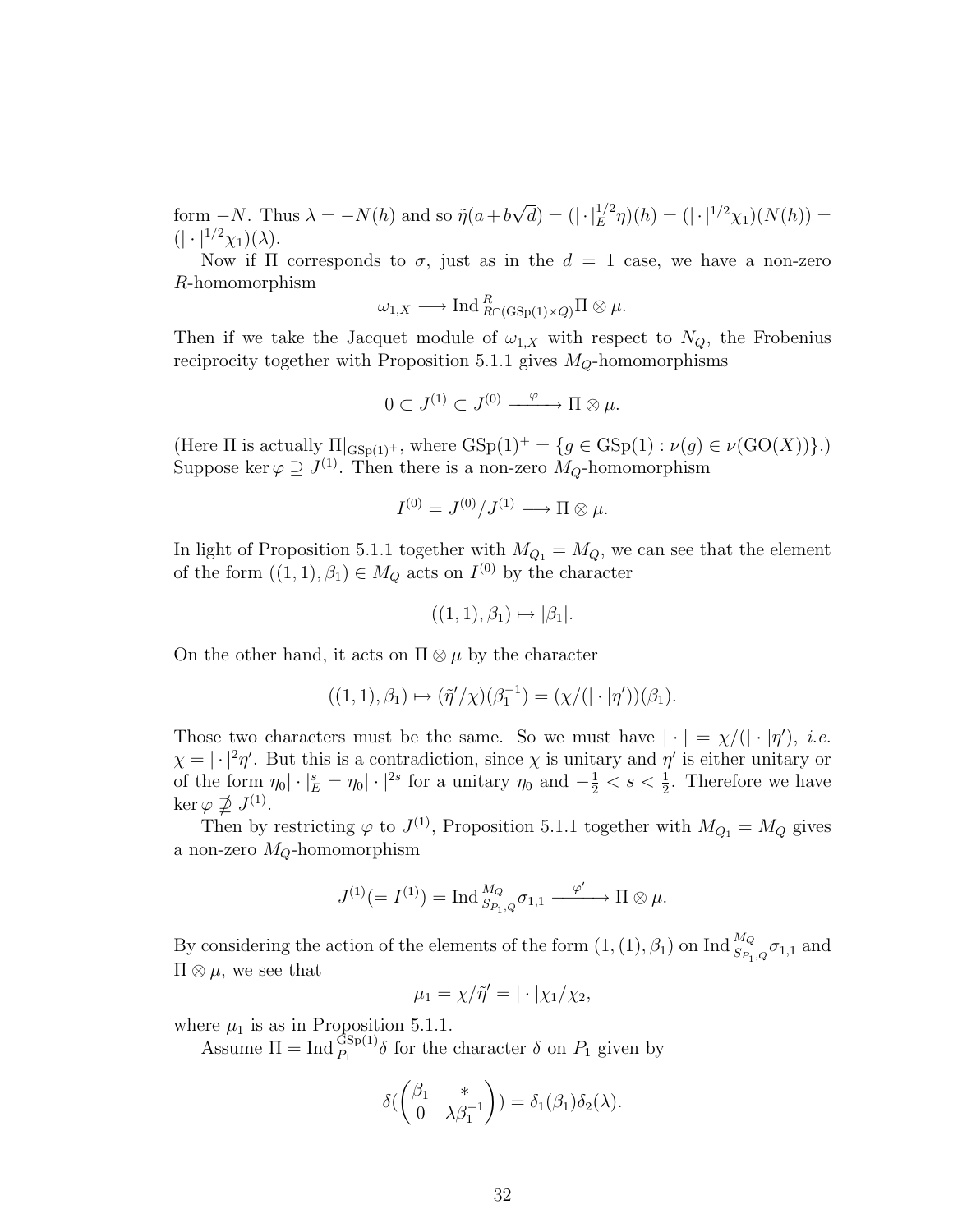Then  $\Pi \otimes \mu \cong \text{Ind}_{P_1 \times Q}^{\text{GSp}(1) \times Q} (\delta \otimes \mu)$ . By Lemma 5.1.4  $\varphi'$  gives rise to a non-zero  $M_Q$ -homomorphism

$$
\operatorname{Ind}_{S_{P_1,Q}}^{M_Q} \sigma_{1,1} \xrightarrow{\varphi'} \operatorname{Ind}_{S_{P_1,Q}}^{M_Q} (\delta \otimes \mu),
$$

which we also call  $\varphi'$ . Let us view  $\varphi'$  as an R-homomorphism by restricting to the elements of the form  $((g, h), 1)$ , and so we have a non-zero R-homomorphism

$$
\operatorname{Ind}^R_{R_{1,W}} \sigma_{1,1} \xrightarrow{\varphi'} \operatorname{Ind}^R_{R_{1,W}} (\delta \otimes \mu),
$$

where  $\sigma_{1,1}$  and  $\delta \otimes \mu$  are restricted to  $R_{1,W}$ . This  $\varphi'$  can be made into a non-zero  $GSp(1)$ -homomorphism  $\varphi''$  via the diagram

$$
\operatorname{Ind}_{R_{1,W}}^R \sigma_{1,1} \xrightarrow{\tilde{\Phi}} \operatorname{Ind}_{P_1^+}^{GSp(1)^+} \widehat{\sigma_{1,1}} \xrightarrow{\qquad \qquad} \operatorname{Ind}_{P_1}^{GSp(1)} \widehat{\sigma_{1,1}} \\
\downarrow^{\varphi'} \qquad \qquad \downarrow^{\qquad \qquad} \qquad \qquad \downarrow^{\varphi''} \\
\operatorname{Ind}_{R_{1,W}}^R (\delta \otimes \mu) \xrightarrow{\qquad \qquad} \operatorname{Ind}_{P_1^+}^{GSp(1)^+} (\widehat{\delta \otimes \mu}) \xrightarrow{\qquad \qquad} \operatorname{Ind}_{P_1}^{GSp(1)} (\widehat{\delta \otimes \mu}),
$$

where all the horizontal arrows are injective and the vertical arrows are non-zero intertwining operators for the corresponding groups. This diagram is given as follows. First, define  $\iota : R \to \text{GSp}(1)^+$  by  $(g, h) \mapsto g$ . Also let  $\widehat{\sigma_{1,1}}$  be the character on  $P_1^+$ (= GSp(1)  $\cap$   $P_1$ ) defined by

$$
\begin{pmatrix} \alpha_1 & * \\ 0 & \lambda \alpha_1^{-1} \end{pmatrix} \mapsto \sigma_{1,1}(\alpha_1, (h), 1) = |\nu(h)| |\alpha_1|^2 (\alpha_1, -D_W) \mu(\alpha_1^{-1} \nu(h)^{-1}),
$$

where  $h \in GO(W)$  is such that  $\nu(h) = \lambda^{-1}$ . This is well-defined. (Also note that  $(\alpha_1, -D_W) = (\alpha_1, d)$  is the quadratic character for the quadratic extension  $E/F$ and we put  $(\alpha_1, d) = \chi_{E/F}(\alpha_1)$ . This gives us a natural map  $\Phi : \sigma_{1,1} \to \widehat{\sigma_{1,1}}$  that respects the actions of  $R_{1,W}$  and  $P_1^+$  via  $\iota$ . Then  $\Phi$  can be extended to a non-zero map

 $\tilde{\Phi} : \text{Ind}_{R_{1,W}}^R \sigma_{1,1} \longrightarrow \text{Ind}_{P_1}^R \widehat{\sigma_{1,1}}$ 

defined by  $\tilde{\Phi}(F)(g) = \Phi(F((g,h), 1)),$  where  $h \in GO(W)$  is such that  $\iota(g, h) = g$ . This is well-defined, injective, and respects the actions of R and  $GSp(1)^+$  via  $\iota$ . We can similarly define a non-zero injective map

$$
\operatorname{Ind}^R_{R_{1,W}}(\delta\otimes\mu)\longrightarrow\operatorname{Ind}^{\operatorname{GSp}(1)^+}_{P_1^+}(\widehat{\delta\otimes\mu}).
$$

Here  $\widehat{\delta\otimes\mu}(\left(\begin{array}{cc} \alpha_1 & * \\ 0 & \lambda\alpha_1^{-1} \end{array}\right)) = \delta_1(\alpha_1)\delta_2(\lambda)(|\cdot|^{-1/2}\chi_2)(\lambda^{-1}).$  To see the left square of the diagram, notice that, in general, if  $\gamma$  is a character on  $P_1$ , there is an injective map  $\text{Ind}_{P_1^+}^{\text{GSp}(1)^+} \gamma \to \text{Ind}_{P_1}^{\text{GSp}(1)} \gamma \text{ given by } F \mapsto \tilde{F} \text{ where } \tilde{F}(g) = \gamma \left( \begin{pmatrix} 1 & 0 \\ 0 & \nu(g)^{-1} \end{pmatrix} \right) F \left( \left( \begin{pmatrix} 1 & 0 \\ 0 & \nu(g) \end{pmatrix} g \right) \right)$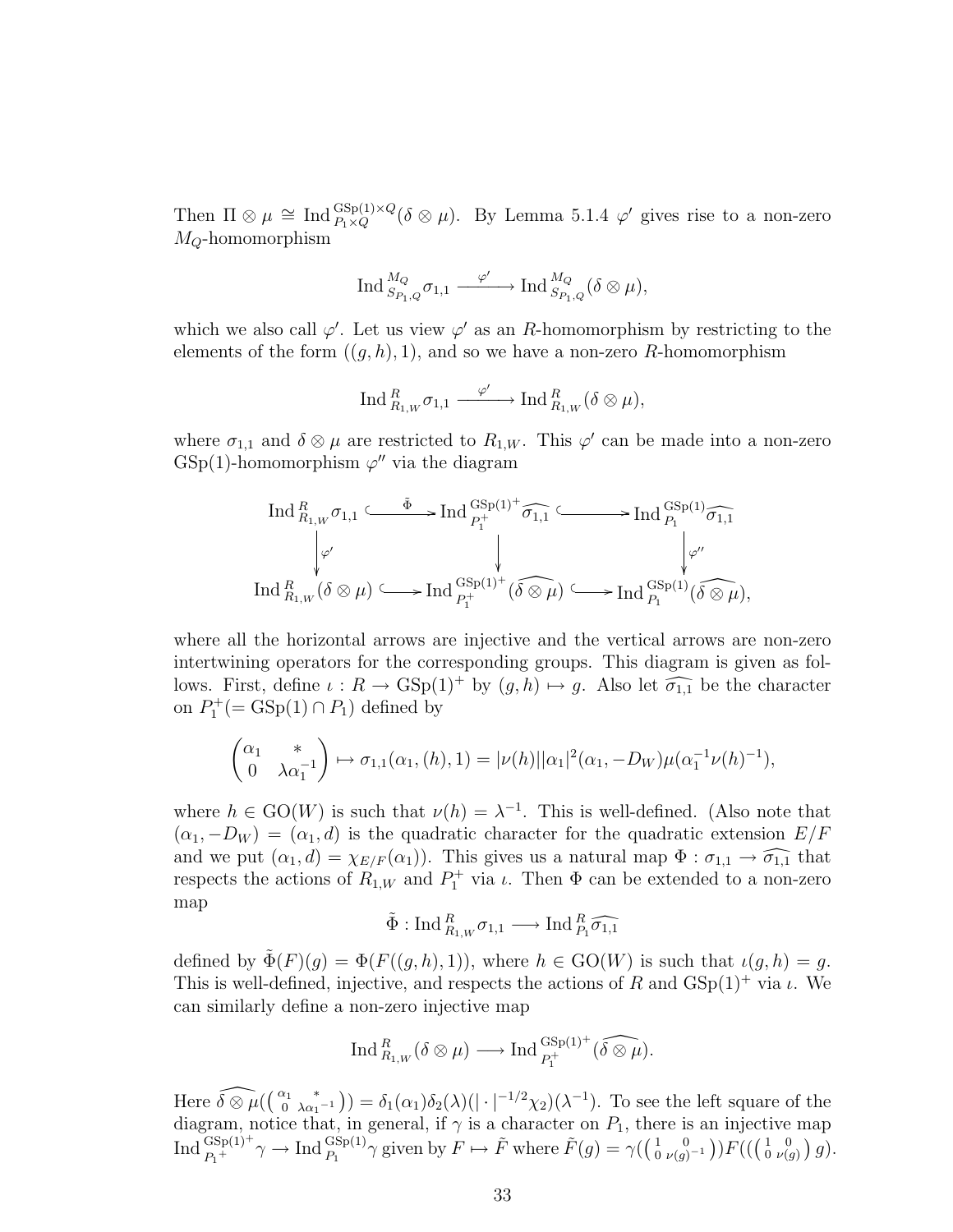This map respects the actions of  $GSp(1)^+$  and  $GSp(1)$  via the inclusion  $GSp(1)^+ \hookrightarrow$ GSp(1). Since both  $\widehat{\sigma_{1,1}}$  and  $\widehat{\delta\otimes\mu}$  can be viewed as characters on  $P_1$  in the obvious way, we have the injective maps as in the above diagram.

Now let us switch to the notation  $P = \begin{pmatrix} a & * \\ 0 & d \end{pmatrix}$  for the parabolic. Then

$$
\widehat{\sigma_{1,1}}\begin{pmatrix} a & * \\ 0 & d \end{pmatrix} = (|\cdot|\chi_{E/F})(a)(\chi_1/\chi_2)(d)
$$

and

$$
\widehat{\delta\otimes\mu}(\begin{pmatrix} a & * \\ 0 & d \end{pmatrix}) = (\delta_1\delta_2|\cdot|^{1/2}/\chi_2)(a)(|\cdot|^{1/2}\delta_2/\chi_2)(d).
$$

Note that, by twisting by  $\chi_2/|\cdot|^{1/2}$ ,  $\varphi''$  gives rise to a non-zero GL(2)-homomorphism

$$
(\chi_2/\vert \cdot \vert^{1/2}) \otimes \text{Ind}_{P}^{\text{GL}(2)}(\widehat{\sigma_{1,1}}) \longrightarrow (\chi_2/\vert \cdot \vert^{1/2}) \otimes \text{Ind}_{P}^{\text{GL}(2)}(\widehat{\delta \otimes \mu}).
$$

But

$$
(\chi_2/|\cdot|^{1/2}) \otimes \operatorname{Ind}_{P}^{\operatorname{GL}(2)}(\widehat{\sigma_{1,1}}) \cong \operatorname{Ind}_{P}^{\operatorname{GL}(2)}(|\cdot|^{1/2}\chi_2\chi_{E/F}) \otimes (|\cdot|^{-1/2}\chi_1)
$$

$$
\cong \operatorname{n-Ind}_{P}^{\operatorname{GL}(2)}(\chi_{E/F}\chi_2 \otimes \chi_1),
$$

and

$$
(\chi_2/|\cdot|^{1/2}) \otimes \text{Ind}_{P}^{\text{GL}(2)}(\widehat{\delta \otimes \mu}) \cong \text{Ind}_{P}^{\text{GL}(2)}(\delta_1 \delta_2 \otimes \delta_2) \cong \Pi.
$$

Therefore  $\Pi \cong \text{n-Ind}_{P}^{\text{GL}(2)}(\chi_{E/F} \chi_2 \otimes \chi_1)$ , and so  $\tau$  is the base change lift of  $\Pi$  whose central character is  $\chi_{E/F} \chi_1 \chi_2 = \chi_{E/F} \chi$ .  $\Box$ 

Remark 5.2.4. It should be noted that, in [Rb3], the existence of a local theta lift of  $\sigma$  to GSp(1) is shown not only for unramified  $\sigma$ , though the local parameters of the lift are not explicitly computed there.

### 5.3 Local theta lifts to  $\text{GSp}(2)$

Computation of the local parameters of the theta lift to  $GSp(2)$  is essentially done in [HST, Lemma 10 and 11], which we state below. The method is the same as ours. However the proofs there are quite sketchy and somehow sloppy, at least to the author. A careful reader might want to carry out the computation by following our computation for the GSp(1) case. Also we should mention that [HST, Lemma 10] contains a small mistake which is corrected in [Rb5, p.288].

**Proposition 5.3.1.** Assume  $E/F$  is unramified (including the case  $E = F$ ). Let  $\sigma = (\pi, +)$  be an unramified irreducible representation of  $GO(X)$ . Then

1. If  $d = 1$  and so  $\pi = \pi(\tau_1 \otimes \tau_2)$ , then  $\theta_2(\sigma)$  exists and if it is unramified, the Langlands parameter of  $\theta_2(\sigma)$  is diag  $(\alpha_1, \beta_1, \alpha_2, \beta_2) \in GSp(2, \mathbb{C})$ , where  $(\alpha_1, \beta_1)$  and  $(\alpha_2, \beta_2)$  are the Langlands parameters of  $\tau_1$  and  $\tau_2$ , respectively.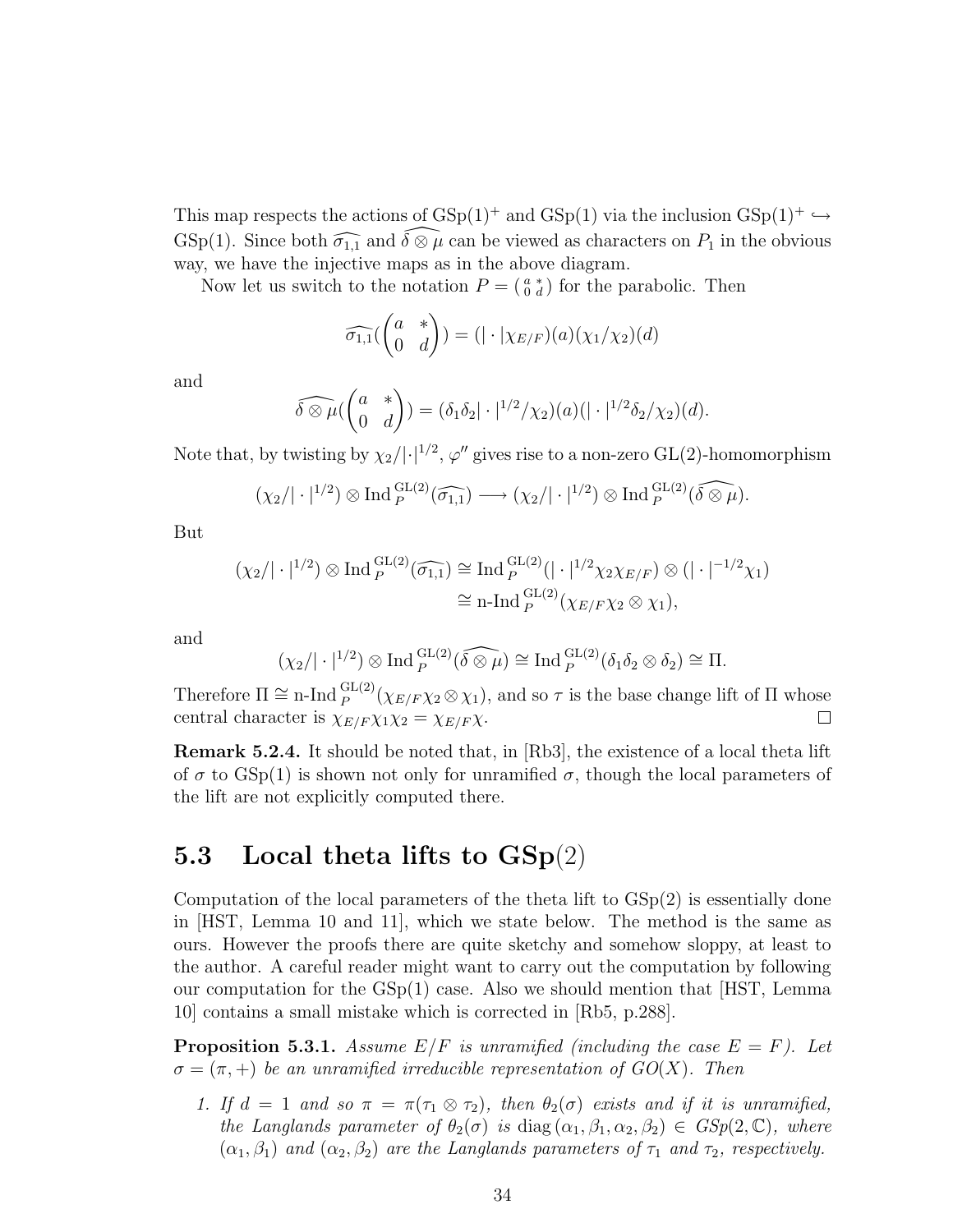2. If  $d \neq 1$  and so  $\pi = (\chi, \tau)$ , then  $\theta_2(\sigma)$  exists and if it is unramified, the Lang- $\lim_{\alpha \to \infty} a \neq 1$  and so  $\pi = (\chi, \tau)$ , then  $\sigma_2(\sigma)$  exists and y it is antamyted, the Lang-<br>lands parameter of  $\theta_2(\sigma)$  is  $\text{diag}(\sqrt{\alpha}, -\sqrt{\alpha}, \sqrt{\beta}, -\sqrt{\beta}) \in GSp(2, \mathbb{C})$ , where  $(\alpha, \beta)$  is the Langlands parameter of  $\tau$  and the square root is chosen so that  $\overline{\alpha}\sqrt{\beta}=\chi(v).$ 

(Here the existence of  $\theta_2(\sigma)$  is proven in [Rb5, Proposition 4.3]. Also see Lemma 4.0.7 and the comment below it for the notation  $\theta_2(\sigma)$ .)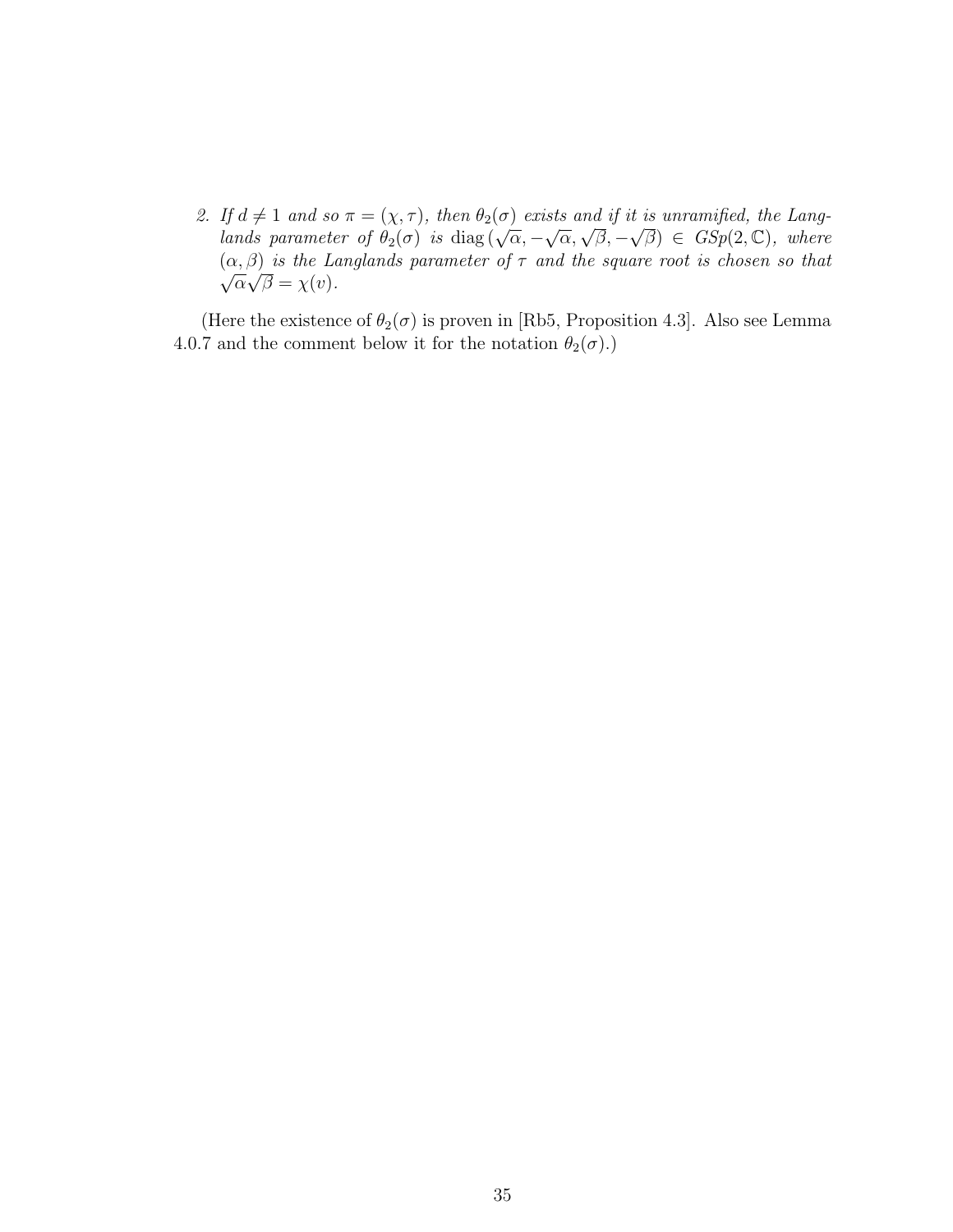### Chapter 6

# Proof of Theorem 1.0.2

In this chapter, we assume that  $X$  is a four dimensional quadratic space over a global field F of char  $F \neq 2$ , and we let d be the discriminant of X. D is a (possibly split) quaternion algebra over  $F$  made into a quadratic space in the usual way.

#### 6.1 Proof of Theorem 1.0.2 for  $d=1$

First, let us consider the case  $d = 1$ . In this case, the group  $GO(X)$  is classified as

**Lemma 6.1.1.** If  $d = 1$ , then  $GO(X)$  is isomorphic to  $GO(D)$  for some (possibly split) quaternion algebra over  $F$  made into a quadratic space in the ordinary way, so that we have

$$
0 \longrightarrow \mathbb{G}_m \longrightarrow D^{\times} \times D^{\times} \stackrel{\rho}{\longrightarrow} GSO(D) \longrightarrow 0,
$$

where each element  $(g, h) \in D^{\times} \times D^{\times}$  acts on D via  $x \mapsto gxh^*$  for  $x \in D$ , where  $h^*$ denotes the quaternion conjugate of h.

This short exact sequence gives rise to

$$
0 \longrightarrow A_F^{\times} \longrightarrow D^{\times}(\mathbb{A}_F) \times D^{\times}(\mathbb{A}_F) \xrightarrow{\rho} \text{GSO}(D, \mathbb{A}_F) \longrightarrow 0.
$$

By pulling back an automorphic representation of  $GSO(D, A_F)$  via  $\rho$  we have

**Lemma 6.1.2.** There is a bijective correspondence between a cuspidal automorphic representation  $\tau_1 \otimes \tau_2$  of  $D^{\times}(\mathbb{A}_F) \times D^{\times}(\mathbb{A}_F)$  and a cuspidal automorphic representation  $\pi = \pi(\tau_1, \tau_2)$  of  $GSO(D, \mathbb{A}_F)$  such that all of  $\tau_1$ ,  $\tau_2$  and  $\pi(\tau_1, \tau_2)$  have a same central character χ.

*Proof.* For each  $f \in V_{\pi}$ , define  $\tilde{f}: D^{\times}(\mathbb{A}_F) \times D^{\times}(\mathbb{A}_F) \to \mathbb{C}$  by  $\tilde{f}(g, h) = f(\rho(g, h)).$ Then it is easy to see that  $\tilde{f}$  is a cusp form and the space generated by  $\tilde{f}$  gives a cuspidal automorphic representation  $\tau_1 \otimes \tau_2$  of  $D^{\times}(\mathbb{A}_F) \times D^{\times}(\mathbb{A}_F)$ . On the other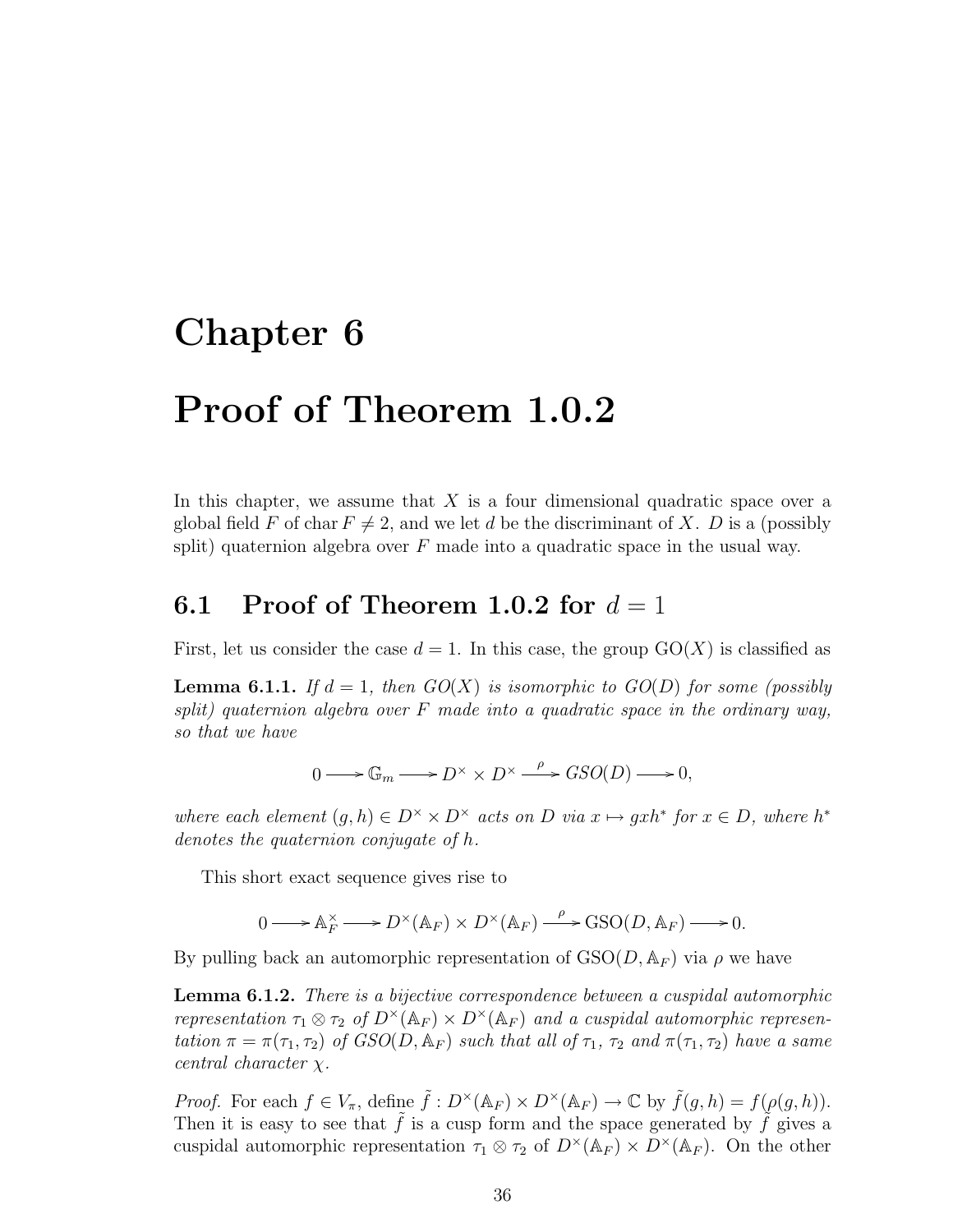hand, for each  $F \in V_{\tau_1 \otimes \tau_2}$  define  $\hat{F}$ :  $\text{GSO}(D, \mathbb{A}_F) \to \mathbb{C}$  by  $\hat{F}(x) = F(g, h)$  for  $(g, h)$  such that  $\rho(g, h) = x$ . This is well-defined due to the condition on the central character. It is easy to see that  $\hat{F}$  is a cusp form and the space generated by  $\hat{F}$ gives a cuspidal automorphic representation of  $GSO(D, A_F)$ . This correspondence is clearly bijective.  $\Box$ 

Note that for each such  $\tau_1 \otimes \tau_2$ , we have the Jacquet-Langlands lift to a cuspidal automorphic representation  $\tau_1^{JL} \otimes \tau_2^{JL}$  of  $M_{2\times 2}(\mathbb{A}_F)^{\times} \times M_{2\times 2}(\mathbb{A}_F)^{\times} = GL(2, \mathbb{A}_F) \times$  $GL(2, \mathbb{A}_F)$  so that for almost all places v, we have  $\tau_{iv} \cong \tau_{i}^{\text{JL}}$ .

Now let  $\sigma = (\pi, \delta)$  be a cuspidal automorphic representation of  $GO(D, A_F)$ extending  $\pi$ . (See Appendix A for the notation.) To consider the non-vanishing question, we first consider the restriction of  $\sigma$  to  $O(D, A_F)$ . So let  $\sigma_1$  be an irreducible component of the space  $\{f|_{O(D, A_F)} : f \in V_{\sigma}\}\$  viewed as an automorphic representation of  $O(D, A_F)$ . Then we have

**Lemma 6.1.3.** Let  $L^{S}(s, \sigma_1)$  be the incomplete standard L-function of  $\sigma_1$ . Then we have

$$
L^S(s, \sigma_1) = L^S(s, \tau_1^{\text{JL}} \times \tau_2^{\text{JLV}}),
$$

where  $L^{S}(s, \tau_1^{\text{JL}} \times \tau_2^{\text{JL}})$  is the incomplete Rankin-Selberg L-function.

Proof. See [Rb5].

We need the following famous theorem.

**Lemma 6.1.4.**  $L^S(s, \tau_1^{\text{JL}} \times \tau_2^{\text{JL}})$  does not vanish for  $\Re(s) \geq 1$ .

*Proof.* Non-vanishing for  $\Re(s) = 1$  is well-known. Non-vanishing for  $\Re(s) > 1$  is a consequence of convergence of the Euler product as in [J-S1, Section 5].  $\Box$ 

Now we can prove Theorem 1.0.2 for the  $d = 1$  case easily.

*Proof of Theorem 1.0.2 for d* = 1. Assume  $\sigma \cong \otimes \sigma_v$  has the property that  $\sigma_v$  has a local theta lift to  $GSp(2, F_v)$  for all v. Then as discussed in [Rb5],  $\sigma_1 \cong \otimes \sigma_{1v}$  has the property that  $\sigma_{1v}$  has a local theta lift to  $Sp(2, F_v)$ . Thus from Theorem 1.0.1, Lemma 6.1.3, and 6.1.4,  $\sigma_1$  has a non-zero theta lift to Sp(2, A). Thus by (2) of Lemma 4.0.9,  $\sigma$  has a non-zero theta lift to  $GSp(2, A)$ .

Conversely, suppose  $\sigma$  has a non-zero lift to  $GSp(2,\mathbb{A}_F)$ . If the lift to  $GSp(1,\mathbb{A}_F)$ is zero, then by Proposition 3.1.1, each  $\theta_2(\sigma_v)$  exists. If the lift to  $GSp(1,\mathbb{A}_F)$  is non zero, then by Proposition 3.1.1 the non-zero theta lift  $\Theta_1(\sigma)$  has an irreducible cuspidal quotient such that  $\Theta_1(\sigma) \cong \otimes \theta_1(\sigma_v)$  and so each  $\theta_1(\sigma_v)$  exists, and by persistence principle of theta lift,  $\sigma_v$  has non-zero theta lift to  $GSp(2, F_v)$ . This completes the proof for the  $d = 1$  case.  $\Box$ 

 $\Box$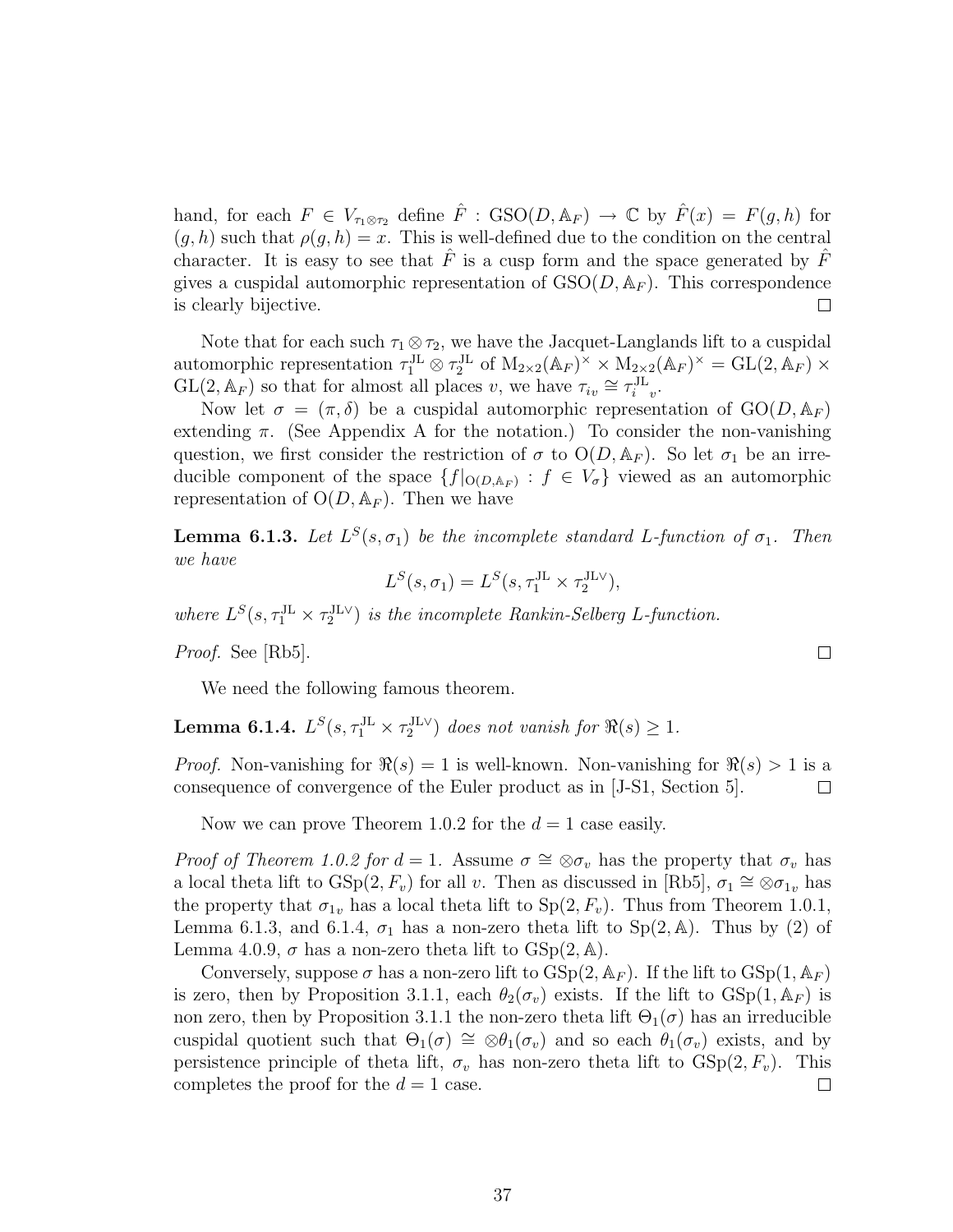#### 6.2 Proof of Theorem 1.0.2 for  $d \neq 1$

Next assume  $d \neq 1$ . Let  $E = F(q)$ √ d) be the quadratic extension of  $F$ , and  $c$ the non-trivial element in  $Gal(E/F)$ . For each quaternion algebra D over F, let  $B_{D,E} = D \otimes E$ . Then for each  $g \in B_{D,E}$ , we define  ${}^c g^*$  by linearly extending the operation  $c(x \otimes a)^* = x^* \otimes c_a$  where c is the Galois conjugation and \* is the quaternion conjugation. Then the space  $X_{D,E} = \{x \in B_{D,E} : c x^*\}$  can be made into a four dimensional quadratic space over  $F$  via the reduced norm of the quaternion  $B_{D.E}.$ 

**Remark 6.2.1.** Let us just write  $B = B_{D,E}$  and consider  $B^{\times}$  as an algebraic group over F, *i.e.* the Weil restriction Res  $_{E/F}(B^{\times})$  of  $B^{\times}$  to F. Then for almost all v,  $B^{\times}(F_v)$  splits, *i.e.* either  $B^{\times}(F_v) \cong GL(2, F_v) \times GL(2, F_v)$  if v splits in E, or  $B^{\times}(F_v) \cong GL(2, E_v)$  if v stays prime in E. Also if  $B^{\times}(F_v)$  does not split, v necessarily splits in E and  $B^{\times}(F_v) \cong D^{\times}(F_v) \times D^{\times}(F_v)$ , because any quadratic field splits a quaternion algebra over a local field, *i.e.* if v stays prime, then  $B \otimes F_v$ splits (see, for example, [Lm, p.154, Remark 2.7]).

Similarly to the  $d = 1$  case, the orthogonal similitude groups are classified as follows.

**Lemma 6.2.2.** Let X be a four dimensional quadratic space of discriminant  $d \neq 1$ over F. Then there exists a quaternion D over F such that  $GO(X) \cong GO(X_{D,F})$ . Also we have

 $0 \longrightarrow E^{\times} \longrightarrow F^{\times} \times B_{D}^{\times}$  $_{D,E}$  $\stackrel{\rho}{\longrightarrow} GSO(X_{D,E}, F) \cong GSO(X, F) \longrightarrow 0.$ 

and by taking the adelic points, we have

$$
0 \longrightarrow A_E^{\times} \longrightarrow A_F^{\times} \times B_{D,E}^{\times}(A_F) \longrightarrow GSO(X_{D,E}, A_F) \cong GSO(X, A_F) \longrightarrow 0,
$$

where the map  $\rho$  is given by  $\rho(t,g)x = t^{-1}gx^c g^*$  and the first inclusion is given by  $a \mapsto (N_F^E(a), a).$ 

Therefore for the purpose of similitude theta lifting, we may assume that  $X$  is always of the form  $X_{D,E}$ , although there is a subtlety regarding theta correspondence since the Weil representation is defined in terms of the space  $X$  rather than the group  $GO(X)$ . This subtlety as well as the above proposition is discussed in detail in [Rb5, Section 2 and 5].

As in the  $d = 1$  case, we can pullback an automorphic representation of  $\text{GSO}(X, \mathbb{A}_F)$ via  $\rho$  and we have

Lemma 6.2.3. There is a bijective correspondence between a cuspidal automorphic representation  $\tau$  of  $B_{D,E}^{\times}(\mathbb{A}_E)$  whose central character is of the form  $\chi \circ N_F^E$  for some Hecke character  $\chi$  of  $\mathbb{A}_F^{\times}$  $_{F}^{\times}$  and a cuspidal automorphic representation  $\pi=\pi(\chi,\tau)$  of  $GSO(X_{D,E}, \mathbb{A}_F)$  whose central character is  $\chi$ .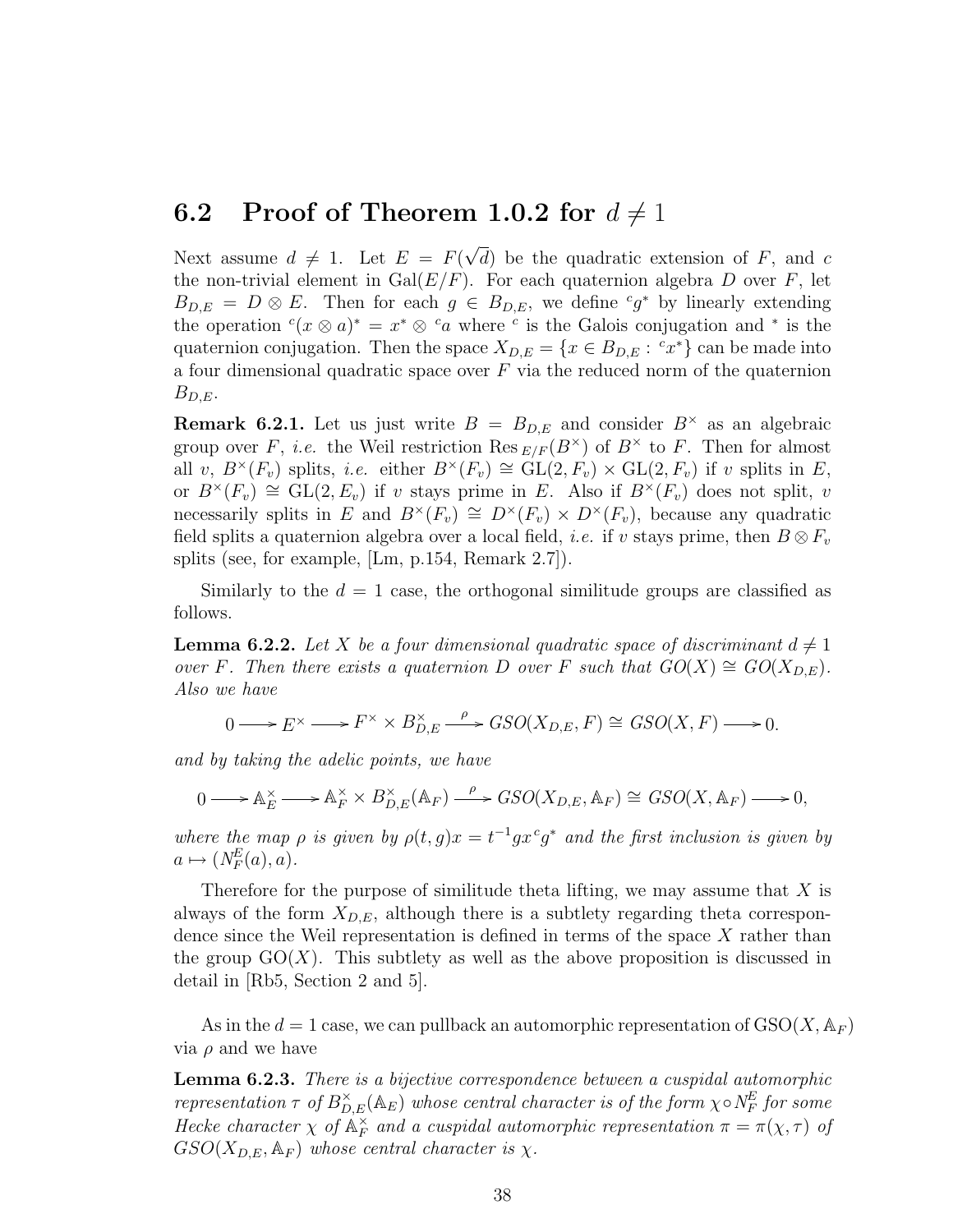*Proof.* Essentially identical to the  $d = 1$  case.

Now for each cuspidal automorphic representation  $\tau$  of  $B^{\times}(\mathbb{A}_F)$ , we have the Jacquet-Langlands lift to a cuspidal automorphic representation  $\tau^{J\dot{L}}$  of  $GL(2, \mathbb{A}_E)$ so that for almost all places v of E, we have  $\tau_v \cong \tau^{J\tilde{L}}_v$ .

Now let  $\sigma = (\pi, \delta)$  be a cuspidal automorphic representation of  $GO(X, \mathbb{A}_F)$ extending  $\pi$ . Again just as in the  $d = 1$  case, we first consider the restriction of  $\sigma$  to  $O(X, \mathbb{A}_F)$ . So let  $\sigma_1$  be an irreducible component of the space  $\{f|_{O(X, \mathbb{A}_F)} : f \in V_{\sigma}\}\$ viewed as an automorphic representation of  $O(X, A_F)$ . Then we have

**Lemma 6.2.4.** Let  $L^{S}(s, \sigma_1)$  be the incomplete standard L-function of  $\sigma_1$ . Then we have

$$
L^S(s, \sigma_1) = L^S(s, \tau^{\text{JL}}, \chi^{-1}, \text{ Asai}),
$$

where  $L^{S}(s, \tau^{\text{JL}}, \chi^{-1},$  Asai) is the incomplete Asai L-function twisted by  $\chi^{-1}$ .

Proof. See [Rb5].

Remark 6.2.5. The Asai L-function is also known as "twisted tensor L-function". It seems to the author that the term "Asai L-function" is used more commonly in the classical context of Hilbert modular forms than in our representation theoretic context, though we do not really know any rule for the terminology. See [F1] and [F2] for more about the Asai L-function.

For the Asai L-function, we need an analogue of Lemma 6.1.4. But to the best of our knowledge, the complete analogue of Lemma 6.1.4 is not known. For our purpose, however, we have only to show non-vanishing of the Asai L-function at  $s = 1, 2$  so that we can apply Theorem 1.0.1. Non-vanishing at  $s = 1$  is done in [F1], which is also discussed in [Rb5, p.302]. Non-vanishing at  $s = 2$  follows from absolute convergence of the Euler product which can be proven by an elementary argument as follows.

**Lemma 6.2.6.** The Euler product of the Asai L-function  $L^{S}(s, \tau^{JL}, \chi^{-1}, A \text{sat})$ converges absolutely for  $\Re(s) > 1 + \frac{2}{9}$ .

*Proof.* Let v be a finite place of F which is inert in E. If  $\tau_v^{\text{JL}}$  is unramified, the local factor of  $L^S(s, \tau^{\text{JL}}, \chi^{-1}, \text{ Asai})$  is given by

$$
L_v(s, \tau_v, \chi_v^{-1}, \text{ Asai})
$$
  
=  $(1 - \gamma_v \alpha_v q_v^{-s})^{-1} (1 - \gamma_v \beta_v q_v^{-s})^{-1} (1 - \gamma_v^2 \alpha_v \beta_v q_v^{-2s})^{-1}$   
=  $(1 - \gamma_v \alpha_v q_v^{-s})^{-1} (1 - \gamma_v \beta_v q_v^{-s})^{-1} (1 - \gamma_v \sqrt{\alpha_v \beta_v} q_v^{-s})^{-1} (1 + \gamma_v \sqrt{\alpha_v \beta_v} q_v^{-s})^{-1},$ 

where  $(\alpha_v, \beta_v)$  is the Langlands parameter of  $\tau_v$ ,  $q_v$  is the order of the residue field at v of F, and  $\gamma_v = \chi_v(\varpi_v)^{-1}$  with  $\varpi_v$  the uniformizer at v in F. The square root is

 $\Box$ 

 $\Box$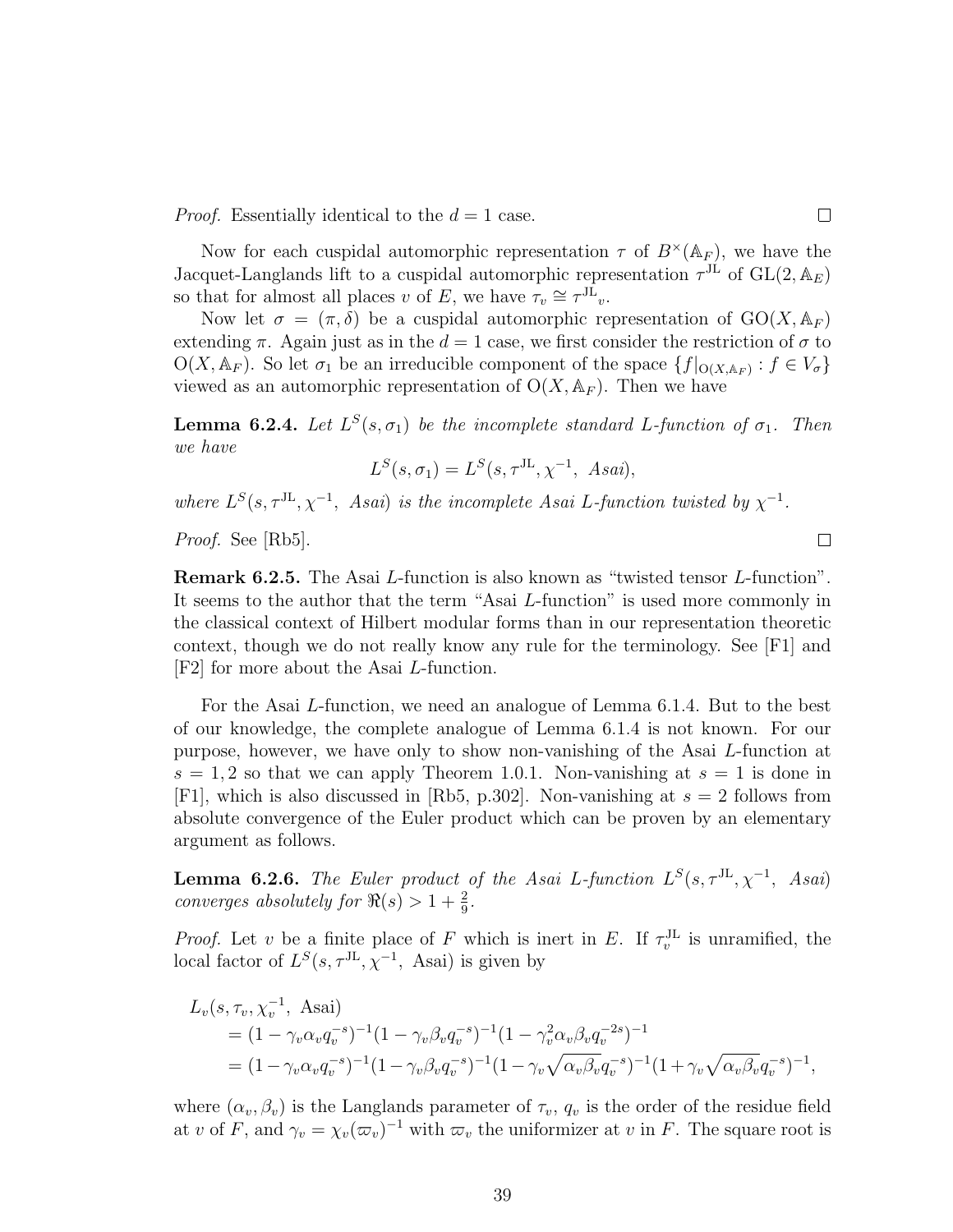chosen appropriately. If v splits into v' and v'', and both  $\tau_{v'}$  and  $\tau_{v''}$  are unramified, then the local factor is given by

$$
L_v(s, \tau_v, \chi_v^{-1}, \text{ Asai})
$$
  
=  $(1-\gamma_v \alpha_{v'} \alpha_{v''} q_v^{-s})^{-1} (1-\gamma_v \alpha_{v'} \beta_{v''} q_v^{-s})^{-1} (1-\gamma_v \beta_{v'} \alpha_{v''} q_v^{-s})^{-1} (1-\gamma_v \beta_{v'} \beta_{v''} q_v^{-s})^{-1},$ 

where  $(\alpha_{v'}, \beta_{v'})$  and  $(\alpha_{v''}, \beta_{v''})$  are the local Langlands parameters of  $\tau_{v'}$  and  $\tau_{v''}$ , respectively. (See, for example,  $[F2, p.200]$ .) Since  $\tau$  is a cuspidal representation with a unitary central character, we have  $|\gamma_v|=1$  and  $|\alpha_v|, |\alpha_{v'}|, |\alpha_{v''}|, |\beta_v|, |\beta_{v''}|, |\beta_{v''}| <$  $q_v^{1/9}$ . (See, for example, [K-S] for the bound of the Langlands parameters.) Therefore, each factor of the Euler product of the Asai L-function is a product of four factors of the form

$$
(1 - a_v q_v^{-s})^{-1} \quad \text{with} \quad |a_v| < q_v^{2/9}.
$$

Then the absolute convergence of the Euler product follows from the following lemma.  $\Box$ 

**Lemma 6.2.7.** Let  $a_v \in \mathbb{C}$  be such that  $|a_v| < q_v^n$  for all finite places v, where  $q_v$  is the order of the residue field at v. Then the Euler product

$$
\prod_v (1 - a_v q_v^{-s})^{-1}
$$

converges absolutely for  $\Re(s) > 1 + n$ .

Proof. This can be easily proven by using Lemma 2 in p.187 and the first paragraph of p.188 of [M].  $\Box$ 

**Corollary 6.2.8.** The incomplete Asai L-function  $L^{S}(s, \tau^{JL}, \chi^{-1}, A s a i)$  does not vanish at  $s = 1, 2$ .

Once this non-vanishing is obtained, we have

*Proof of Theorem 1.0.2 for*  $d \neq 1$ *.* Identical to the  $d = 1$  case, using Theorem 1.0.1 and Corollary 6.2.8.  $\Box$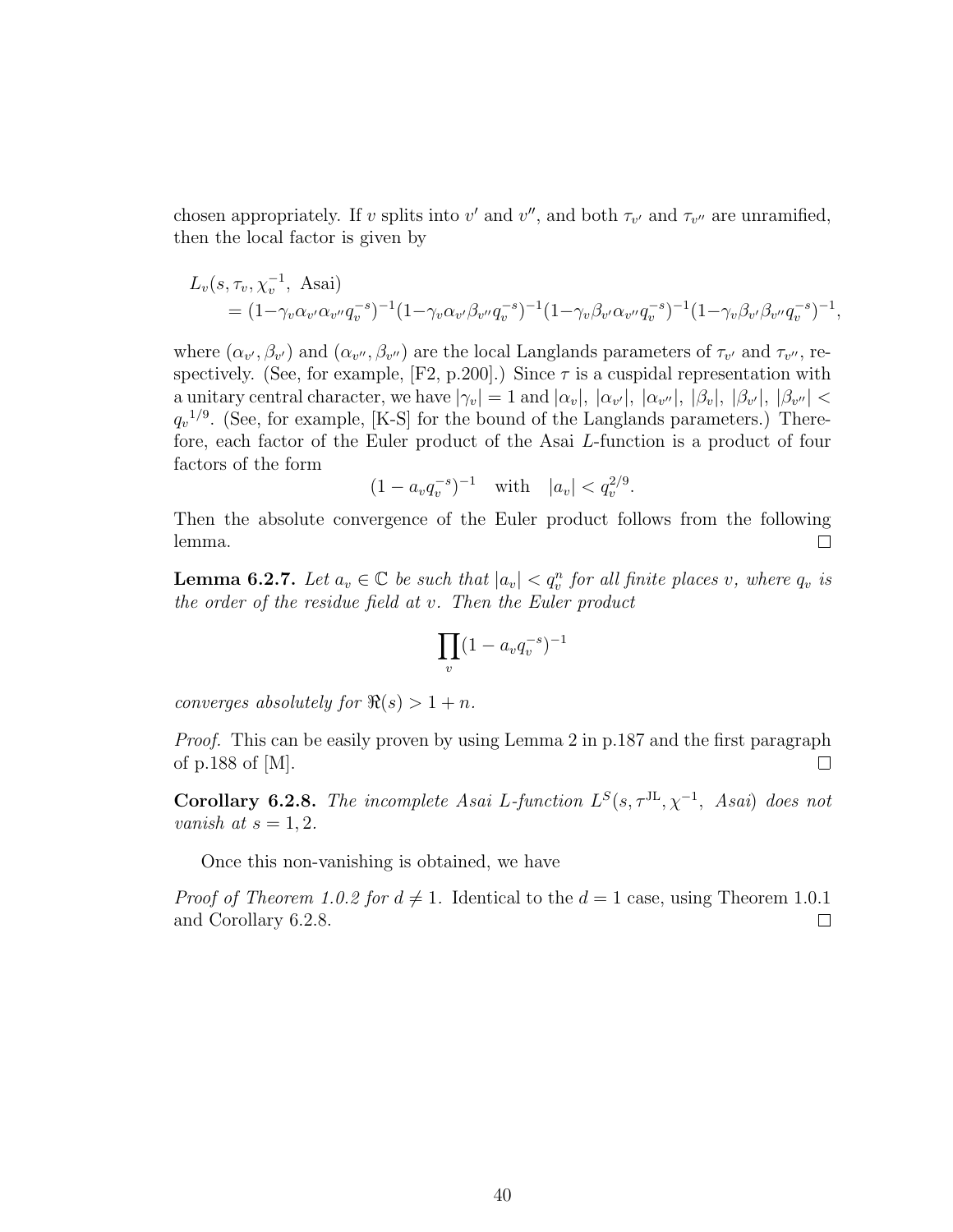# Chapter 7

### Proof of Theorem 1.0.3

In this chapter, we prove Theorem 1.0.3. All the notations are as in the previous section.

#### 7.1 Proof of Theorem 1.0.3 for  $d=1$

First, let us consider the case  $d = 1$ , and so as discussed in the previous section, we consider the group of the form  $GO(D)$  for a quaternion algebra D so that each cuspidal automorphic representation  $\tau$  on  $GSO(D, A_F)$  is of the form  $\pi = \pi(\tau_1, \tau_2)$ for cuspidal automorphic representations  $\tau_1$  and  $\tau_2$  of  $D^{\times}(\mathbb{A}_F)$ .

Let  $t \in GO(D)$  be the quaternion conjugation, *i.e.*  $t(x) = x^*$  for all  $x \in D$ . Then by direct computation, we have  $t \notin \text{GSO}(D)$ . Then t acts on  $\text{GSO}(D)$  as  $t \cdot g = tgt$  and so  $GO(D) \cong GSO(D) \rtimes \{1, t\}$  via this action. Also define the isomorphism  $c : GSO(D) \to GSO(D)$  by  $c(g) = tgt$ . Then  $c(\rho(g_1, g_2)) = \rho(g_2, g_1)$ .

Now for each cuspidal automorphic representation  $\pi = \pi(\tau_1, \tau_2)$ , we define  $V^c_{\pi}$ to be the space of all cusp forms of the form  $f \circ c$  for all  $f \in V_\pi$  where  $f \circ c(g) =$  $f(c(g))$ , on which  $GSO(D, \mathbb{A}_F)$  acts by right translation. Then as an admissible representation, it is equivalent to the representation  $\pi^c$  with  $V_{\pi^c} = V_{\pi}$  and the action defined by the conjugation  $\pi^c(g) = \pi(tgt)$ . Then it is easy to see that  $\pi \cong \pi^c$ if and only if  $\tau_1 \cong \tau_2$ . The local analogue can be similarly defined and we have  $\pi^c \cong \otimes \pi_v^c$ .

The following is well-known.

**Proposition 7.1.1.**  $L^S(s, \tau_1^{\text{JL}} \times \tau_2^{\text{JL} \vee})$  has a pole at  $s = 1$  if and only if  $\tau_1 \cong \tau_2$ .

Then we can prove Theorem 1.0.3 for  $d = 1$ .

*Proof Theorem 1.0.3 for d = 1.* Assume a cuspidal automorphic representation  $\sigma$  of  $GO(D, \mathbb{A}_F)$  is extended from a cuspidal automorphic representation  $\pi$  of  $GSO(D)$ with extension index  $\delta$  and so  $\sigma = (\pi, \delta)$ . (See Appendix A for the notation.) Also assume that  $\sigma$  has a non-zero theta lift to  $GSp(2, \mathbb{A}_F)$ . Then it can be shown that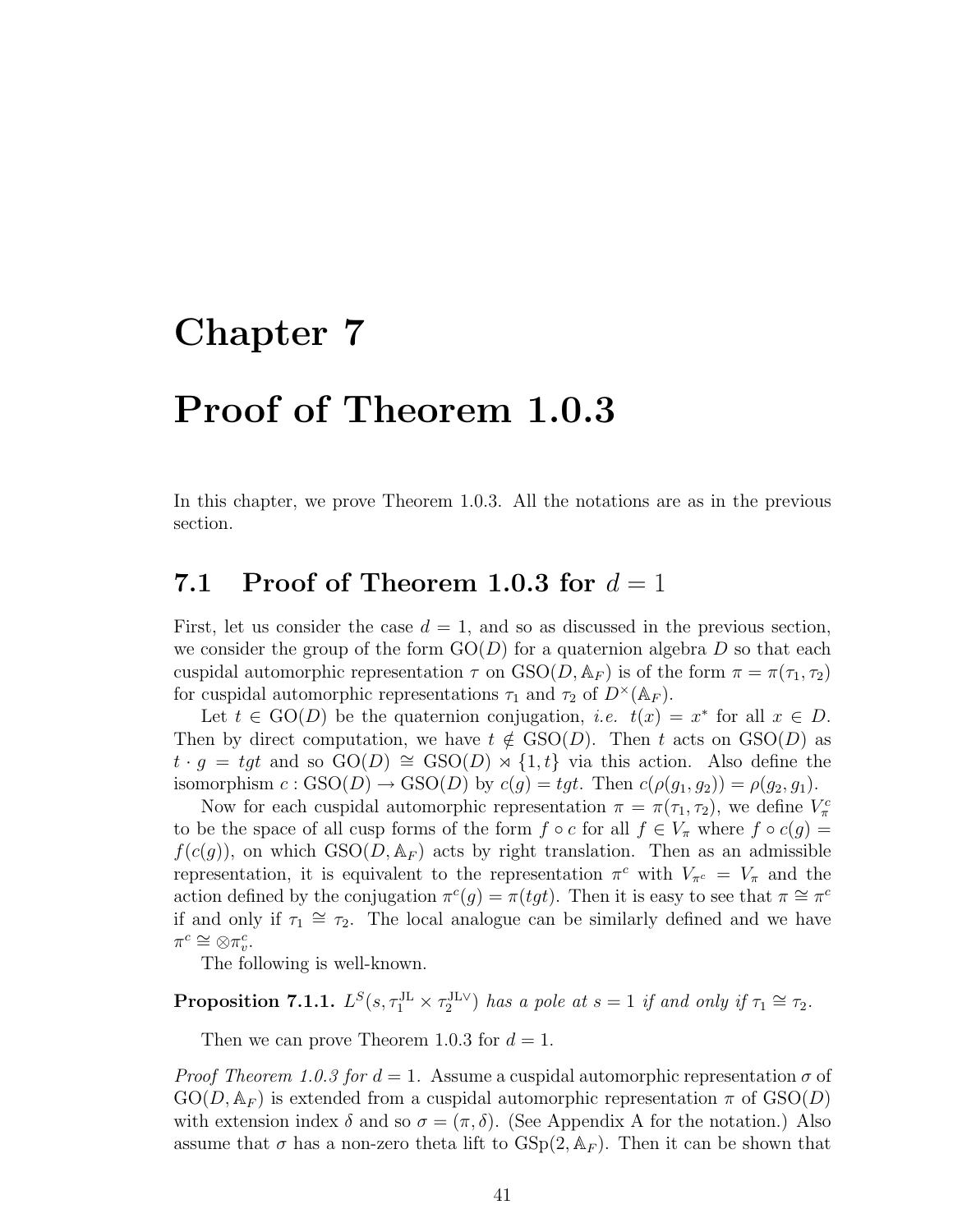the theta lift  $\Theta_1(V_\sigma)$  to  $GSp(1, \mathbb{A}_F)$  does not vanish if  $L^S(s, \tau_1^{\text{JL}} \times \tau_2^{\text{JL}})$  has a pole at  $s = 1$ , *i.e.* by Proposition 7.1.1,  $\tau_1 \cong \tau_2$ , *i.e.*  $\pi \cong \pi^c$ . The proof for this is the same as the proof of Corollary 1.3 of [Rb4]. Namely, assume  $\Theta_1(V_\sigma) = 0$ . Then for (one of)  $\sigma_1$  we have  $\Theta_1(V_{\sigma_1})=0$  and  $\Theta_2(V_{\sigma_1})\neq 0$ , where  $\sigma_1$  is as in the previous section. Then  $\Theta_2(V_{\sigma_1})$  is a space of an irreducible cuspidal representation by Proposition 3.1.1. Let us denote this cuspidal representation by Π. Then by functoriality of the unramified theta correspondence, we have

$$
L^{S}(\Pi, s, \chi_X) = \zeta_F^{S}(s)L^{S}(\sigma_1, s).
$$

It is well known that  $\zeta_F^S(s)$  has a simple pole at  $s=1$ . So if  $L^S(\sigma_1, s)$  has a simple pole at  $s = 1$ , then  $L^{S}(\Pi, s, \chi_X)$  would have a double pole, which contradicts to the fact that the poles of the standard (incomplete) Langlands L-function of  $\text{Sp}(n)$  are at most simple. (See Remark after proposition 1.7 of [Ik], and also Theorem 7.2.5 of [Kd-R2].)

Conversely, assume  $\Theta_1(V_{\sigma}) \neq 0$ , and so it gives rise to a cuspidal automorphic representation  $\Pi$  of  $GL(2, \mathbb{A}_F)$ . First note that for almost all v, we have  $\pi_v =$  $\pi(\tau_{1v}, \tau_{2v})$  where  $\tau_{1v}$  and  $\tau_{2v}$  are spherical representations of  $GL(2, F_v)$ . Then by Proposition 5.2.1 we have  $\tau_{1v} \cong \tau_{2v}$ . So by strong multiplicity one theorem,  $\tau_1 \cong \tau_2$ . Moreover in this case we know that  $(\Pi_v)^\vee \cong \pi_1 \cong \pi_2$  for almost all v. Thus by strong multiplicity one theorem together with Proposition 3.1.1, we have  $\Pi^{\vee} \cong \pi_1 \cong \pi_2$ . Moreover since  $\Theta_1(V_{\sigma})$  is closed under the right action of  $GL(2, \mathbb{A}_F)$ , multiplicity one theorem gives us  $\Theta_1(V_\sigma) = V_\Pi = V_{\pi_1^\vee} = V_{\pi_2^\vee}$ . This completes the proof.  $\Box$ 

### 7.2 Proof of Theorem 1.0.3 for  $d \neq 1$

Next, let us consider the case  $d \neq 1$ , and thus as discussed in the previous section, we consider the group of the form  $GO(X_{D,E})$  for a quaternion algebra D so that each cuspidal automorphic representation  $\pi$  of  $GSO(X_{D,E}, \mathbb{A}_F)$  is of the form  $\pi = \pi(\chi, \tau)$ where  $\tau$  is a cuspidal automorphic representations of  $B_{D,E}^{\times}(\mathbb{A}_E)$  and  $\chi$  is a Hecke character on  $\mathbb{A}_F^{\times}$  $_{F}^{\times}$ . We simply write X for  $X_{D,E}$ .

Just as in the  $d = 1$  case, we define the conjugate representation  $\pi^c$ . Namely let  $t \in \text{GO}(X)$  be the quaternion conjugation, *i.e.*  $t(x) = x^*$  for all  $x \in X$ . Then by direct computation, we have  $t \notin GSO(X)$ . Then t acts on  $GSO(X)$  as  $t \cdot g = tgt$ and so  $GO(X) \cong GSO(X) \rtimes \{1,t\}$  via this action. Also define the isomorphism  $c : GSO(X) \rightarrow GSO(X)$  by  $c(g) = tgt$ . Then  $c(\rho(t,g)) = \rho(t, g)$ , where  $g$ is the Galois conjugate of  $g$ . Now for each cuspidal automorphic representation  $\pi = \pi(\chi, \tau)$ , we define  $V_{\pi}^{c}$  to be the space of all cusp forms of the form  $f \circ c$  for all  $f \in V_{\pi}$  where  $f \circ c(g) = f(c(g))$ , on which  $GSO(X, \mathbb{A}_F)$  acts by right translation. Then as an admissible representation, it is equivalent to the representation  $\pi^c$  with  $V_{\pi^c} = V_{\pi}$  and the action defined by the conjugation  $\pi^c(g) = \pi(tgt)$ . Then it is easy to see that  $\pi \cong \pi^c$  if and only if  $\tau^c \cong \tau$ , where  $\tau^c$  is the Galois conjugate of  $\tau$ . The local analogue can be similarly defined and we have  $\pi^c \cong \otimes_v \pi_v^c$ .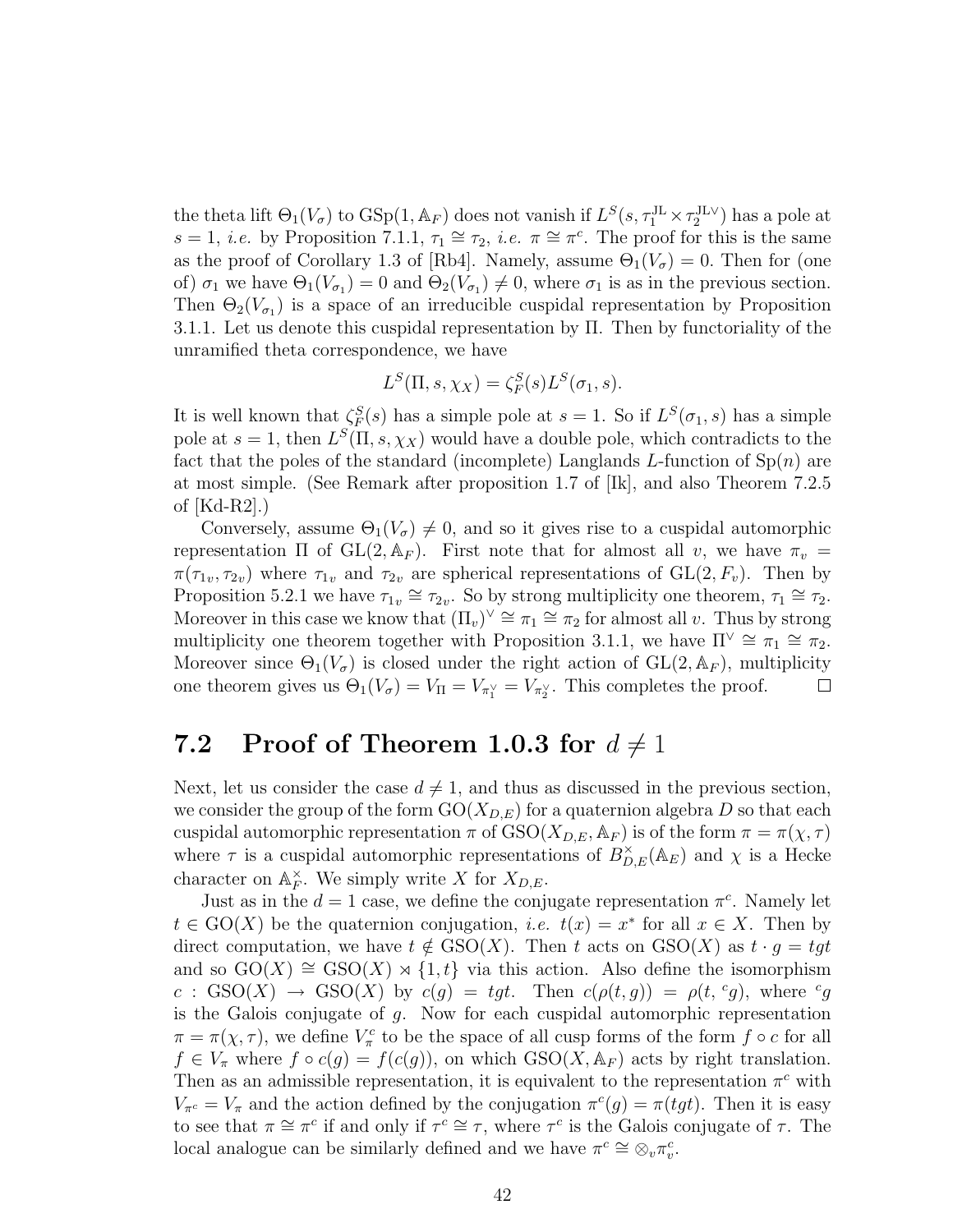We need the following, which is the analogue of Proposition 7.1.1.

**Proposition 7.2.1.** Let  $E/F$  be a quadratic extension of global fields, and  $\tau$  a cuspidal automorphic representation of  $GL(2,\mathbb{A}_E)$  whose central character is  $\chi \circ N_F^E$  for a Hecke character  $\chi$  on  $\mathbb{A}_F^{\times}$  $E_F^{\times}$ . Then the incomplete Asai L-function  $L^S(s, \tau, \chi^{-1}, Asai)$ has a pole at  $s = 1$  if and only if  $\tau$  is the base change lift of a cuspidal automorphic representation  $\tau_0$  of  $GL(2, \mathbb{A}_F)$  whose central character is  $\chi_{E/F} \chi$ .

*Proof.* The case where  $\chi$  is trivial is essentially done in P.311 of [F1]. (Also see [F-Z] for the archimedean assumption imposed on [F1].) We will extend his method to the case where  $\chi$  is non-trivial. This can be done almost by directly carrying over the main argument of [F1] to our case. So we will give only the outline by emphasizing where in [F1] to be modified. Hence, in this proof, all the notations are essentially as in [F1], though we restrict to the case  $G = GL(2)$ . (Indeed, otherwise our argument would not work.) Let  $P$  and  $Z$  be the standard parabolic and the center of G, respectively, and  $\mathcal{S}(\mathbb{A}_F^2)$  the space of Schwartz-Bruhat functions. Then for  $g \in GL(2, \mathbb{A}_F)$ ,  $s \in \mathbb{C}$ , and  $\epsilon = (0, 1) \in \mathbb{A}_F^2$ , we define

$$
f(g,s) = |g|^s \int_{\mathbb{A}_F^\times} \Phi(a\epsilon g) |a|^{2s} d^\times a,
$$

where we write |q| for | det q|. (Note that we choose the  $\omega$  in [F1] to be trivial.) This integral converges absolutely, uniformly in compact subsets for  $\Re(s) > \frac{1}{2}$  $\frac{1}{2}$ . Then the Eisenstein series

$$
E(g, \Phi, s) = \sum_{\gamma \in Z(F)P(F)\backslash G(F)} f(\gamma g, s)
$$

converges absolutely in  $\Re(s) > 1$ , which extends to a meromorphic function on  $\Re(s) > 0$  and

$$
E(g, \Phi, s) = \frac{c\hat{\Phi}(0)}{s-1} + R(g, s)
$$

where  $R(g, s)$  is holomorphic in  $\Re(s) > 0$  and slowly decreasing.

Now for each  $\phi \in V_{\tau}$ , we define

$$
I(s, \Phi, \phi, \chi) = \int_{Z(\mathbb{A}_F)G(F)\backslash G(\mathbb{A}_F)} E(g, \Phi, s)\phi(g)\chi^{-1}(\det g)dg.
$$

This integral is well-defined and converges to a holomorphic function of s in  $\Re(s)$ 0. (Compare this with the integral in [F1, p.302].) Then the above equation for  $E(q, \Phi, s)$  implies

$$
I(s, \Phi, \phi, \chi) = \frac{c\hat{\Phi}(0)}{s-1} \int \phi(g) \chi^{-1}(\det g) dg + \int R(g, s)\phi(g) \chi^{-1}(\det g) dg,
$$

where the integrals are over  $Z(\mathbb{A}_F)G(F)\backslash G(\mathbb{A}_F)$ . Thus  $I(s, \Phi, \phi, \chi)$  has a pole at s = 1 if and only if  $\hat{\Phi}(0) \neq 0$  and  $\int \phi(g) \chi^{-1}(\det g) dg \neq 0$ .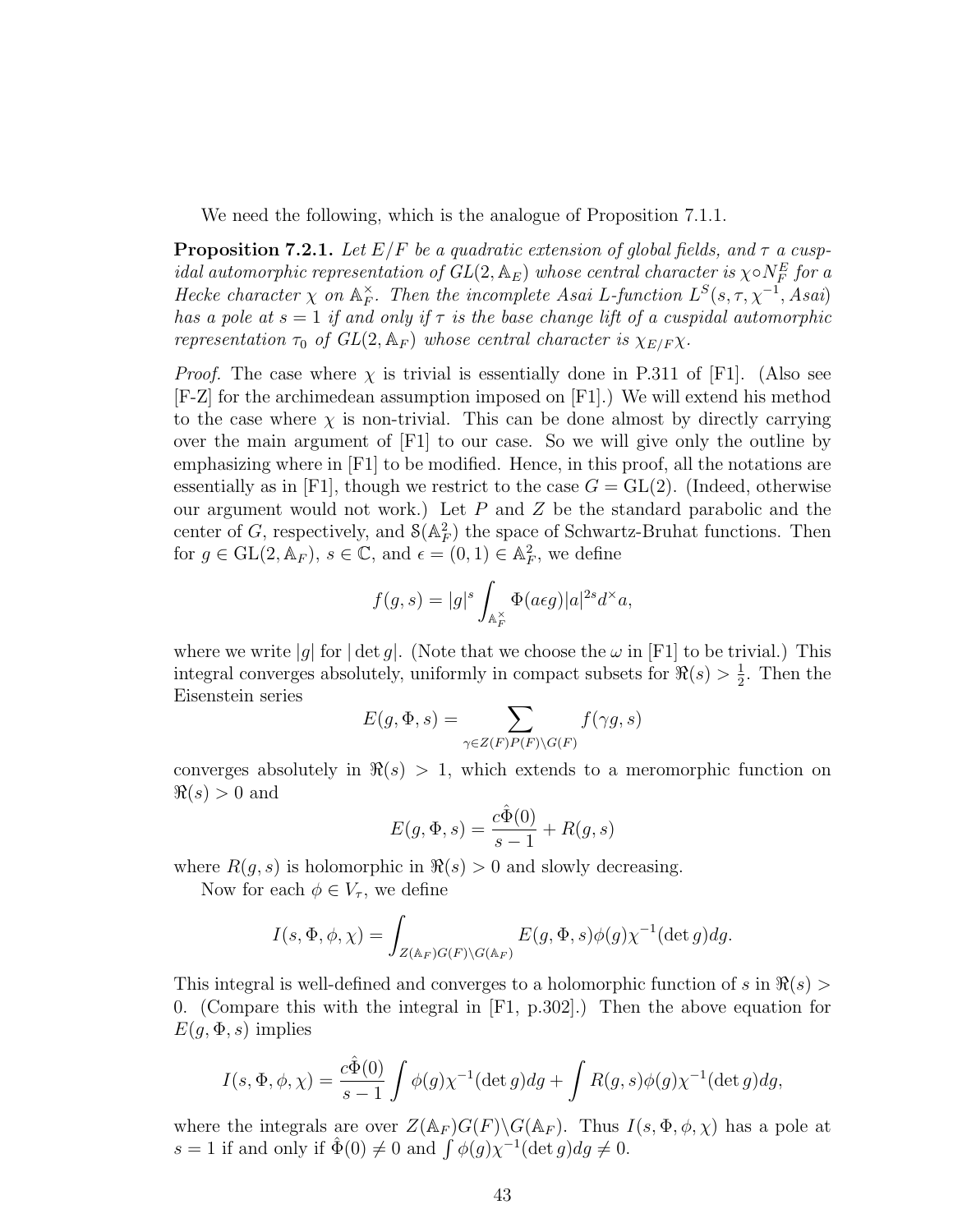Then consider the integral

$$
\Psi(s, \Phi, W, \chi) = \int_{N(\mathbb{A}_F)\backslash G(\mathbb{A}_F)} W(g) \Phi(\epsilon g) |g|^s \chi^{-1}(\det g) dg,
$$

where W is the Whittaker vector as defined in  $[F1, p.302]$ . Then by the same computation as in [F1, p.303], we have

$$
I(s, \Phi, \phi, \chi) = \Psi(s, \Phi, W, \chi).
$$

If W and  $\Phi$  are factorizable as  $W(g) = \prod W_v(g_v)$  and  $\Phi(x) = \prod \Phi_v(x_v)$ , then the global integral  $\Psi(s, \Phi, W, \chi)$  is also factorizable as  $\Psi(s, \Phi, W, \chi) = \prod \Psi_v(s, \Phi_v, W_v, \chi_v)$ , where

$$
\Psi_v(s, \Phi_v, W_v, \chi_v) = \int_{N_v \backslash G_v} W_{v'}(g) W_{v''}(g) \Phi_v(\epsilon g) |g|^s \chi_v^{-1}(\det g) dg
$$

if v splits into  $v'$  and  $v''$ , and

$$
\Psi_v(s, \Phi_v, W_v, \chi_v) = \int_{N_v \backslash G_v} W_v(g) \Phi_v(\epsilon g) |g|^s \chi_v^{-1}(\det g) dg
$$

otherwise.

Then by exactly the same computation as [F1], we have

$$
\Psi(s, \Phi, W, \chi) = A(s, \Phi_S, W_S, \chi_S) L^S(s, \tau, \chi^{-1}, \text{Asai}).
$$

for some function  $A(s, \Phi_S, W_S, \chi_S)$  with  $\hat{\Phi}(0) \neq 0$ . (See [F1, p.310].) Therefore the (incomplete) Asai L-function  $L^{S}(s, \tau, \chi^{-1}, A \text{sai})$  has a pole at  $s = 1$  if and only if  $\Psi(s, \Phi, W, \chi)$  has a pole at  $s = 1$ , *i.e.* if and only if  $\int \phi(g) \chi^{-1}(\det g) dg \neq 0$ .

Now assume  $L^{S}(s, \tau, \chi^{-1},$  Asai) has a pole at  $s = 1$ . Then by the above computation, the linear functional  $F: V_\tau \to \mathbb{C}$  given by  $F(\phi) = \int \phi(g) \chi^{-1}(\det g) dg$  is non-zero, and  $L(h \cdot \phi) = \chi(\det h)L(\phi)$  for  $h \in G(\mathbb{A}_F)$ . Then for each v which splits into v' and v'', L induces a linear functional  $L_v: V_{\tau_{v'}} \otimes V_{\tau_{v''}} \to \mathbb{C}$  with the property that  $L_v(g \cdot (v_1 \otimes v_2)) = \chi_v(\det g) L_v(v_1 \otimes v_2)$  for  $g \in G(F_v)$  when  $G(F_v)$  is diagonally embedded in  $G(E_{v'})\times G(E_{v''})$ . Then notice that the obvious map  $T_v:V_{\tau_{v'}}\otimes V_{\tau_{v''}^\vee}\to$  $V_{\tau_{v'}} \otimes V_{\tau_{v''}}$  has the property that  $T_v(g \cdot (v_1 \otimes v_2)) = \chi_v(\det g)^{-1} g \cdot (v_1 \otimes v_2)$ . (Note that the central characters of both  $\tau_{v'}$  and  $\tau_{v''}$  are  $\chi_{v}$ .) Thus the composite  $L_v \circ T_v$ is a  $G(F_v)$ -invariant bilinear form on  $\tau_{v'} \otimes \tau_{v''}^{\vee}$ , and so  $\tau_{v'} \cong \tau_{v''}$ . Also if v stays prime in E, then Remark 5.2.2 implies that  $\tau \cong \tau_v^c$  for almost all such v. Therefore we have  $\tau_v \cong \tau_v^c$  for almost all v, and thus for all v, *i.e.*  $\tau$  is a base-change lift. (To pass from "almost all" to "all", see, for example, [Ln, p.22] )

Thus  $\tau$  is the base change lift of a cuspidal automorphic representation  $\tau_0$  of  $GL(2, \mathbb{A}_F)$  whose central character  $\omega_0$  is either  $\chi$  or  $\chi_{E/F}\chi$ . Then from the explicit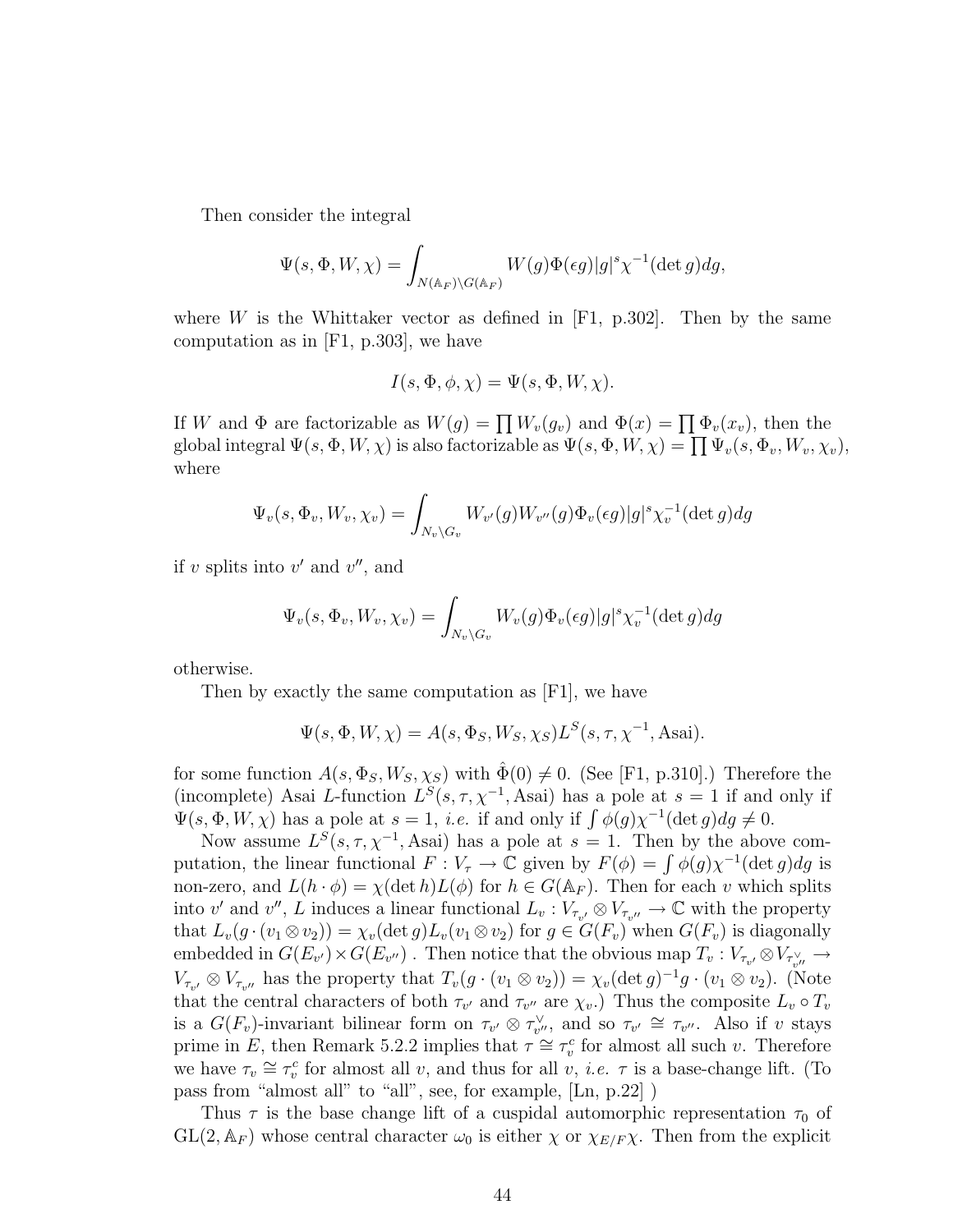description of each unramified v-factor of the Asai L-function as in the proof of Lemma 6.2.6, we have

$$
L^{S}(s, \tau, \chi^{-1}, \text{Asai}) = \frac{L^{S}(s, \tau_{0} \otimes \tau_{0}, \chi^{-1})L^{S}(s, \omega_{0}\chi_{E/F}\chi^{-1})}{L^{S}(s, \omega_{0}\chi^{-1})}
$$
  
= 
$$
\frac{L^{S}(s, \tau_{0} \otimes \tau_{0}^{\vee}, \omega_{0}\chi^{-1})L^{S}(s, \omega_{0}\chi_{E/F}\chi^{-1})}{L^{S}(s, \omega_{0}\chi^{-1})}.
$$

Assume  $\omega_0 \neq \chi_{E/F} \chi$ , *i.e.*  $\omega_0 = \chi$ . Then both  $L^S(s, \tau_0 \otimes \tau_0^{\vee}, \omega_0 \chi^{-1})$  and  $L^S(s, \omega_0 \chi^{-1})$ have a simple pole at  $s = 1$ , and  $L^{S}(s, \omega_0 \chi_{E/F} \chi^{-1})$  has neither a pole nor a zero at s = 1. Thus  $L^{S}(s, \tau, \chi^{-1},$  Asai) does not have a pole at s = 1. But this contradicts to our assumption, and so  $\omega_0 = \chi_{E/F} \chi$ , which completes the proof of the only if part of the proposition.

Conversely, if  $\tau$  is the base-change lift of  $\tau_0$  whose central character is  $\chi_{E/F} \chi$ , then as in above, both  $L^S(s, \tau_0 \otimes \tau_0^{\vee}, \omega_0 \chi^{-1})$  and  $L^S(s, \omega_0 \chi^{-1})$  have neither a pole nor a zero at  $s = 1$ , and  $L^{S}(s, \omega_0 \chi_{E/F} \chi^{-1})$  has a pole at  $s = 1$ . Thus  $L^{S}(s, \tau, \chi^{-1}, A \text{sai})$ has a pole at  $s = 1$  $\Box$ 

Once this is proven, we can prove Theorem 1.0.3 similarly to the the  $d = 1$  case.

*Proof of Theorem 1.0.3 for*  $d \neq 1$ *.* Assume  $\tau^{JL}$  is the base change of a cuspidal automorphic representation  $\tau_0$  whose central character is  $\chi_{E/F} \chi$ . Then by the above proposition, the Asai L-function for  $\tau^{JL}$  has a pole at  $s = 1$ . So by the same argument as the  $d = 1$  case, we have  $\Theta_1(V_\sigma) \neq 0$ .

Conversely, assume  $\Theta_1(V_{\sigma}) \neq 0$ . Then by Proposition 5.2.1 and 5.2.3,  $\tau_v^c = \tau_v$ for almost all v, and thus for all v. (See [Ln, p.22].) Thus  $\tau$  is the base change lift of some cuspidal automorphic representation  $\tau_0$  of  $GL(2, \mathbb{A}_F)$  whose central character is either  $\chi$  or  $\chi_{E/F} \chi$ . But by Proposition 5.2.3, the central character of  $\tau_{0v}$  is  $\chi_{E_v/F_v}\chi$  for almost all v. Thus by strong multiplicity one, the central character of  $\tau_0$  is  $\chi_{E/F} \chi$ . Moreover, by multiplicity one, we have  $\Theta_1(V_\sigma) = V_\Pi = V_{\tau_0} \chi$ .  $\Box$ 

#### 7.3 Some remark for the  $d \neq 1$  case

Our computation for the  $d \neq 1$  case reveals the following interesting phenomenon. Let  $\tau$  be a cuspidal automorphic representation of  $GL(2, \mathbb{A}_E)$  that is the base change lift of a cuspidal automorphic representation  $\tau_0$  of  $GL(2, \mathbb{A}_F)$ . (Note that such  $\tau_0$  is unique up to twist by  $\chi_{E/F}$ . See [Ln, p.21]). Assume the central character of  $\tau_0$  is  $\chi$ , and so the central character of  $\tau$  is  $\chi \circ N_F^E$ . Then we can identify  $\tau$  with a cuspidal automorphic representation  $\pi = \pi(\chi, \tau)$  of  $GSO(X, \mathbb{A}_F)$  whose central character is  $\chi$ . Since  $\tau$  is generic,  $\pi$  can be always extended to a cuspidal automorphic representation  $\sigma = (\pi, \delta)$  of GO(X,  $\mathbb{A}_F$ ) such that  $\Theta_2(V_\sigma) \neq 0$ . (See Appendix A.) In this case by Theorem 1.0.3 we have  $\Theta_1(V_{\sigma}) = 0$ . Thus  $\Theta_2(V_{\sigma})$  is irreducible cuspidal.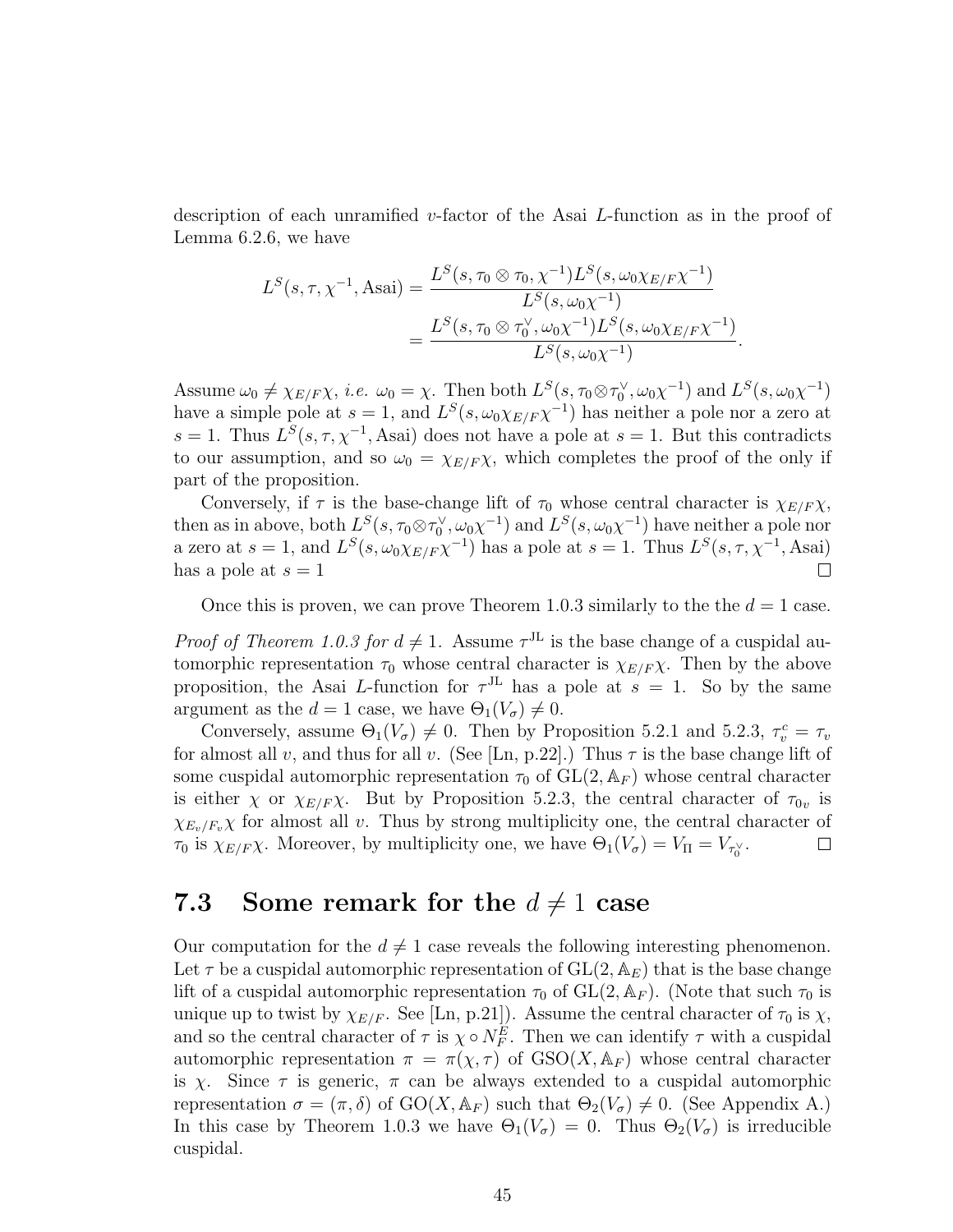However since  $\chi = \chi_{E/F} \chi_{E/F} \chi$  and  $\chi \circ N = \chi_{E/F} \chi \circ N_F^E$ , we can also identify τ with a cuspidal automorphic representation  $\pi' = \pi'(\tau, \chi_{E/F} \chi)$  of  $GSO(X, A_F)$ whose central character is  $\chi_{E/F}\chi$ . Again we can extend  $\pi'$  to  $\sigma' = (\pi', \delta')$  such that  $\Theta_2(V_{\sigma'}) \neq 0$ . Then this time, by Theorem 1.0.3 we have  $\Theta_1(V_{\sigma'}) = V_{\tau_0} \neq 0$ , and  $\Theta_2(V_{\sigma'})$  is non-zero but non-cuspidal. This observation can be summarized as follows.

$$
\pi = \pi(\chi, \tau) \longrightarrow \sigma = (\pi, \delta) \xrightarrow{\text{theta}} \begin{cases} \Theta_2(V_{\sigma}) \neq 0, & \text{cuspidal} \\ \Theta_1(V_{\sigma}) = 0 \end{cases}
$$
  

$$
\pi' = \pi'(\chi_{E/F}\chi, \tau) \longrightarrow \sigma' = (\pi', \delta') \xrightarrow{\text{theta}} \begin{cases} \Theta_2(V_{\sigma}) \neq 0, & \text{non-cuspidal} \\ \Theta_1(V_{\sigma'}) = V_{\tau_0} \end{cases}
$$

(Of course this diagram makes sense only with the assumption that  $\tau$  is cuspidal.)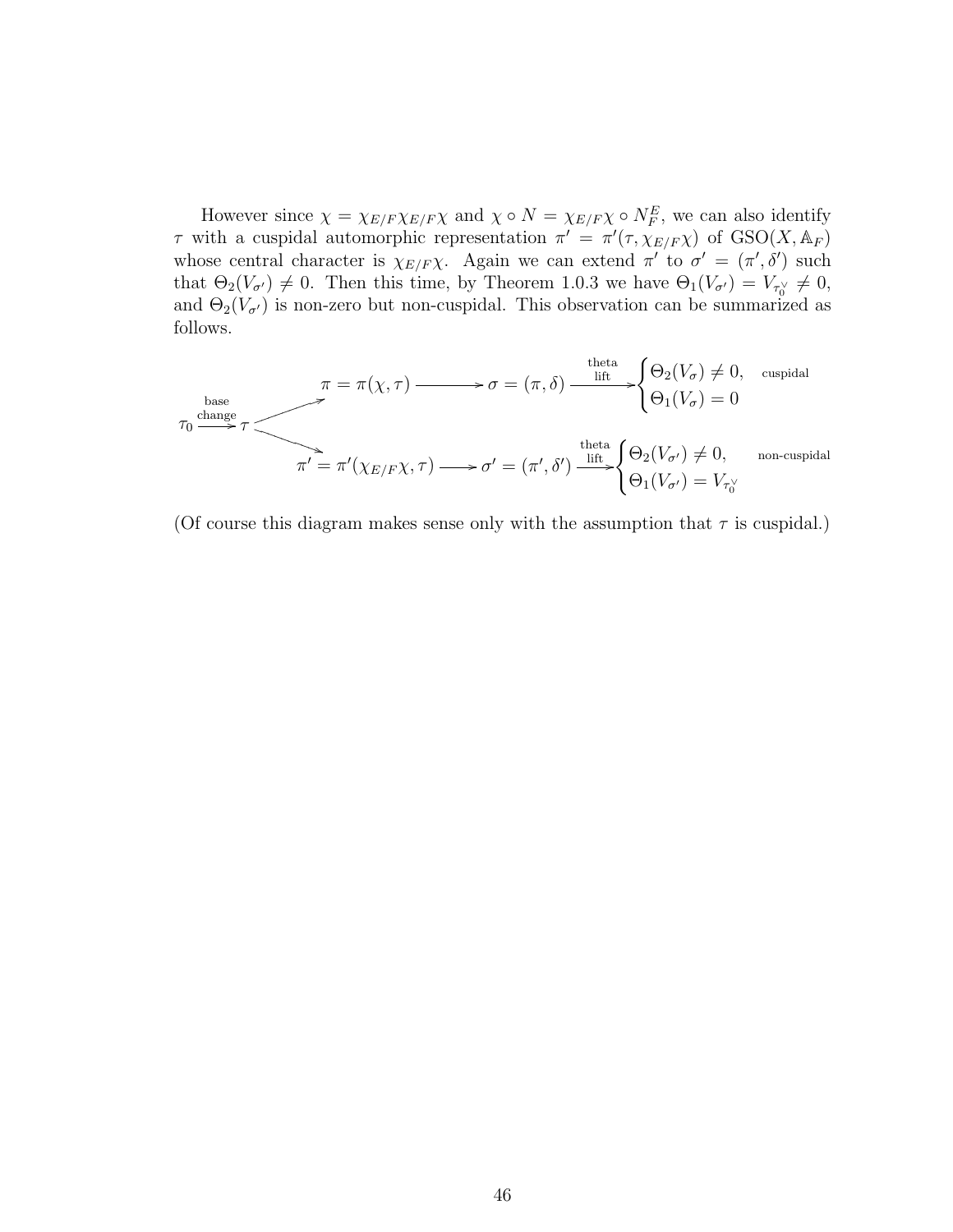# Appendix A From  $\mathbf{GSO}(X)$  to  $\mathbf{GO}(X)$

In this appendix, we will describe the relation between automorphic representations of  $GSO(X, \mathbb{A}_F)$  and  $GO(X, \mathbb{A}_F)$ , and prove Theorem 1.0.4.

#### A.1 Local representations

Let us consider the local case first. In this section, let us simply write  $G =$  $G_O(X, F_v)$ ,  $H = GSO(X, F_v)$ , and  $X = X \otimes F_v$ . Also let  $d = \text{disc}X$  and  $E_v = F_v(\sqrt{d})$ . Then as discussed in [Rb3], there are three cases to consider. Namely, if  $d = 1$ , then X is either the quadratic space of  $2 \times 2$  matrices  $M_{2 \times 2}(F_v)$  over  $F_v$ with the quadratic form  $-\det$ , or the unique definite quaternion algebra D over  $F_v$ made into a quadratic space by the reduced norm. If  $d \neq 1$ , then X is the space of 2 × 2 Hermitian matrices over  $E_v$  with the quadratic form – det. Now if  $d = 1$ and  $X = M_{2 \times 2}(F_v)$ , or if  $d \neq 1$ , then we let  $t \in G$  act on X by matrix transpose. If  $d = 1$  and  $X = D$ , then we let  $t \in G$  act on X by quaternion conjugation. Then we can write  $G = H \rtimes \{1, t\}$  where t acts on H by conjugation.

Let  $\pi$  be an irreducible admissible representation of H. We define  $\pi^c$  by taking  $V_{\pi^c} = V_{\pi}$  and by letting  $\pi^c(g)f = \pi(tgt)f$  for all  $g \in H$  and  $f \in V_{\pi}$ . Then we have

- If  $\pi \not\cong \pi^c$ , then  $\text{Ind}_{H}^G \pi$  is irreducible, and we denote it by  $\pi^+$ .
- If  $\pi \cong \pi^c$ , then  $\text{Ind}_{H}^G \pi$  is reducible. Indeed, it is the sum of two irreducible representations, and we write  $\text{Ind}_{H}^{G} \pi \cong \pi^{+} \oplus \pi^{-}$ . Here,  $\pi^{+}|_{H} \cong \pi^{-}|_{H} \cong \pi$ and t acts on  $\pi^{\pm}$  via a linear operator  $\theta^{\pm}$  with the property that  $(\theta^{\pm})^2 = \text{Id}$ and  $\theta^{\pm} \circ g = tgt \circ \theta^{\pm}$  for all  $g \in H$ .

Thanks to the classification of the group  $G$ , we can be more explicit about the irreducible components  $\pi^+$  and  $\pi^-$ . First assume  $d=1$ . Then we have either

$$
0 \longrightarrow F^{\times} \longrightarrow GL(2, F_v) \times GL(2, F_v) \xrightarrow{\rho} H \longrightarrow 0,
$$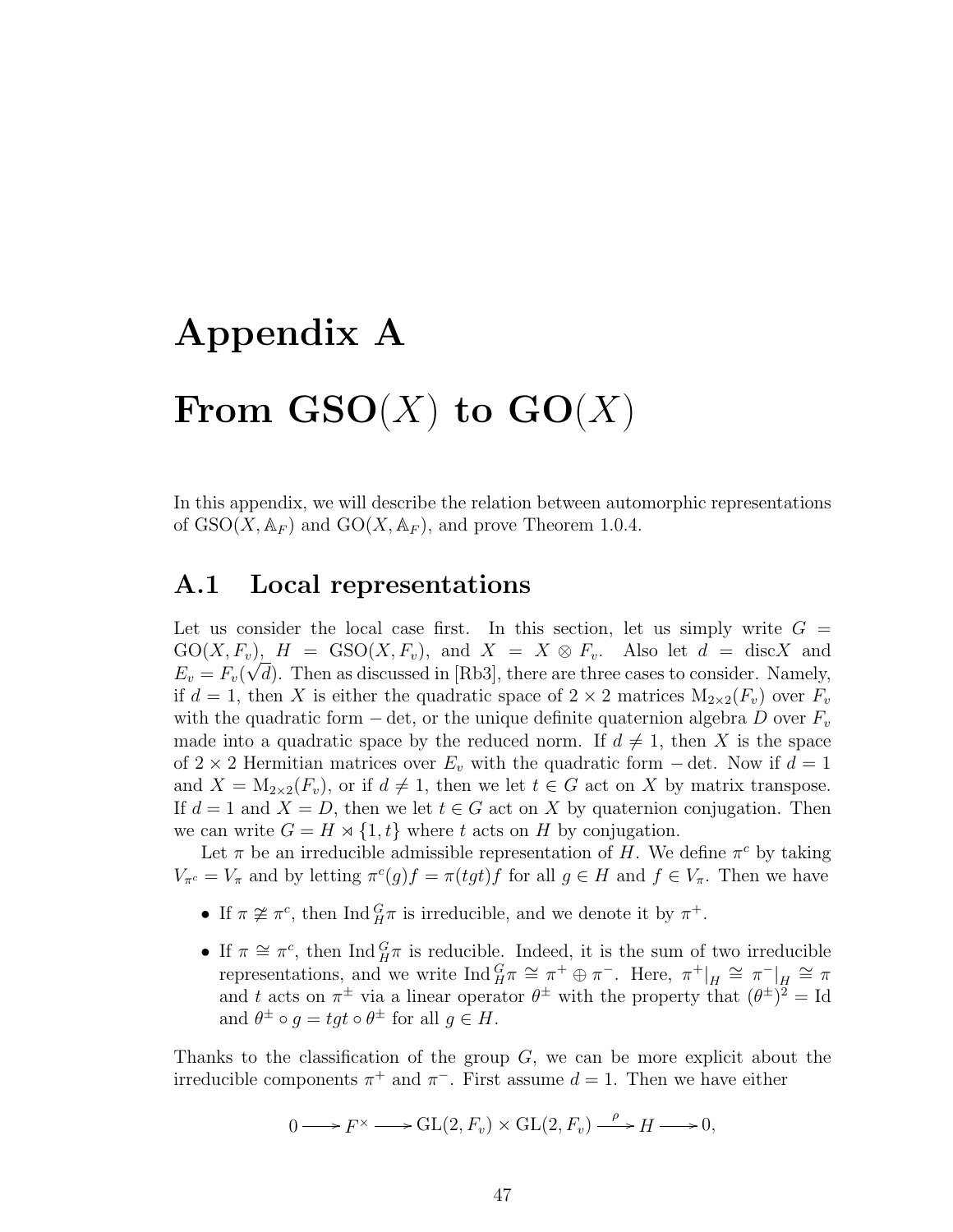where the map  $\rho$  is given  $\rho(g_1, g_2)(f) = g_1 f g_2^t$  for  $f \in V_\pi$  and  $(g_1, g_2) \in GL(2, F_v) \times$  $GL(2, F_v)$  with  $g_2^t$  the matrix transpose of  $g_2$ , or

$$
0 \longrightarrow F^{\times} \longrightarrow D^{\times} \times D^{\times} \xrightarrow{\rho} H \longrightarrow 0,
$$

where the map  $\rho$  is given  $\rho(g_1, g_2)(x) = g_1 f g_2^*$  for  $f \in V_\pi$  and  $(g_1, g_2) \in D^\times \times D^\times$ with  $g_2^*$  the quaternion conjugate of  $g_2$ . Thus  $\pi$  can be identified with an admissible representation  $\tau_1 \otimes \tau_2$  of  $GL(2, F_v) \times GL(2, F_v)$  or  $D^{\times} \times D^{\times}$  where  $\tau_1$  and  $\tau_2$  have a same central character. (Also see Section 5.) In this case, t acts, via  $\rho$ , on  $GL(2, F_v) \times GL(2, F_v)$  or  $D^{\times} \times D^{\times}$  by  $t \cdot (g_1, g_2) = (g_2, g_1)$ . Then it can be shown that we can choose  $\theta^{\pm}$  to be such that  $\theta^{+}(x_1 \otimes x_2) = x_2 \otimes x_1$  and  $\theta^{-}(x_1 \otimes x_2) = -x_2 \otimes x_1$ . We choose  $\tau^+$  and  $\tau^-$  accordingly.

Next assume  $d \neq 1$ . Then we have

$$
0 \longrightarrow E_v^{\times} \longrightarrow F_v^{\times} \times \operatorname{GL}(2, E_v) \xrightarrow{\rho} H \longrightarrow 0,
$$

where the map  $\rho$  is given by  $\rho(t,g)f = t^{-1}gf^c g^t$  for  $f \in V_\pi$ , were <sup>c</sup> denotes the Galois conjugation for the quadratic extension  $E_v/F_v$  and <sup>t</sup> denotes matrix transpose, and the first inclusion is given by  $a \mapsto (N_{F_n}^{E_v})$  $E_v^{E_v}(a)$ , a). Thus  $\pi$  can be identified with an admissible representation  $\tau$  of  $GL(2, E_v)$  whose central character is of the form  $\chi\circ N_{F_{v}}^{E_{v}}$  $E_v^{E_v}$ . (Also see Section 5.) In this case, t acts, via  $\rho$ , on  $GL(2, E_v)$  in such a way that  $t \cdot g = c g$ . Note that  $\tau$  has a unique Whittaker model, namely it is realized as a space of functions  $f: GL(2, E_v) \to \mathbb{C}$  such that  $f((\begin{smallmatrix} 1 & a \\ 0 & 1 \end{smallmatrix})) = \psi_v(\text{tr } a) f(g)$  for all  $a \in E_v$  and  $g \in GL(2, E_v)$ , where  $\psi_v$  is a fixed additive character of  $F_v$ . Then we define  $\theta^{\pm}$  to be the linear operator that acts on this space of Whittaker functions by  $f \mapsto \pm f \circ c$ , and  $\theta^+$  is chosen to be the one that acts as  $f \mapsto f \circ c$ . We choose  $\pi^+$  and  $\pi^-$  accordingly.

**Remark A.1.1.** We should note that our choice of  $\pi^+$  and  $\pi^-$  is different from that of Roberts in [Rb5], but rather we follow [HST] for the Whittaker model case, although, if  $\pi$  is spherical, it turns out that our  $\pi^+$  is spherical and coincides with the notation of [Rb5]. Also the reader should notice that in the above discussion the fields  $F_v$  and  $E_v$  do not have to be non-archimedean.

#### A.2 Global representations

Next let us consider the global case, and so assume F is a global field of char  $F \neq 2$ , X is a 4 dimensional quadratic space with discriminant d, and  $E = F(\sqrt{d})$  if  $d \neq 1$ . Let  $\pi$  be a cuspidal automorphic representation of  $GSO(X, \mathbb{A}_F)$ . Then as in Chapter 6, if  $d = 1$ , then  $\pi = \pi(\tau_1, \tau_2)$  for a cuspidal automorphic representation  $\tau_1 \otimes \tau_2$ of  $D^{\times}(\mathbb{A}_F) \times D^{\times}(\mathbb{A}_F)$ , and if  $d \neq 1$ , then  $\pi = \pi(\chi, \tau)$  for a cuspidal automorphic representation  $\tau$  of  $B_{D,E}^{\times}(\mathbb{A}_F)$ . Define  $\pi^c$  by taking  $V_{\pi^c} = \{f \circ c : f \in V_{\pi}\}\$ , where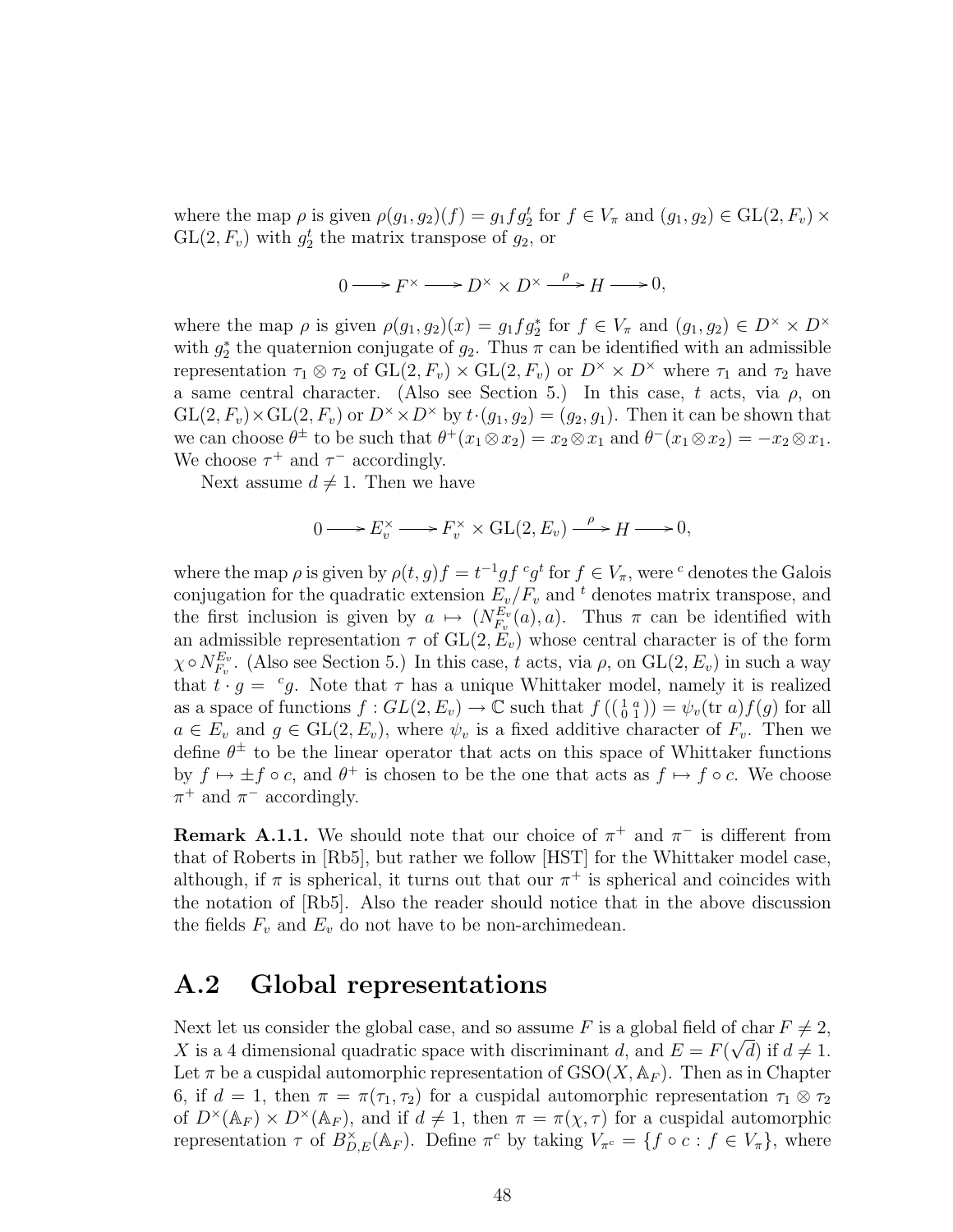$c : GSO(X, \mathbb{A}_F) \to GSO(X, \mathbb{A}_F)$  is the isomorphism given by conjugation  $q \mapsto tqt$ . Then clearly  $\pi^c$  is a cuspidal automorphic representation of  $GSO(X, \mathbb{A}_F)$ . (Note that as an admissible representation,  $\pi^c$  is isomorphic to the representation  $\pi'$  with  $V_{\pi'} = V_{\pi^c}$  and the action defined by  $\pi'(g)f = \pi(tgt)f$ , and so if we write  $\pi \cong \otimes \pi_v$ , then  $\pi^c \cong \otimes \pi_v^c$ .) By multiplicity one theorem,  $\pi \cong \pi^c$  implies  $V_\pi = V_{\pi^c}$  and in this case  $f \circ c \in V_{\pi}$ . Also let  $\sigma$  be a cuspidal automorphic representation of  $GO(X, \mathbb{A}_F)$ . Define  $V_{\sigma}^{\circ} = \{f|_{\text{GSO}(X,\mathbb{A}_F)} : f \in V_{\sigma}\}\$ . Then either  $V_{\sigma}^{\circ} = V_{\pi}$  for some cuspidal automorphic representation  $\pi$  of  $\text{GSO}(X, \mathbb{A}_F)$  such that  $\pi = \pi^c$ , or  $V^{\circ}_{\sigma} = V_{\pi} \oplus V_{\pi^c}$ for some cuspidal automorphic representation  $\pi$  of  $GSO(X, \mathbb{A}_F)$  such that  $\pi \neq \pi^c$ . (See [HST, p.381–382].)

Now define  $\hat{\pi}$  to be the sum of all the cuspidal automorphic representations of GO(X,  $\mathbb{A}_F$ ) lying above  $\pi$ , *i.e.*  $\hat{\pi} = \bigoplus_i \sigma_i$  where  $\sigma_i$  runs over all the cuspidal automorphic representations of  $GO(X, \mathbb{A}_F)$  such that  $\sigma_i^{\circ} = \pi$  if  $\pi = \pi^c$ , or  $\pi \oplus \pi^c$ otherwise. First assume that  $\pi \not\cong \pi^c$ . Then the following proposition is due to [HST].

**Proposition A.2.1.** Assume  $\pi \not\cong \pi^c$ . Then

$$
\widehat{\pi} \cong \bigoplus_{\delta} \mathop{\otimes}\limits_v \pi_v^{\delta(v)},
$$

where  $\delta$  runs over all the maps from the set of all places of F to  $\{\pm\}$  with the property that  $\delta(v) = +$  for almost all places of F, and  $\delta(v) = +$  if  $\pi_v \ncong \pi_v^c$ . Moreover each  $\otimes \pi_v^{\delta(v)}$  is (isomorphic to) a cuspidal automorphic representation of  $GO(X, \mathbb{A}_F).$ 

Proof. See [HST, p.382-383].

Next assume that  $\pi^c = \pi$ . In this case, to the best of our knowledge, the analogue of the above proposition is not known in full generality. However, if  $\pi$  is generic, i.e. has a Whittaker model, we have the following, which is also due to [HST].

**Proposition A.2.2.** Assume  $\pi$  is generic and  $\pi^c = \pi$ . Then

$$
\widehat{\pi} \cong \bigoplus_\delta \otimes \pi_v^{\delta(v)},
$$

where  $\delta$  runs over all the maps from the set of all places of F to  $\{\pm\}$  with the property that  $\delta(v) = +$  for almost all places of F,  $\delta(v) = +$  if  $\tau_v \not\cong \tau_v^c$ , and  $\prod \delta(v) = +$ . v

Moreover each  $\otimes \pi_v^{\delta(v)}$  is (isomorphic to) a cuspidal automorphic representation of  $GO(X, \mathbb{A}_F).$ 

*Proof.* The proof is also given in [HST, p.382-383].

 $\Box$ 

 $\Box$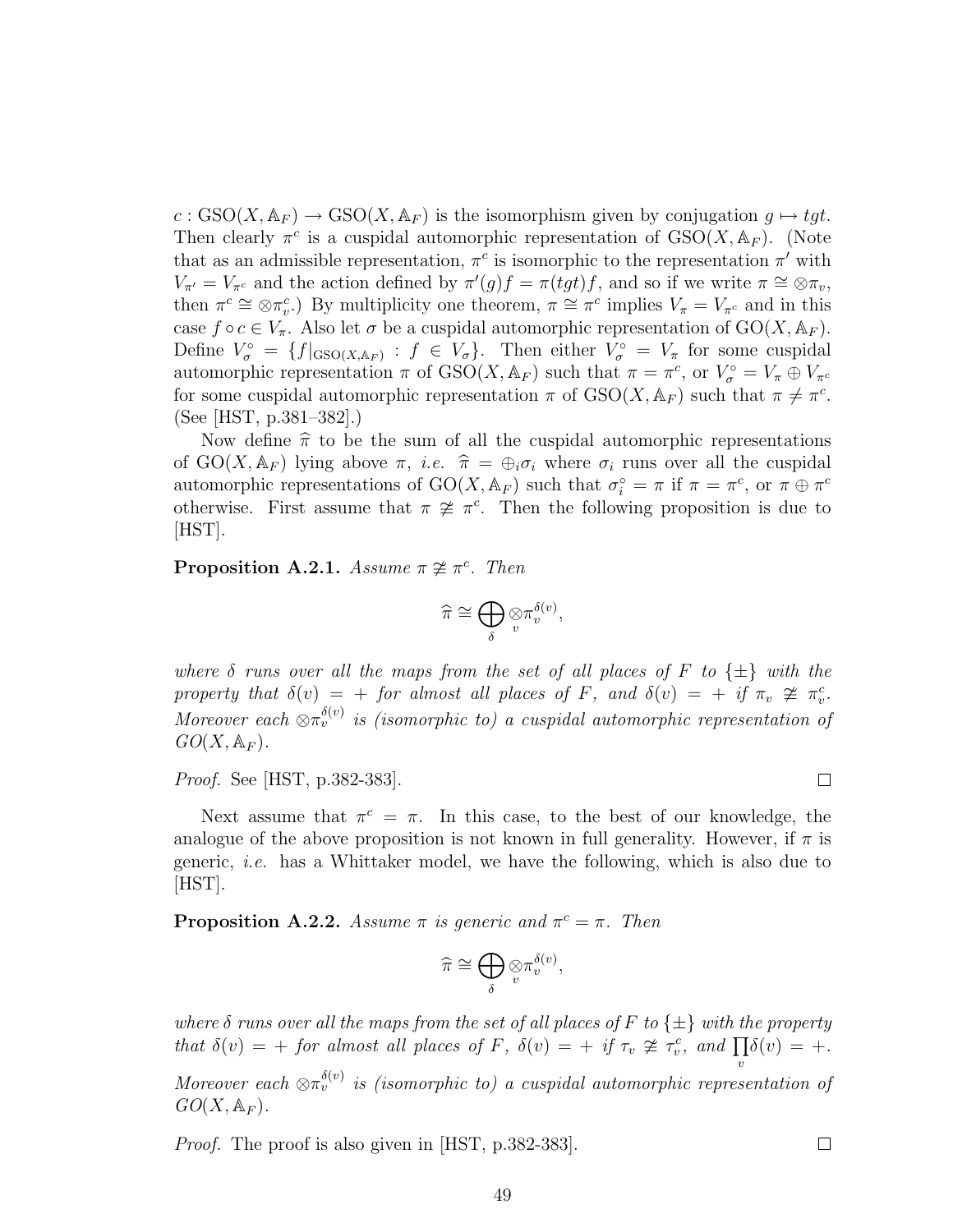Remark A.2.3. For this proposition, the proof in [HST] works only for the generic case. This is because, if  $\pi$  is not generic, then our choice of  $\pi_v^+$  and  $\pi_v^-$  can not be shown to be compatible with the global map  $\theta^{\pm}: V_{\pi} \to V_{\pi}$  given by  $f \mapsto \pm f \circ c$ . Namely if  $f \in V_{\pi}$  can be identified with  $\otimes x_v \in \otimes V_{\pi_v}$  via a fixed isomorphism  $\pi \cong \overline{\otimes} \pi_v$ , then we need that  $\theta^+(f) = \overline{\otimes} \theta^{\delta(v)}(x_v)$  for  $\delta$  satisfying  $\prod \delta(v) = +$ . If  $\pi$ is generic, this can be shown. However for the non-generic case, we are unable to prove it, although we conjecture that this also holds. Also we should note that if  $d = 1$ , then  $\pi$  is generic if and only if the corresponding D splits, and if  $d \neq 1$ , then  $\pi$  is generic if and only if the corresponding  $B_{D,E}$  splits.

Those propositions tell us that if  $\pi$  is a cuspidal automorphic representation of  $GSO(X, \mathbb{A}_F)$  (and  $\pi$  is generic if  $\pi^c = \pi$ ) and  $\delta$  is a map from the set of all places of F to  $\{\pm\}$  having the property described in the above propositions, then there is a cuspidal automorphic representation  $\sigma = (\pi, \delta)$  of  $GO(X, A_F)$  lying above  $\pi$ such that  $\sigma \cong \otimes \pi_v^{\delta(v)}$ . We call such map  $\delta$  an "extension index" of  $\pi$ , and  $(\pi, \delta)$  the extension of  $\pi$  with an extension index  $\delta$ .

#### A.3 Proof of Theorem 1.0.4

We will prove Theorem 1.0.4. We start with the following theorem due to [H-PS].

**Proposition A.3.1.** Let  $O = O(X)$  and  $SO = SO(X)$ , and also let  $T = O/SO$ . Assume  $\sigma$  is a generic cuspidal automorphic representation of  $O(\mathbb{A}_F)$ . Then there is a unitary character  $\mu$  of  $T(F)\T(\mathbb{A}_F)$  such that the space  $\mu \otimes V_{\sigma}$  has non-zero theta lift  $\Theta_2(\mu \otimes V_{\sigma})$ , where we define  $\mu \otimes V_{\sigma} = {\mu f : f \in V_{\sigma}}$ .

*Proof.* This is essentially Theorem 8.1 of [H-PS], which follows from Theorem 5.7 of the same paper. However, we should mention that in [H-PS] they state that  $\mu$  is on  $T(\mathbb{A}_F)$ , but from the proof of Theorem 5.7 it is easy to see that  $\mu$  is actually on  $T(F)\setminus T(A)$ . Indeed if  $\mu$  is not trivial on  $T(F)$ ,  $\mu f$  can not be automorphic.  $\Box$ 

Now this can be extended to our similitude case.

**Corollary A.3.2.** Let  $GO = GO(X)$  and  $GSO = GSO(X)$ , and also let  $T = GO/$ GSO. Assume  $\sigma$  is a generic cuspidal automorphic representation of  $GO(A)$ . Then there is a unitary character  $\mu$  of  $T(F)\T(\mathbb{A})$  such that the space  $\mu \otimes V_{\sigma}$  has non-zero theta lift  $\Theta_2(\mu \otimes V_{\sigma})$ , where  $\mu \otimes V_{\sigma} = {\mu f : f \in V_{\sigma}}$ .

Proof. This immediately follows from the above proposition and lemma 4.0.9 together with the fact that  $O/SO \cong GO/GSO$  so that we can choose the same  $\mu$  as in the above proposition.  $\Box$ 

Here we should mention that  $\mu$  is trivial on the center of  $GO(X, A)$  because the center is contained in GSO(X, A), and so  $\sigma$  and  $\mu \otimes V_{\sigma}$  have the same central character.

The following is due to Roberts [Rb3, Rb5].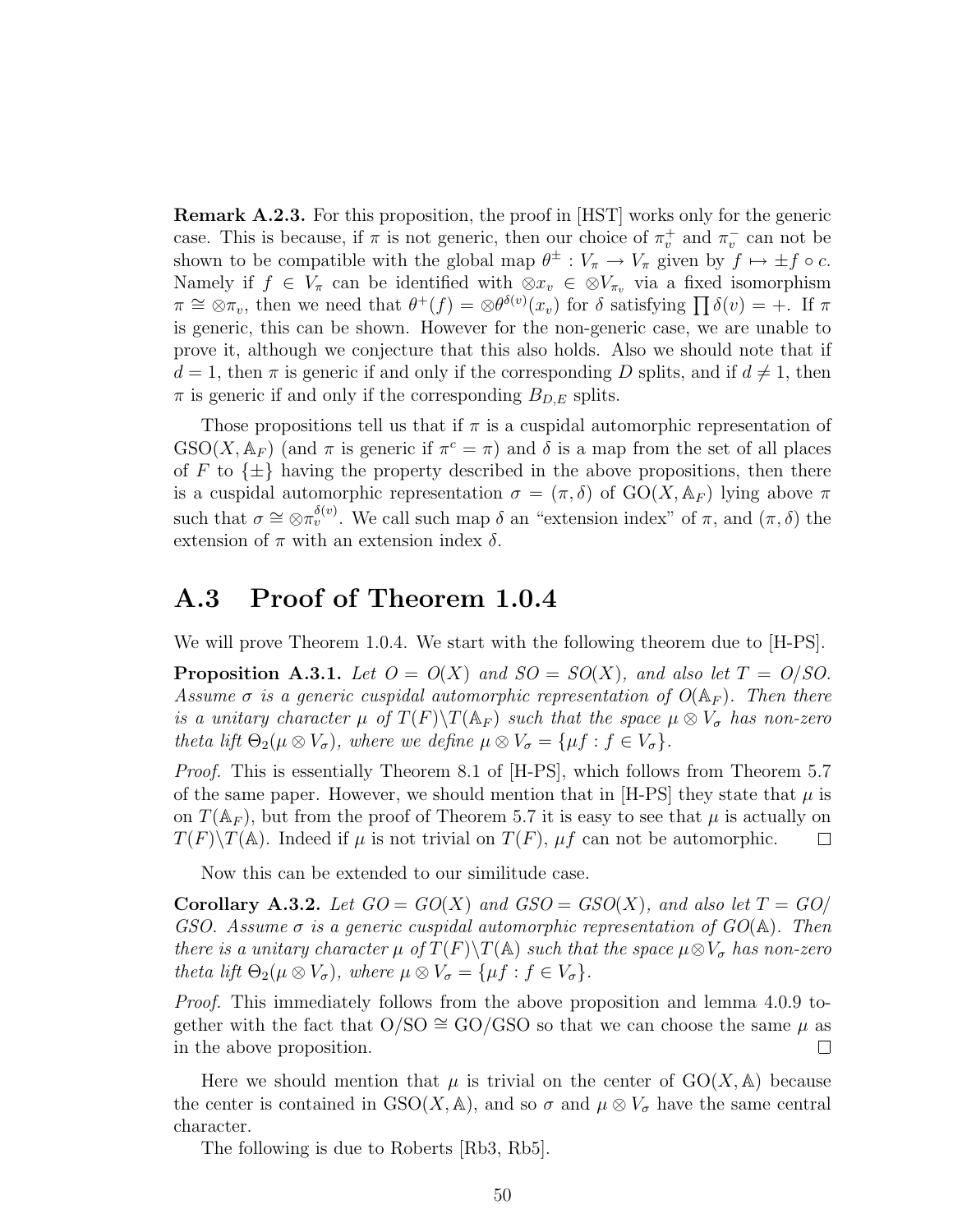**Proposition A.3.3.** Let  $\pi_v$  be an admissible representation of  $GSO(X, F_v)$ . Then at least one of  $\pi_v^+$  and  $\pi_v^-$  has non-zero theta lift to  $GSp(2, F_v)$ . Moreover, if  $\pi_v$  is spherical, then  $\pi_v^+$  always has non-zero theta lift.

Proof. The first part is one of the main theorems of [Rb3]. (Note that the proof works even if  $v|\infty$ .) The second part is proven in [Rb5, Proposition 4.3].  $\Box$ 

Finally we can prove Theorem 1.0.4

Proof of Theorem 1.0.4. (1). First consider any extension  $\sigma = (\pi, \delta)$  of  $\pi$ . Then by Corollary A.3.2, there exists a unitary character  $\mu$  so that  $\mu \otimes V_{\sigma}$  has non-zero theta lift. Now for each  $f \in V_{\sigma}$ , clearly  $f|_{\text{GSO}(X, \mathbb{A}_F)} = (\mu f)|_{\text{GSO}(X, \mathbb{A}_F)}$ , which means that  $V_{\sigma}^{\circ} = (\mu \otimes V_{\sigma})^{\circ}, i.e.$  both  $V_{\sigma}$  and  $\mu \otimes V_{\sigma}$  lie above  $V_{\pi}$ . Hence there is an extension index  $\delta'$  of  $\pi$  so that  $\mu \otimes V_{\sigma} = V_{\sigma'}$  for  $\sigma' = (\pi, \delta')$ , which we re-choose to be  $\sigma$ .

(2). This immediately follows from Proposition A.2.1, Theorem 1.0.2, and Proposition A.3.3.

 $\Box$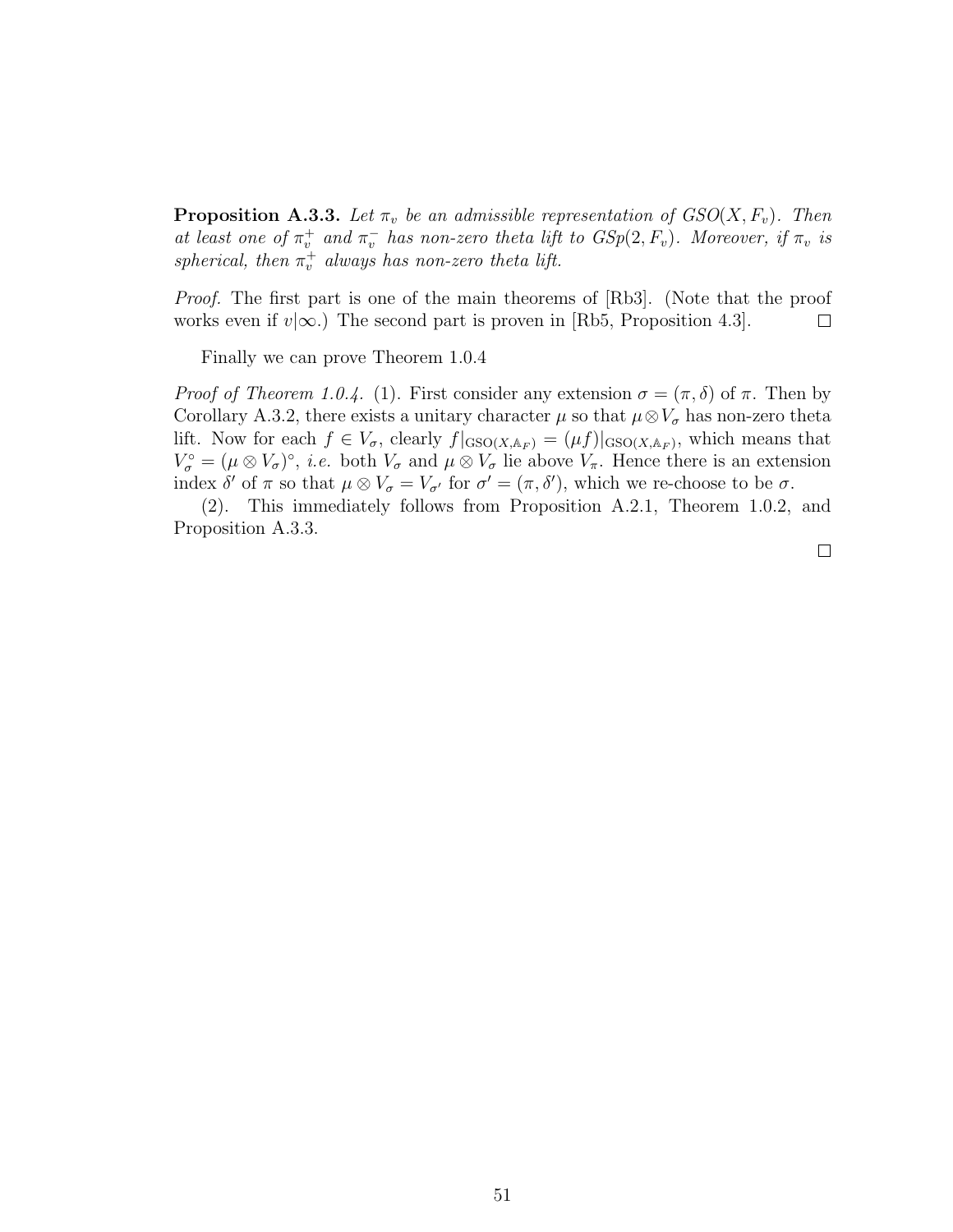# Appendix B

# Generic transfer from GL(4) to  $\textbf{GSp}(2)$

It is well-known that that the connected component of the L-group  $^L$ GSp(2)<sup>°</sup> of  $GSp(2)$  over a number field F is (coincidentally)  $GSp(2,\mathbb{C})$ . It has a natural embedding into GL(4, C), which is the connected component of the L-group  $^LGL(4)^\circ$ of  $GL(4)$ . Therefore from the point of view of Langlands functoriality, for each automorphic representation  $\Pi$  of  $GSp(2, \mathbb{A}_F)$ , one can expect that there exits an automorphic representation π of  $GL(4, A_F)$  which is a functorial lift of Π with respect to the embedding  $GSp(2,\mathbb{C}) \hookrightarrow GL(4,\mathbb{C})$ . Indeed, in [A-S1, A-S2] Asgari and Shahidi have obtained such lift for the cuspidal generic spectrum of  $GSp(2, \mathbb{A}_F)$ .

In this appendix, we will give the converse of this in the following sense. Let  $\pi = \otimes \pi_v$  be a cuspidal automorphic representation of  $GL(4, \mathbb{A}_F)$ . Then for each place v,  $\pi_v$  is parameterized by a Weil-Deligne representation of the Weil group  $W_{k_v}$  in GL(4, C). Now if the image of  $W_{k_v}$  is in GSp(4, C), from the point of view of functoriality, one can expect that there is an automorphic representation Π of  $GSp(2, \mathbb{A}_F)$  such that each local component  $\Pi_v$  is parameterized by the same Weil-Deligne representation. It is this lift that we will establish in this paper. Of course, since it is not known how to parameterize  $\Pi_v$  if it is ramified, our consideration can apply only to unramified v and archimedean v. (This is sometimes called a weak functorial lift [Co1].) Also due to the lack of global Langlands parameterization, we do not really know precisely what kind of global condition should be imposed on  $\pi$ in order for its parameterization to be symplectic. However, at least we will give a sufficient condition for  $\pi$  to transfer to  $\Pi$  so that the Langlands parameterization of  $\pi_v$  is indeed symplectic for unramified and archimedean v. To be more precise, we will prove:

**Theorem B.0.4.** Let  $\pi$  be a cuspidal automorphic representation of  $GL(4, \mathbb{A}_F)$ . If the (incomplete) exterior square L-function  $L^{S}(s, \pi, \wedge^{2} \otimes \chi^{-1})$  twisted by some Hecke character  $\chi^{-1}$  has a pole at  $s = 1$ , then there exists a cuspidal generic automorphic representation  $\Pi$  of  $GSp(2, \mathbb{A}_F)$  so that its (weak) functorial lift to  $GL(4, \mathbb{A}_F)$  via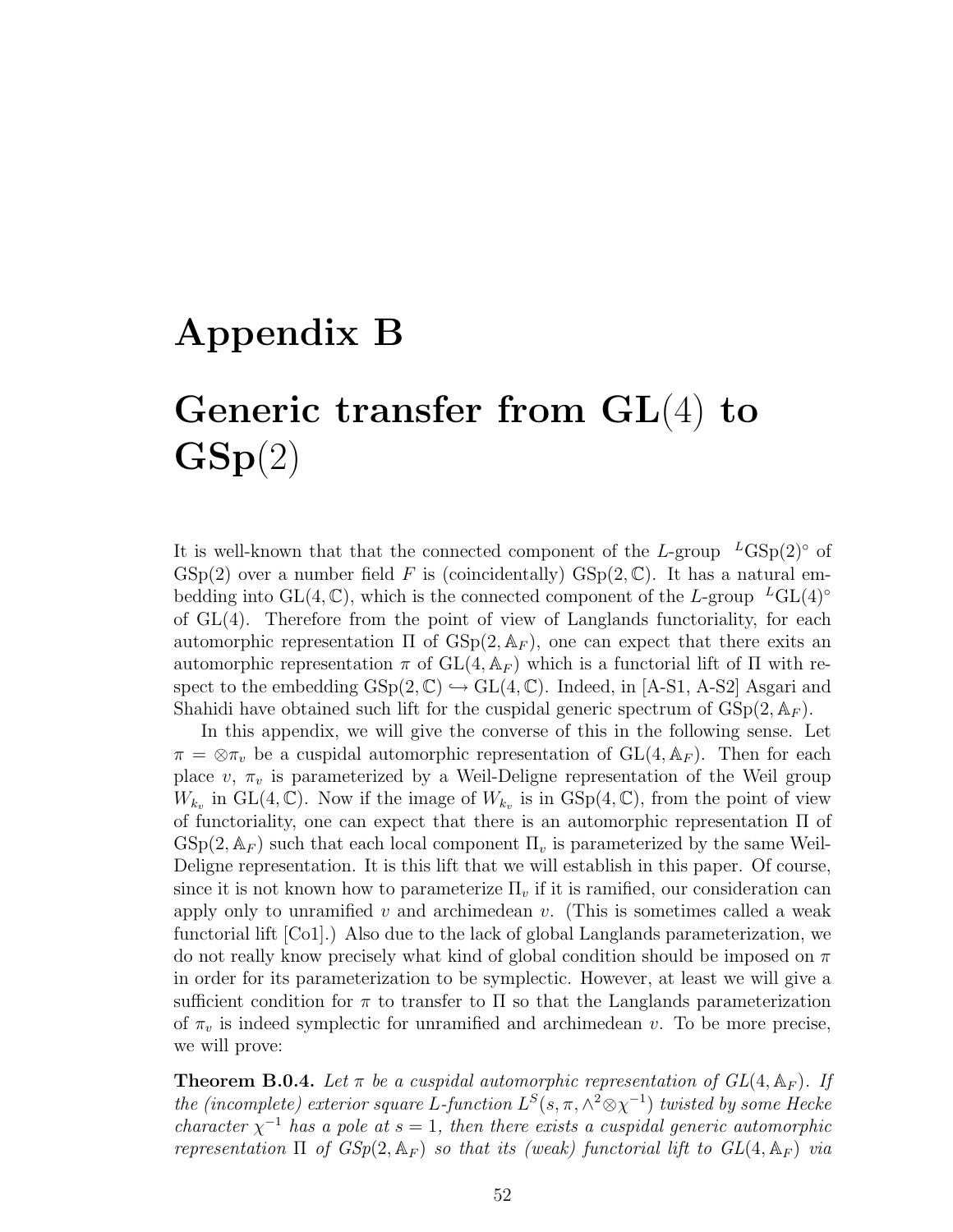$GSp(2,\mathbb{C}) \hookrightarrow GL(4,\mathbb{C})$  is  $\pi$ . Moreover, if this is the case, then the central characters of  $\pi$  and  $\Pi$  are  $\chi^2$  and and  $\chi$ , respectively.

The outline of the proof is the following. First we will identity  $\pi$  with an automorphic representation  $\tilde{\pi}$  of the split rank 3 orthogonal group  $GSO(X, \mathbb{A}_F)$ , and then obtain a non-zero theta lift  $\theta(V_{\tilde{\pi}})$  to  $GSp(2, \mathbb{A}_F)$ , and then show that the contragredient of an irreducible constituent of  $\theta(V_{\tilde{\pi}})$  is the lift  $\Pi$  we want.

It should be noted that his theorem has been known among experts for a long time, and has been quoted (and sometimes even used) in various places [BR, Pr-Rm, K-S, M]. As far as we understand, Jacquet, Piatetski-Shapiro, and Shalika were the ones who first announced this theorem and knew how to obtain this result, at least in principle. However, to the best of our knowledge, their proof remains unpublished, and thus we decided to provide a simpler proof in this appendix by using various results and ideas [A-S1, A-S2, GRS, HST, Mo, Rb5] which were not available at the time this result was originally obtained.

#### B.1 Exterior square L-functions

In this section, we quickly review the notion of the exterior squire L-function. Recall that  ${}^LGL(n)^\circ = GL(n,\mathbb{C})$  acts on the space  $\mathbb{C}^n \otimes \mathbb{C}^n$  by  $g \cdot (x \otimes y) = g \cdot x \otimes g \cdot x$ , and this representation of  $GL(n, \mathbb{C})$  has two irreducible components, one of which is the space  $\wedge^2 \mathbb{C}^n$  of skew-symmetric tensors spanned by the elements of the form  $x \otimes y - y \otimes x$ . The dimension of  $\wedge^2 \mathbb{C}^n$  is  $\frac{1}{2}n(n-1)$ , and so we have a homomorphism  $GL(n,\mathbb{C}) \to GL(\frac{1}{2}n(n-1),\mathbb{C})$ . This representation is called the exterior square representation. In particular, if  $n = 4$ , we have the exterior square map  $\wedge^2$ :  $GL(4,\mathbb{C})\rightarrow GL(6,\mathbb{C}).$ 

Now if  $\pi$  is a cuspidal automorphic representation of  $GL(4, \mathbb{A}_k)$  and each  $\pi_v$  is parameterized by a Weil-Deligne representation of the Weil group by  $r_v : W_{k_v} \rightarrow$  $GL(4,\mathbb{C})$ , then we can attach a local L-factor  $L_v(s,\pi_1,\wedge^2)$  by postcomposing  $r_v$ with  $\wedge^2$ . If  $\pi_{v}$  is unramified and is the spherical component of the induced representation Ind<sup>GL(4,kv</sup>)( $\chi_1\chi_2\chi_3\chi_4$ ) for  $\chi_i$ 's unramified, the local factor  $L_v(s,\pi_1,\wedge^2)$  is the product of six abelian L-factors. More explicitly, we have

$$
L_v(s, \pi_1, \wedge^2) =
$$
  

$$
L_v(s, \chi_1 \chi_2) L_v(s, \chi_1 \chi_3) L_v(s, \chi_1 \chi_4) L_v(s, \chi_2 \chi_3) L_v(s, \chi_2 \chi_4) L_v(s, \chi_3 \chi_4).
$$

Also if  $\chi$  is a Hecke character, we can define the twist  $L_v(s, \pi_v, \wedge^2 \otimes \chi_v^{-1})$  by  $\chi_v$ in the obvious way. By taking the product over all unramified  $v$ , we define the (incomplete) exterior square L-function  $L^S(s, \pi, \wedge^2 \otimes \chi^{-1})$  twisted by  $\chi^{-1}$ . Various properties of the exterior square L-function are proven in [J-S2], among which we need to mention the following.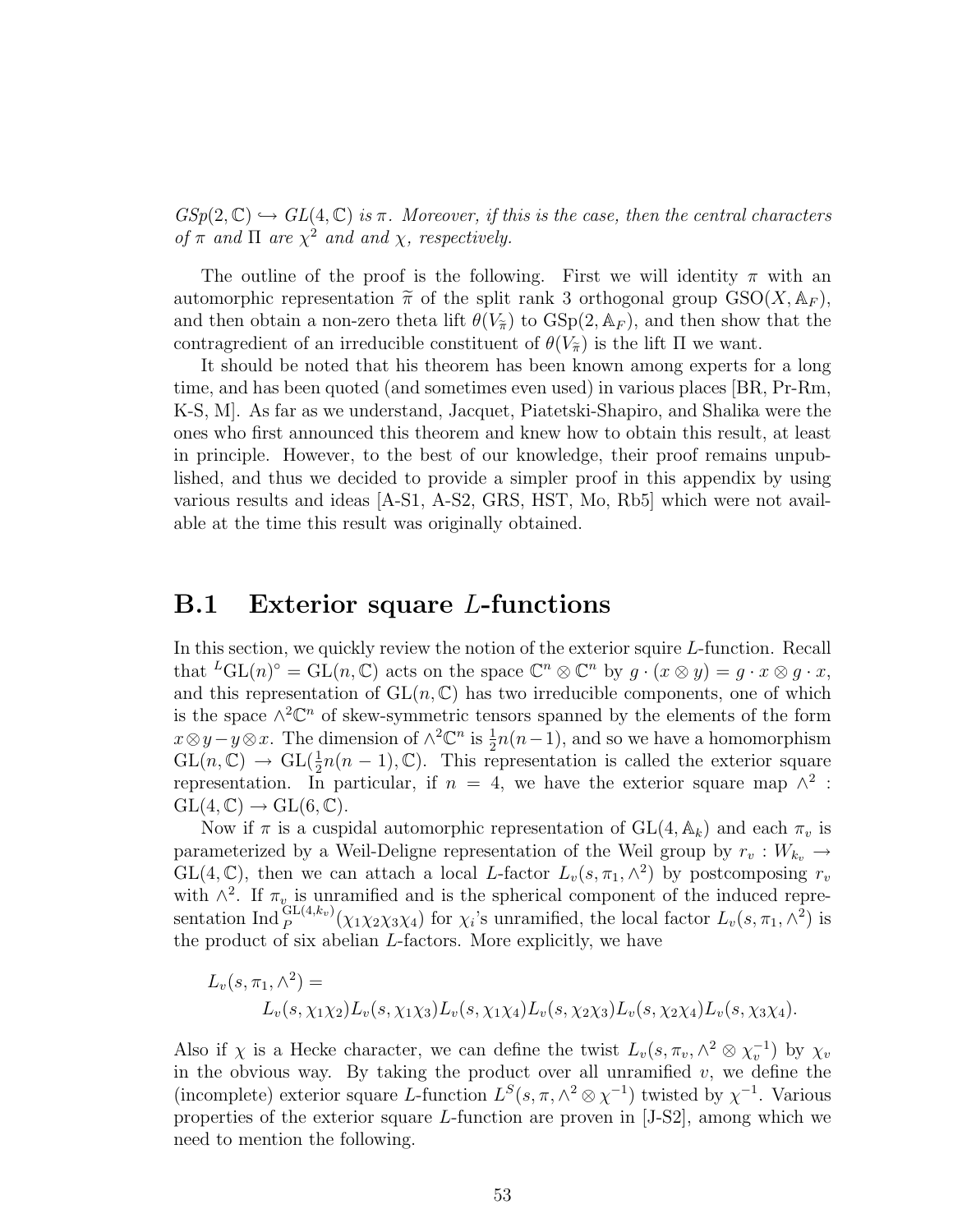**Proposition B.1.1.** Let  $\pi$  be a cuspidal automorphic representation of  $GL(4, \mathbb{A}_F)$ whose central character is  $\omega_{\pi}$ . Assume that the (incomplete) exterior square Lfunction  $L^{S}(s, \pi, \wedge^{2} \otimes \chi^{-1})$  twisted by  $\chi^{-1}$  has a pole at  $s = 1$ . Then  $\omega_{\pi} = \chi^{2}$ .

Remark B.1.2. We *assume* that this property of the exterior *L*-function characterizes  $\pi$  being "symplectic". See [Pr-Rm]. Also the reader can find an interesting discussion from a point of view of Galois representation in [M].

### **B.2** Relation between  $GL(4)$  and  $GSO(X)$

In this section, we associate a cuspidal automorphic representation  $\pi$  of  $GL(4, \mathbb{A}_F)$  to a cuspidal automorphic representation  $\tilde{\pi}$  of  $GSO(X, \mathbb{A}_F)$  for a certain 6 dimensional quadratic space X. First of all, we note that thanks to Proposition B.1.1, if  $\pi$ satisfies the condition of Theorem B.0.4, we may assume that the central character of  $\pi$  is  $\chi^2$ . Thus from now on, we always assume this.

Now let  $X$  be the 6 dimensional vector space over  $F$  of the following form:

$$
X = \left\{ \begin{pmatrix} 0 & a_{12} & a_{13} & a_{14} \\ -a_{12} & 0 & a_{23} & a_{24} \\ -a_{13} & -a_{23} & 0 & a_{34} \\ -a_{14} & -a_{24} & -a_{34} & 0 \end{pmatrix} : a_{ij} \in k \right\}.
$$

Then X can be made into a quadratic space  $(X, q)$  with the quadratic form q called the Phaffian which is given by

$$
q\begin{pmatrix} 0 & a_{12} & a_{13} & a_{14} \\ -a_{12} & 0 & a_{23} & a_{24} \\ -a_{13} & -a_{23} & 0 & a_{34} \\ -a_{14} & -a_{24} & -a_{34} & 0 \end{pmatrix} = a_{12}a_{34} - a_{13}a_{24} + a_{14}a_{23},
$$

with the property  $q(x)^2 = \det(x)$  for  $x \in X$ . (See, for example, p.588-589 of [L].) Let  $GO(X)$  be the group of orthogonal similitudes of X with respect to q, *i.e.*  $GO(X) = \{f \in GL(X) : q(f(x)) = \nu(x)q(x) \text{ for some } \nu(x) \in F^{\times}\}.$  There is a map  $GO(X) \to {\pm 1}$  given by  $h \mapsto \frac{\det(h)}{\nu(h)^3}$ . We denote the kernel of this map by  $GSO(X)$ . Then  $GSO(X)$  is the identity component of  $GO(X)$ .

We can see that that  $GO(X)$  is split, *i.e.*  $GO(X) = GO_{3,3}$ , by describing the quadratic space  $(X, q)$  more concretely. Namely, first let us choose our basis to be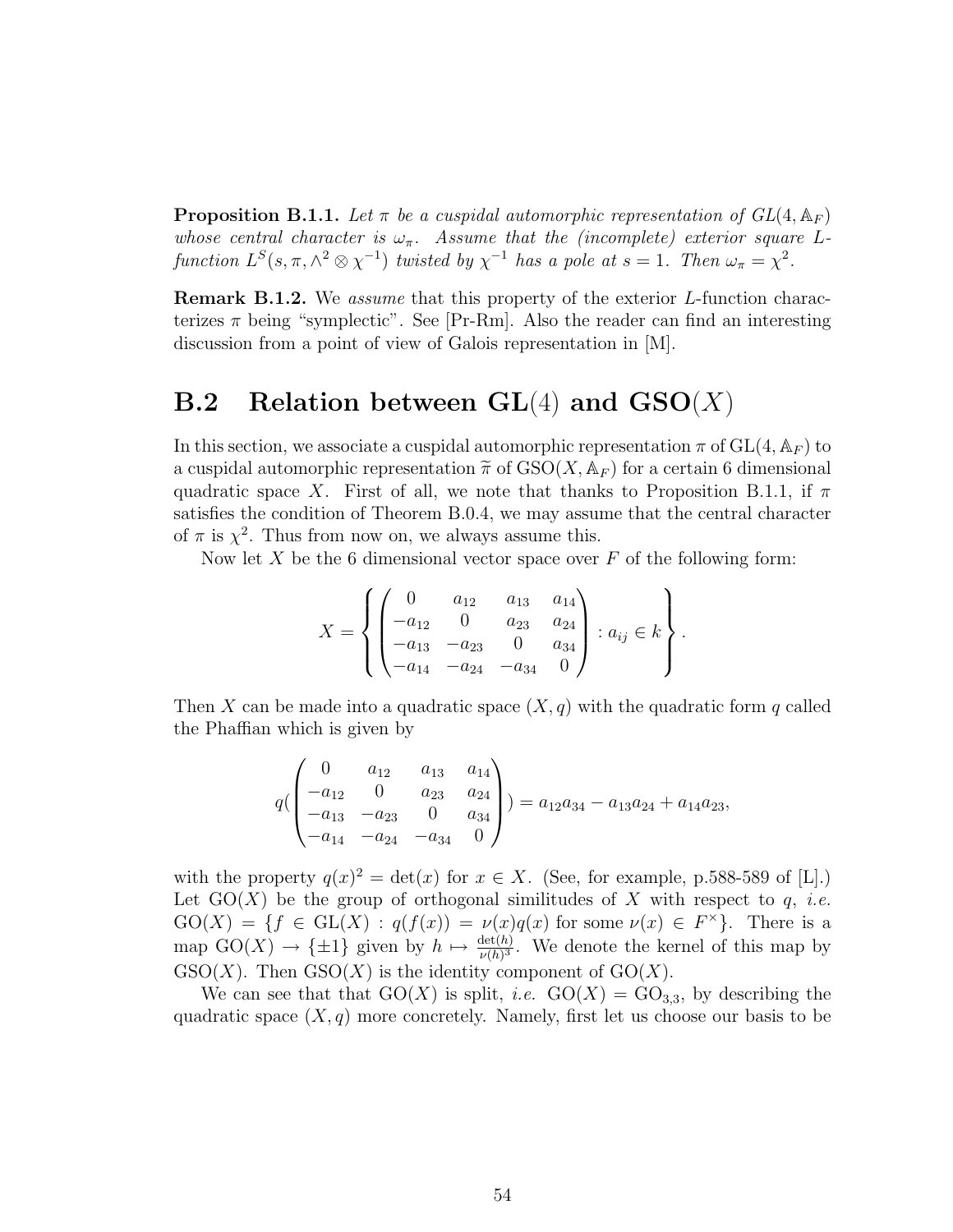${x_{12}, x_{13}, x_{14}, x_{23}, x_{24}, x_{34}},$  where

$$
x_{12} = \begin{pmatrix} 0 & 1 & 0 & 0 \\ -1 & 0 & 0 & 0 \\ 0 & 0 & 0 & 0 \\ 0 & 0 & 0 & 0 \end{pmatrix}, x_{13} = \begin{pmatrix} 0 & 0 & 1 & 0 \\ 0 & 0 & 0 & 0 \\ -1 & 0 & 0 & 0 \\ 0 & 0 & 0 & 0 \end{pmatrix}, x_{14} = \begin{pmatrix} 0 & 0 & 0 & 1 \\ 0 & 0 & 0 & 0 \\ 0 & 0 & 0 & 0 \\ -1 & 0 & 0 & 0 \end{pmatrix}, x_{24} = \begin{pmatrix} 0 & 0 & 0 & 0 \\ 0 & 0 & 0 & 0 \\ 0 & 0 & 0 & 1 \\ 0 & 0 & 0 & 0 \end{pmatrix}, x_{34} = \begin{pmatrix} 0 & 0 & 0 & 0 \\ 0 & 0 & 0 & 0 \\ 0 & 0 & 0 & 1 \\ 0 & 0 & 0 & 1 \\ 0 & 0 & -1 & 0 \end{pmatrix}.
$$

Then with respect to this basis, the matrix of  $q$  is

|                |                | $\overline{0}$                                 |                                              | $\theta$       |                          |
|----------------|----------------|------------------------------------------------|----------------------------------------------|----------------|--------------------------|
|                |                |                                                | $\begin{matrix} 0 & 0 \\ 0 & 0 \end{matrix}$ |                |                          |
|                |                | $\overline{0}$                                 | $\overline{1}$                               |                |                          |
| $\overline{0}$ | $\overline{0}$ | $\begin{array}{cc} 1 & 0 \\ 0 & 0 \end{array}$ |                                              | $\overline{0}$ | $\overline{\phantom{a}}$ |
|                |                |                                                |                                              | ∩              |                          |
|                |                |                                                | $0 \quad 0$                                  |                |                          |

and so the discriminant of q is -1. We see that each of  $\{x_{12}, x_{34}\}, \{x_{13}, x_{24}\},\$  and  ${x_{14}, x_{23}}$  spans a hyperbolic plane, and  $(X, q)$  is the orthogonal product of those three hyperbolic planes. Also note that for each  $(a_{ij}) \in GL(2)$  the " $(x_{ij}, x_{kl})$  entry" of  $\rho((a_{ij}))$  is given by det  $\left(\begin{smallmatrix} a_{ki} & a_{kj} \\ a_{li} & a_{lj} \end{smallmatrix}\right)$ .

Now each  $g \in GL(4)$  acts on X as  $g \cdot x = gx \,^t g$  for  $x \in X$ , where  $^t g$  is the matrix transpose of g. Let  $T<sub>q</sub>$  denote the linear operator corresponding to this action of g. Direct computation shows that  $q(T_gx) = q(gx^{-t}g) = \det(g)q(x)$  and  $\det(T_g) = \det(g)^3$ . Therefore  $T_g \in \text{GSO}(X)$ . Then we have the following exact sequence of group schemes over  $k$ :

$$
0 \longrightarrow {\pm 1} \longrightarrow GL(4) \stackrel{\rho}{\longrightarrow} GSO(X) \longrightarrow 0,
$$

where  $\rho(g) = T_g$ . (The surjectivity of  $\rho$  can be seen from the fact that the dimensions of  $GL(4)$  and  $GSO(X)$  are the same, both are connected as algebraic groups, and the image of  $\rho$  is Zariski closed.) By taking the adelic points, we have

$$
0 \longrightarrow {\pm 1} \longrightarrow GL(4, \mathbb{A}_F) \longrightarrow GSO(X, \mathbb{A}_F) \longrightarrow \mathbb{A}_F^{\times}/\mathbb{A}_F^{\times^2} \longrightarrow 0.
$$

From this exact sequence, we can see that  $GSO(X, \mathbb{A}_F) = \mathbb{A}_F^{\times}$  $_{F}^{\times}\rho(\mathrm{GL}(4,\mathbb{A}_F)).$  Then we have

**Proposition B.2.1.** There is a bijective correspondence between a cuspidal automorphic representation  $\pi$  of  $GL(4,\mathbb{A}_F)$  with the central character of the form  $\chi^2$  for a Hecke character  $\chi$  and a cuspidal automorphic representation  $\tilde{\pi}$  of  $GSO(X, \mathbb{A}_F)$ with the central character  $\chi$ .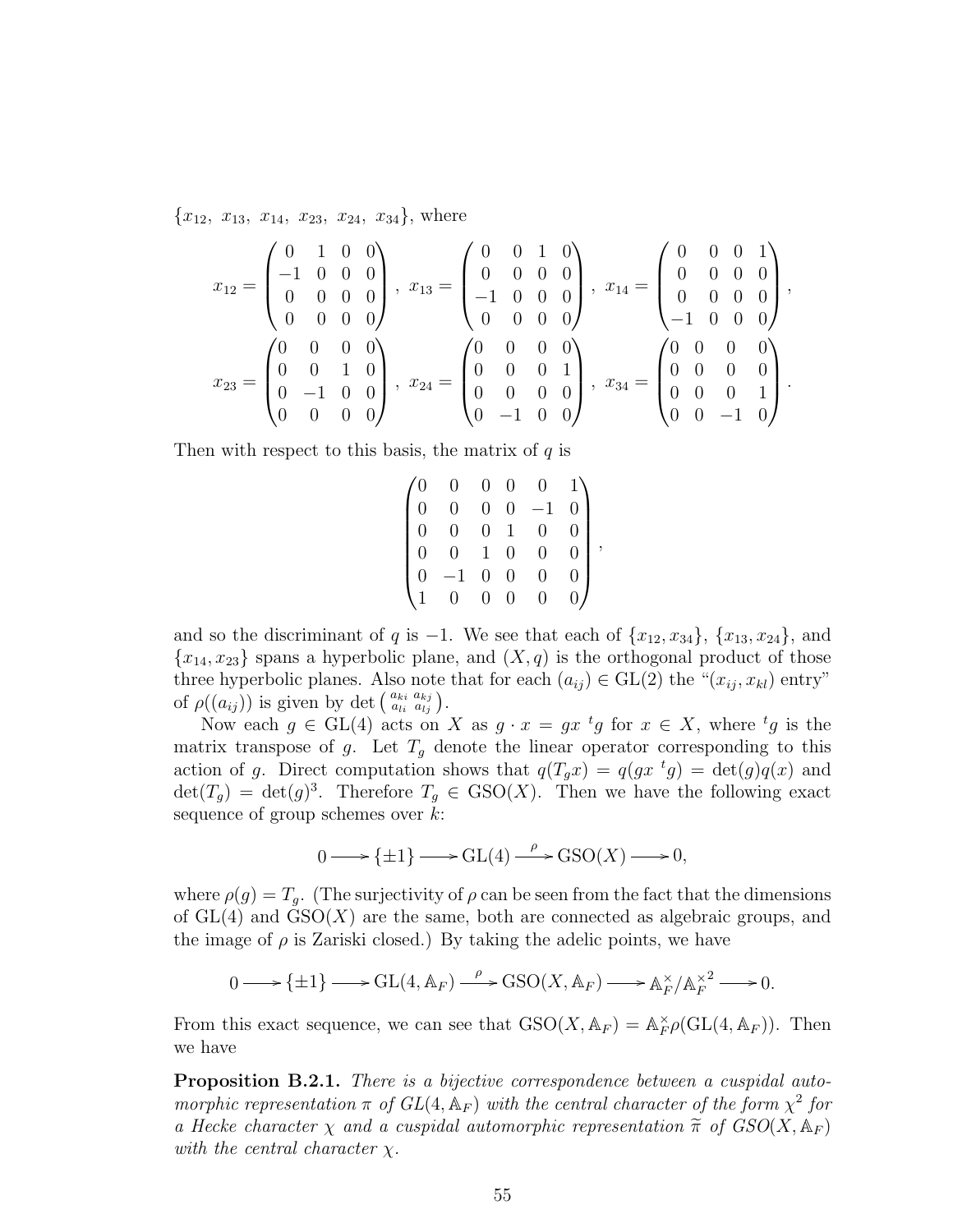*Proof.* Let  $\varphi \in V_{\pi}$ . Then define a function  $\tilde{\varphi}$  :  $GSO(X, \mathbb{A}_F) \to \mathbb{C}$  by  $\tilde{\varphi}(a\rho(g)) =$  $\chi(a)\varphi(g)$  for all  $a \in \mathbb{A}^{\times}$  and  $g \in GL(4, \mathbb{A}_F)$ . The condition on the central character of  $\pi$  guarantees that this is well-defined, *i.e.*  $a\rho(g) = a'\rho(g')$  implies  $\tilde{\varphi}(a\rho(g)) =$  $\tilde{\varphi}(a'\rho(g'))$ . Then it is easy to see that  $\tilde{\varphi}$  is a cusp form on  $GSO(X, \mathbb{A}_F)$ . Conversely let  $\tilde{\varphi} \in V_{\tilde{\pi}}$ . Then we can define  $\varphi \in V_{\pi}$  by  $\varphi(g) = \varphi \circ \rho(g)$ . It is clear that this gives the desired bijection. the desired bijection.

**Remark B.2.2.** Since a cuspidal automorphic representation  $\pi$  of  $GL(4, \mathbb{A}_F)$  is always generic, i.e. has a Whittaker model, the cuspidal representation  $\tilde{\pi}$  of  $\text{GSO}(X, \mathbb{A}_F)$ is also generic.

By the same token, we have the following local analogue.

**Proposition B.2.3.** There is a bijective correspondence between an irreducible admissible representation  $\pi_v$  of  $GL(4, F_v)$  with the central character of the form  $\chi_v^2$  for some character  $\chi_v$  and an irreducible admissible representation  $\tilde{\pi}_v$  of  $GSO(X, F_v)$ with the central character  $\chi_v$ .

### **B.3** Global theta lifts from  $\text{GSO}(X, \mathbb{A}_F)$  to  $\text{GSp}(2, \mathbb{A}_F)$

We will obtain the desired lift to  $GSp(2, \mathbb{A}_F)$  as a theta lift from  $GSO(X, \mathbb{A}_F)$  and prove

**Proposition B.3.1.** Let  $\pi$  be a cuspidal automorphic representation of  $GL(4, \mathbb{A}_F)$ with central character  $\chi^2$ , and  $\tilde{\pi}$  the corresponding cuspidal representation of  $GSO(X, \mathbb{A}_F)$ <br>with central character  $\chi$ . Further assume the incomplete exterior square L function with central character  $\chi$ . Further assume the incomplete exterior square L-function  $L^{S}(s,\pi,\wedge\otimes\chi^{-1})$  twisted by  $\chi^{-1}$  has a pole at  $s=1$ . Then the theta lift  $\Theta_2(V_{\widetilde{\pi}})$  of  $\widetilde{\pi}$  to  $GSp(2, \mathbb{A}_F)$  is non-zero generic cuspidal.

As we did in the main part of this thesis, to consider the non-vanishing problem, we first consider the corresponding isometry theta lifting. First we need to state the following non-vanishing result due to Ginzburg, Rallis, and Soudry [GRS].

**Proposition B.3.2.** Let  $\sigma$  be a generic cuspidal automorphic representation of the split orthogonal group  $SO_{n,n}(\mathbb{A}_F)$  of rank n. Assume that the (incomplete) standard L-function  $L^{S}(s, \sigma)$  has a pole at  $s = 1$ . Then the theta lift  $\theta_{n-1}(V_{\sigma})$  of  $\sigma$  to  $Sp(n-1, \mathbb{A}_F)$  is non-zero generic cuspidal.

Proof. See [GRS, Section 3].

Now let  $\sigma$  be one of the irreducible components of  $\tilde{\pi}|_{\mathcal{S}(\mathcal{X},\mathbb{A}_F)}$ . If we write  $\sigma \cong \otimes \sigma_v$ <br> $\tilde{\pi} \cong \tilde{\pi}$  then for a unramified  $\sigma$  is the spherical constituent of  $\tilde{\pi}$  lasses and  $\widetilde{\pi} \cong \otimes \widetilde{\pi}_v$ , then for v unramified,  $\sigma_v$  is the spherical constituent of  $\widetilde{\pi}_v|_{\text{SO}(X,F_v)}$ by Lemma 4.0.11. Also if we write  $\pi \cong \otimes \pi_v$ , then, for v unramified,  $\pi_v$  is a full

 $\Box$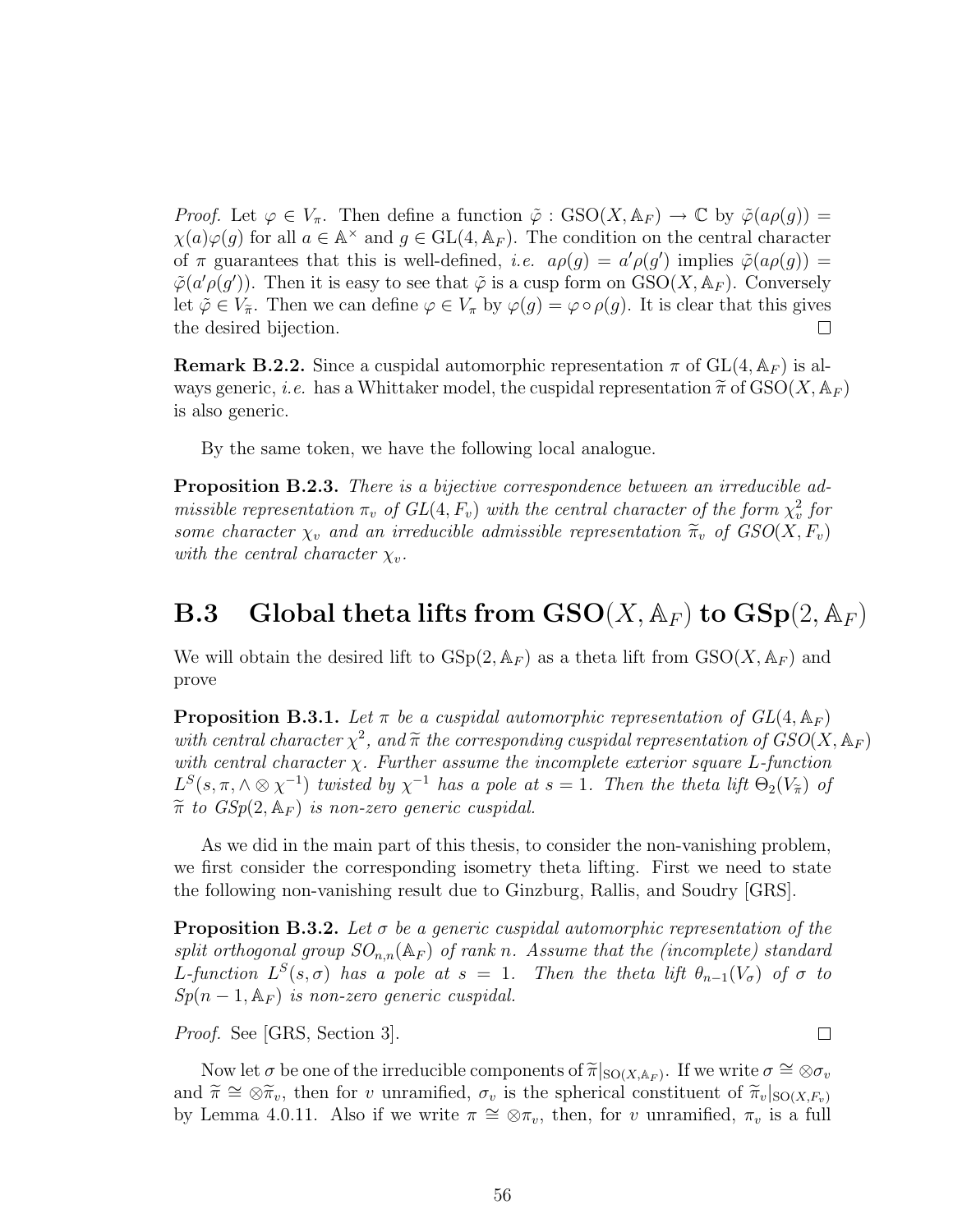induced representation  $\text{Ind}_{P_v}^{G_v}\chi'$ , where  $G_v = \text{GL}(4, F_v)$ ,  $P_v$  is the standard parabolic subgroup of  $G_v$ , and  $\chi'$  is an unramified character on  $P_v$  given by

$$
\chi'(\begin{pmatrix} a & * & * & * \\ 0 & b & * & * \\ 0 & 0 & c & * \\ 0 & 0 & 0 & d \end{pmatrix}) = \chi_1(a)\chi_2(b)\chi_3(c)\chi_4(d)
$$

for unramified characters  $\chi_i$ 's on  $F_v^{\times}$ . By our assumption on the central character, we have  $\chi_1 \chi_2 \chi_3 \chi_4 = \chi_v^2$  for some unramified character  $\chi_v$ . Notice that, by the map  $\rho$ , we have

$$
\begin{pmatrix} a & * & * & * \\ 0 & b & * & * \\ 0 & 0 & c & * \\ 0 & 0 & 0 & d \end{pmatrix} \mapsto \begin{pmatrix} ab & * & * & * & * & * \\ 0 & ac & * & * & * & * \\ 0 & 0 & ad & * & * & * \\ 0 & 0 & 0 & bc & * & * \\ 0 & 0 & 0 & 0 & bd & * \\ 0 & 0 & 0 & 0 & 0 & cd \end{pmatrix}
$$

,

where the latter matrix is with respect the basis we have chosen. Let  $GSO_v =$  $GSO(X, F_v)$ , and  $Q_v$  its standard parabolic. Then by direct computation together with  $\chi_1 \chi_2 \chi_3 \chi_4 = \chi_v^2$ , we see that  $\tilde{\pi}_v = \text{Ind}_{Q_v}^{GSO_v} \mu'$  for a character  $\mu'$  on  $P_v$  given by

$$
\mu'(\begin{pmatrix} \beta_1 & * & * & * & * & * \\ 0 & \beta_2 & * & * & * & * \\ 0 & 0 & \beta_3 & * & * & * \\ 0 & 0 & 0 & \lambda \beta_3^{-1} & * & * \\ 0 & 0 & 0 & 0 & \lambda \beta_2^{-1} & * \\ 0 & 0 & 0 & 0 & 0 & \lambda \beta_1^{-1} \end{pmatrix}) = \mu_0(\lambda)\mu_1(\beta_1)\mu_2(\beta_2)\mu_3(\beta_3),
$$

where

$$
\mu_0 = \frac{\chi_v}{\chi_1}, \ \mu_1 = \frac{\chi_1 \chi_2}{\chi_v}, \ \mu_2 = \frac{\chi_1 \chi_3}{\chi_v}, \ \mu_3 = \frac{\chi_1 \chi_4}{\chi_v}.
$$

Then we have

**Proposition B.3.3.** Let  $L^{S}(s, \sigma)$  be the (incomplete) standard L-function of  $\sigma$ . Then

$$
L^{S}(s,\sigma) = L^{S}(s,\pi,\wedge^{2} \otimes \chi^{-1}),
$$

where  $S$  is a finite set of places containing all the ramified places and archimedean places as usual.

*Proof.* Let  $v \notin S$ . Then we have  $SO(X, F_v)$ -isomorphism

$$
\widetilde{\pi}_v|_{\mathrm{SO}(X,F_v)} = (\mathrm{Ind}_{Q_v}^{GSO_v}\mu')|_{\mathrm{SO}(X,F_v)} \xrightarrow{\sim} \mathrm{Ind}_{Q_v \cap \mathrm{SO}(X,F_v)}^{SO(X,F_v)}\mu'|_{Q_v \cap \mathrm{SO}(X,F_v)}
$$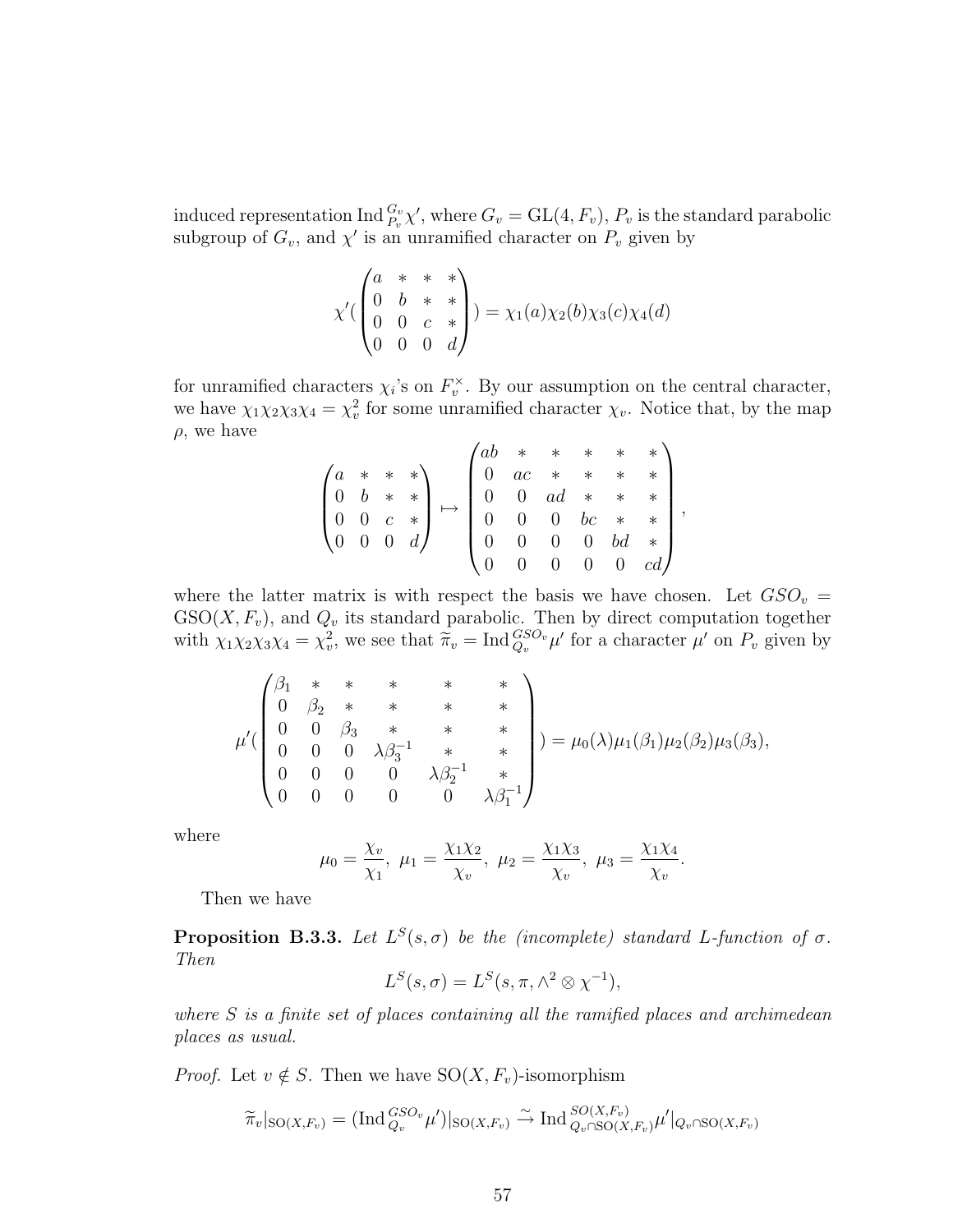given by restriction of functions. By the above computation, we have

$$
\mu'|_{Q_v \cap SO(X,F_v)} \begin{pmatrix} \beta_1 & * & * & * & * & * \\ 0 & \beta_2 & * & * & * & * \\ 0 & 0 & \beta_3 & * & * & * \\ 0 & 0 & 0 & \beta_3^{-1} & * & * \\ 0 & 0 & 0 & 0 & \beta_2^{-1} & * \\ 0 & 0 & 0 & 0 & 0 & \beta_1^{-1} \end{pmatrix}
$$
  
=  $(\chi_1 \chi_2/\chi_v)(\beta_1)(\chi_1 \chi_3/\chi_v)(\beta_2)(\chi_1 \chi_4/\chi_v)(\beta_3).$ 

Then the standard local L-factor at v is

$$
L_v(s, \sigma_v) = L_v(s, \chi_1 \chi_2/\chi_v) L_v(s, \chi_1 \chi_3/\chi_v) L_v(s, \chi_1 \chi_4/\chi_v) L_v(s, \chi_v/(\chi_1 \chi_2))
$$
  
\n
$$
\cdot L_v(s, \chi_v/(\chi_1 \chi_3)) L_v(s, \chi_v/(\chi_1 \chi_4))
$$
  
\n
$$
= L_v(s, \chi_1 \chi_2/\chi_v) L_v(s, \chi_1 \chi_3/\chi_v) L_v(s, \chi_1 \chi_4/\chi_v) L_v(s, \chi_3 \chi_4/\chi_v)
$$
  
\n
$$
\cdot L_v(s, \chi_2 \chi_4/\chi_v)) L_v(s, \chi_2 \chi_3/\chi_v) \text{ because } \chi_v^2 = \chi_1 \chi_2 \chi_3 \chi_4
$$
  
\n
$$
= L_v(s, \widetilde{\pi}_v, \wedge^2 \otimes \chi_v^{-1}).
$$

Thus the proposition follows.

We should also mention the following, which can be easily proven in the same way as Lemma 4.0.9.

 $\Box$ 

**Lemma B.3.4.** Let  $g = \theta_n(f; \varphi)$  and  $g' = \theta_n(f|_{SO(X, \mathbb{A}_k)}; \varphi)$ , where  $\theta_n(f|_{SO(X, \mathbb{A}_k)}; \varphi)$ is the isometry theta lift of  $f|_{SO(X,\mathbb{A}_k)}$  to  $Sp(n,\mathbb{A}_k)$ . Then g is in the space of generic cusp forms if and only if  $g'$  is.

Then we can prove Proposition B.3.1.

Proof of Proposition B.3.1. By Proposition B.3.2, the theta lift  $\Theta_2(V_{\sigma})$  of  $\sigma$  to  $\mathrm{Sp}(2,\mathbb{A}_k)$  is non-zero generic cuspidal, if the exterior square L-function  $L^S(s,\pi,\wedge^2\otimes^2)$  $\chi^{-1}$ ) has a pole at  $s = 1$ . Then by Lemma 4.0.9, the theta lift  $\Theta_2(V_{\tilde{\pi}})$  of  $\tilde{\pi}$  to  $CSp(2, \mathbb{A}_{\geq 1})$  is non-zero congrise quandel by Lemma 4.0.9 and B.3.4. This completes  $GSp(2, \mathbb{A}_F)$  is non-zero generic cuspidal by Lemma 4.0.9 and B.3.4. This completes the proof.  $\Box$ 

### **B.4** Local theta lift from  $GSO(X)$  to  $GSp(2)$

In this section we will explicitly compute the local parameters of the local lift from  $GSO(X, F_v)$  to  $GSp(2, F_v)$  for the unramified case as we did in Chapter 5. As in Chapter 5, the groups  $GSO(X, F_v), GSp(n, F_v)$ , etc are all denoted simply by  $GSO(X)$ ,  $GSp(n)$ , etc, and we just write  $F = F_v$ . Moreover we assume that v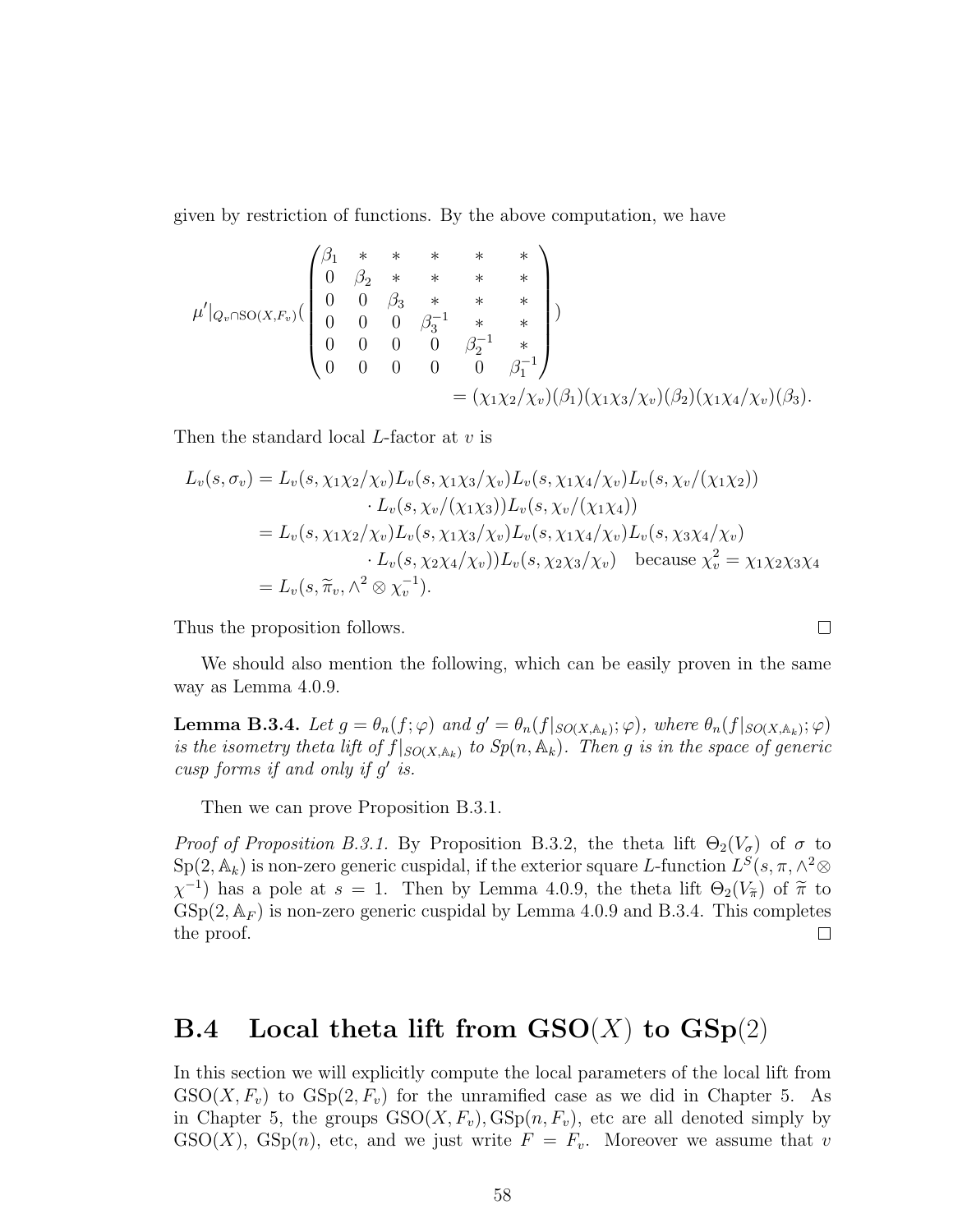is finite. Also "Ind " always means unnormalized induction, and whenever we use normalized induction, we use the notation "n-Ind". Thus, for example, if  $\pi$  is the principal series representation of  $G = GL(4)$  fully induced from the standard parabolic P by the four unramified characters  $\chi_1, \chi_2, \chi_3, \chi_4$ , then we have  $\pi \cong$ n-Ind  ${}_{P}^{G}(\chi_1\chi_2\chi_3\chi_4) = \text{Ind}_{P}^{G}(\tilde{\chi_1}\tilde{\chi_2}\tilde{\chi_3}\tilde{\chi_4})$ , where  $\tilde{\chi_1} = |\cdot|^{3/2}\chi_1$ ,  $\tilde{\chi_2} = |\cdot|^{1/2}\chi_1$ ,  $\tilde{\chi_3} =$  $|\cdot|^{-1/2}\chi_2$ , and  $\tilde{\chi}_4 = |\cdot|^{-3/2}\chi_4$ .

First we need the following, which seems to be well-known by now.

**Lemma B.4.1.** Let  $\tau$  be the character on the standard parabolic  $P_2$  of  $GSp(2)$  which is trivial on the unipotent radical and sends

diag 
$$
(\alpha_1, \alpha_2, \gamma \alpha_1^{-1}, \gamma \alpha_2^{-1}) \mapsto \tau_0(\gamma) \tau_1(\alpha_1) \tau_2(\alpha_2)
$$

for unramified characters  $\tau_0$ ,  $\tau_1$ , and  $\tau_2$ . If  $\Pi$  is the unramified subquotient of the representation of  $GSp(2)$  give by n-Ind  ${}_{P_2}^{Gsp(2)}\tau$ , then the Langlands parameter of  $\Pi$ is

 $diag(\chi_0(\varpi), \chi_0\chi_1(\varpi), \chi_0\chi_1\chi_2(\varpi), \chi_1\chi_2(\varpi)) \in GSp(2, \mathbb{C}) = {}^{L}GSp(2)^\circ,$ 

where  $\varpi$  is the uniformizer of F.

By using this together with the techniques from Chapter 5, we prove

**Proposition B.4.2.** Assume  $\pi$  is an unramified representation of  $GL(4)$  with a unitary central character which is fully induced from four unramified characters  $\chi_1, \chi_2, \chi_3, \chi_4$ , i.e.  $\pi \cong \text{n-Ind}_{P}^{GL(4)} \chi_1 \chi_2 \chi_3 \chi_4$ , and the central character of  $\pi$  is  $\chi^2$ , i.e.  $\chi_1 \chi_2 \chi_3 \chi_4 = \chi^2$ . Let  $\widetilde{\pi}$  be the unramified representation of  $GSO(X)$  that corresponds<br>to  $\pi$  by Proposition B, 2, 2, If  $\widetilde{\pi}$  corresponds to an unramified  $\Pi \subset \text{Irr}(CS_2(\mathbb{R}))$  under to  $\pi$  by Proposition B.2.3. If  $\widetilde{\pi}$  corresponds to an unramified  $\Pi \in \text{Irr}(GSp(2))$  under theta correspondence, then the Langlands parameter of  $\Pi$  is

$$
diag(\chi_1(\varpi), \chi_3(\varpi), \chi_2(\varpi), \chi_4(\varpi)) \in GSp(2, \mathbb{C}).
$$

*Proof.* Let  $\widetilde{\pi} \cong \text{Ind}_{Q_3}^{\text{GSO}(X)} \mu$  where  $\mu$  acts on  $M_{Q_3}$  by

diag 
$$
(\beta_1, \beta_2, \beta_3, \lambda \beta_3^{-1}, \lambda \beta_2^{-1}, \lambda \beta_1^{-1}) \mapsto \mu_0(\lambda)\mu_1(\beta_1)\mu_2(\beta_2)\mu_3(\beta_3)
$$
,

with  $Q_3$  the parabolic subgroup preserving the flag  $\langle x_{12} \rangle \subset \langle x_{12}, x_{13} \rangle \subset \langle x_{12}, x_{13}, x_{14} \rangle$ , and  $x_{ij}$ 's as in Section B.2. Then we have

$$
\mu_0 = \frac{\chi}{|\cdot|^{3/2}\chi_1}, \ \mu_1 = \frac{|\cdot|^2 \chi_1 \chi_2}{\chi}, \ \mu_2 = \frac{|\cdot|\chi_1 \chi_3}{\chi}, \ \mu_3 = \frac{\chi_1 \chi_4}{\chi}.
$$

There is a non-zero R-homomorphism

$$
\omega_{X,2} \longrightarrow \Pi \otimes \operatorname{Ind}_{Q_3}^{\operatorname{GSO}(X)} \mu = \operatorname{Ind}_{\operatorname{GSp}(2)\times Q_3}^{\operatorname{GSp}(2)\times \operatorname{GSO}(X)} \Pi \otimes \mu.
$$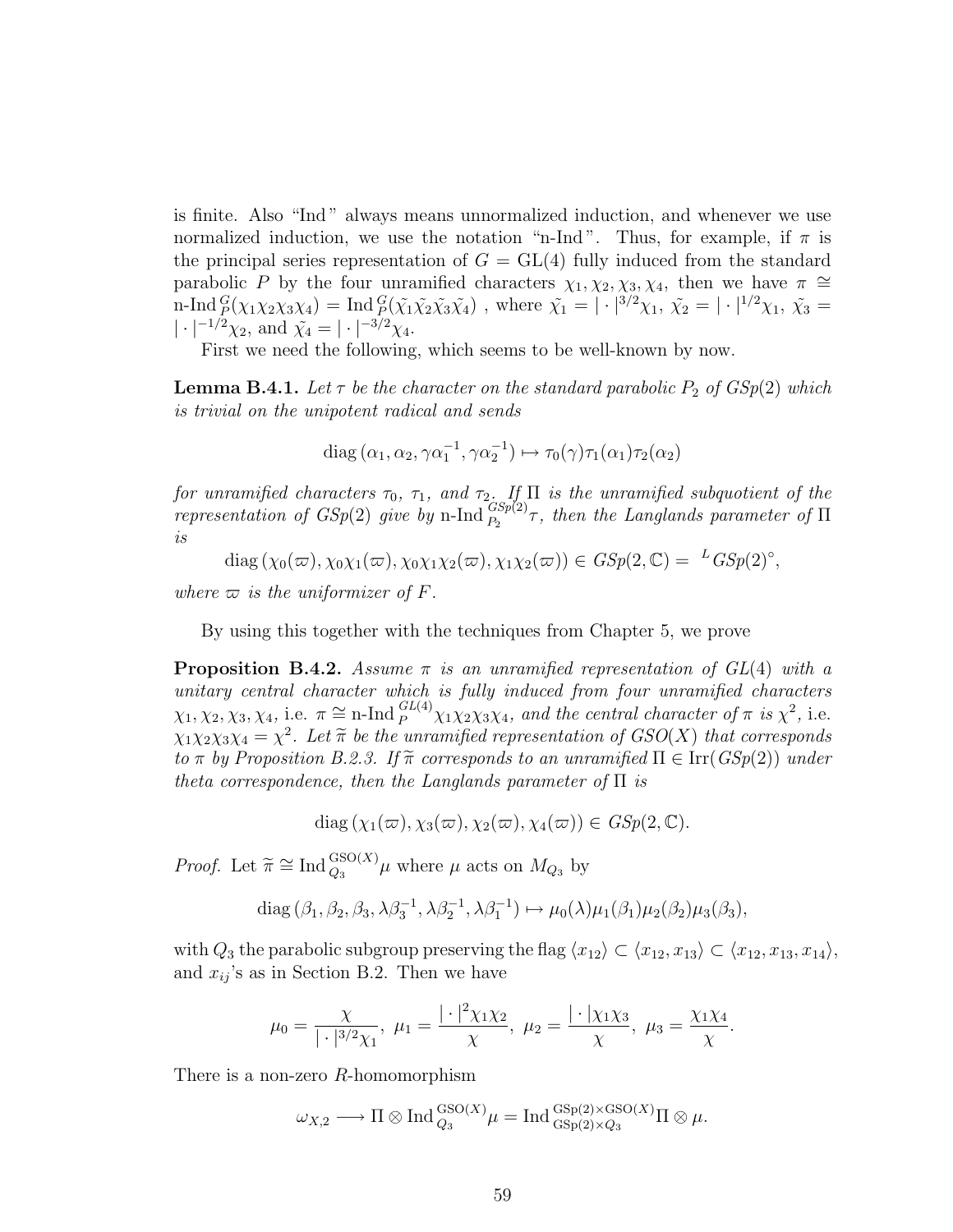Since there is a natural injection  $\text{Ind }_{\text{GSp}(2)\times Q_3}^{\text{GSp}(2)\times\text{GSO}(X)}\Pi\otimes \mu \hookrightarrow \text{Ind }_{R\cap(\text{GSp}(2)\times Q_3)}^R\Pi\otimes \mu$ (see Lemma 5.1.4), we have a non-zero  $R$ -homomorphism

$$
\omega_{X,2}\longrightarrow \text{Ind}_{R\cap(\text{GSp}(2)\times Q_3)}^R\Pi\otimes\mu.
$$

Let Q be the parabolic subgroup preserving the flag  $\langle x_{12}, x_{13}, x_{14} \rangle$ . Then by induction in stages, we have a non-zero  $R$ -homomorphism

$$
\omega_{X,2} \longrightarrow \text{Ind}_{S_Q}^R \text{Ind}_{S_{Q_3}}^{M_Q} \Pi \otimes \mu,
$$

where  $S_Q$  and  $S_{Q_3}$  are as in Proposition 5.1.1.

Now if we take the Jacquet module of  $\omega_{X,2}$  with respect to  $N_Q$ , the Frobenius reciprocity and Proposition 5.1.1 give non-zero R-homomorphisms

$$
0\subset J^{(2)}\subset J^{(1)}\subset J^{(0)}\xrightarrow{\quad \varphi\quad\quad \text{Ind}_{S_{Q_3}}^{M_Q}\Pi\otimes\mu.
$$

First assume that ker  $\varphi \supseteq J^{(1)}$ . Then there is a non-zero  $M_Q$ -homomorphism

$$
I^{(0)} = J^{(0)}/J^{(1)} \longrightarrow \text{Ind}_{S_{Q_3}}^{M_Q} \Pi \otimes \mu.
$$

Then if we take the Jacquet module of  $I^{(0)}$  with respect to  $N_{Q_3}$ , the Frobenius reciprocity and Proposition 5.1.1 give a non-zero  $M_{Q_3}$ -homomorphism

$$
\operatorname{Ind}_{S_{P_0,Q_3}}^{M_{Q_3}} \sigma_{0,3} \cong \sigma_{0,3} \longrightarrow \Pi \otimes \mu,
$$

where  $\sigma_{0,3}$  is as in Proposition 5.1.1. Then on the element of the form  $((1), \beta_1, \beta_2, \beta_3) \in$  $M_{Q_3}$  acts  $\sigma_{0,3}$  by the character

$$
((1), \beta_1, \beta_2, \beta_3) \mapsto |\beta_1|^2 |\beta_2|^2 |\beta_3|^2.
$$

On the other hand, it acts on  $\Pi \otimes \mu$  by the character

$$
((1), \beta_1, \beta_2, \beta_3) \mapsto \mu_1(\beta_1)\mu_2(\beta_2)\mu_3(\beta_3).
$$

Therefore we must have  $\mu_3 = |\cdot|^2$ . But this is impossible, because  $\mu_3 = \chi_1 \chi_4/\chi_3$ and so  $|\mu_3| < |\cdot|$ . Thus ker  $\varphi \not\supseteq J^{(1)}$ .

Then by restricting  $\varphi$  to  $J^{(1)}$ , we have non-zero  $M_Q$ -homomorphisms

$$
0\subset J^{(2)}\subset J^{(1)}\xrightarrow{\quad\varphi'} \operatorname{Ind}_{S_{Q_3}}^{M_Q}\Pi\otimes\mu.
$$

Then if ker  $\varphi' \supseteq J^{(2)}$ , we have a non-zero  $M_Q$ -homomorphism

$$
I^{(1)} = J^{(1)}/J^{(2)} \longrightarrow \text{Ind}_{S_{Q_3}}^{M_Q} \Pi \otimes \mu.
$$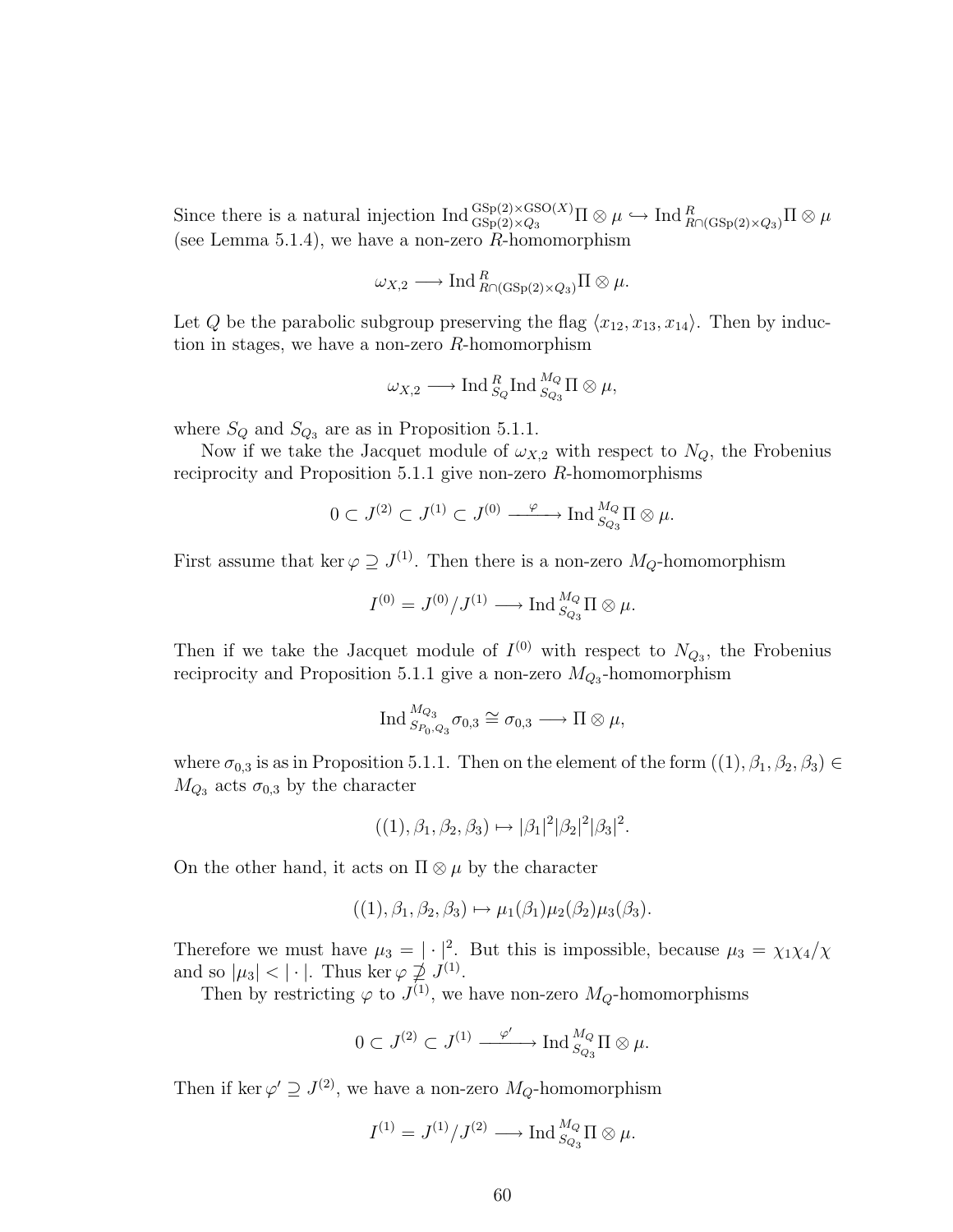Then by exactly the same argument as above, this leads to a contradiction. Therefore ker  $\varphi' \not\supseteq J^{(2)}$ .

Then by restricting  $\varphi'$  to  $J^{(2)}$ , we have a non-zero  $M_Q$ -homomorphism

$$
J^{(2)}(=I^{(2)}) \longrightarrow {\rm Ind\,}_{S_{Q_3}}^{M_Q}\Pi\otimes \mu.
$$

If we take the Jacquet module of  $I^{(2)}$  with respect to  $N_{Q_2}$ , the Frobenius reciprocity and Proposition 5.1.1 give a non-zero  $M_{Q_3}$ -homomorphism

$$
{\rm Ind\,}_{S_{P_2,Q_3}}^{M_{Q_3}} \sigma_{2,3}\xrightarrow{\phantom{Q_3}} \Pi\otimes\mu.
$$

Then the element of the form  $((1), \beta_1, \beta_2, \beta_3) \in M_{Q_3}$  acts on  $\text{Ind}_{S_{P_2,Q_3}}^{M_{Q_3}} \sigma_{2,3}$  by the character

$$
((1), \beta_1, \beta_2, \beta_3) \mapsto |\beta_1|^2 \tau_2(\beta_2) \tau_3(\beta_3),
$$

and on  $\Pi \otimes \mu$  by the character

$$
((1), \beta_1, \beta_2, \beta_3) \mapsto \mu_1(\beta_1)\mu_2(\beta_2)\mu_3(\beta_3).
$$

Thus we have

$$
\mu_1=|\cdot|^2, \ \mu_2=\tau_2, \ \mu_3=\tau_3.
$$

Moreover, since  $\mu_1 = |\cdot|^2 \chi_1 \chi_2/\chi$  and  $\chi_1 \chi_2 \chi_3 \chi_4 = \chi^2$ , we have

$$
\chi = \chi_1 \chi_2 = \chi_3 \chi_4.
$$

Next notice that  $M_{Q_3} \cong \text{GSp}(2) \times \mathbb{G}_m^3$ . Then by restricting  $\varphi''$  to the elements of the form  $((g), 1, 1, 1) \in \text{GSp}(2) \times \mathbb{G}_m^3 \cong M_{Q_3}$ , we have a non-zero  $\text{GSp}(2)$ homomorphism

$$
\operatorname{Ind}_{P_2}^{\operatorname{GSp}(2)} \sigma'_{2,3} \longrightarrow \Pi \otimes \mu_0^{-1},
$$

where  $\sigma'_{2,3}$  is the character on  $P_2$  given by

$$
\sigma'_{2,3}(\begin{pmatrix} \alpha_1 & * & * & * \\ 0 & \alpha_2 & * & * \\ 0 & 0 & \lambda \alpha_1^{-1} & * \\ 0 & 0 & 0 & \lambda \alpha_2^{-1} \end{pmatrix}) = (|\cdot|^2 \tau_3^{-1})(\alpha_1)(|\cdot|^2 \tau_2^{-1})(\alpha_2)(|\cdot|^{-1} \tau_2 \tau_3)(\lambda),
$$

and  $\Pi \otimes \mu_0^{-1}$  is the twist of  $\Pi$  by  $\mu_0$  through the multiplier character  $\nu$ , *i.e.* ( $\Pi \otimes$  $\mu_0(g) = \mu_0(g) \Pi(g)$ . Hence we have a non-zero GSp(2)-homomorphism

$$
(\text{Ind}_{P_2}^{\text{GSp}(2)} \sigma'_{2,3}) \otimes \mu_0 \longrightarrow \Pi,
$$

where the twisting is again via  $\nu$ . It is easy to see that

$$
(\text{Ind}_{P_2}^{\text{GSp}(2)} \sigma'_{2,3}) \otimes \mu_0 \cong \text{Ind}_{P_2}^{\text{GSp}(2)} \tau,
$$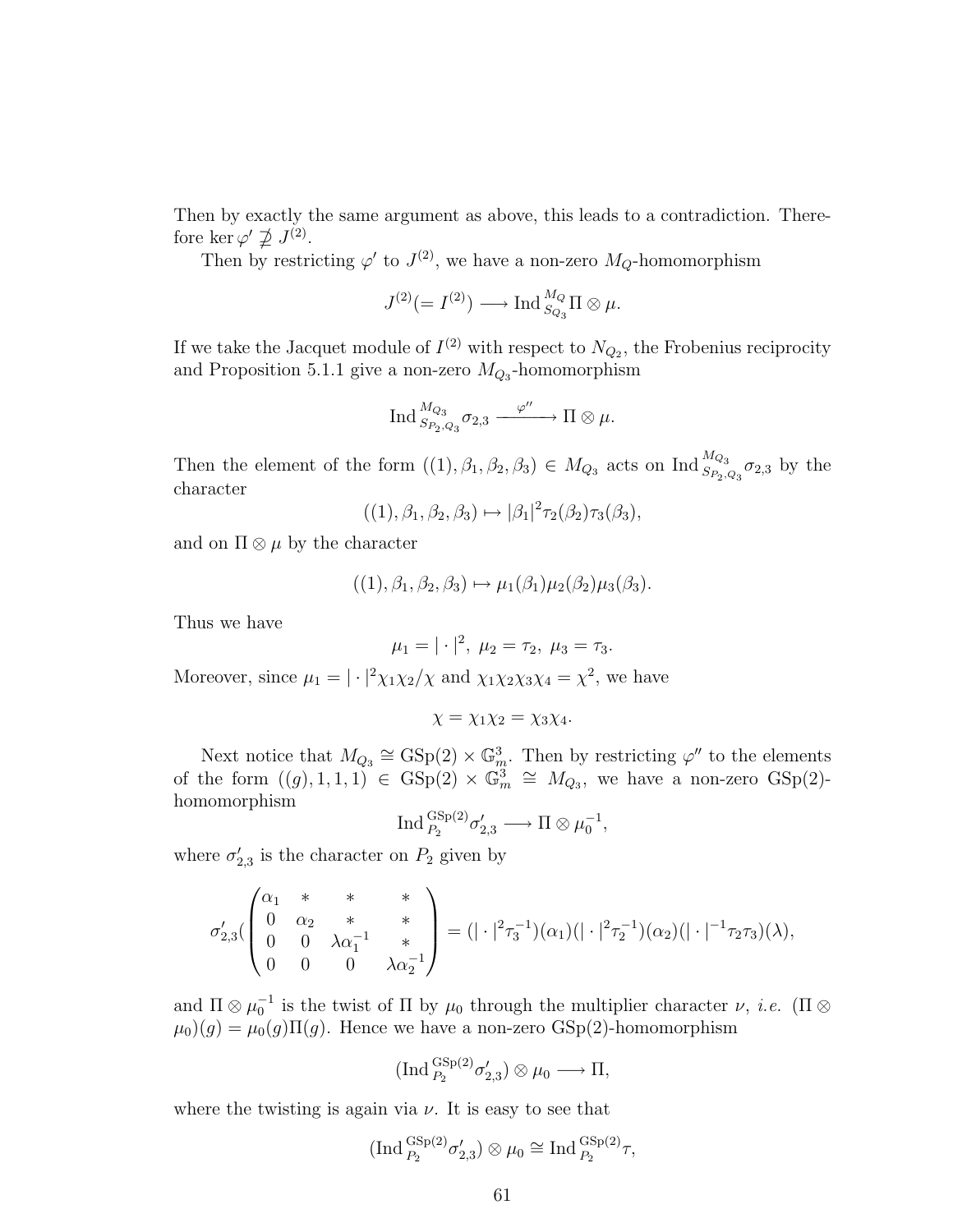where  $\tau$  is the character on  $P_2$  given by

$$
\tau\begin{pmatrix}\n\alpha_1 & * & * & * \\
0 & \alpha_2 & * & * \\
0 & 0 & \lambda \alpha_1^{-1} & * \\
0 & 0 & 0 & \lambda \alpha_2^{-1}\n\end{pmatrix} = (|\cdot|^2 \mu_3^{-1})(\alpha_1)(|\cdot|^2 \mu_2^{-1})(\alpha_2)(|\cdot|^{-1} \mu_0 \mu_2 \mu_3)(\lambda)
$$
  
\n
$$
= (|\cdot|^2 \chi \chi_1^{-1} \chi_4^{-1})(\alpha_1)(|\cdot| \chi \chi_1^{-1} \chi_3^{-1})(\alpha_2)(|\cdot|^{-3/2} \chi \chi_2^{-1})(\lambda)
$$
  
\n
$$
= (|\cdot|^2 \chi_3 \chi_1^{-1})(\alpha_1)(|\cdot| \chi_4 \chi_1^{-1})(\alpha_2)(|\cdot|^{-3/2} \chi_1)(\lambda).
$$

Thus  $\Pi$  is an unramified quotient of n-Ind  $_{P_2}^{\text{GSp}(2)} \tau'$ , where  $\tau'$  is given by

$$
\tau'(\begin{pmatrix} \alpha_1 & * & * & * \\ 0 & \alpha_2 & * & * \\ 0 & 0 & \lambda \alpha_1^{-1} & * \\ 0 & 0 & 0 & \lambda \alpha_2^{-1} \end{pmatrix}) = (\chi_3 \chi_1^{-1})(\alpha_1)(\chi_4 \chi_1^{-1})(\alpha_2)(\chi_1)(\lambda).
$$

Thus by Lemma B.4.1, the Langlands parameter of Π is

$$
diag(\chi_1(\varpi), \chi_3(\varpi), \chi_2(\varpi), \chi_4(\varpi)) \in GSp(2, \mathbb{C}).
$$

 $\Box$ 

#### B.5 Functoriality

By combining the results of the previous two sections, we have

**Proposition B.5.1.** Let  $\pi$  be a cuspidal automorphic representation of  $GL(4, \mathbb{A}_F)$ with central character  $\chi^2$  such that the exterior square L-function  $L^S(s, \pi, \wedge^2 \otimes \chi^{-1})$ has a pole at  $s = 1$ . Then the theta lift  $\Theta_2(V_{\widetilde{\pi}})$  of  $\widetilde{\pi}$  to  $GSp(2, \mathbb{A}_F)$  does not vanish, and if we let  $\Pi$  be an irreducible constituent of  $\Theta_2(V_{\widetilde{\pi}})$ , then  $\Pi$  is a generic, cuspidal automorphic representation of  $GSp(2, \mathbb{A}_F)$  with central character  $\chi$ . Moreover for each unramified place v,  $\pi_v$  is the Langlands functorial lift of  $\Pi_v$  via  $GSp(2,\mathbb{C}) \hookrightarrow$  $GL(4,\mathbb{C})$ .

At this moment, our lift Π has not been shown to satisfy all the desired properties. Namely, we need to show the functoriality at the archimedean places. However, this easily follows from the following recent result by Asgari and Shahidi [A-S2].

**Proposition B.5.2.** Let  $\Pi$  be a generic cuspidal automorphic representation of  $GSp(2, \mathbb{A}_k)$  with central character  $\chi$ . Then  $\Pi$  has a unique (weak) functorial lift  $\pi$ to  $GL(4,\mathbb{A}_F)$  with central character  $\chi^2$ . Moreover  $\pi$  is either cuspidal or an isobaric sum  $\pi_1 \boxplus \pi_2$  of two inequivalent cuspidal automorphic representations of  $GL(2, \mathbb{A}_F)$ . The latter is the case if and only if  $\Pi$  is obtained as a theta lift from the split orthogonal group  $GSO(4, \mathbb{A}_F)$ .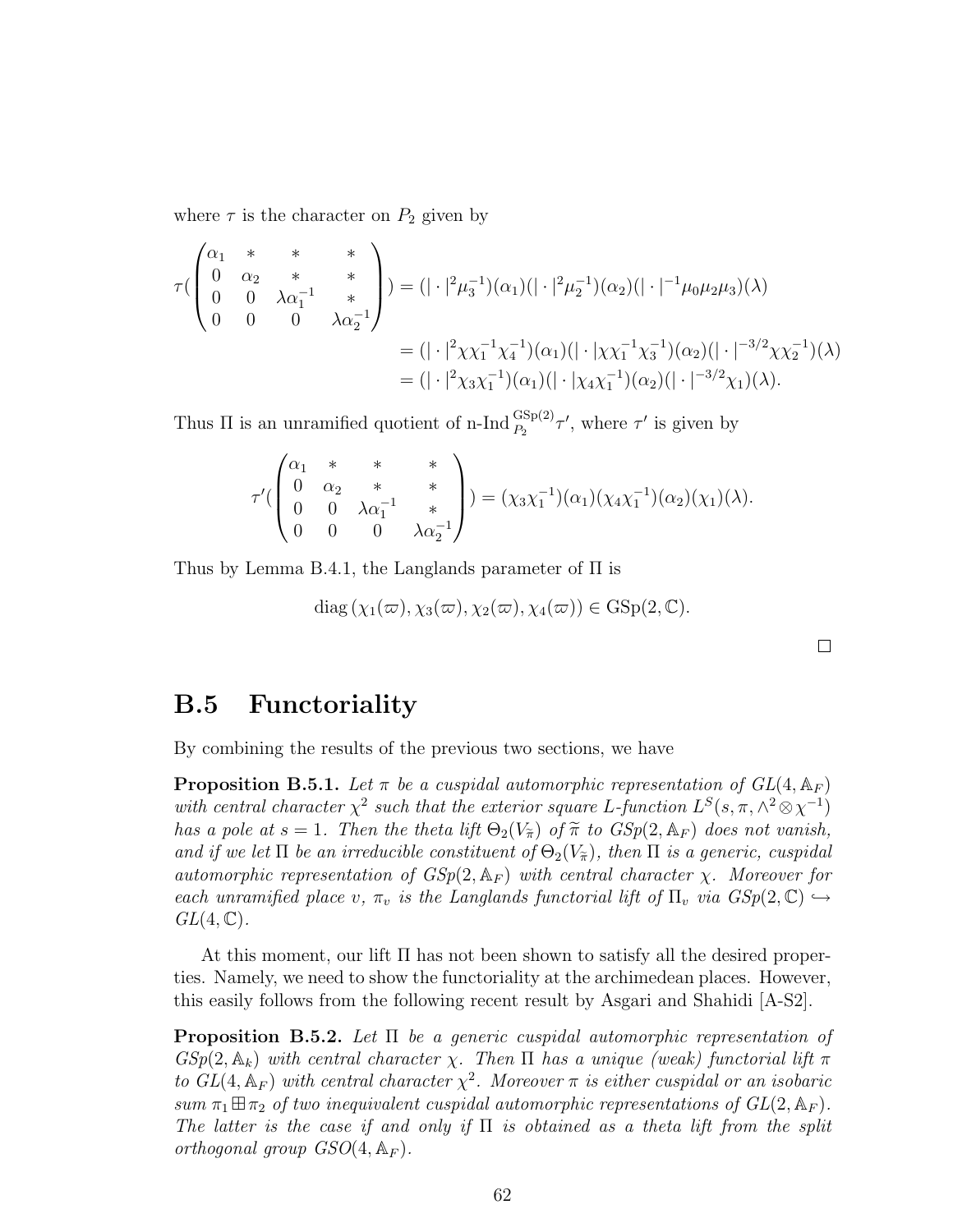Proof. This is (part of) Theorem 2.4. of [A-S2]. Note that theta lift is called Weil lift there. Also although [A-S2] does not explicitly mention this, the orthogonal group  $GSO(4, \mathbb{A}_k)$  must be split.  $\Box$ 

Finally, we can prove Theorem B.0.4.

*Proof of Theorem B.0.4.* First, we can easily see that our lift  $\Pi$  is not a theta lift from the rank 2 orthogonal group  $GSO(4, A_F)$  by using the latter part of the main theorem of [Mo]. Therefore  $\Pi$  has a unique cuspidal (weak) functorial lift  $\pi'$  to  $GL(4, \mathbb{A}_F)$  whose central character is  $\chi^2$ . But we already know that  $\pi_v$  is a functorial lift of  $\Pi_v$  for almost all places v, and so by strong multiplicity one theorem for  $GL(4)$ , we have  $\pi = \pi'$ . Thus  $\Pi$  indeed has the desired functorial property. This completes the proof.  $\Box$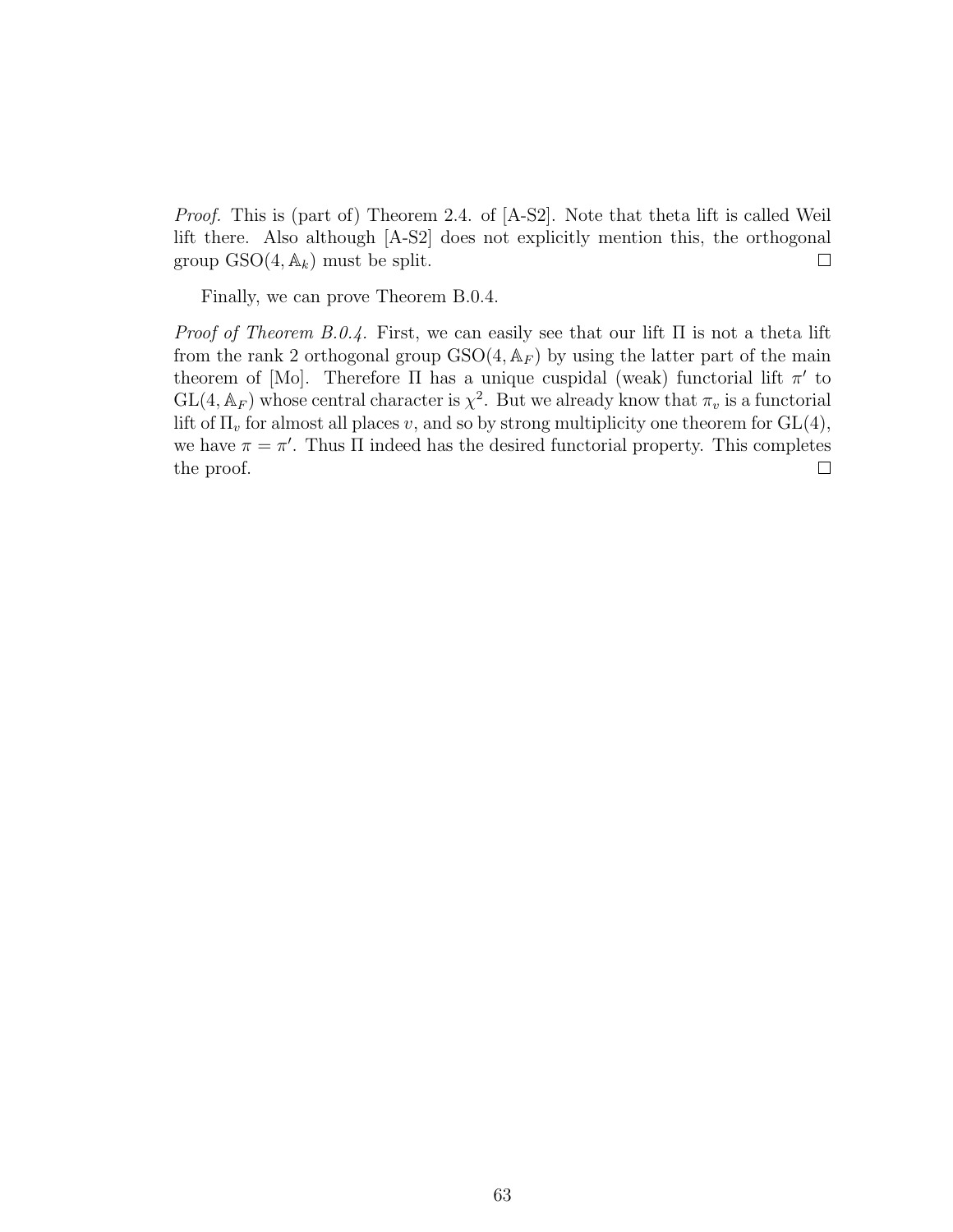# Bibliography

- [A] Adams, J. : Reductive dual pair correspondence for complex groups, J. Funct. Anal. 132 (1995),  $1 - 42$ .
- [Ad-Pr] Adler, J. and Prasad, D. : On certain multiplicity one theorems, Israel J. Math. 153  $(2006)$ , 221 – 245.
- [A-S1] Asgari, M. and Shahidi, F. : Generic transfer for general spin groups, To appear in Duke Math. J.
- [A-S2] Asgari, M. and Shahidi, F. : Generic transfer from  $GSp(4)$  to  $GL(4)$ , To appear in Comps. Math.
- [BR] Blasius, D. and Ramakrishnan, D. : Maass forms and Galois representations, in "Galois groups over Q", Math. Sci. Res. Inst. Publ., 16, Springer, New York,  $(1989), 33 - 77.$
- [B-S] Böcherer, S. and Schulze-Pillot, R. : Siegel modular forms and theta series attached to quaternion algebras, Nagoya Math. J.  $121(1991)$ ,  $35 - 96$ .
- [B1] Bump, D. Automorphic Forms and Representations, Cambridge University Press, Cambridge, UK, 1997.
- [Cs] Casselman, W. : Canonical extensions of Harish-Chandra modules to representations of G, Canad. J. Math. 41 (1989),  $385 - 438$ .
- [Co1] Cogdell, J.W. : Dual groups and Langlands functoriality in Bernstein, J. and Gelbart, S. eds., An introduction to the Langlands program, Birkhäuser Boston, Boston, (2003), 251 − 268.
- [Co2] Cogdell, J. : Lectures on L-functions, converse theorems, and functoriality of  $GL(n)$ , in Lectures on Automorphic L-functions, Fields Institute Monographs, AMS  $(2004)$ ,  $5 - 100$ .
- [F1] Flicker, Y. : Twisted tensors and Euler products, Bull. Soc. math. France. 116  $(1988), 295 - 313.$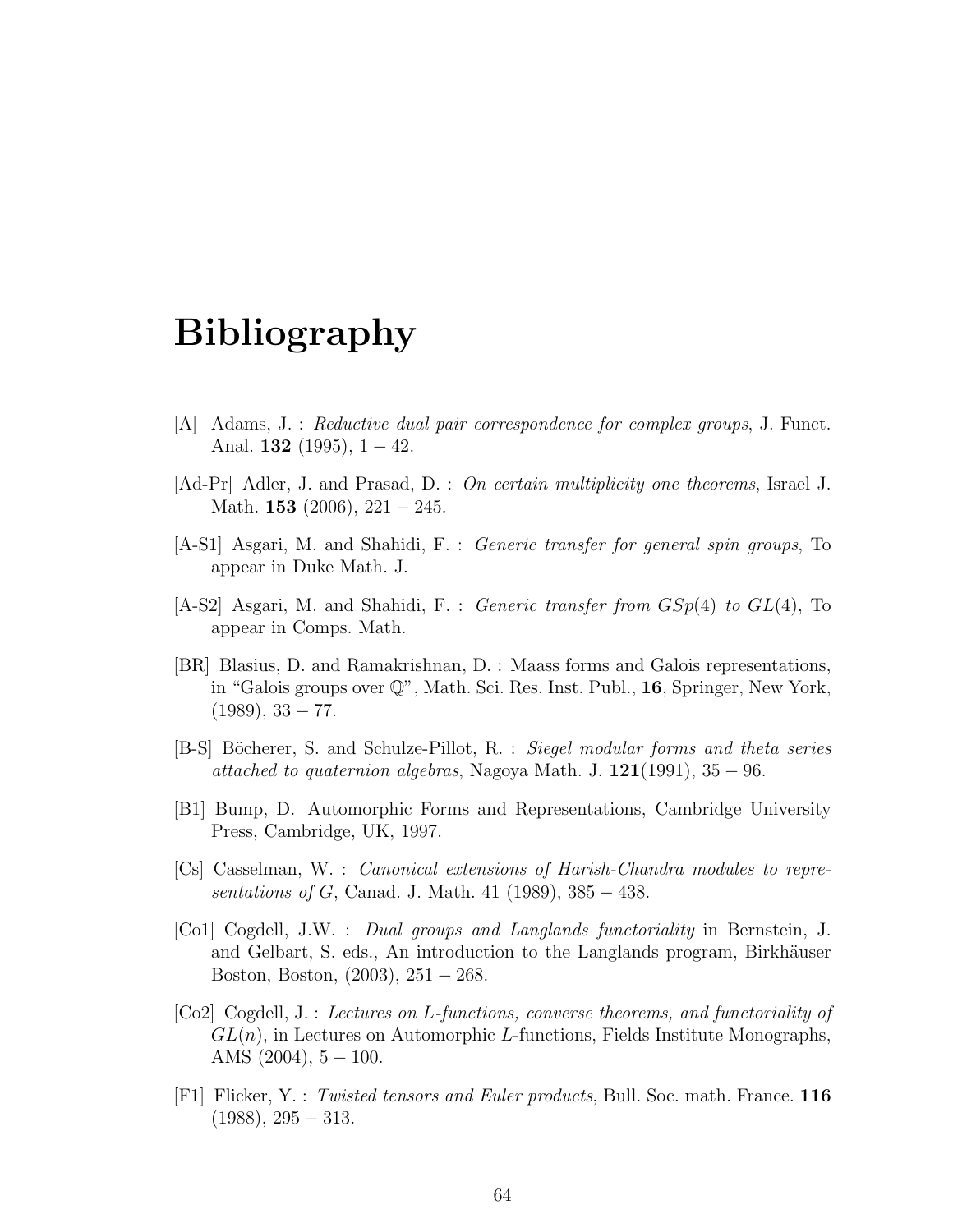- [F2] Flicker, Y. : On zeros of the twisted tensor L-function, Math. Ann. 297 (1993), 199 − 219.
- [F-Z] Flicker, Y. and Zinoviev, D. : On poles of twisted tensor L-functions, ; Proceedings of the Japan Academy 71 (1995),  $114 - 116$ .
- [GRS] Ginzburg, D., Rallis, S. and Soudry, D. : Periods, poles of L-functions and symplectic-orthogonal theta lifts, J. reine angew. Math.  $487$  (1997), 85 − 114.
- [H-K] Harris, M. and Kudla, S. S. : Arithmetic automorphic forms for the nonholomorphic discrete series of  $GSp(2)$ , Duke Math. J. 66 (1992), 59 – 121.
- [HST] Harris, M., Soudry, D. and Taylor, R. : l-adic representations associated to modular forms over imaginary quadratic fields I: lifting to  $GSp_4(\mathbb{Q})$ , Invent. Math. 112 (1993),  $377 - 411$ .
- [H-PS] Howe, R. and Piatetski-Shapiro, I. : Some examples of automorphic forms on  $Sp_4$ , Duke Math. J. 50 (1983), 55 – 106.
- [Ik] Ikeda, T. : On the location of the triple L-functions, Compositio Math. 83  $(1992), 187 - 237.$
- [J1] Jacquet, H. : Principal L-functions of the linear group, in Automorphic Forms, Representations, L-functions, Proc. Symposia Pure Math. vol. XXXIII - Part 2, American Mahtematical Society. Providence, (1979) 63 − 86.
- [J2] Jacquet, H. : Private notes communicated to the author.
- [J-S1] Jacquet, H. and Shalika, J. : On Euler Products and the Classification of Automorphic Representations I, Am. J. Math.  $103$  (1981), 499 – 558.
- [J-S2] Jacquet, H. and Shalika, J. : Exterior square L-functions, in Automorphic forms, Shimura varieties, and L-functions, Vol. II (Ann Arbor, MI, 1988), Perspect. Math. 11, Academic Press (1990), 143 − 226.
- [K-S] Kim, H. and Shahidi, F. : Cuspidality of symmetric powers with applications., Duke Math. J. 112 (2002), 177 − 197
- [Kn] Knapp, A. : Representation Theory of Semi-simple groups. An overview based on examples. Princeton University Press, Princeton, NJ, (2001).
- [Kd1] Kudla, S. : On the local theta correspondence, Invent. Math. 83 (1986),  $229 - 255$
- $[Kd2]$  Kudla, S. : Splitting metaplectic covers of dual reductive pairs, Israel J. Math. 87 (1994), 361 − 401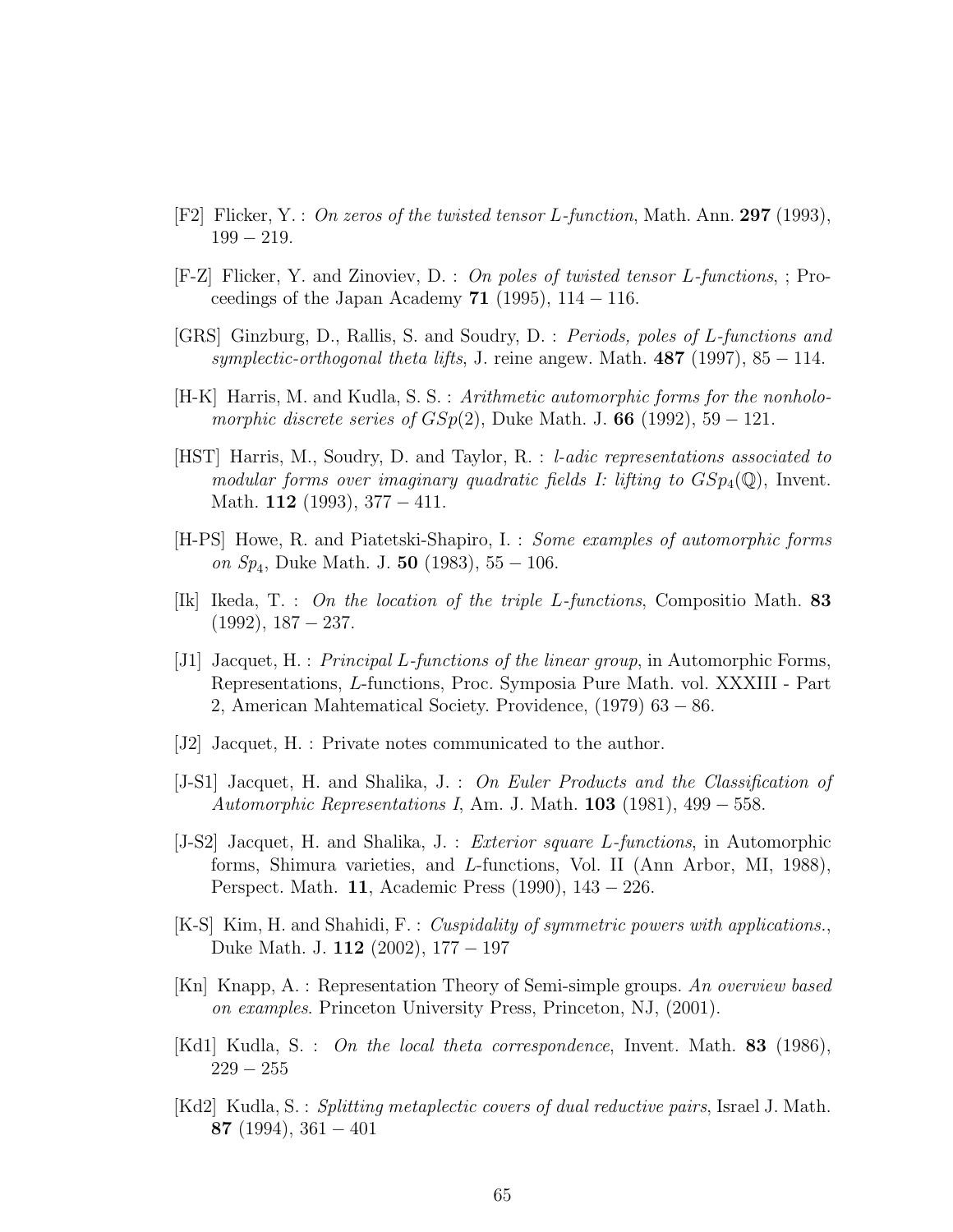- [Kd3] Kudla, S. : Notes on the Local Theta Correspondence, unpublished notes, available online.
- [Kd-R1] Kudla, S. and Rallis, S. : Poles of Eisenstein series and L-functions, Festschrit in honor of I. I. Piatetski-Shapiro on the occasion of his sixtieth birthday, Part II, Weizmann, Jerusalem,  $(1990)$ , 81 – 110
- [Kd-R2] Kudla, S. and Rallis, S. : A regularized Siegel-Weil formula: the first term *identity*, Ann. Math. **140** (1994),  $1 - 80$ .
- [Lm] Lam, T. Y. : Introduction to Quadratic Forms over Fields, Graduate Studies in Mathematics, Vol. 67, A.M.S. (2004).
- [L] Lang, S. : Algebra, third edition, Addison Wesley, Reading, Mass. (1993).
- [Ln] Langlands, R. : Base Change for GL(2), Ann. Math. Studies, Princenton, (1980).
- [M] Marcus, D. A. : Number Fields, Springer, (1977).
- [M] Maritn, K. : A symplectic case of Artin's conjecture, Math. Research Letters, 4  $(2003)$ ,  $483 - 492$
- [Mo] Moeglin, C. : Quelques propriétes de base de series theta, J. of Lie Theory  $7$  $(1997), 231 - 238.$
- [P] Paul, A. : On the Howe correspondence for symplectic-orthogonal dual pairs, J. Functional Analysis, 228 (2005), 270 − 310.
- [PS-R] Piatetski-Shapiro, I. I. and Rallis, S. : L-functions for classical groups, in Lecture Notes in Math. 1254, Springer-Verlag, New York, pp. 1-52.
- [Pr] Prasad, D. Weil representation, Howe duality, and the theta correspondence, in CRM Proceedings and Lecture Notes, Volume 1 (1993).
- [Pr-Rm] Prasad, D. and Ramakrishnan, D. : On the global root numbers of  $GL(n) \times GL(m)$ , in Automorphic Forms, Automorphic Representations, and Arithmetic, Proc. Sympos. Pure Math. 66, Part 2, Amer. Math. Soc., Providence,  $(1999)$ ,  $311 - 330$ .
- [R] Rallis, S. : On the Howe duality conjecture, Compositio Math. 51 (1984),  $333 - 399.$
- [Ra] Rao, R. R. : On some explicit formulas in the theory of Weil representation, Pacific J. Math. 157, (1993) 335 − 371.
- [Rb1] Roberts, B. : The theta correspondence for similitudes, Israel J. Math. 94  $(1996), 285 - 317.$